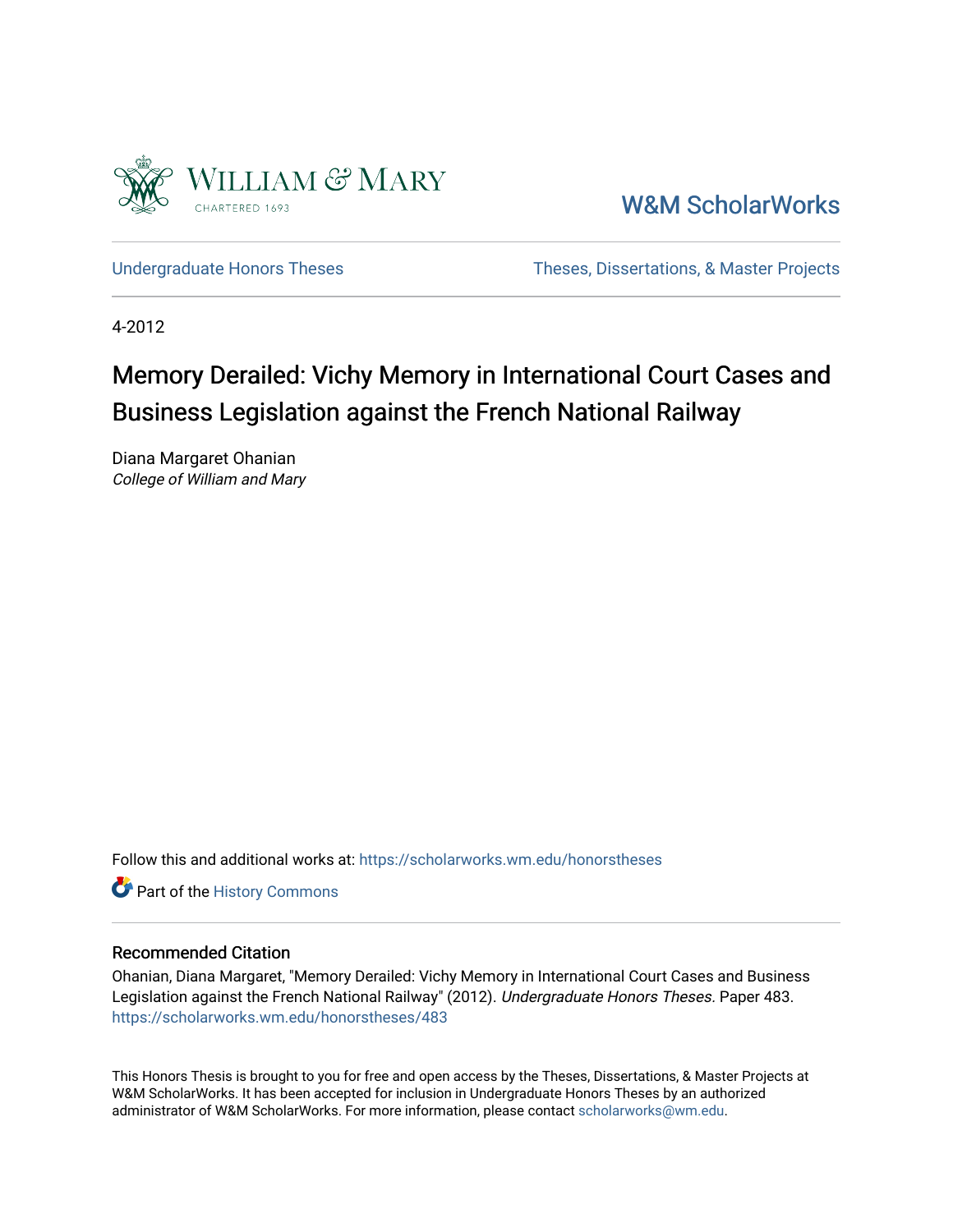**Memory Derailed:**

**Vichy Memory in International Court Cases and Business Legislation against the French National Railway**

**Submitted in partial fulfillment of the requirements for the degree of**

*Bachelor of Arts with Honors in History*

**from The College of William and Mary**

**by**

**Diana Margaret Ohanian**

**Accepted for** 

**Dr. Ronald Schechter, Director**

**\_\_\_\_\_\_\_\_\_\_\_\_\_\_\_\_\_\_\_\_\_\_\_\_\_\_\_\_\_\_\_\_\_\_\_\_\_\_\_\_**

**\_\_\_\_\_\_\_\_\_\_\_\_\_\_\_\_\_\_\_\_\_\_\_\_\_\_\_\_\_\_\_\_\_\_\_\_\_\_\_\_**

**\_\_\_\_\_\_\_\_\_\_\_\_\_\_\_\_\_\_\_\_\_\_\_\_\_\_\_\_\_\_\_\_\_\_\_\_\_\_\_\_**

*Department of History*

*College of William and Mary*

**Dr. Frederick Corney**

*Department of History*

*College of William and Mary*

**Dr. Giulia Pacini**

*Department of Francophone Studies*

*College of William and Mary*

**Williamsburg, VA April 26, 2012**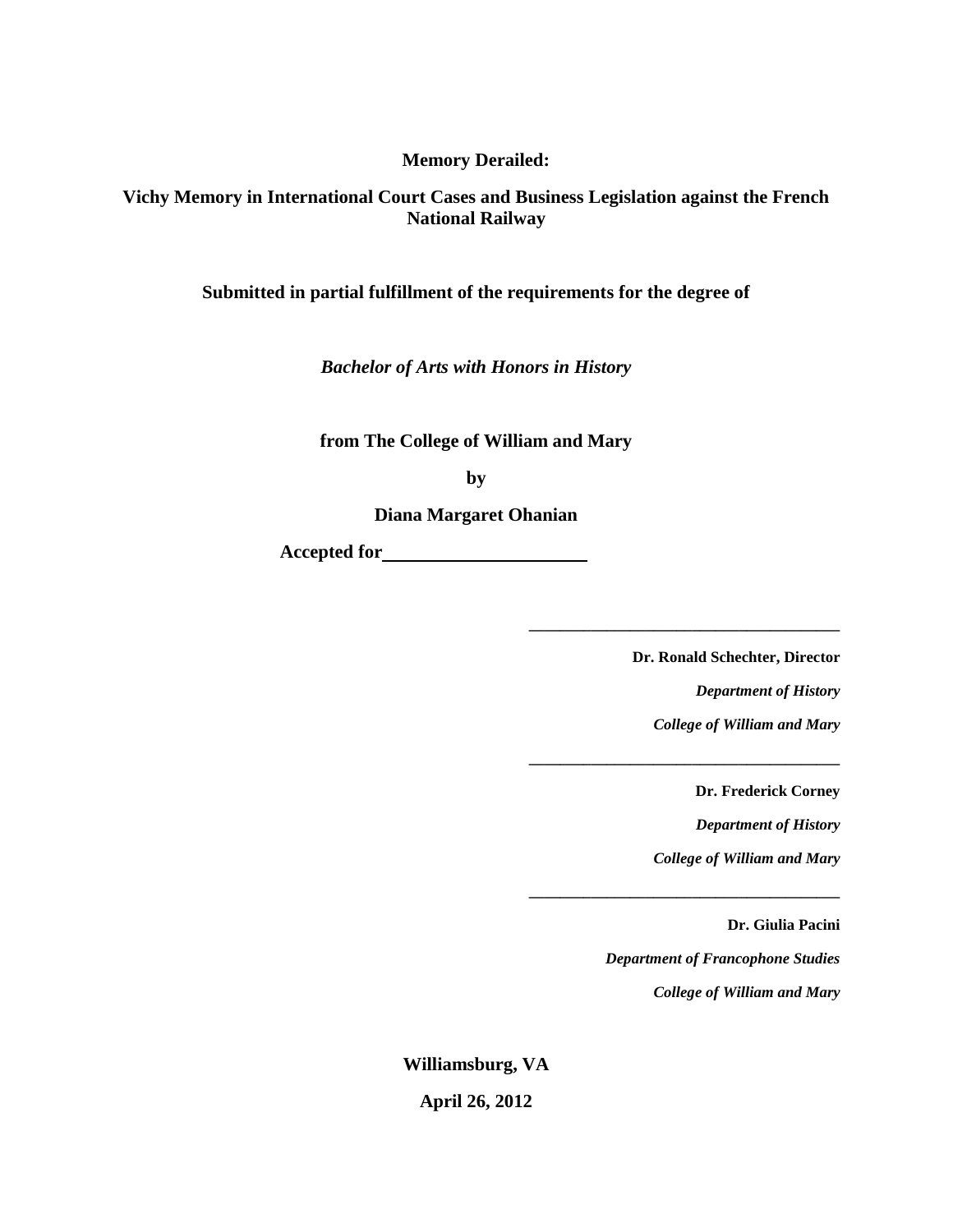## **Table of Contents**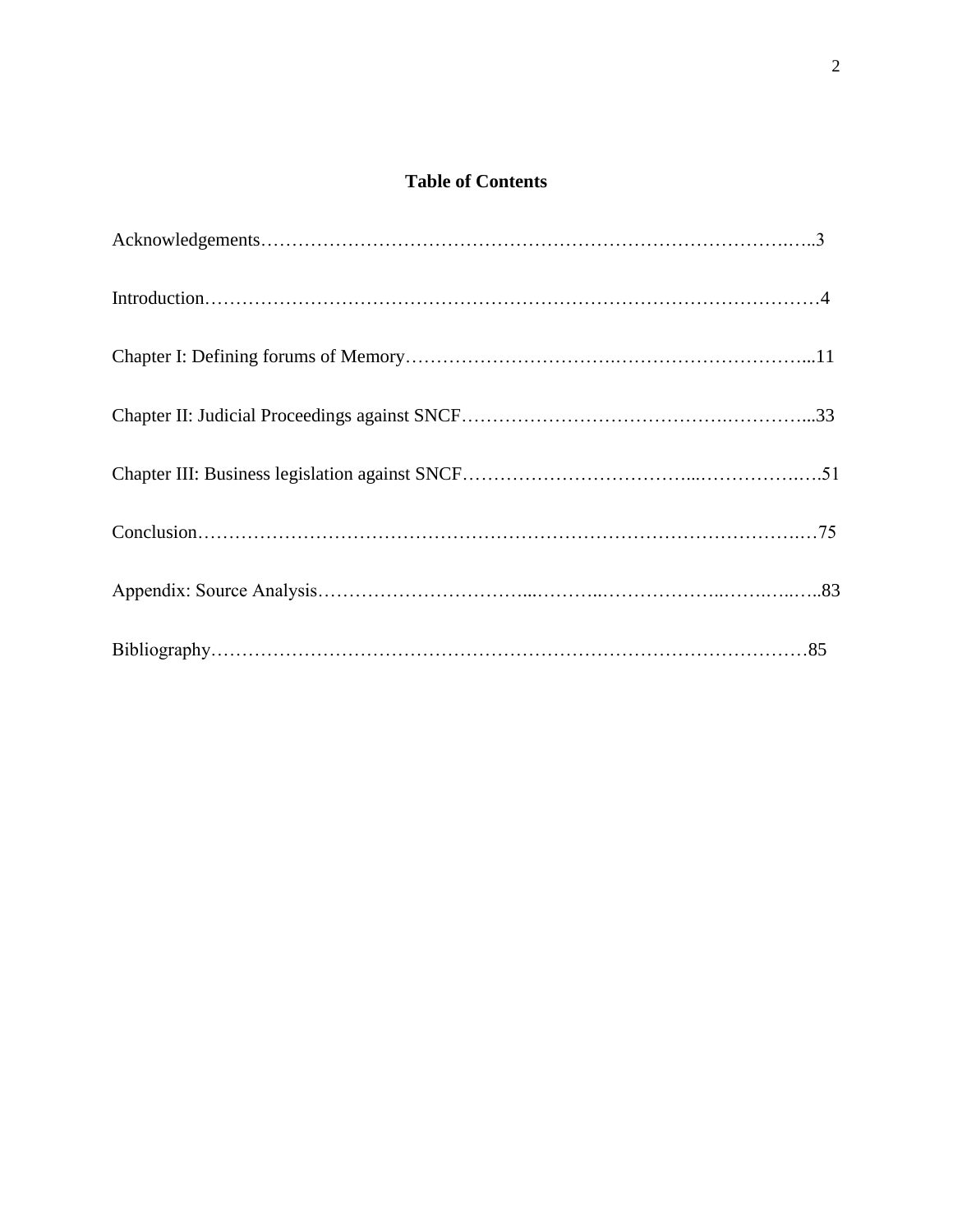#### Acknowledgements

Before I begin I would like to thank all of the people that made this project possible. First, I would like to thank my wonderful thesis advisor, Professor Ronald Schechter. Without his guidance, dedication, and patience I would never have been able to complete this project. Next, I would like to thank all of my professors who let me discuss my ideas with them, calmed me down and still expected the best from me. In particular I would like to mention Professor Philip Daileader, Professor Giulia Pacini, and Professor Frederick Corney.

I would also like to thank my friends, without whom I would have lost my mind. My roommates Taylor Mullaney and Lisa Sthreshley graciously felt the entire process along with me. Taylor Mullaney, you are my first and best friend at College, thank you for all of your support. Lisa Streshley, you bring sunshine into every day. I would also like to mention the amazing Afsoon Anvari, you are one of the kindest, most loving, and brightest parts of my life. Finally, I must mention William Defebaugh, you are my best friend, my brother, and my home.

Most importantly I would like to thank my family. My parents have never stopped being my mentors, role models, and cheerleaders. Moreover, I have always said that I was not just raised by my parents but also by my older siblings, Alex and Chris. Alex, you have always been my second mother and my best friend. Chris, you consistently pull me up when I fall down, you are my hero.

Finally, I dedicate my thesis to my great grandparents, whose stories remain untold and whose strength is immeasurable.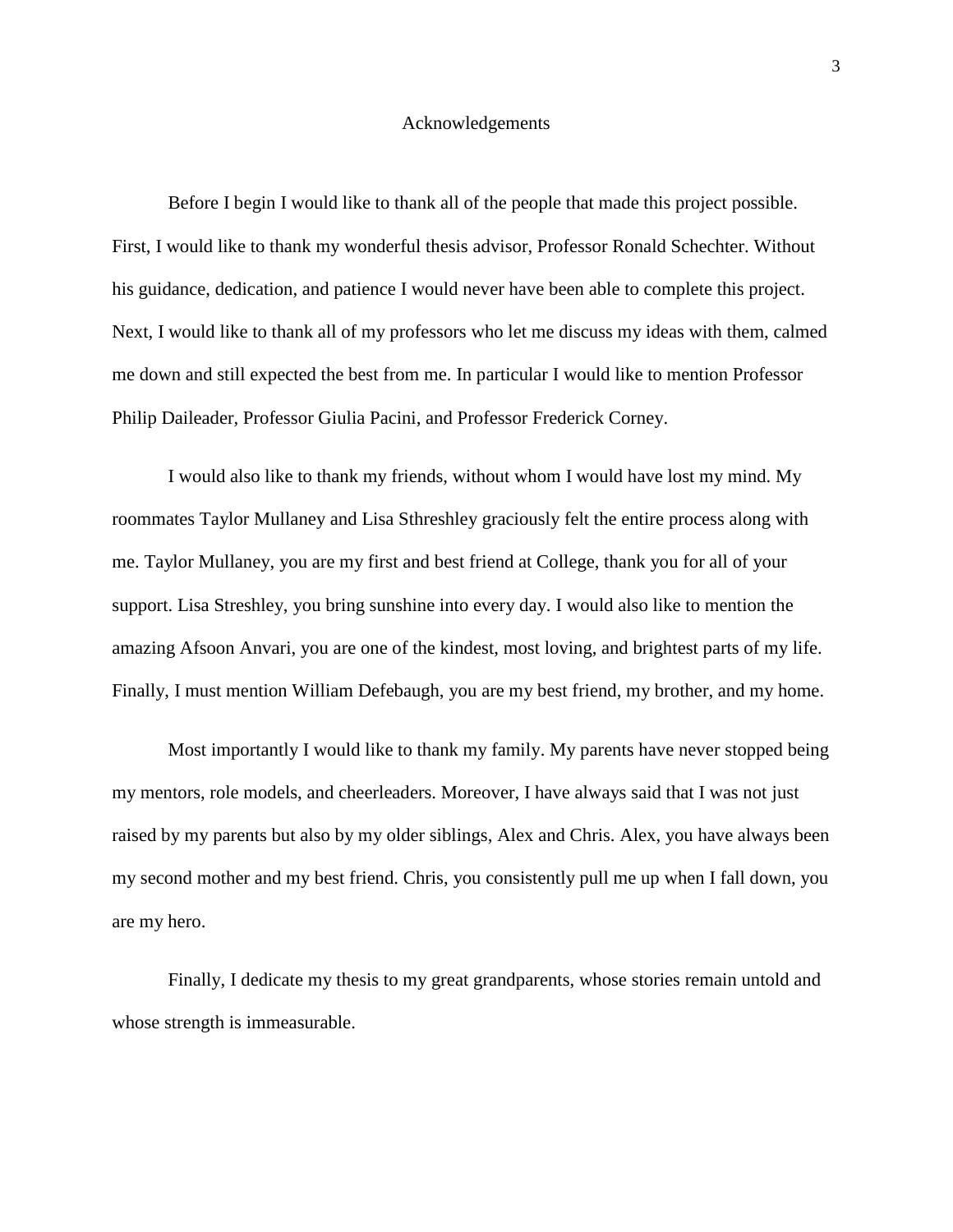#### I. Introduction

 $\overline{\phantom{a}}$ 

Pressing questions facing historians, politicians, and attorneys today are: How does one obtain justice through the transmission of history? What kind of justice can historical inquiry bring? How do different forums of memory produce different conceptions of past events and therefore different public reactions today?

History has always been molded, manipulated, and perverted for individual, national, and international agendas. It has been "instrumentalized" to support various causes. Scholars such as Gabriel Schoenfeld have denounced the act of calling upon history in the service of some cause, believing that it is a slippery road to the loss of all objectivity.<sup>1</sup> However, despite the fact that one does not support the manipulation of events, history cannot be restricted to academia. It has never been able to be trapped within the confines of a university. Furthermore, the university is not immune to the influx of biases. Therefore, the "instrumentalization" of history although somewhat flawed, is also uncontrollable. Memory will always take precedence over academic history. Therefore, one should study and determine which non-academic forums of history service both humanity and intellectual inquiry in the most proper manner.

In recent years historical analysis has been integral to the resolution of moral injustices that took place in the  $20<sup>th</sup>$  century. Moreover, concerns about past moral injustice have in turn spurred reexamination of moments in history that had been purposefully or unintentionally neglected. This reexamination has come in the official forums of court cases, historical commissions, legislative measures and memorials. This reexamination has left open the wounds

<sup>&</sup>lt;sup>1</sup> Gabriel Schoenfeld, "Holocaust Reparations—a Growing Scandal," Commentary, September 2000, [http://www.commentarymagazine.com/article/holocaust-reparations-a-growing-scandal/.](http://www.commentarymagazine.com/article/holocaust-reparations-a-growing-scandal/)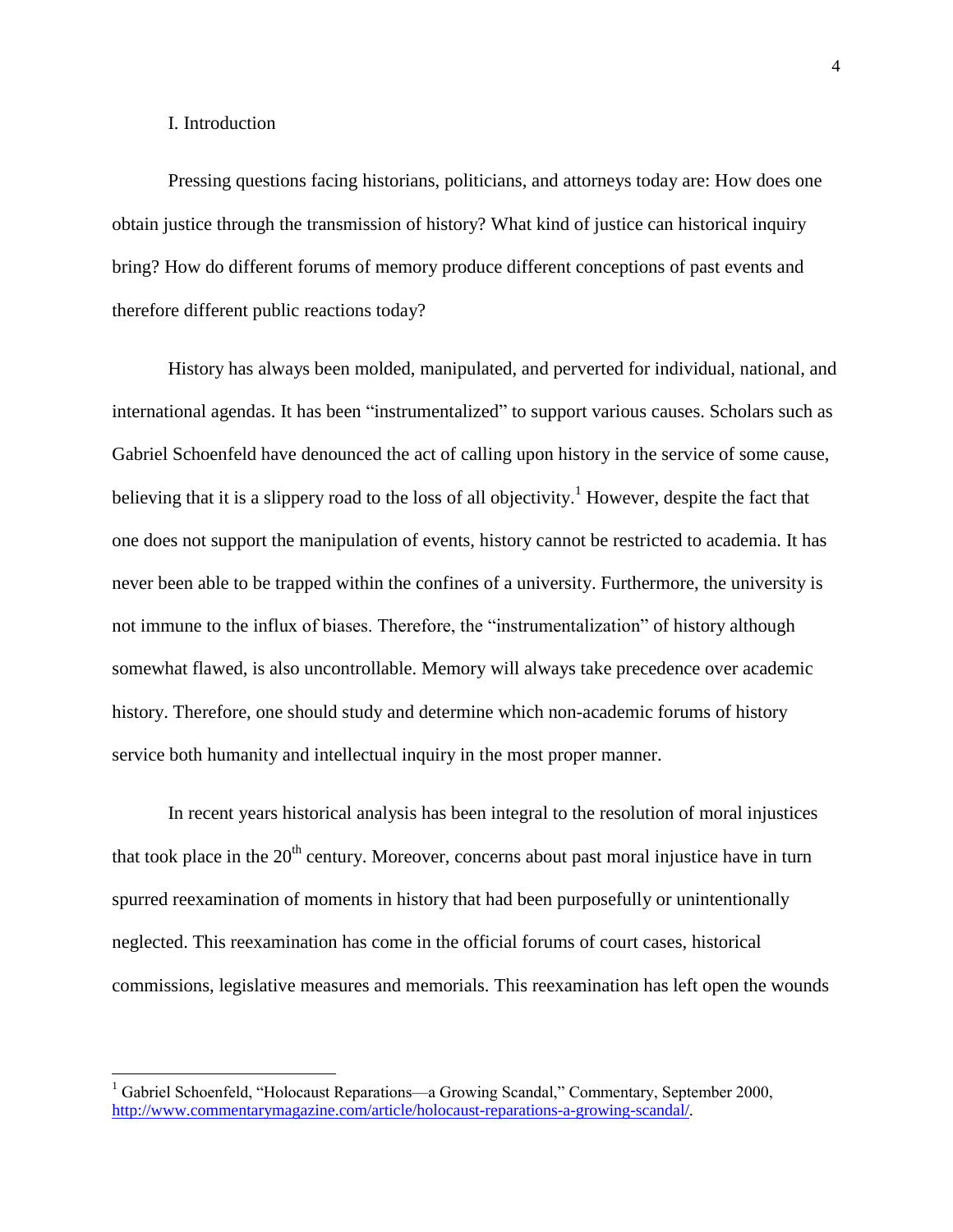of past events. One of the greatest examples of a consistently reexamined time in history is that of the Occupation in France.

The liberation of France occurred almost 70 years ago and yet remnants of the injustices of the Vichy years continue to have a strong presence in society today. Recently, the French National Railway, SNCF has found itself under attack due to its actions during the Second World War. The Railway is responsible for the deportation of 76,000 Jews and other "undesirables" from 1942-1944. Nevertheless, SNCF has remained untouched by the evolving and growing Vichy memory until quite recently. Starting in the early 2000's SNCF began receiving numerous reparations claims in France. However, these claims were dismissed and the company continued to operate without providing reparations to its victims. Their continued silence with regard to their complex wartime history came to end when their history was placed on an international stage. Starting in 2002 Holocaust survivors living in America who were transported on SNCF's deportation trains sued the company in American courts. In 2008 the most politicized of the American suits against SNCF took place: Freund V. SNCF. This case, though unsuccessful in obtaining reparations for the victims triggered American business legislation against the company. SNCF, hoping to bid on the American land recently allocated for high-speed rail, has been blocked from the competition due to its lack of recognition and reconciliation efforts for its collaborationist past. Interest groups, primarily stemming from the plaintiffs of the Freund V. SNCF trial, are responsible for blocking the railway from the bidding competition.

The survivors involved in this controversy are attempting to resolve their memory and the injustices that they have endured through this judicial action and business legislation. The trials and business dealings serve as forums in which their memory can be heard.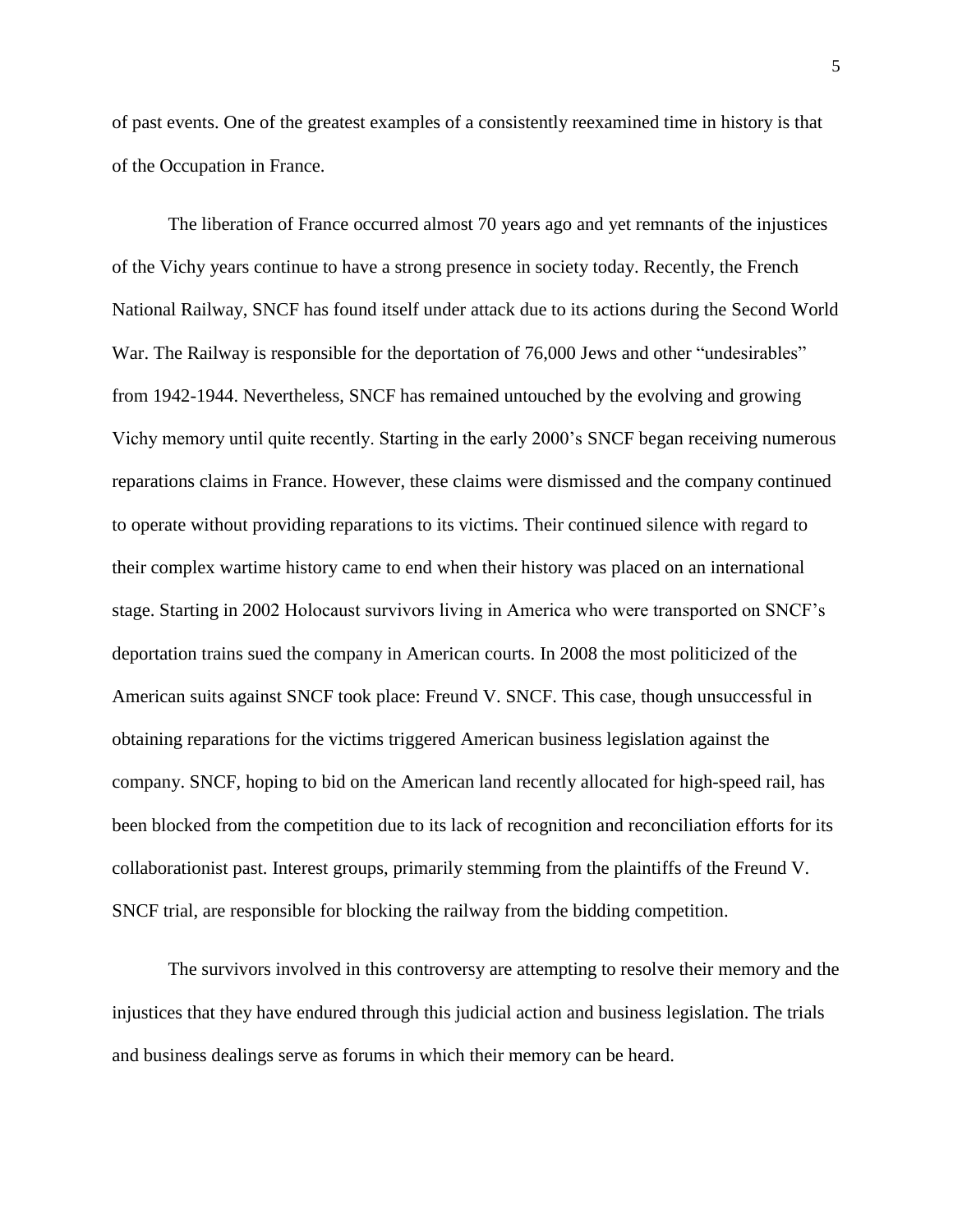#### II. Background of argument

The manner in which the Occupation years have been remembered in history has garnered a great deal of attention after Henry Rousso published his analysis of the Post-Vichy years of France, *The Vichy Syndrome: History and Memory in France since 1944*. In the book Rousso analyses how the French people came to understand the Vichy years and how that understanding changed with time. As the years passed different forums of memory produced different interpretations of the Occupation for the public to both imbibe and refute. One of the major points of his analysis was that history is not usually presented in its most accurate form. Rather, it flows through subjective fields of memory that alter the construction and meaning of the events in question. These fields or vectors are instruments that people use to make sense of the past. Though they may not create accurate memories of the events, they are necessary forums of resolution, especially for memories as painful as France under the Nazi regime. Making sense of an event can be obtaining justice, comprehension of the intricacies of the event, or establishing a clear and accepted representation of an event.

The Vichy years have often been characterized as "unresolved memory." The long process that took place in France to face the complex truth of the Occupation supports this characterization. However, today it is understood that France has done a great deal to recognize the wrongdoings of the Vichy regime and to correct injustices with regard to the representation of France's history in the  $20<sup>th</sup>$  century. However, remnants of unresolved memory from this period continue to appear. This is much to the dismay of a great deal of French people, who have gone through an emotional upheaval of memory for almost 70 years. Furthermore, these remnants continually foster a battle between the memory of la Résistance and of French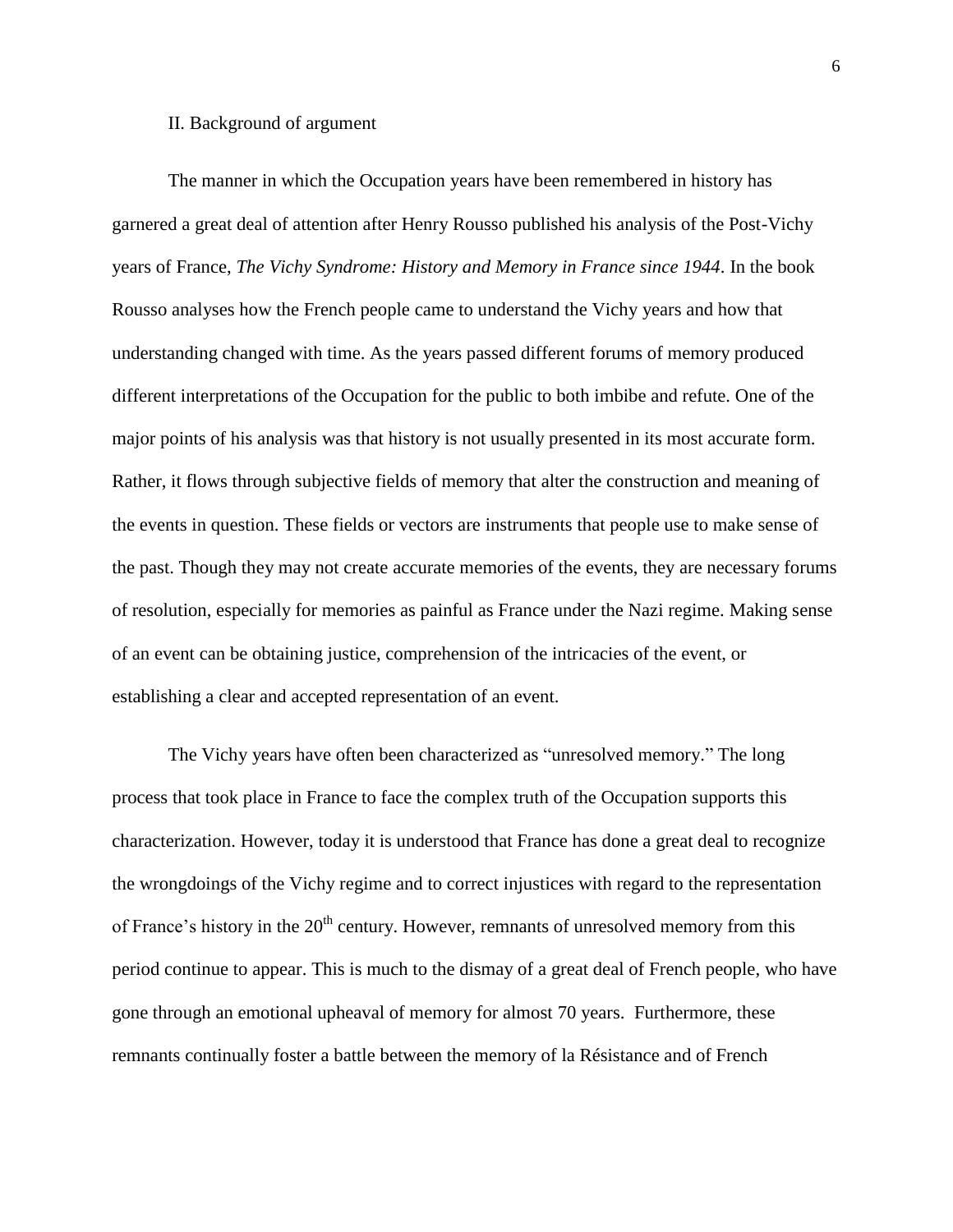collaboration. This difficulty to conceptualize collaborator and resister as intertwined has left certain questions unanswered and certain memories unresolved in France.

Jewish memory in France remained one of these unanswered questions and unresolved memories until quite recently. Though pieces of Jewish memory began to appear in the 1970's, it was not until Jacques Chirac spoke at the memorial of the Vel D'Hiv roundup that these memories were given official recognition by the state. The Vel D'Hiv roundup was the first roundup of Jews in Paris in which 13,000 Jews were placed in the Veledrome D'Hiver stadium in inhumane conditions without food or water in July of 1942. From there they were sent to internment camps in France or death camps in Eastern Europe. Until 1995 no French president had ever spoke about the responsibility of the French with regard to this abhorrent event.  $2^2$ Jacques Chirac broke with his predecessors by assuming a sort of collective responsibility on behalf of France. After this declaration he created an expansive historical commission to study the spoliation of Jews and to recommend reparations for survivors and their families.

Despite these progressive steps on behalf of the Republic, unpaid moral and monetary debt still remains from the Vichy years. Furthermore, these progressive steps have not created effective forums for all survivors to discuss their memory and find peace and justice within it. It has been particularly difficult until quite recently for this history of the French Railway to be heard. Justice could not be found through the French judicial system and the diplomatic issues surrounding the American court cases have stifled the voices of these survivors.

#### III. Argument of the paper

<sup>2</sup> Eric Conan, and Rousso Henry, *Vichy: An Ever-Present Past*, (Hanover, NH: University Press of New England, 1998), 227.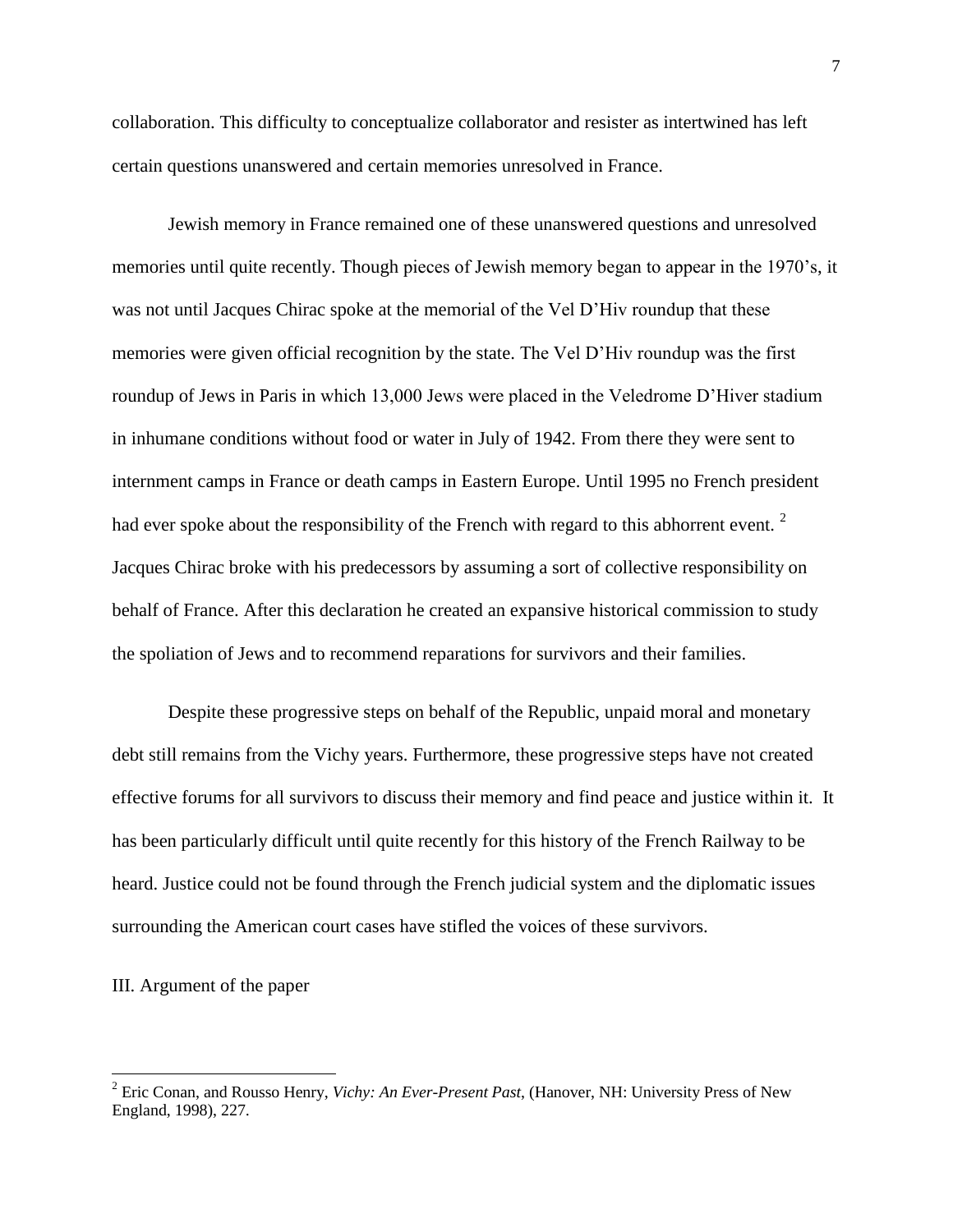The purpose of this paper is to assess the recent international forums of Vichy memory. This assessment will analyze the effectiveness and product of viewing the history of the French National Railway during the Occupation through international court cases and business legislation. The effectiveness of these vectors of memory will be judged by the results for the survivors involved in this controversy. Furthermore, the results for the French National Railway will also be analyzed in this paper. The intricacies of diplomacy, reparations programs, monetary interests, propaganda, and the juxtaposition of the Resistance and collaboration will be reviewed within the analysis of the historical products of these international vectors.

The first chapter will discuss the history of the vectors of Vichy memory and how they came about throughout the years following the liberation. In this chapter I will be analyzing the product of important vectors of memory in postwar France. This analysis will focus a great deal on Rousso's theory of memory "sickness" or the "Vichy Syndrome." Next I will explain the emergence of the "age of apology" or the period in the late 1990's in which French companies and organizations with collaborationist pasts made formal apologies and reparations in order to continue functioning in a more globalized and morally centered world of business. Then I will discuss the foundations of international judicial vectors of memory. Finally, the chapter will end with an analysis of the early memory of SNCF during the Occupation and its reaction to the "age of apology."

The second chapter will focus on the history of claims against the company and the results of the judicial vector with regard to the memory of SNCF. The chapter will start with an analysis of the French judicial proceedings involving the National Railway. I will then discuss the inability to indict the company in France. Next I will analyze the movement of these claims to the United States. The cases in the United States will be discussed by juxtaposing the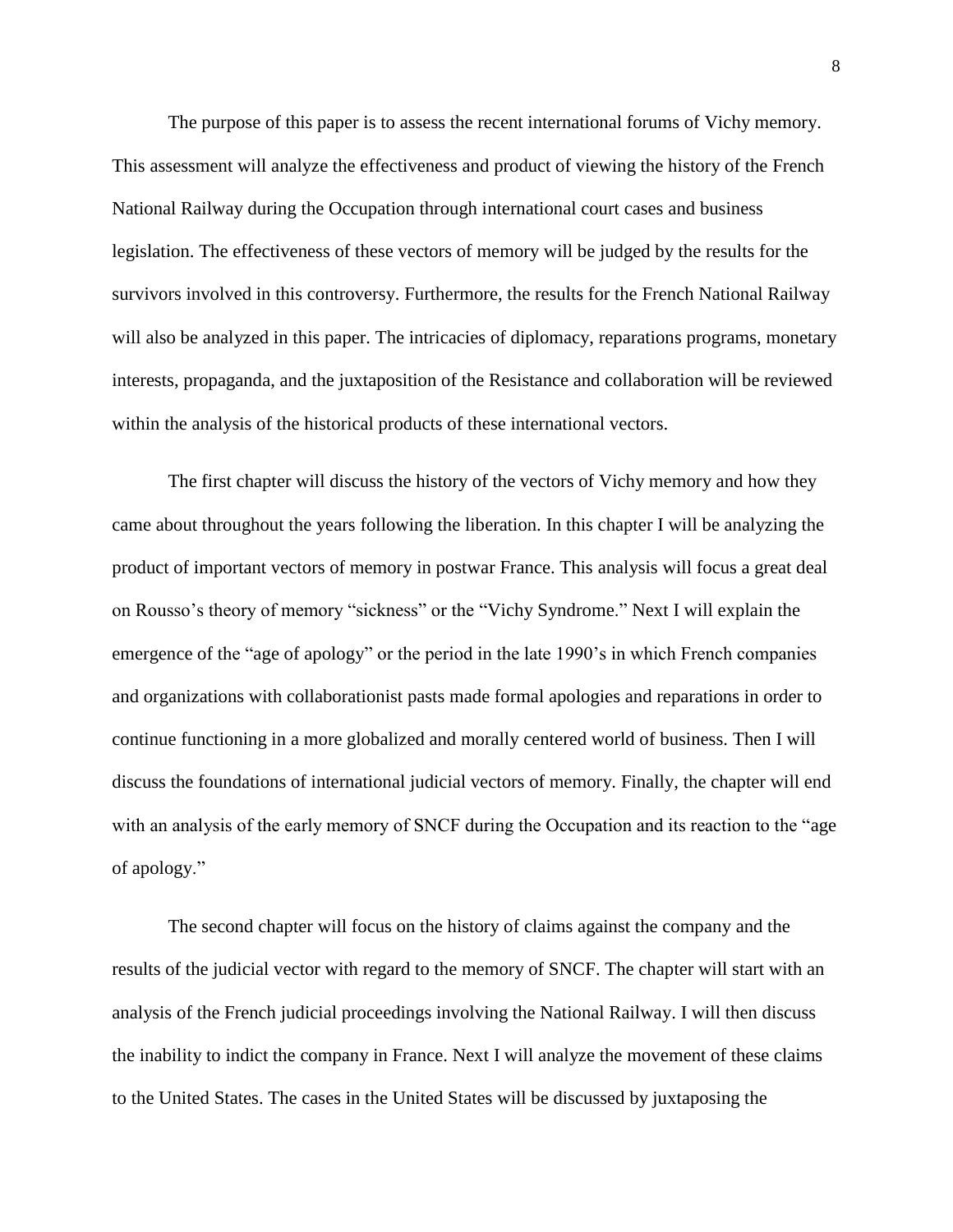Plaintiffs' evolving argument with the static argument of SNCF's defense. Within this analysis there will be an examination of the diplomatic issues thwarting the efforts of the plaintiffs. The intricacies of diplomatic immunity through the Foreign Sovereign Immunity Act and how that act shifted the argument of the plaintiffs from "crimes against humanity" to a primary argument of stolen property will be analyzed in this section. Finally, I will look at the appropriateness of these suits against SNCF in the American judicial system. To do this I will analyze reparations efforts in France, how those apply to the survivors involved in this case and the moral and pedagogical consequences of the immunity provisions in the American court system.

In the final chapter I will discuss business legislation as a vector of memory for the deportations. The chapter will start with a discussion of the origin of the high-speed rail contract dispute in the United States. This section will outline the nature of the high-speed rail bill as part of the National Recovery Act and how the controversy with regard to SNCF began. When speaking about the origin of the controversy I will discuss the creation of an interest group on behalf of the survivors. I will then analyze the American legislation against SNCF, the success of this legislation, and how the legislative hearings have become a viable forum for the survivors to express their memories, unlike the forum of the courtroom. The next section of the chapter will focus on SNCF's reaction to the legislation. This reaction came in the form of public apologies, erection of memorials, the establishment of a partnership with a French Holocaust memorial museum, the creation of an interest group, and a movement to foreground the resistance with regard to its wartime history. Finally, I will discuss the French Jewish response to the controversy, particularly focusing on the official Jewish organization tied to the state, The Representative Council of Jewish Organizations, or CRIF. The chapter will end with an analysis of the history transmitted through the various fields emanating from the business legislation.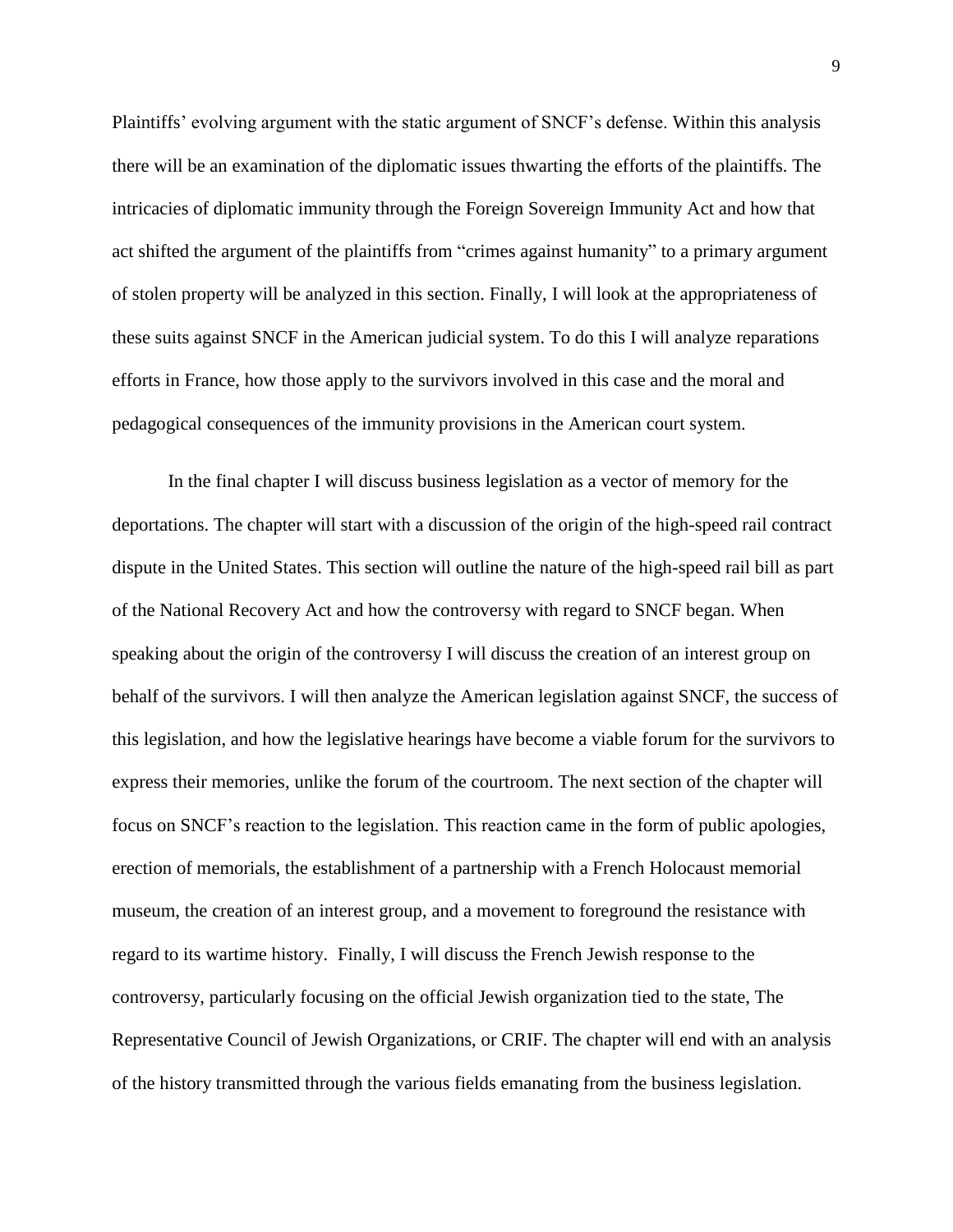Memories as painful and complex as the suffering of 76,000 people are often viewed through multiple forums, as a single vector will not address the entire history. The survivors of SNCF's deportations have searched for a proper medium to release their stifled and often unheard stories and to obtain the justice and recognition that they deserve. Their efforts to examine and release their memories have been thwarted by the judicial system both in France and in the United States. They then turned to the new forum of business legislation. This forum has proved to be more effective at communicating their stories and exacting justice. Though, flawed due to the obvious complications of monetary interests, the international vector of business has been successful with regard to at the very least opening up a more balanced dialogue about SNCF's complicity in the Nazi deportations. With this dialogue comes the promise of a resolution to this enduring injustice, a more equitable interpretation of SNCF's history and perhaps the hope to alleviate the pain of this unresolved memory.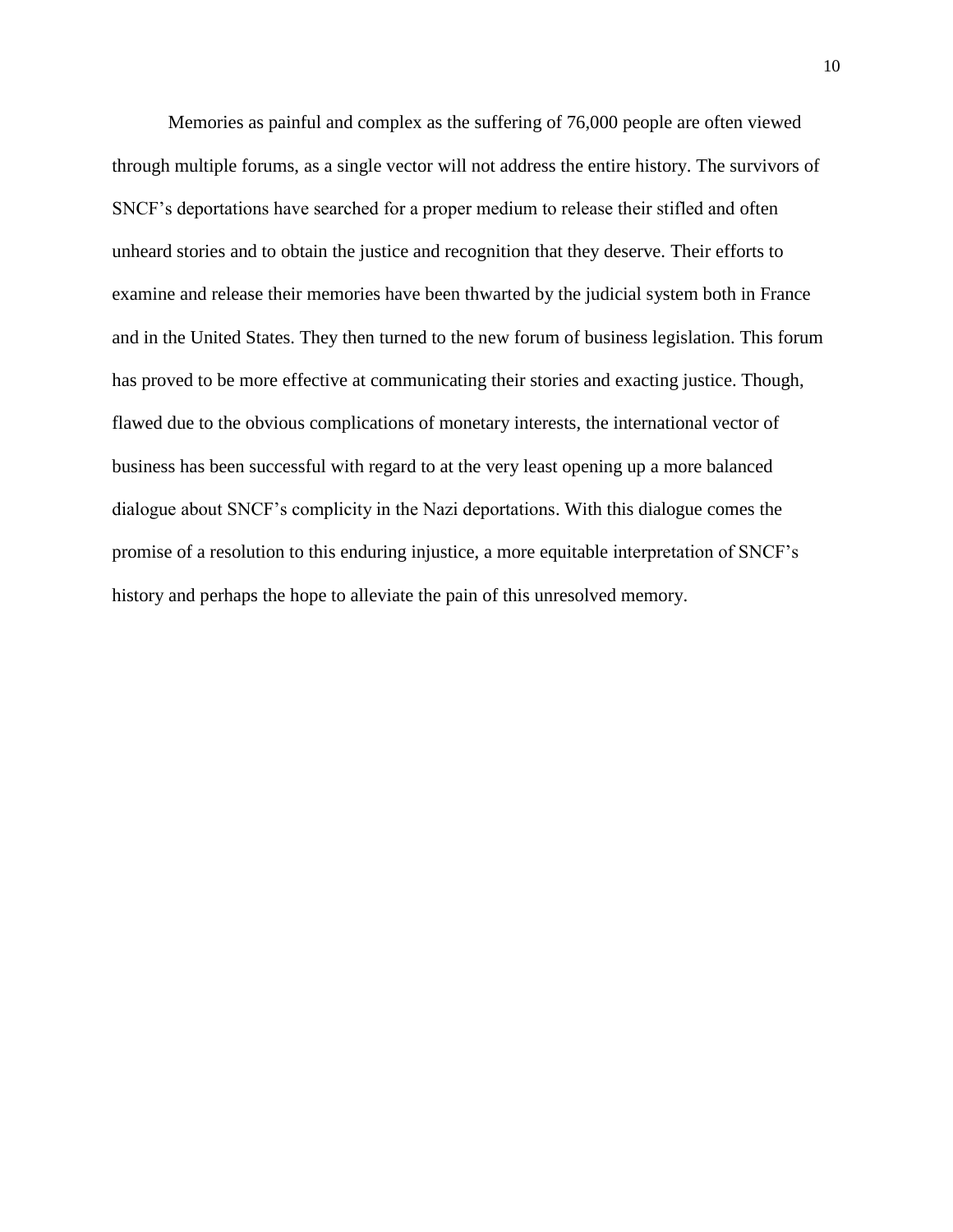l

*"A nation's memory, part of its common heritage, is shaped by signals emanating from many sources" <sup>3</sup> -* Henry Rousso

### I. The importance of forums of Vichy memory

The initial denial of the truth of the Occupation in France is not a new discussion for both the academic world and for the French public. After 1973 when the ground breaking account of the Vichy regime, *Vichy France: Old Guard, New Order* by Dr. Robert Paxton was published one sees an active attempt on behalf of historians to do away with the contrived conception of French history and publically present the former warped French sense of the Second World War. Paxton's book clearly established that the Vichy government voluntarily collaborated with the German occupiers.<sup>4</sup> What historians, the press, and government officials are now discussing is more the importance of the manner in which history is transmitted to the public and how that contributes to the enduring memory of the events.

Henry Rousso, famous for his portrayal of the post Vichy years as a time of sickness or "the Vichy syndrome," was one of the first scholars to analyze the forums of transmission of the memory of the Occupation and how they have changed with time. These forums are seen within the framework of his prescribed "phases" of the sickness as France came to terms with the truth of the Occupation. The phases reflect how the French decided to move forward after the liberation. In the early stages France made use of denial and a limited conception of their history

<sup>3</sup> Henry Rousso, *The Vichy Syndrome: History and Memory in France in 1944*, (Cambridge: Harvard University Press, 1991), 219.

<sup>4</sup> Robert Paxton, *Vichy France, Old Guard and New Order*, 1940-1944, (New York City: Columbia University Press, 1972).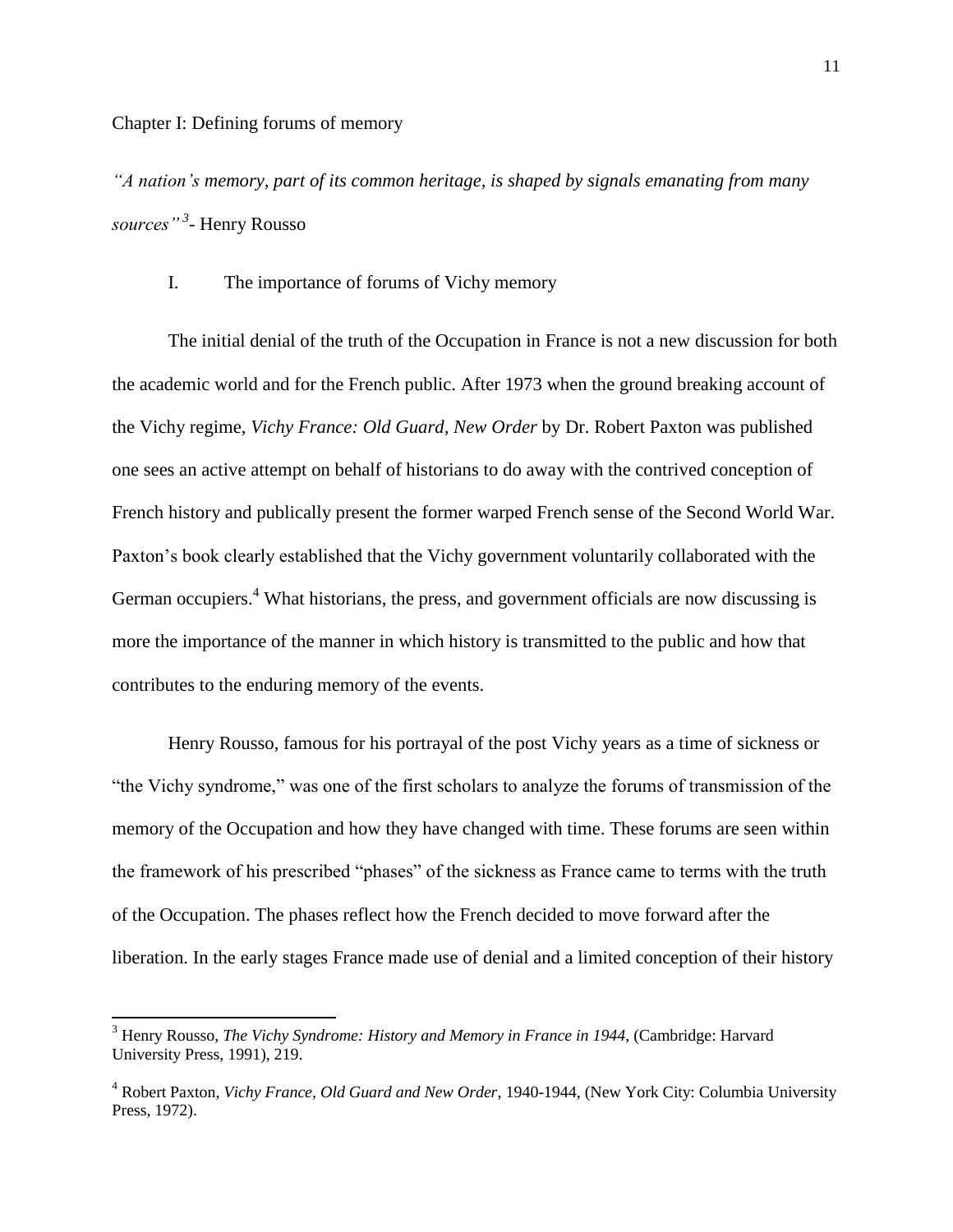to pull the Republic out of the darkness of the Occupation. The later phases responded to a new need for clarity to help the country move past that which had been repressed. One of the most complicated aspects of the syndrome was addressing the persecution of French Jews during the Occupation. Within Rousso's phases one sees how different vectors begin to break down this silence with regard to the Jewish memory of World War II France.

In an increasingly globalized world forums of memory have become more complex. Starting in the late 1990's new vectors of memory have been created in part because of history's ability to impede a specific organization's progress. Organizations that supported inhumane treatment of people, particularly those that in some way supported anti-Semitic policies, were expected to answer for their actions 60 -70 years later. They could be now put on trial even when the suit originated from a country unrelated to the raised complaint. Therefore, the "age of apology," or the period of the late 1990's when organizations with inhumane pasts were pressured to apologize for their actions, met the new need to establish complete transparency to function in today's world. Historians have assessed the effectiveness and products of these vectors. New forums such as business dealings are now becoming more effective than the formerly most important vector of the courtroom.

II. The History of "memory sickness" in France, Defining the "Syndrome" and its resulting vectors

Rousso's syndrome is broken down into five phases: a mourning phase, a phase of the resistance myth, a phase in which the repressed returned, a phase of obsession, and finally a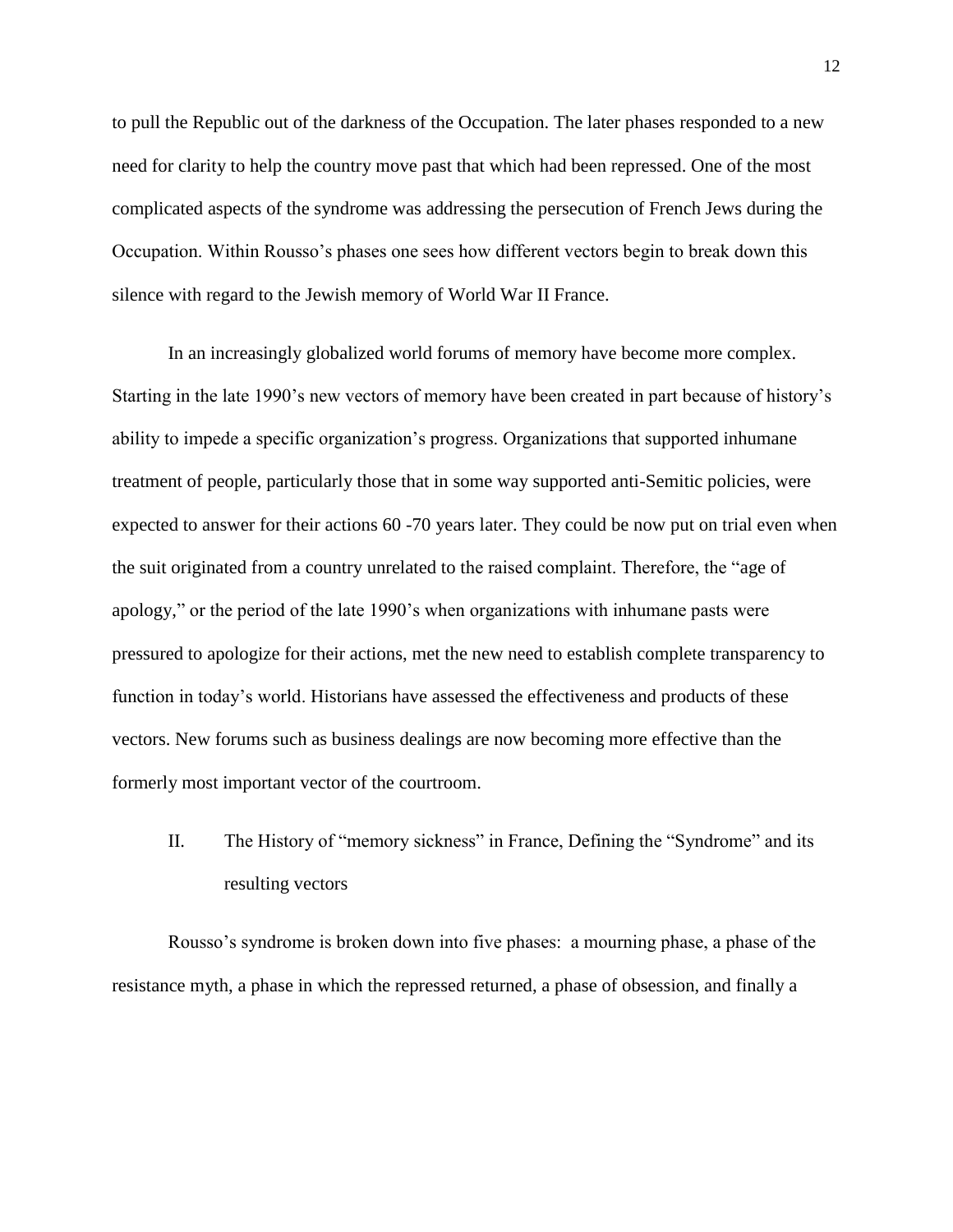phase of acceptance.<sup>5</sup> Within these phases, Rousso describes the vectors in which the memory of the war was transmitted to the public. Vectors include official and unofficial carriers of memory. Official carriers can be political statements and speeches, monuments and court cases. Unofficial carriers of memory are often media related, in particular film and television. <sup>6</sup> These vectors carry wartime memory in different manners; therefore they alter this memory. Rousso has shown that different vectors have produced different manifestations of memory at different times in postwar France.

With the emergence of each new phase of the Vichy sickness different forums of memory were favored or more effectively took hold of the attention of the French public. The "mourning phase" began in 1944 immediately following the war. During this phase the French people attempted to pick up the pieces of their country after experiencing the devastation of the Occupation. Within the mourning phase the French public reviewed their recent history through the purge, the amnesty laws, and various political statements made by both the French government and former resistance fighters. Trials of the most important Vichy figures such as Phillipe Pétain and Pierre Laval also took place alongside the purge.<sup>7</sup> This period evolved into the "resistance period" in 1954, which fostered the factually repressive and emotionally soothing idea of "resistancialism." This idea moved to minimize the importance of the Vichy regime by propping up the Resistance as a nationwide effort.<sup>8</sup> The geographic location of the history of France from 1940-1944 was shifted from the continent to London and Algiers.<sup>9</sup> These first two

<sup>5</sup> Henry Rousso, *The Vichy Syndrome: History and Memory in France in 1944*, (Cambridge: Harvard University Press, 1991), 10.

<sup>6</sup> Ibid., 219.

 $^7$  Ibid., 21.

<sup>8</sup> Ibid., 11.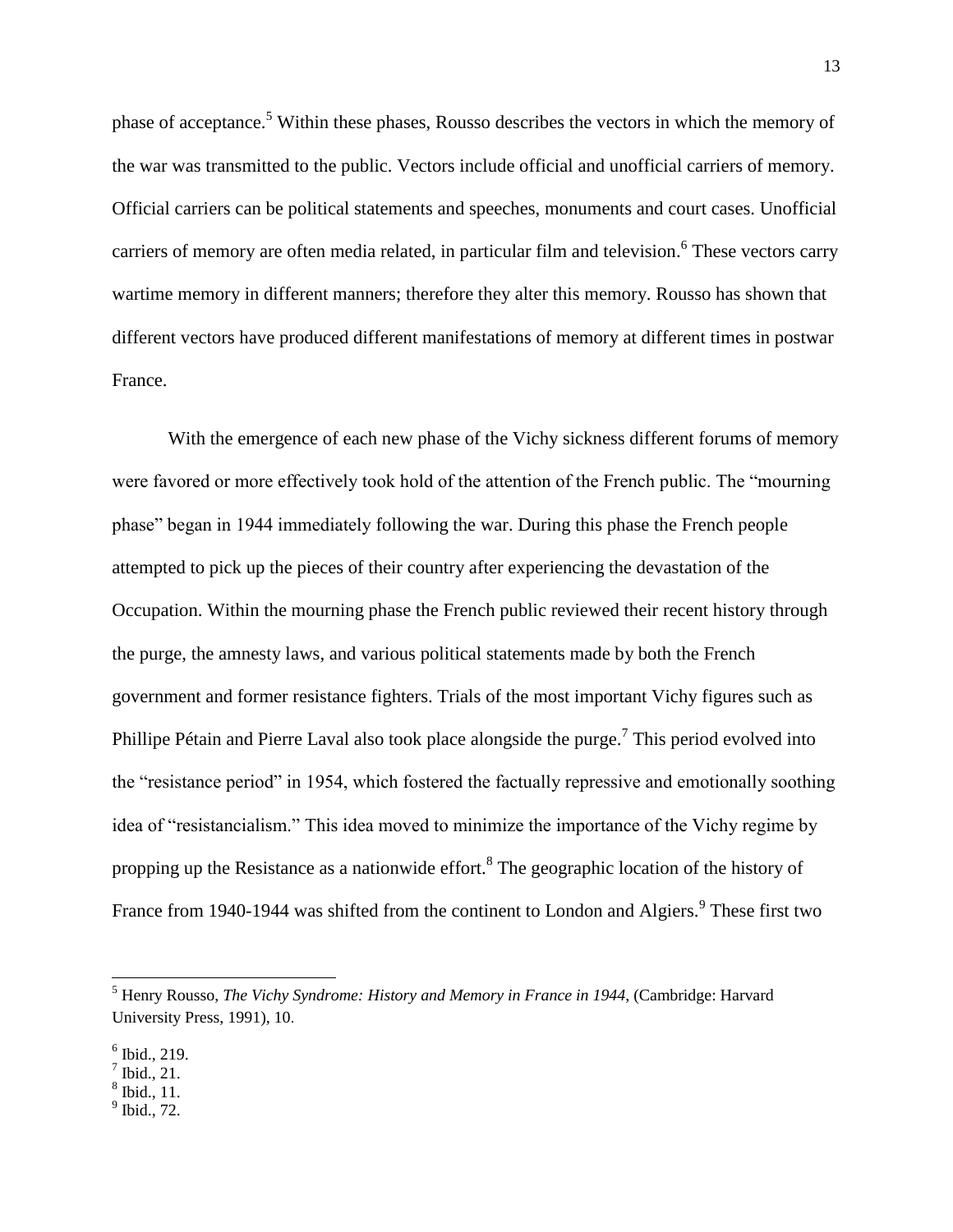periods were marked primarily by official carriers of memory, which were initiated by the government.

In 1971 the "return of the repressed" period emerged in France. Unofficial carriers of memory were characteristic of this phase. Film, press, and narratives spurred a reevaluation of the memory of Vichy France. 1974 began the period of "obsession" in which the Jewish memory was reawakened and the last official remnants of the Vichy regime began to be put on trial. There was also a negationist or revisionist reaction to the obsession, which was transmitted through the press and made by former Vichy officials and new politicians. The final phase of acceptance is technically the phase that France has recently entered into, nevertheless; it is still debated amongst scholars, including Rousso, whether France has truly entered this stage or if the Republic remains in the phase of obsession.

III. Political and Judicial vectors of memory in Postwar France

Official carriers of memory in France throughout the post-Vichy period came in the forms of court cases, laws, and political statement and movements. In the early post-war period memory was transmitted through political forums such as the purge and the amnesty laws. The first political transmission came from Prime Minister and later President Charles De Gaulle immediately following the liberation of Paris when he absolved the French people of any collaborationist activity by asserting that France was the resistance, thus every French citizen was a resistor.<sup>10</sup> With this statement the reality of the anti-Semitic policies of Vichy was swept away. Immediately after De Gaulle's speech the new French government began the purge of certain Vichy officials. The purge was not looked upon favorably as it compromised certain

 $10$  Ibid., 72.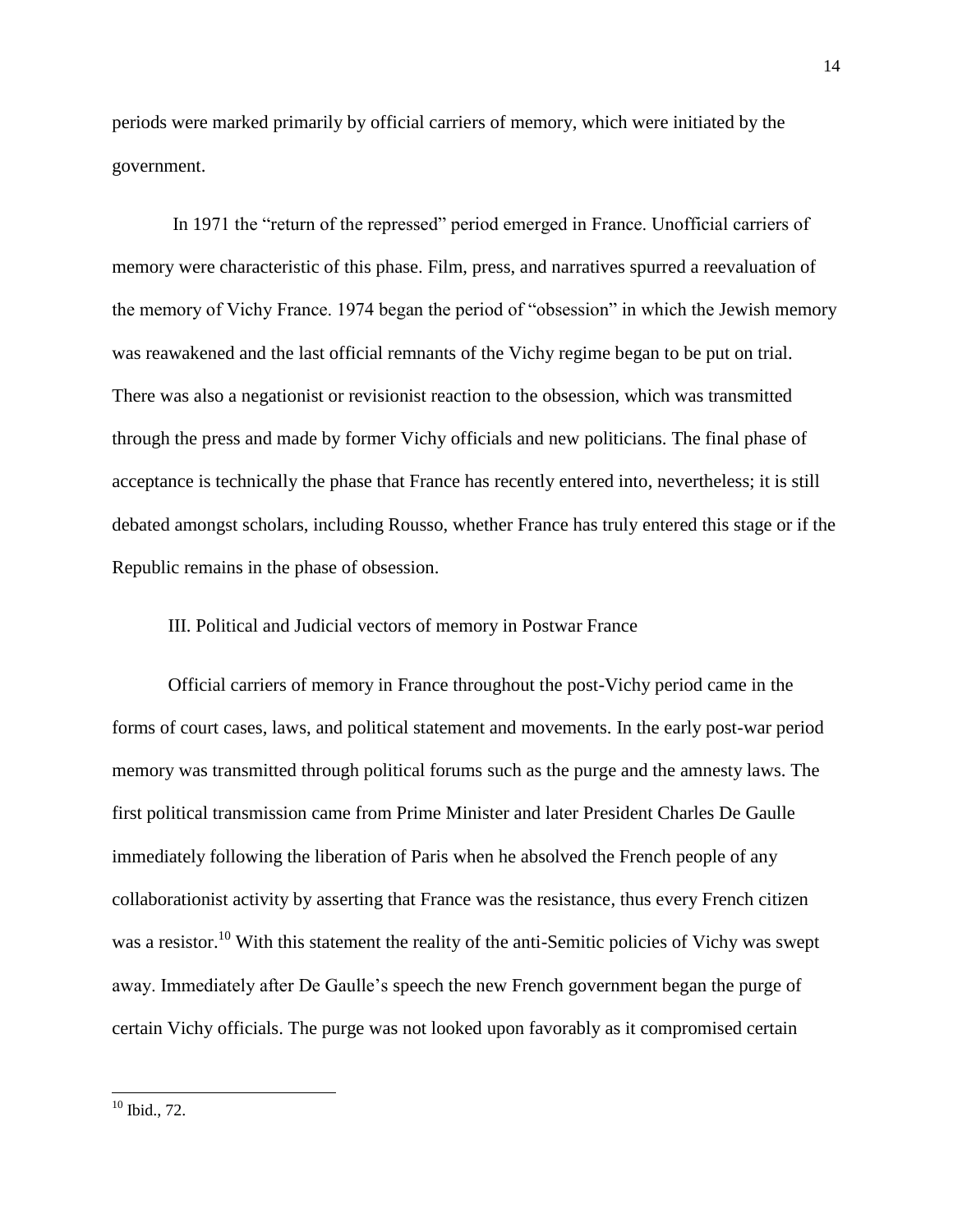traditional values of France in order to "root out fascism."<sup>11</sup> Later, various amnesty laws swept away the reality of French collaboration in order to repair the country after it had been wounded both physically and emotionally during the war. This set of laws, put in place in 1951, gave amnesty to those who had committed crimes, which had resulted in a loss of their civil rights coupled with a sentence of less than 15 years. Therefore, the prisoners of the purge were released to create "national unity."<sup>12</sup> This was an effort to push France away from the pain that it had suffered thereby starting their narrative anew or picking up where it left off before the complexity of the Occupation cast its enduring shadows. The amnesty laws, De Gaulle's speech, and the purge attempted to release France from the memory of Vichy. Thus, these vectors created a stifled and warped memory for the French public to imbibe.

As France moved into the "return of the repressed" and continued into the "obsession" and "acceptance" stages, political statements appeared again as generators of memory. The most influential statements made by French presidents after the truth of Vichy came to light were those made by François Mitterrand and Jacques Chirac. Mitterrand continued the tradition of distancing the modern Republic of France from Vichy France. When pressed to recognize France's responsibility in the deportations he replied, "I will not apologize in the name of France. The Republic has nothing to do with that. I believe that France is not responsible."<sup>13</sup> Mitterrand attempted to establish a memory in which France and Vichy were never truly connected; therefore the persecution of the Jewish people was not the responsibility of France. Mitterrand's memory of France remained untarnished by the immense suffering felt during the Vichy years.

 $\overline{\phantom{a}}$  $11$  Ibid., 21.

 $12$  Ibid., 51.

<sup>&</sup>lt;sup>13</sup> Julie Fette, "Apology and the Past in Contemporary France," French Politics, Culture & Society, 26, no. 2 (2008), 81.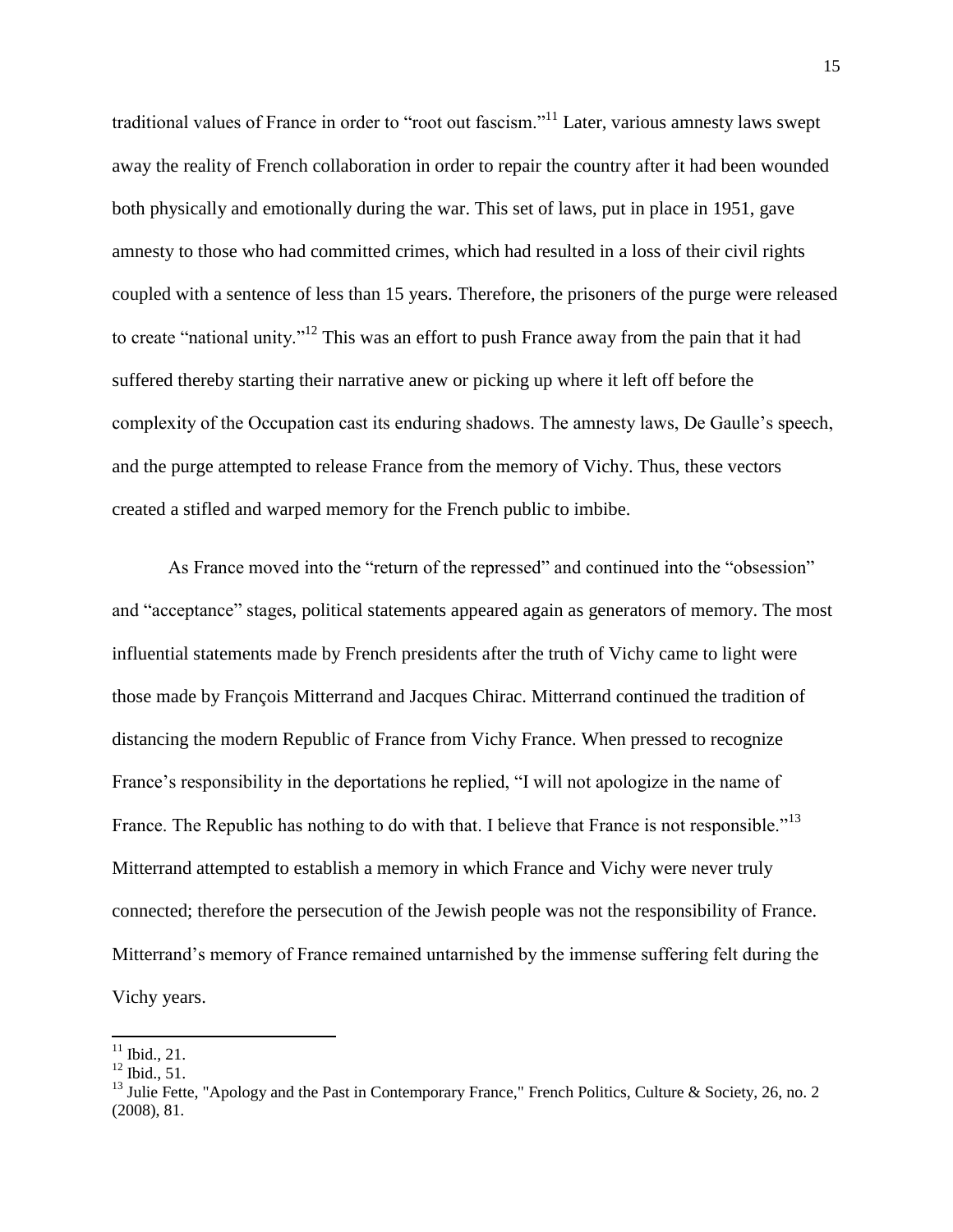When Jacques Chirac entered office he ended this period of historical exclusion. He finally recognized Vichy France as a part of French history and ended the "separatist" theory. He made a very progressive speech at the Vél d'Hiv ceremony, which commemorated the first roundup of 13,000 Jewish citizens in Paris in 1942 that were subsequently put in abhorrent conditions in the Véledrome D'Hiver, a bicycle stadium. These victims were later deported to french internment camps or Nazi death and work camps. Chirac acknowledged the state's role in this affair: "France, land of the Enlightenment and of Human Rights, land of hospitality and asylum, France on that day, committed an irreparable act. It failed to keep its word and delivered those it was protecting to their executioners."<sup>14</sup> The memory, which he projected, established "collective sin" in France.

Scholars such as Julie Fette have identified that part of the reluctance on behalf of President Mitterrand to recognize France's hand in the deportations was due to his compromised personal history. While Jacques Chirac was only 7 during the Second World War, Mitterrand was very involved in France during the Occupation.<sup>15</sup> Until 1943 he supported Marshal Pétain and was very regularly found on the wrong side of conflicts during the Vichy years despite later declaring himself a resistor. Political statements therefore were and continue to be extremely important to the transmission of Vichy memory, but are also an unstable manner of expressing memory as the sentiments of various politicians can manipulate their opinion. Therefore, the voice of the people can easily shift dramatically.

 $\overline{a}$ 

<sup>&</sup>lt;sup>14</sup> Jacques Chirac, "Speech made by Jacques Chirac, President of the Republic at the Ceremonies to Commemorate the 'Great Roundup' of July 16 and 17, 1942," SNCF America: Historical Documents (July 16, 1995)[, http://www.sncfhighspeedrail.com/wp-content/uploads/2010/10/Chirac1995.pdf,](http://www.sncfhighspeedrail.com/wp-content/uploads/2010/10/Chirac1995.pdf) 1.

<sup>&</sup>lt;sup>15</sup> Julie Fette, "Apology and the Past in Contemporary France," French Politics, Culture & Society, 26, no. 2 (2008), 82.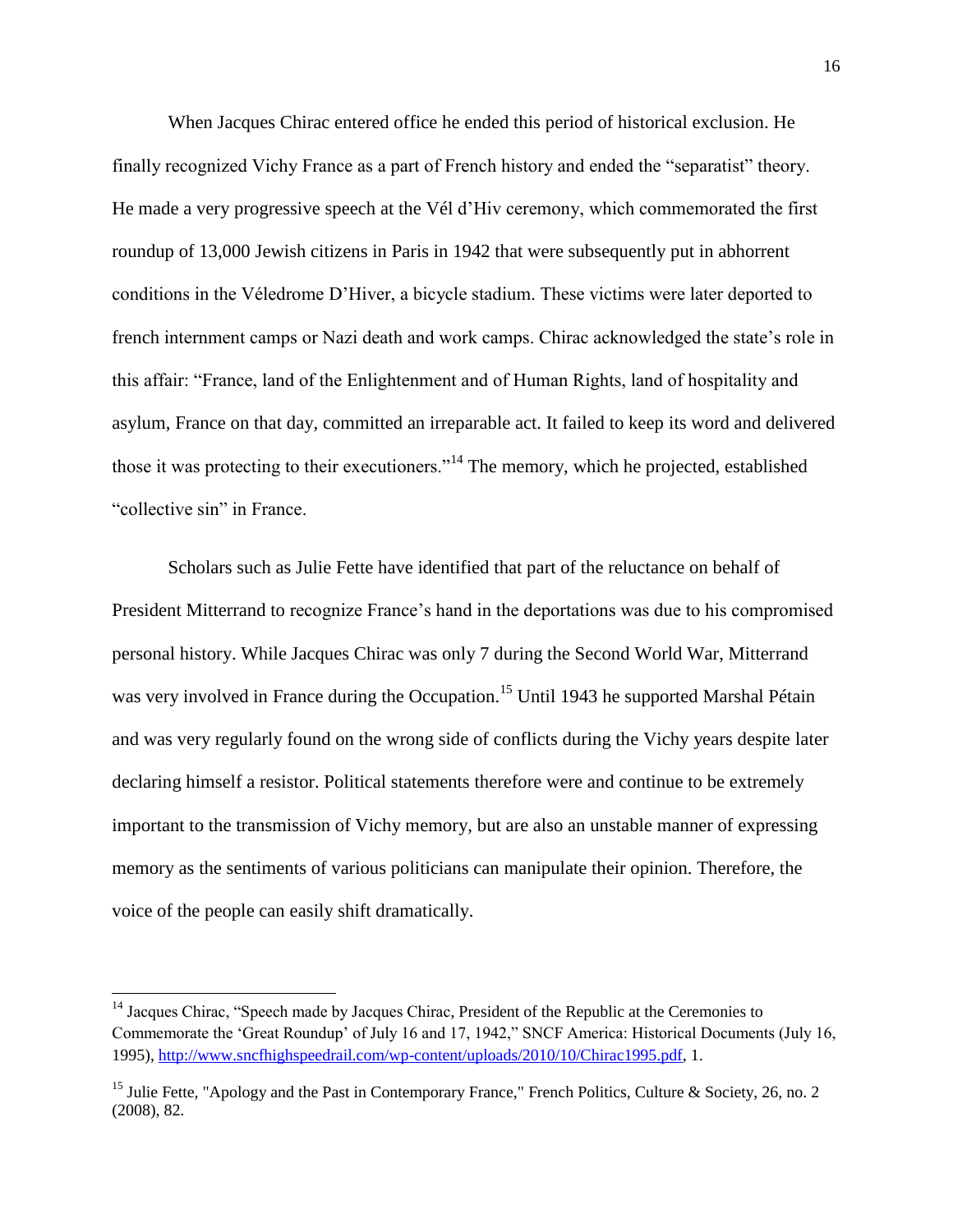In 1974 the obsession phase featured official carriers of memory in the form of judicial review and legislative measures. The statute of limitations was revoked for any case that had any relation to the Final Solution or crimes against humanity. The first time that this suspension was applied to a French citizen was the trial of Jean Leguay.<sup>16</sup> Although he died before being officially charged, it was conclusively determined that he committed crimes against humanity and helped orchestrate the Vél D'Hiv round up that initiated the massive deportation of French Jews in 1942. The revoking of the statute of limitations produced memory in itself, establishing that the Vichy years were riddled with far too much complexity to go unexamined in modern France. Finally, in 1990 the French government enacted the Loi Gaysott, which defined Holocaust denial as a legal offense.<sup>17</sup> This law continues to be debated today and has been recently applied to other genocides. This law reflects an attempt to correct the past and establish a new or renewed humanitarian image of France by punishing those who question an atrocity that at one time was perpetuated and accepted by the French government and many of its citizens.

#### III. Unofficial forums

 $\overline{a}$ 

At the end of the mourning period one sees the emergence of unofficial forums of memory. First, film, began to address the nature of the Vichy Regime. In 1969 one of the most famous French World War II films was produced, *Le Chagrin et La Pitié*. This film represents the changes that were occurring in French Occupation memory at the time. In the film both collaborators and resistance fighters were interviewed. The range of characters attempted to do

<sup>16</sup> Henry Rousso, *The Vichy Syndrome: History and Memory in France in 1944*, (Cambridge: Harvard University Press, 1991), 150.

<sup>&</sup>lt;sup>17</sup> Eric Conan, and Rousso Henry, *Vichy: An Ever-Present Past*, (Hanover, NH: University Press of New England, 1998), 215.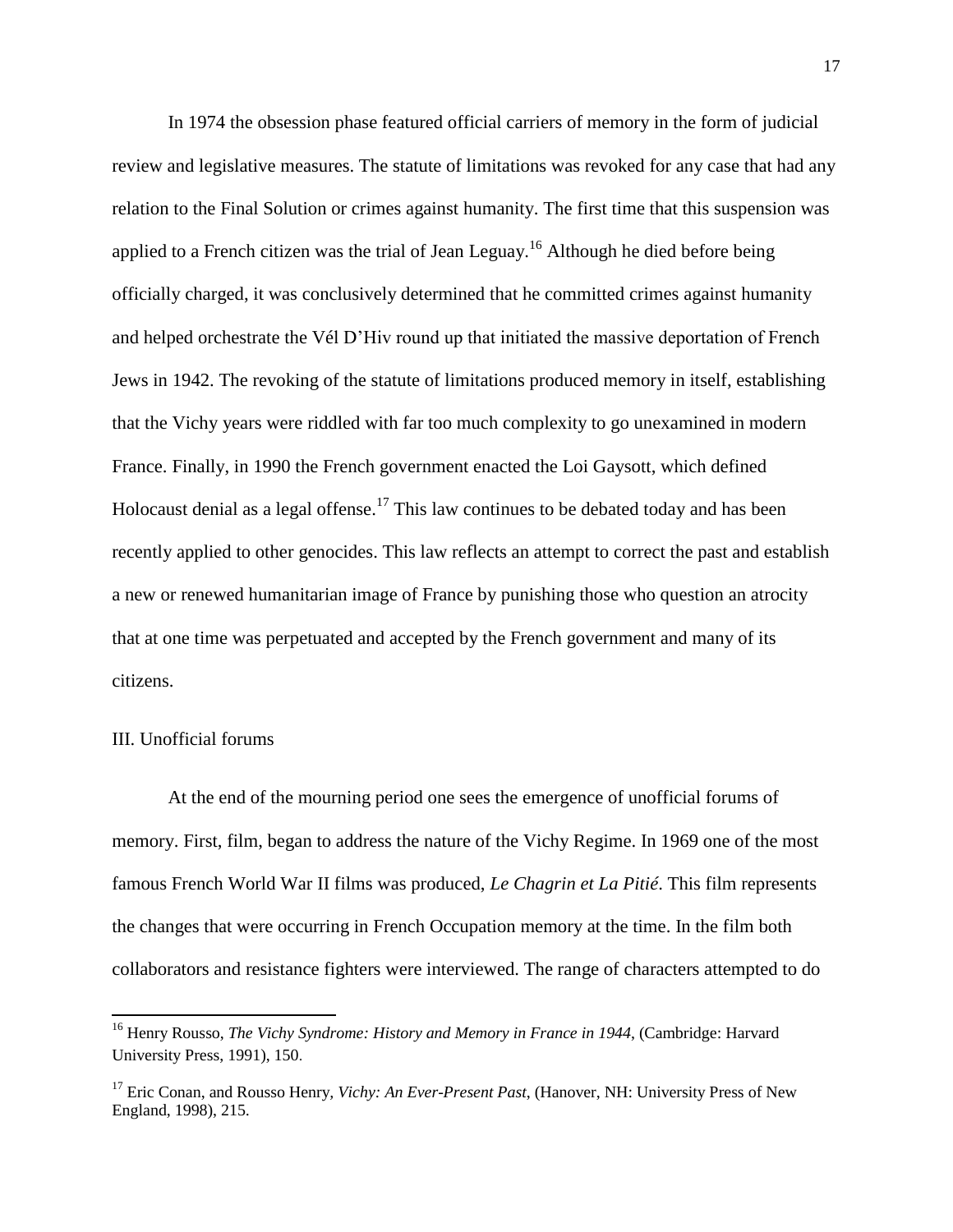away with the narrow one-sided depiction of the Vichy years and show the diversity of French sentiments and actions during the Occupation.<sup>18</sup> Therefore, new memories began to appear in the public sphere of France.

In 1971 France witnessed the "return of the repressed." The truth of the Vichy regime began to seep into the conscience of the country in the form of books, films, and other media outlets. It was at this time that Robert Paxton's famous book; *Vichy France: Old Guard New Order* captured the attention of the French people. Furthermore, as each new development pertaining to the Vichy years came about, particularly in the form of trials, the Press began to produce memory of its own. Therefore, unofficial carriers spurred a reexamination of the Occupation years.

While France entered the "obsession phase" some French citizens opposed the emerging trend with regard to the reawakened Jewish memory of the Occupation. At this time Jewish communities in France began to share their stories of the anti-Semitic persecution during the Vichy years. In response, negationism appeared in French society. Some French researchers and politicians began to make arguments against the existence of the Holocaust and especially against the French connection and participation in the perpetuation of the Holocaust.<sup>19</sup> The Press that followed these trends began to produce new memory in France. The memory was confrontational, defensive, and of course anti-Semitic. The leader behind this movement was Louis Darquier de Pellepoix, former commissioner for Jewish Affairs during Occupation.<sup>20</sup> Responsible for massive Jewish deportations from France, Darquier was sentenced to death in 1947. At this time he had already fled to Spain where he was protected under the authoritarian

<sup>18</sup> Henry Rousso, *The Vichy Syndrome: History and Memory in France in 1944*, (Cambridge: Harvard University Press, 1991), 105.

<sup>&</sup>lt;sup>19</sup> Ibid., 152-153.

 $20$  Ibid., 149.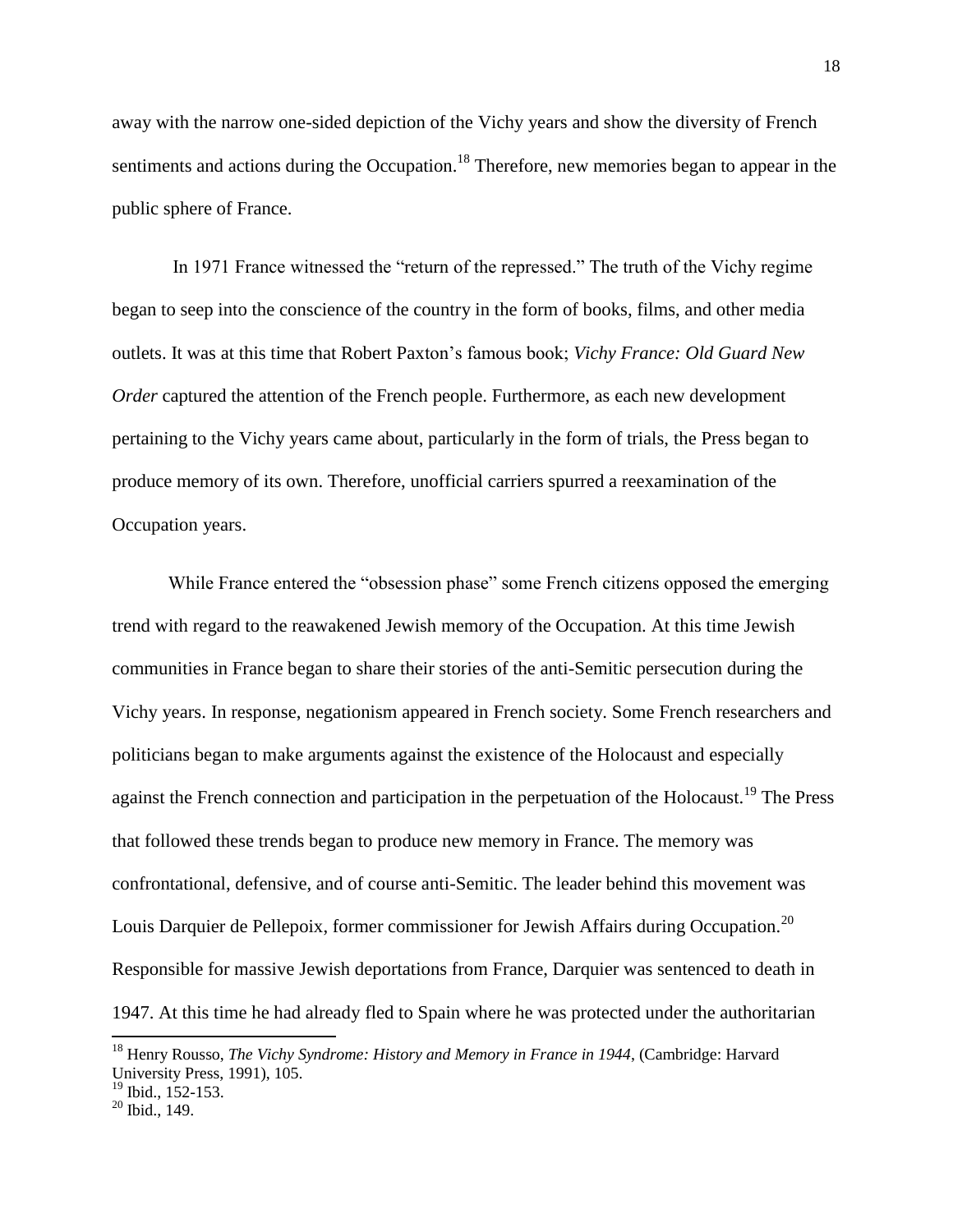regime of Francisco Franco. In the late 1970's a French journalist interviewed him and Darquier infamously declared that the gas chambers of World War II were used to kill lice and that the Holocaust itself was a myth created by the Jewish people.<sup>21</sup> This spurred other anti-Semitic politicians to express their own negationist views through the forum of the press.

Negationism was met with equally strong reactions in the French academic community. The vector of academia, often slow to permeate through the masses' psyche, grabbed the attention of the French people when the professors of the College de France, the Centre National de la Recherche Scientifique, and the Ecole des Hautes Etudes en Sciences Sociales signed a petition that designated how the Holocaust could be analyzed in the academic and intellectual spheres of France. Actions such as these clearly defined a particular approach to remembering certain aspects of the Occupation years. However, these types of actions also resulted in questions of freedom of the press and freedom of intellectual inquiry.<sup>22</sup> This petition said that people had the right to interpret Hitler's genocide, but that its existence could not be debated.<sup>23</sup> Similar to the Loi Gayssot, this petition defined how France would approach the study of genocide in the future, thereby producing a certain memory of France's connection to genocide in the past. This and the Loi Gayssot communicate memory by clearly demonstrating that France's connection to the Holocaust merited these academic and legislative measures.

#### IV. Assessing the forum of Court Cases with regard to Vichy: in France

Despite the fact that all of these forums were important to the development of French Vichy memory, Rousso highlighted judicial forums as particularly effective throughout the "Syndrome." When speaking about the most influential and conclusive forum, the courtroom

 $\overline{\phantom{a}}$  $^{21}$  Ibid., 139.

 $^{22}$  Ibid., 154.

 $^{23}$  Ibid., 154.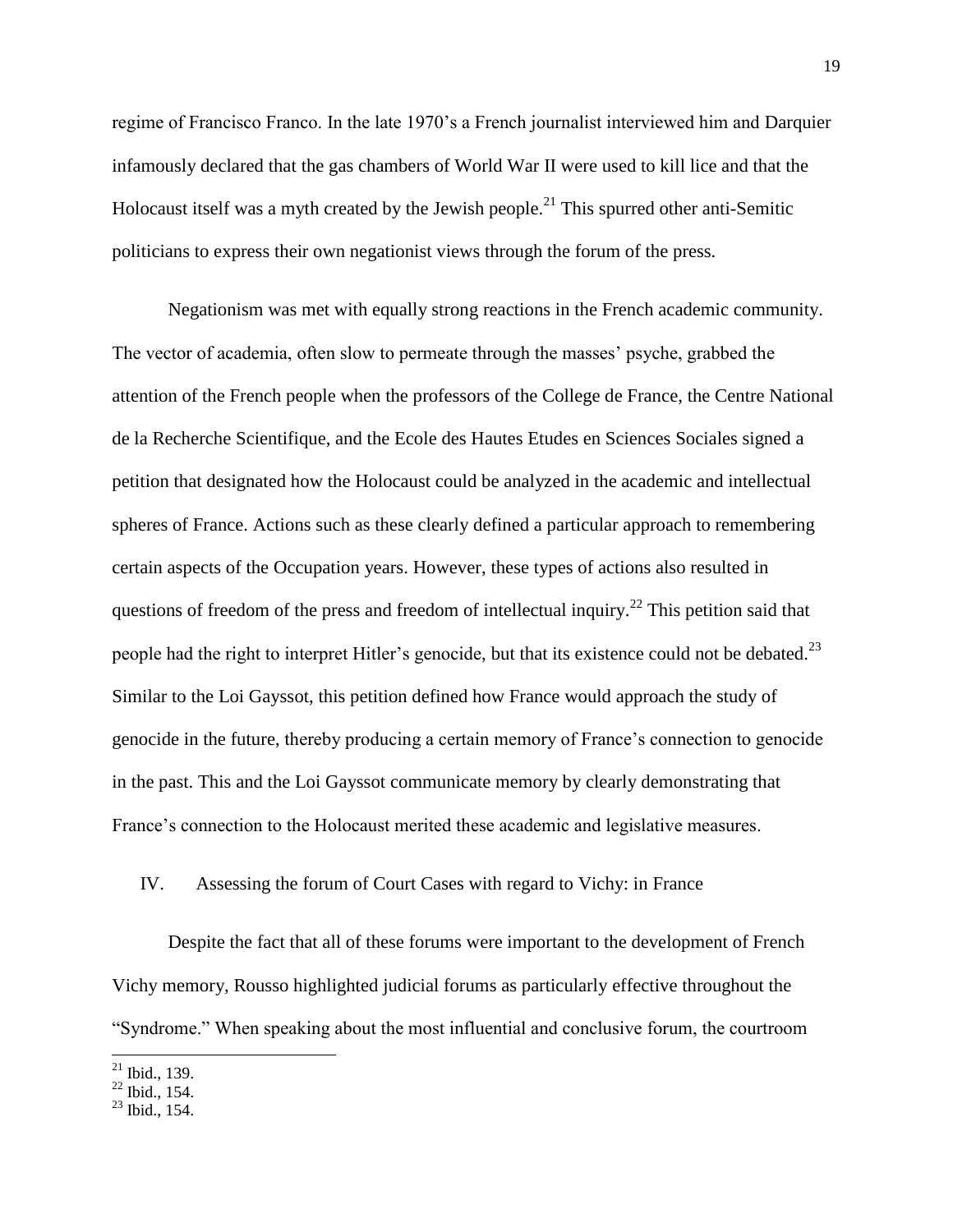Rousso wrote that "the suspension of the statute of limitations like the operation of memory itself abolished time. There was however one crucial difference: memory is by definition selective, unfaithful, and changeable. Justice is not. $124$  The courtroom has been instrumental in historical discussion and articulating memory for many contentious and painful past events. However, justice ended wandering memory and therefore closed off certain areas of history still riddled with unresolved memory.

The court cases connected to the Vichy regime were often characterized as a means of putting the Vichy regime "on trial." After the purge, the primary culprits were thought to have been either executed or given life sentences in prison. However, some officials with significant attachment to the Vichy regime remained free and unscathed. Others, who were given significant prison sentences, were released under the amnesty laws. Therefore as memory reawakened and France entered the obsession phase, unresolved memory began to manifest itself within the courtroom. The most famous individuals who were targeted for judicial review were René Bousquet, Maurice Papon, Paul Touvier, and Klaus Barbie. All of these officials were charged with "crimes against humanity" for supporting the Final Solution. The most important trials were those of Paul Touvier and Maurice Papon. Both of these men were high ranked civil servants in the Vichy regime and more importantly French citizens. Some considered these trials a relief of tension for some citizens struggling with the reality of events long past and "gave such memories a legitimate reason for existing in the present."<sup>25</sup> Others, especially for the later trials, felt that the facts were now too far away from the original context to judge fairly. With regard to Jewish persecution, the courts suspended the statute of limitations if the case was at all connected to the

 $24$  Ibid., 160

 $25$  Ibid., 160.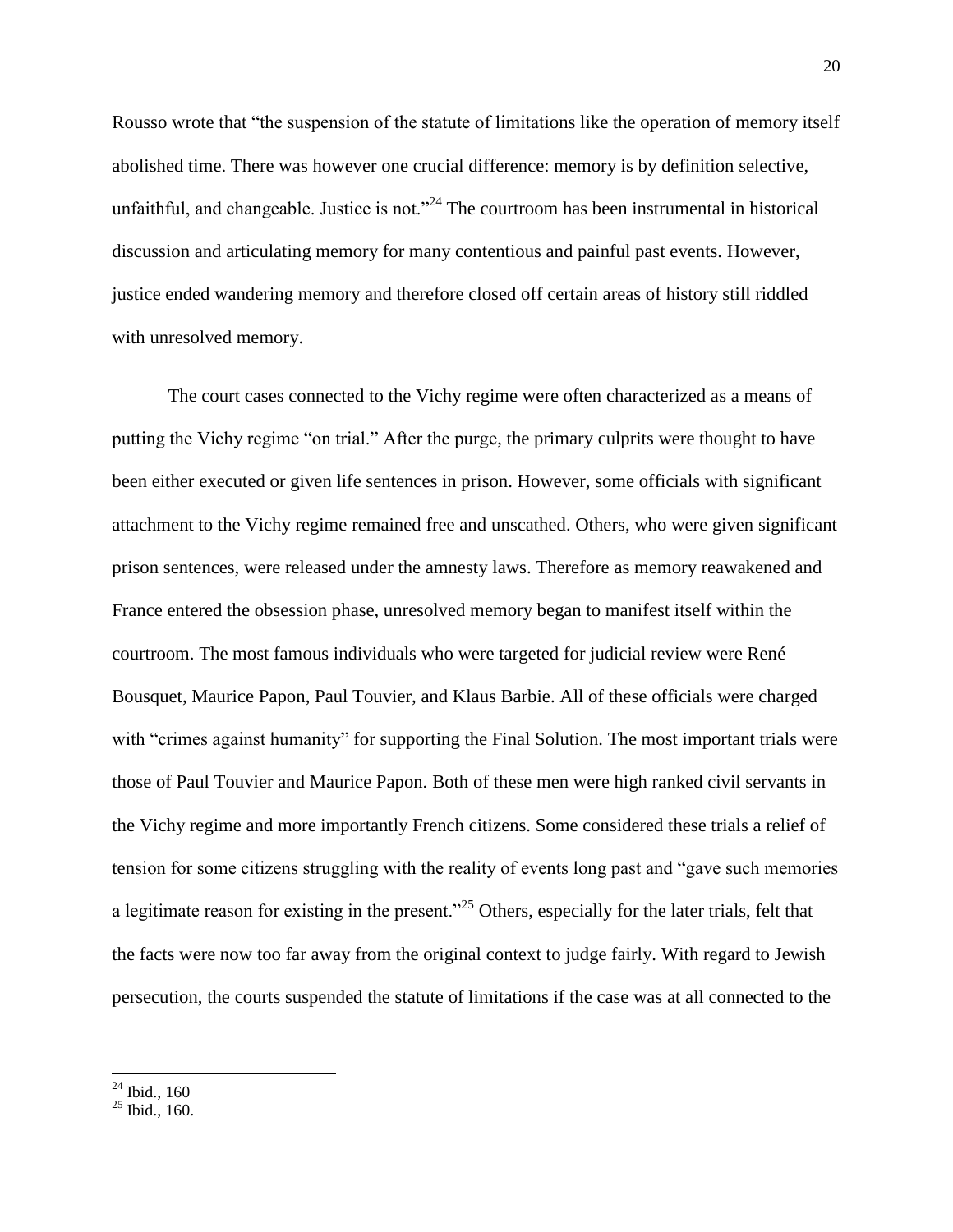Final Solution.<sup>26</sup> In these trials historians such as Henry Rousso and Robert Paxton were asked to serve as "experts" during the trial. Therefore, these high profile trials attempted to articulate historical reality as well as moral sentiment. The trials of Touvier, Papon and other Vichy officials resulted in a judgment that would define the memory of these men. Nevertheless, while most of the Vichy officials were eventually put on trial in some capacity, this is not true for the majority of French organizations that supported Vichy's inhumane and discriminatory policies. Therefore, the singularity of the memory did not convey the far-reaching nature of the consequences of anti-Semitic policy in Vichy France.

## V. "Age of Apology"

As France moved into the  $21<sup>st</sup>$  century it entered a new phase in which the forums of remembrance developed within specific organizations whose past impeded their ability to function in the present. This period in history has been characterized as "the age of apology."<sup>27</sup> Starting in the late 1990's France saw a dramatic increase in public apologies made on behalf of both state and private organizations that either supported or profited off of the anti-Semitic policies of the Vichy Regime.

With the emergence of President Chirac's idea of "collective fault," the Vichy regime could no longer be viewed through a parenthesis scope in which the Occupation years were seen as exceptional.<sup>28</sup> This sentiment spurred the creation of historical commissions and therefore access to wartime records.<sup>29</sup> As new information was made available French fingerprints at a local level

 $26$  Ibid., 205.

<sup>&</sup>lt;sup>27</sup> Julie Fette, "Apology and the Past in Contemporary France," French Politics, Culture & Society, 26, no. 2 (2008), 78.  $^{28}$  Ibid., 79.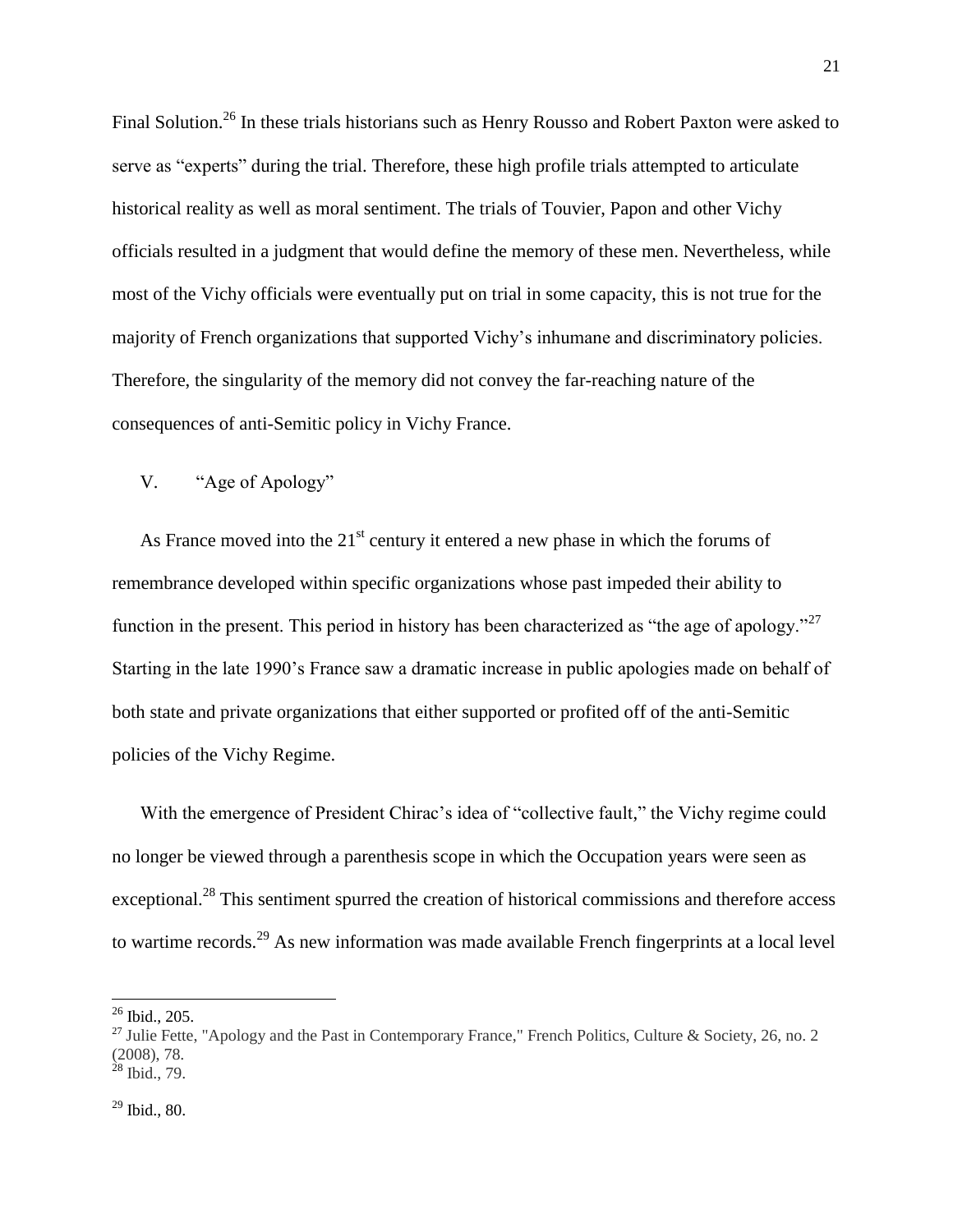were found on a variety of Vichy related policies. The state effort to create reparations resulted in a "series of national scandals" involving a surprising number of French organizations.<sup>30</sup> These organizations therefore began to produce memory through apologies, new historical commissions, and attempts at rebranding. The motivations behind the "age of apology" were pragmatic as much as they were moral. Historians Elazar Barkan and Alexander Karn wrote, "the age of apology is distinguished by its unparalleled commitment to remove the past as an obstacle to productive and peaceful intergroup relations."<sup>31</sup>

The first organizations to step forward during the age of apology were the Paris law bar and the French Catholic Church. Later the state police and the Council of Doctors followed. Apologies came in the form of reparations, historical commissions, archival openings, press releases, and donations given to French Holocaust and Jewish Studies museums. It was discovered that the Paris Bar eagerly supported the exclusionary policies of the Vichy regime with regard to the percentage of Jewish attorneys allowed to practice.<sup>32</sup> The apology for supporting this policy came in April 1997. This apology may have been a result of the new pressure felt by the Papon trial currently taking place in France. At this time Maurice Papon, former prefect of Bordeaux and instrumental force in the Vichy regime, was being put on trial for crimes against humanity. Papon was responsible for the deportation of 1,600 Jews during the Occupation. Therefore the law bar attempted to preempt a possibly problematic situation before it occurred.<sup>33</sup> Furthermore, the contemporary mission of the Paris bar focuses more on moral legal issues such as immigration rights therefore; its past contradicted this philosophy.<sup>34</sup>

l

- $31$  Ibid., 78.
- $32$  Ibid., 85.
- <sup>33</sup> Ibid., 86.
- <sup>34</sup> Ibid., 86.

<sup>30</sup> Ibid., 84.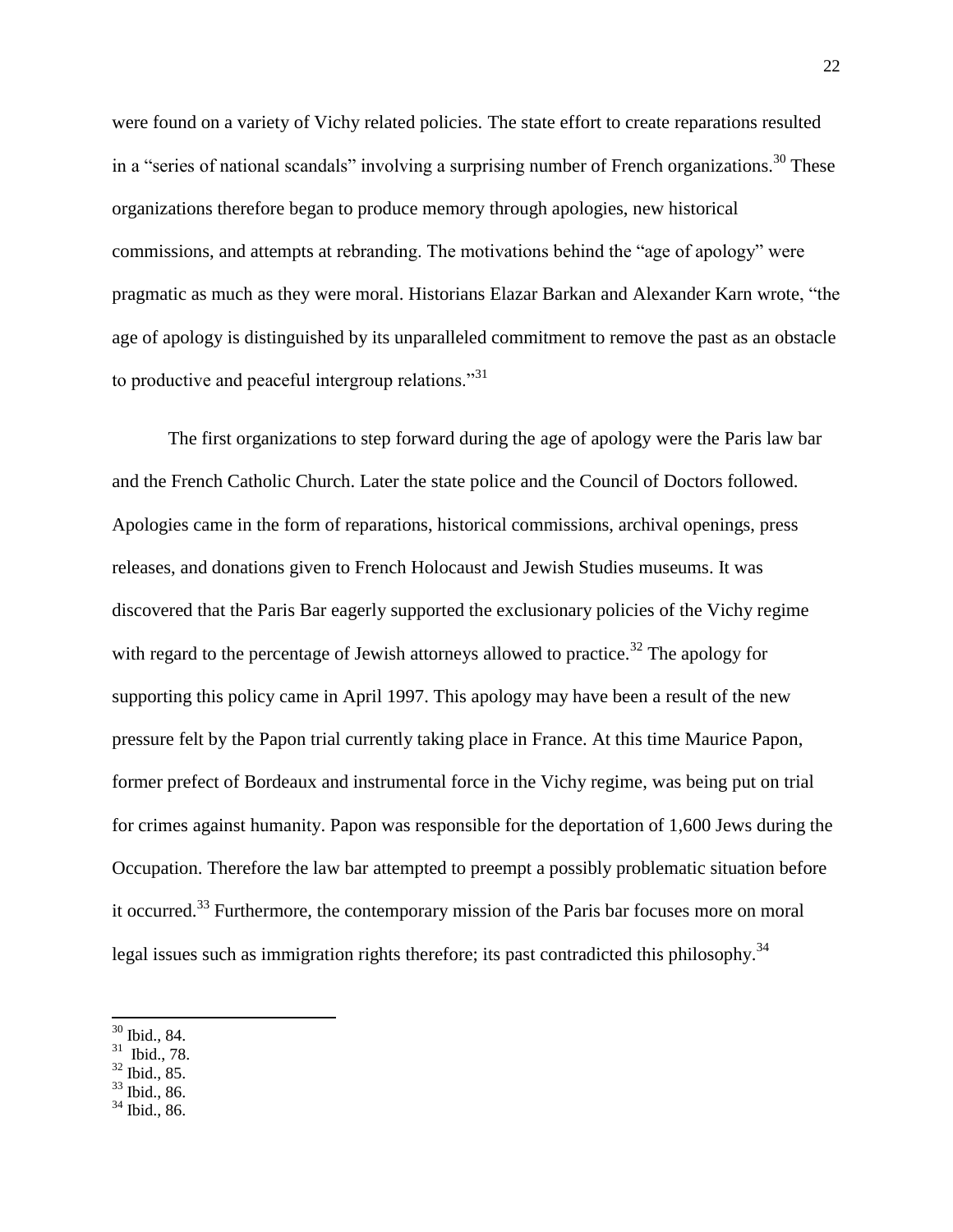The Catholic Church then followed in December 1997, apologizing for remaining silent with regard to the Vichy anti-Semitic measures. The modern social activist bent of the Church required it to reexamine its inaction during the Occupation.<sup>35</sup> This new stance communicated a desire to learn from Vichy and apply those human rights lessons in the future. Bishop Berranger commented on the apology saying, "if we repent for what happened under Vichy, it is also in order to think, for example, about what is currently happening in Algeria, in East Africa, about everything that, in the West, can lead to denials of the conscience. The Church must speak out. No matter what the situation."<sup>36</sup> However, when the Church made this apology, one of the most important issues of this "age" came to light. The issue with regard to these apologies was how to balance the memory of the Resistance efforts of these specific organizations with the collaborationist activities of these same organizations. In the case of the Catholic Church, many felt that the Church's apology might overshadow the rescue efforts that were made on behalf of the Catholic Church during the Occupation.<sup>37</sup>

The apology from one unit of the national police was also controversial. This apology offered "eternal regret" during a ceremony at the memorial of the "Unknown Jewish Marytr" in Paris. This apology was particularly important as the French police was directly connected to the deportations and inhumane treatment of Jews and other "undesirables" during the Occupation. Furthermore, Chirac's Vél d'Hiv apology technically addressed the police as he apologized on behalf of the state and the police are a part of the state; therefore, they were not expected to make a statement of their own.<sup>38</sup> However, the rest of the French police force did not echo this apology. The syndicate general of the police angrily responded to this gesture: "It is stupid and

<sup>35</sup> Ibid., 88.

 $36$  Ibid., 88.

<sup>37</sup> Ibid., 88.

<sup>38</sup> Ibid., 90.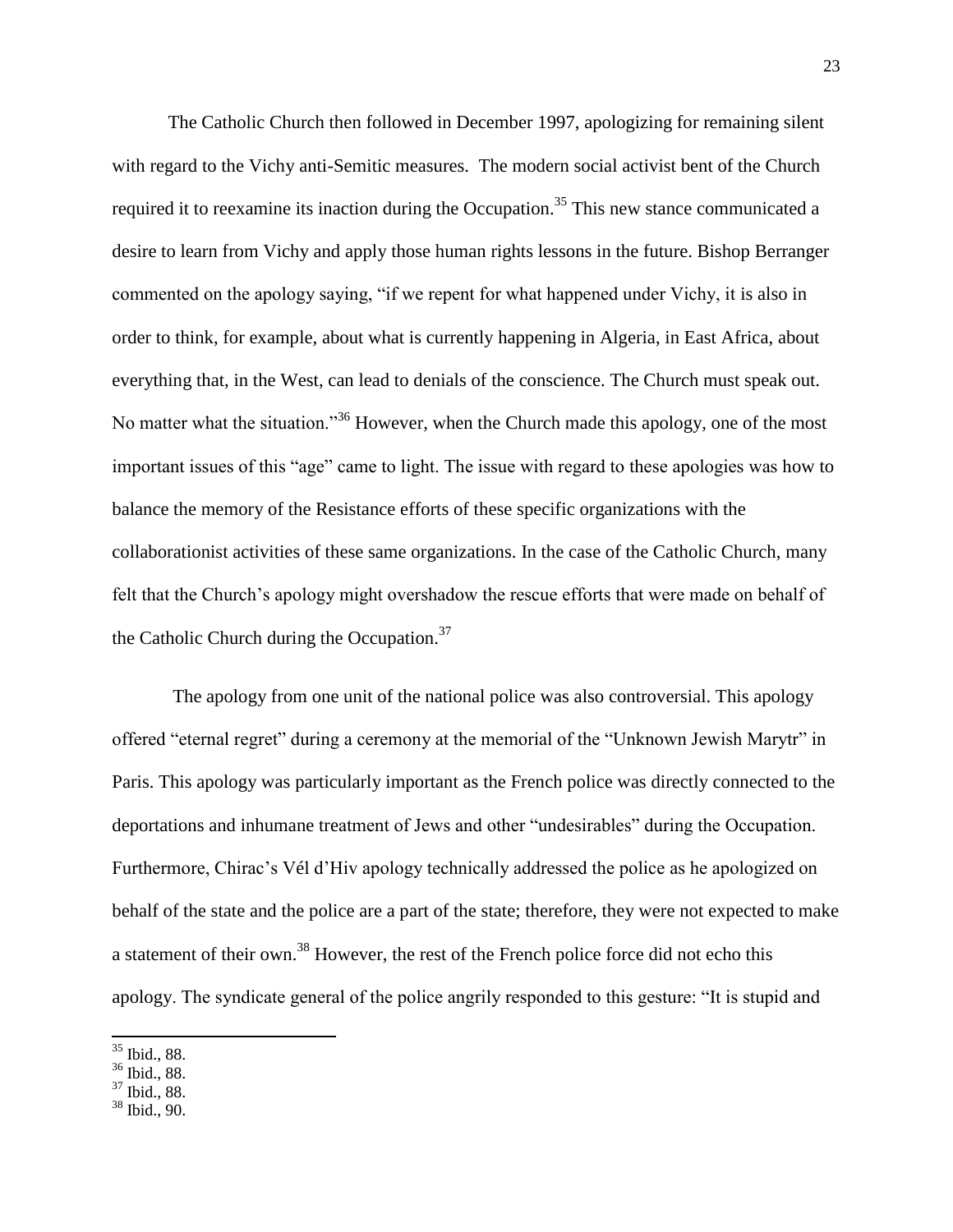borderline dangerous to equate collaborators with resistants and traitors with patriots by assuming collective responsibility of the 'police institution.'"<sup>39</sup> Therefore the entire national police did not wish to project the collaborationist memory produced by the apology from one of the police units.

The Order of Doctors, who, similar to the Paris Law Bar, had implemented exclusionary practices during the Occupation, also experienced a divide over apologizing in 1997. The Order did issue a "declaration of regret" for their policies during the Vichy regime and promised transparency with regard to its history by opening its archives.<sup> $40$ </sup> One doctor from Versailles responded to this apology with indignation saying he "had enough of these mediatized-epileptic tremors over the Second World War. I was not there. I did not do anything. So leave me alone…Collective responsibility does not exist."<sup>41</sup> People did not wish to take part in the responsibility and guilt of the new memory projected by these apologies. Moreover, some have argued that these apologies are too late and that judging these people now is too far away from the context of their actions.<sup>42</sup> This inconsistency of sentiment during the age of apology continues to appear today. The age also continued to grow tiresome for many French people who felt that they could not escape the wrongdoings of their country, which took place over 60 years ago. Moreover, these apologies came consecutively and thus established a routine nature to reparation and recognition of the collaboration.<sup>43</sup>

The tension between the memory of the resistance and collaboration and the routine of continual guilt has created some resentment. One citizen epitomized this sentiment saying, "I

l

 $43$  Ibid., 80.

<sup>39</sup> Ibid., 90.

 $40$  Ibid., 90.

 $41$  Ibid., 92.

 $42$  Ibid., 92.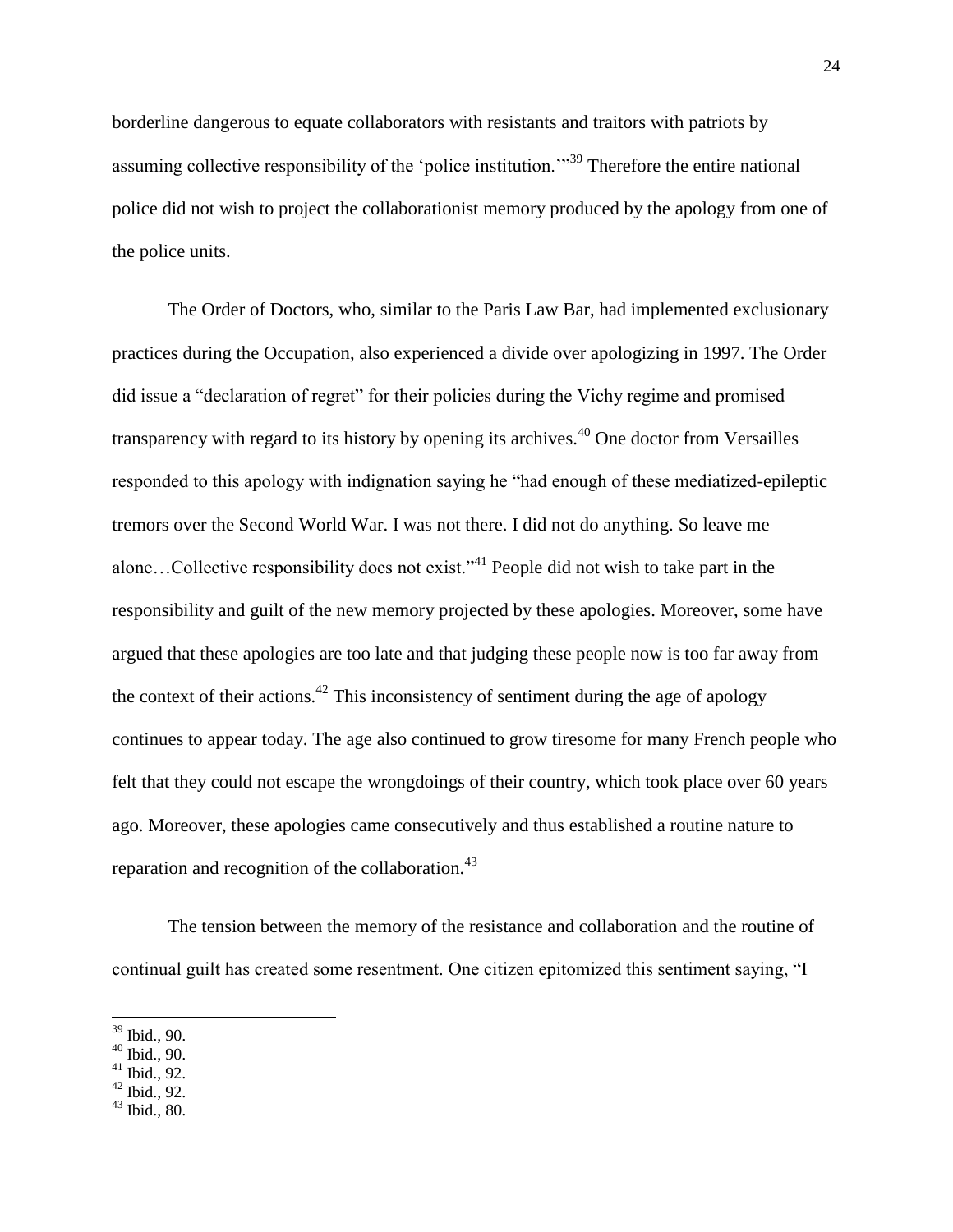repent, we repent…It is currently the most common verb in the French language. The churches, the doctors, and the police parade and contrive. We are now waiting for the postmen, the train conductors, and the truck drivers to join the great self-flagellating movement…me, too, I ask for forgiveness. Forgiveness for not wanting to repent."<sup>44</sup>

# VI. The emergence of international vectors of World War II memory: Court Cases and resulting historical commissions

As was seen in the "age of apology," the late  $20<sup>th</sup>$  century saw the emergence of an international focus on morality. With this focus came a movement in the legal profession toward Civil rights. This movement was then expressed in a judicial "tying up of loose ends" with regard to World War II and the Holocaust. The United States was particularly involved in World War II cases following the fall of the Third Reich, initially to aid the rebuilding of the European economy and to protect market interests. Both American immigrants and foreign victims of Nazi Germany or Nazi occupied countries began to file various suits following the war.<sup>45</sup> Furthermore, American attorneys became a strong force in other countries' suits dealing with wartime matters. This was only possible because of the unique nature of the American judicial system. Obtaining jurisdiction over defendants in the United States is notably easier than in other countries.<sup>46</sup> In the American court system foreign citizens can sue for human rights violations committed in other countries. Moreover, foreign defendants can be sued if they do business in America.<sup>47</sup> This along with other acts such as the Alien Torts Statute have encouraged claimants to take their case to America as there it is more likely that their claim will obtain jurisdiction and

 $\overline{a}$ 

 $44$  Ibid., 95-96.

<sup>&</sup>lt;sup>45</sup> Michael J. Bazyler, "The Holocaust Restitution Movement in Comparative Perspective," Berkley Journal of International Law, 20, no. I (2002),12.  $46$ Ibid., 12.

 $47$  Sarah Willig, "Politics as Usual? The Political Question Doctrine in Holocaust Restitution Litigation," Cardozo Law Review, 725.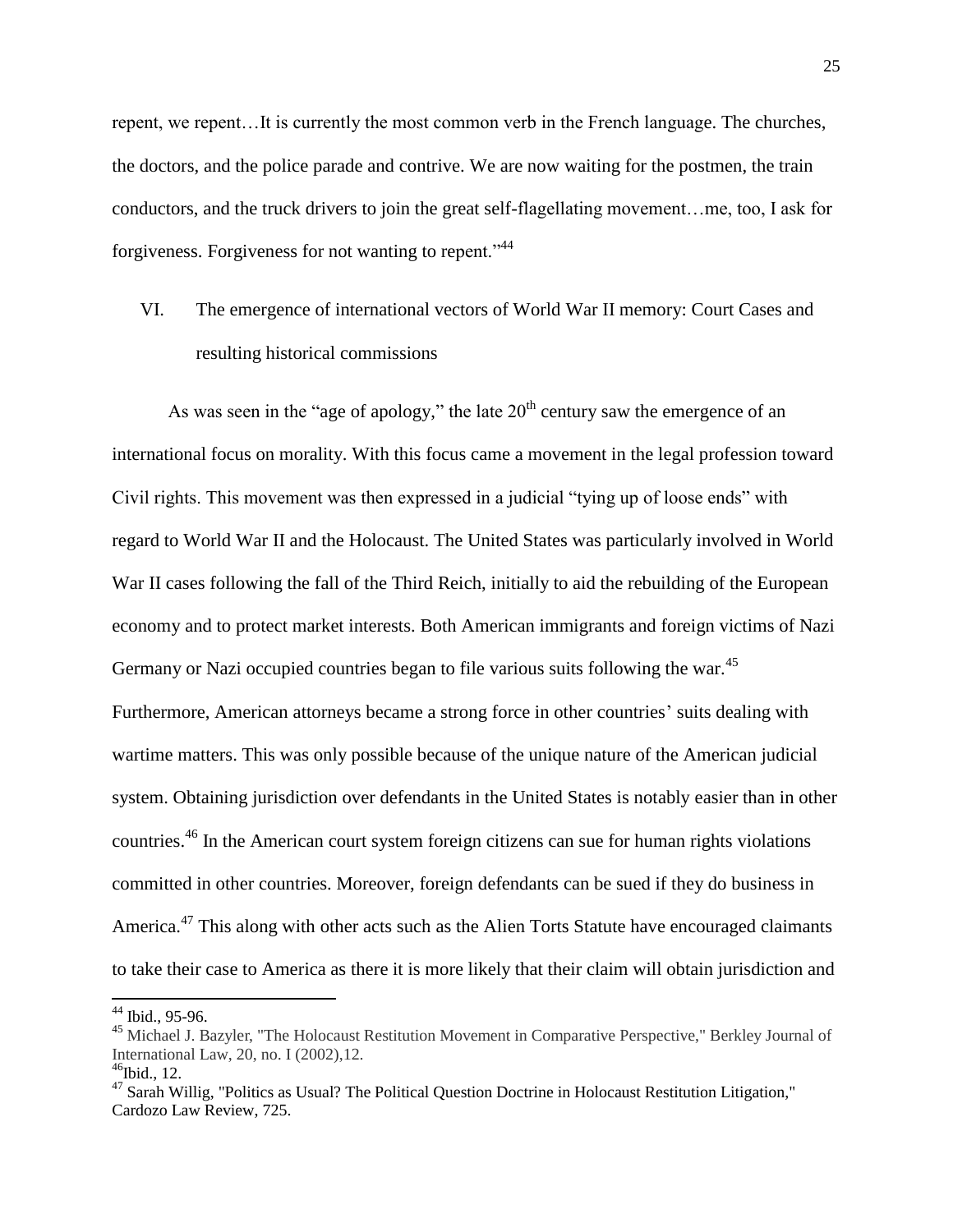a great deal of consideration. The most famous case and model for future international cases involving World War II memory was the Swiss Banks' case of the 1990's.

In 1995 the World Jewish Congress filed a suit against the Swiss banks in New York, California and the District of Columbia for the illegal retention of deposits made by Jewish victims of the Nazi regime that were not returned to the survivors following the end of the war. United States Undersecretary of Commerce, Stuart Eizentstat, led the investigation into American archives that held information about the banks' activities during the war.<sup>48</sup> The "banks" scandal of the 1990's" reevaluated the supposed "Swiss neutrality" during the war and Switzerland's true relationship with the German state.<sup>49</sup> The case resulted in the creation of two historical commissions on behalf of Switzerland and a settlement of \$1.25 billion.<sup>50</sup> The Swiss banks case became the foundation of future suits against public and private entities of foreign countries in the United States. It also spurred the creation of more historical commissions in European countries that were entangled with the Nazi regime. Today twenty-one countries have established twenty-eight historical commissions to examine their role in World War II and research the possible Nazi assets formerly or presently existing in the state.<sup>51</sup> Nevertheless, the case also saw a strain in Swiss-American relations.

 $\overline{a}$ 

<sup>49</sup> Michael J. Berenbaum, "Confronting History: Restitution and the Historians," Holocaust Restitution: Perspectives on the Litigation and Its Legacy, ed. Michael J Bazyler and Roger P. Alford (New York City: New York University Press, 2006), 45.

<sup>&</sup>lt;sup>48</sup> Michael J. Bazyler, "The Holocaust Restitution Movement in Comparative Perspective," Berkeley Journal of International Law, 20, no. I (2002), 15.

<sup>50</sup> Michael J. Bazyler, "The Holocaust Restitution Movement in Comparative Perspective," Berkeley Journal of International Law, 20, no. I (2002), 15.

<sup>51</sup> Michael J. Berenbaum, "Confronting History: Restitution and the Historians," *Holocaust Restitution: Perspectives on the Litigation and Its Legacy*, ed. Michael J Bazyler and Roger P. Alford (New York City: New York University Press, 2006), 45.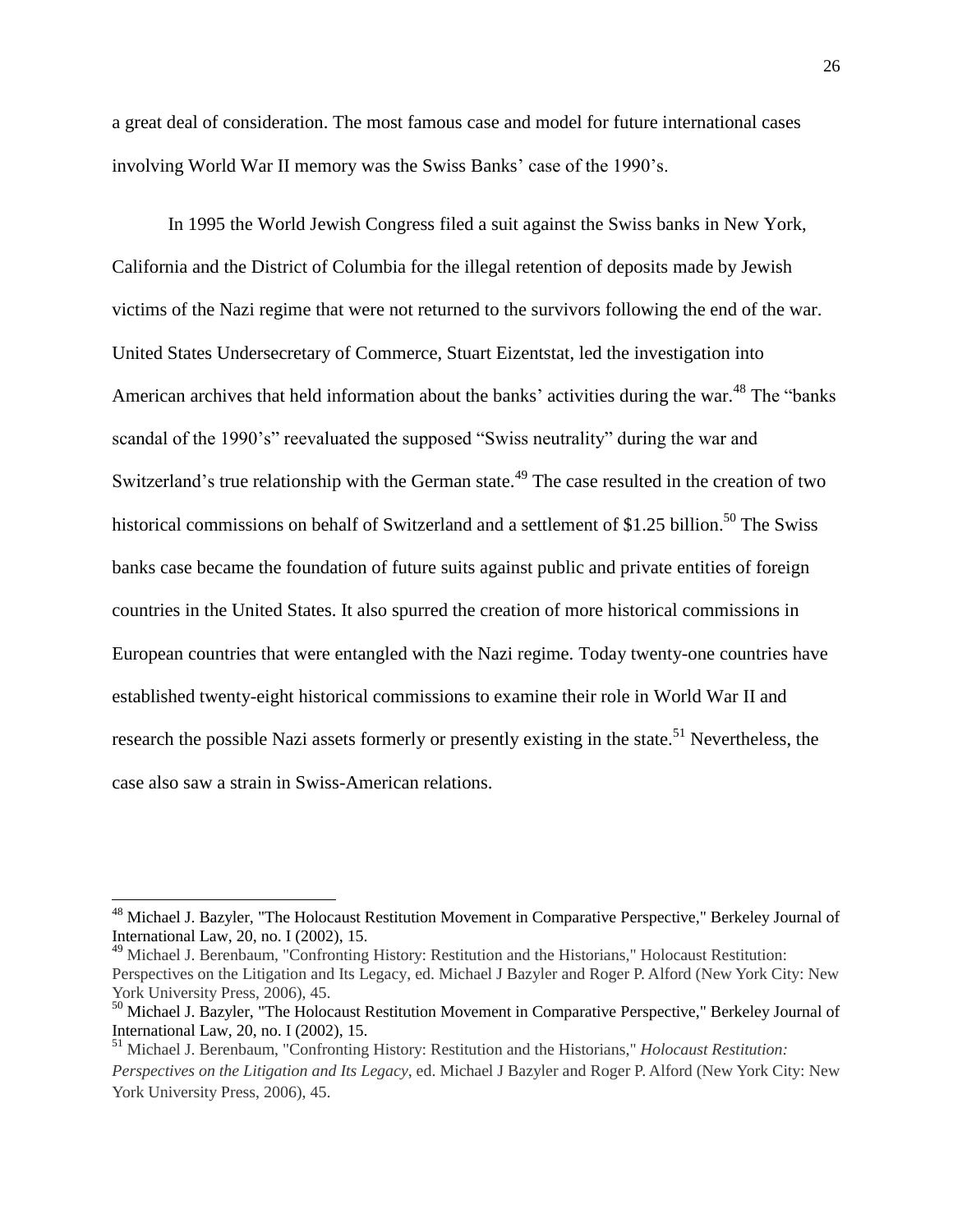Many private companies followed suit and issued reports in order to free their name from the Nazi regime and continue to do business internationally, especially in the United States. Volkswagen, Daimler-Chrysler, and Degussa all commissioned methodical reports of their history with the Third Reich.<sup>52</sup> Insurance companies, especially those that take part in international business, such as the German company Allianz, also looked into their past and were required to either pay reparations or be taken to court. This trend eventually turned around to even face American companies that had aided the Nazis such as IBM and Henry Ford Motors.<sup>53</sup>

#### VII. The early memory of SNCF during World War II

The French National Railway was rarely seen in the postwar memory of France until quite recently. Most of the postwar memory of the company emerged through a variety of vectors much later in France. When one considers the great upheaval of memory in France taking place in the postwar period it is no surprise that organizations such as the National Railway were neglected with regard to the evolving national memory of the Occupation. The railway went unnoticed in the face of controversy dealing with famous politicians and government employees. Furthermore, SNCF was notably left almost untouched by the purge.<sup>54</sup> However, there were a few instances of transmission of the wartime memory of the railway in the immediate aftermath of the war or the beginning stages of Rousso's "syndrome."

In the spirit of the early memory sickness of France, the resistancialist film *La Bataille du Rail*, directed by René Clément, was produced in 1946. This film depicted the heroic struggle

 $\overline{a}$ 

<sup>52</sup> Ibid., 46-47.

<sup>&</sup>lt;sup>53</sup> Michael J. Bazyler, "The Holocaust Restitution Movement in Comparative Perspective," Berkeley Journal of International Law, 20, no. I (2002), 43.

<sup>54</sup> Christian Bachelier, "The SNCF Under German Occupation" (1995): 1-27, [http://www.sncfhighspeedrail.com/wp-content/uploads/2010/12/Bachelier-Report\\_Executive-Summary.pdf,](http://www.sncfhighspeedrail.com/wp-content/uploads/2010/12/Bachelier-Report_Executive-Summary.pdf) 24-25.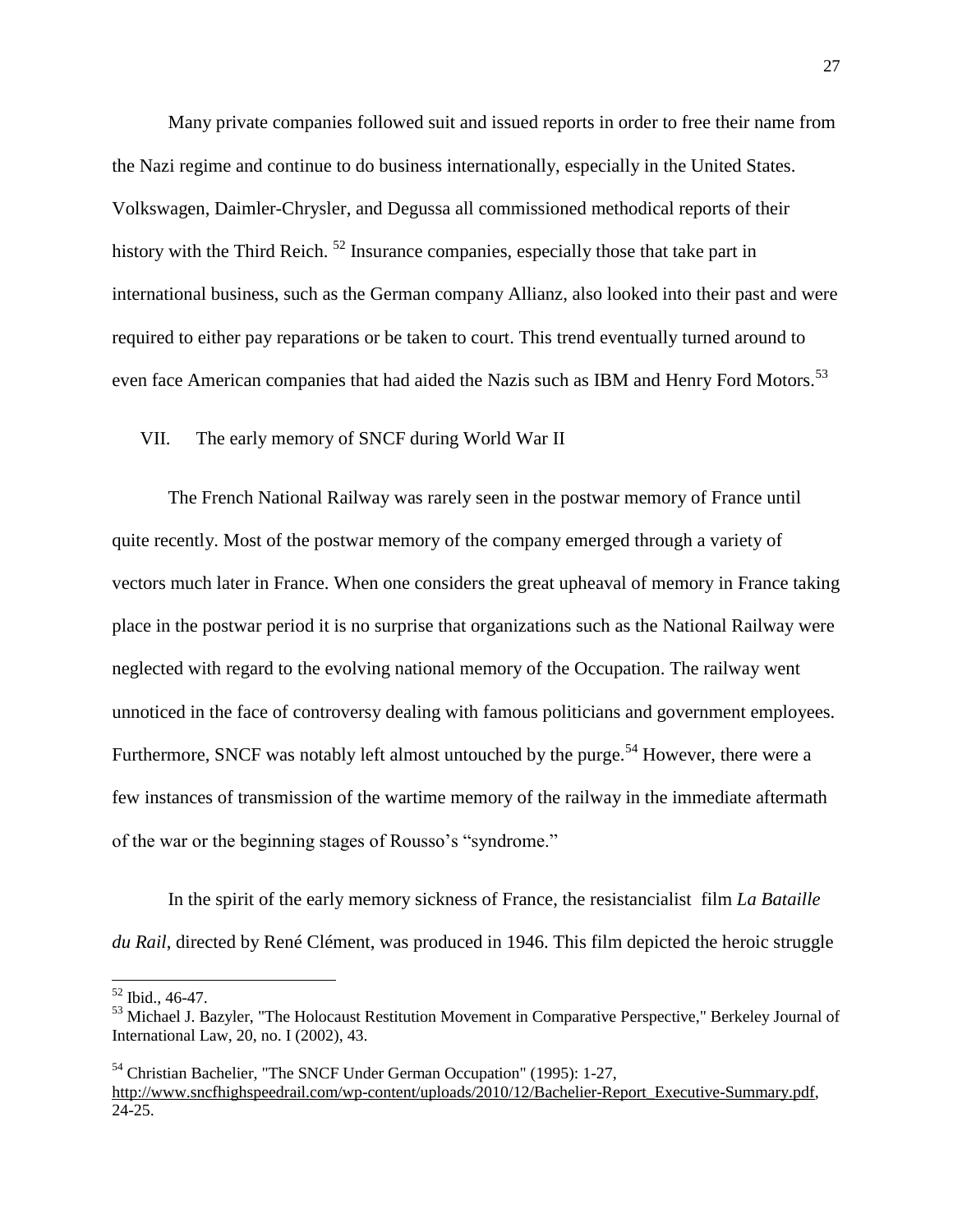of the French resistance fighters who worked for the railway during the Occupation. In the film the railways are depicted as the savior of France as they maintained a connection between the two zones and were the device with which France could speak to the outside world.<sup>55</sup> The focus of the film is the "Resistance-fer" or the SNCF workers who resisted the German occupiers at the end of the war, particularly after 1943. These men sabotaged communication lines, rail lines, and the trains themselves in order to slow the German forces. This film depicts their efforts to slow the German reinforcements headed toward Normandy to meet the allied forces. The punishment for sabotaging the occupiers was grave and ultimately resulted in the execution of 800 SNCF workers and the deportation of 1,200 SNCF workers to Nazi work and death camps. This heroic and resistancialist memory of the railway remained the only depiction of the company throughout the  $20<sup>th</sup>$  century. Therefore, the memory of SNCF did not move through the phases of the syndrome, but rather remained quietly hidden in the "period of the resistance" until the late 1990's.

SNCF weathered the storm of the "age of apology" in France without discussing their actual culpability with regard to the deportations. It did not make any grand gestures similar to those of other French public and private organizations with sullied pasts. SNCF continued to be represented as an exemplary company, defined exclusively by the resistance actions of railway workers at the end of the war. Nevertheless, it was impossible for the company to disregard the necessity and pressure to take a closer look at its history. Therefore, to appease any possible questions directed at SNCF, the French Railway commissioned Christian Bachelier, a French historian, to create a detailed report concerning the company's actions during the German Occupation. This was the first time that SNCF opened its archives to a member of the public. In

<sup>55</sup> René Clément, "La Bataille du Rail," compact disc.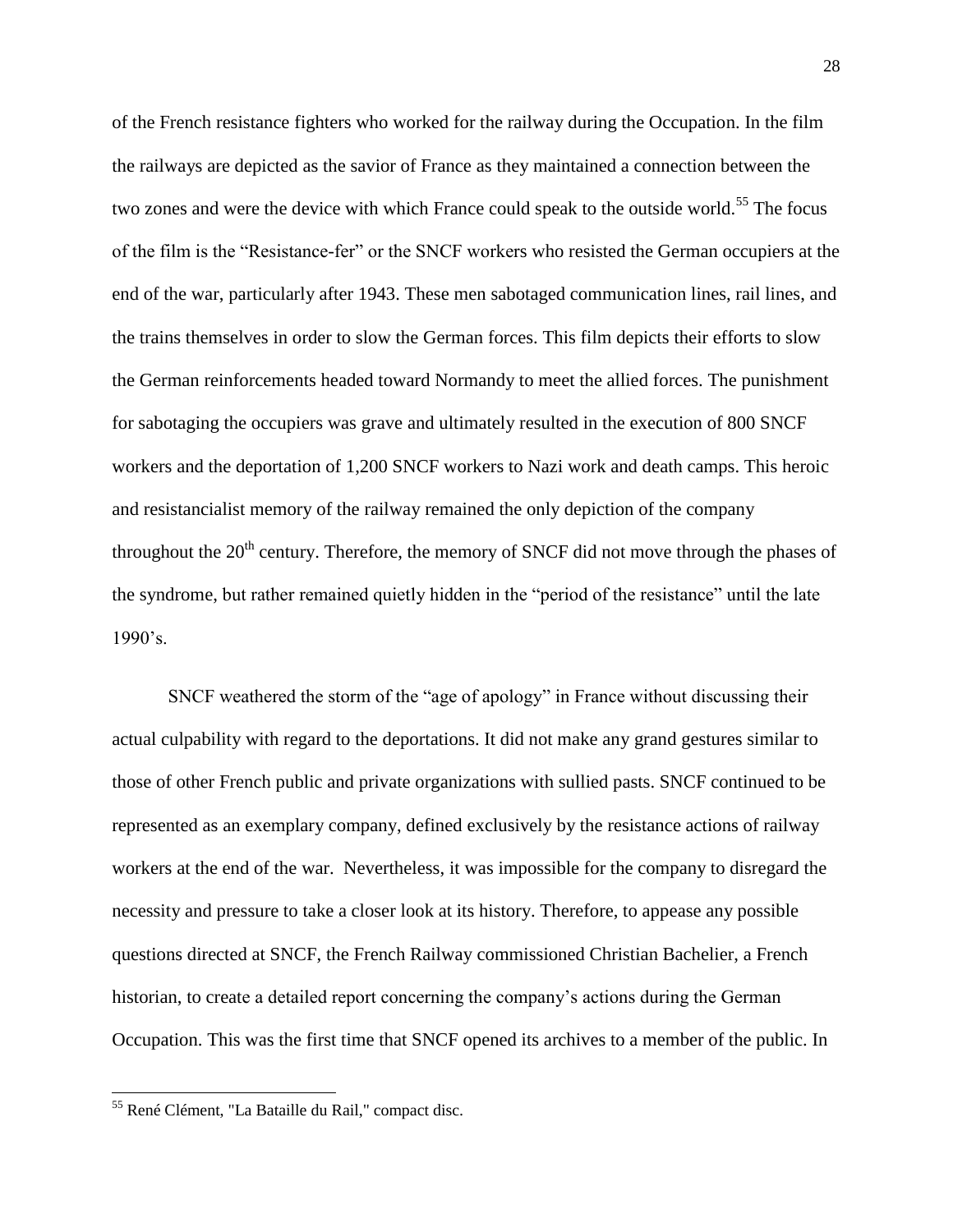1996 Bachelier finished the 900-page report on the history of the company, *The SNCF Under German Occupation, 1940-1944*. This official report was the first representation of the wartime memory of the company since 1946.

This report led to the 2000 conference, *Une Entreprise Publique dans la Guerre*. This conference brought together the most notable French World War II historians of the  $20<sup>th</sup>$  century to discuss and debate the wartime history of the French Railway. It was noted at the beginning of the conference by former President Louis Gallois that there are two images of SNCF, that of the heroic resistance and that of deportation trains to death camps.<sup>56</sup> There is a sense of conflicting objectives in the record of this conference. Most of the participants attempt to avoid the subject of the deportation trains and instead talk in length about the brave actions of the cheminots or railway workers. There are only a few historians such as Kurt Schaechter who throughout the conference pushed the subject of the deportations. Schaechter's parents were Jewish deportees from France during World War II and ultimately died in the death camps. In the conference he revealed that he gained access to the archives and stole an invoice from the records: "what did I find? In the state archives, I found bills from SNCF for the deportation with Republic of France stamps."<sup>57</sup> This invoice demonstrated that SNCF did in fact receive payments for the deportations and continued to pursue payment after France was liberated. <sup>58</sup> This discovery became an important element of the judicial actions against SNCF and later the business legislation concerning SNCF. Despite the rather stifled nature of this conference, debate over the memory of the company had started and could no longer be held back.

 $\overline{a}$ 

<sup>&</sup>lt;sup>56</sup> First Association pour l'histoire des chemins de fer en France, Entreprise Publique Dans La Guerre: La Sncf, 1939-1945: Actes Du Viiie Colloque de L'Association Pour L'Histoire Des Chemins de Fer En France, (Paris: Assemblée Nationale, 2001), 8.

<sup>57</sup> Ibid, 29.

<sup>58</sup> Ibid, 29.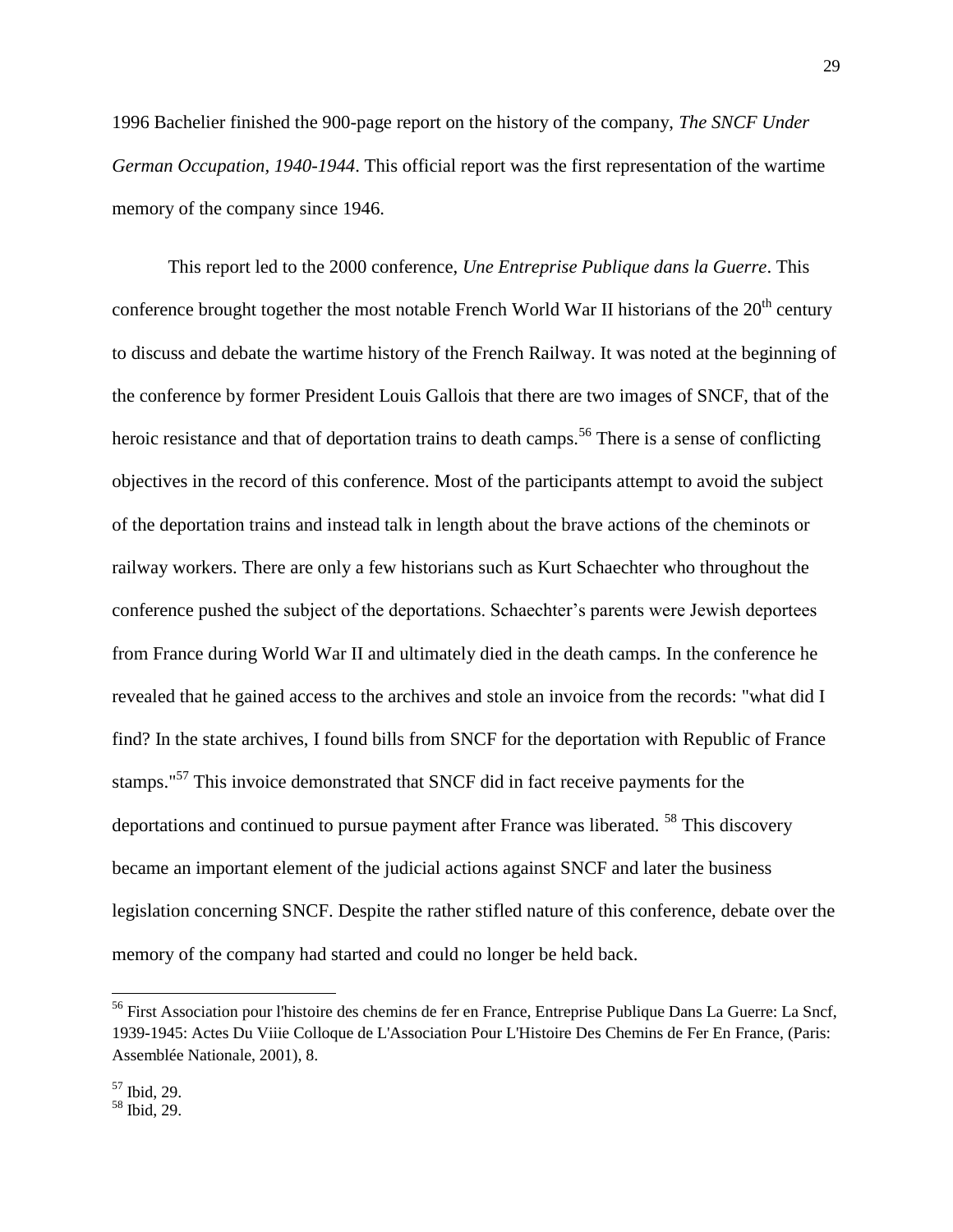Following this conference the SNCF archives in Le Mans, France were opened to the public for research and academic purposes. It should be noted that although SNCF officially declares that their archives were open in the late 1990's, scholars have said that accessing the archives for research remained very difficult at that time. Moreover, only in the early 2000's did SNCF begin to catalogue its archives, thereby making it possible to find relevant documents. Furthermore, recently it has again announced opening its archives. There is a great deal of confusion over the nature of these "open archives" and when they were opened. In an article in The Telegraph in 2010 entitled, "SNCF to open war archives to California," Chairman Guillaume Pepy said, "Twenty years ago we opened all our archives... we are going to open all that to the Americans."<sup>59</sup> What exactly that meant for the state of the archives throughout the 1990's and the 2000's is unclear.

However, once the archives were opened French historians such as Raphael Delpard were able to access the necessary documents to research SNCF's actions during the war, and they published books that specifically addressed the deportation trains. Delpard, an acclaimed historian, filmmaker, and journalist in France wrote one of the most famous books on SNCF's deportation history, *Les Convois de la Honte: Enquête sur la SNCF et la déportation* in 2005. This book was later transformed into a film, which has recently received support from Holocaust survivors involved in the recent American controversy. The books that resulted from this archival opening discussed the actions of the administration and the railway workers as well as the specific instructions and limitations of the company under Nazi authority.

<sup>59</sup> Samuel, Henry. "SNCF to open war archives to California." The Telegraph, August 30, 2010. http://www.telegraph.co.uk/news/worldnews/europe/france/7971894/SNCF-to-open-war-archives-to-California.html (accessed March 15, 2012).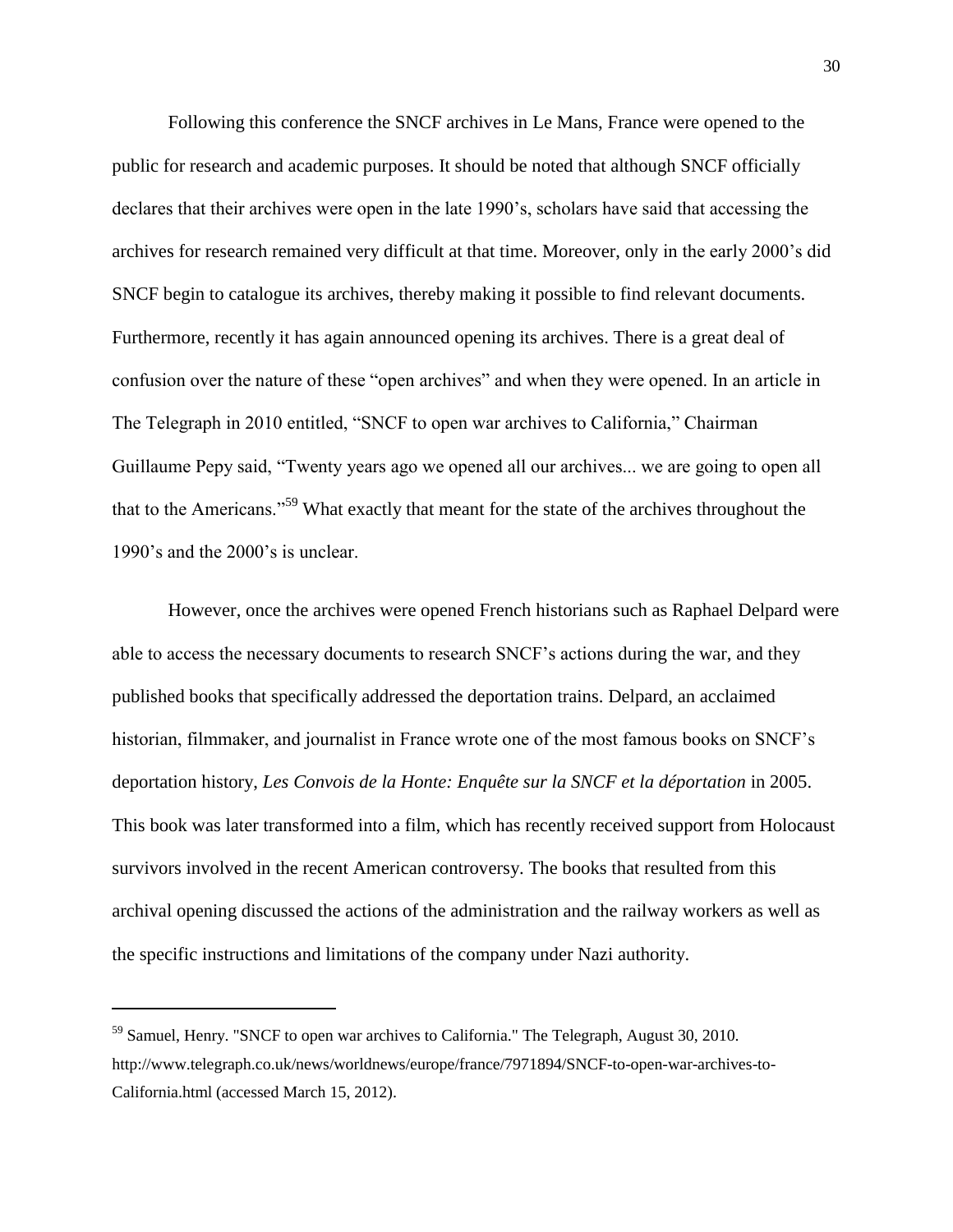With the sudden access to information about the National French Railway during World War II judicial inquiries began to surface. Therefore, the memory of the railway was then thrust into the vector of the courtroom both on a national and international level.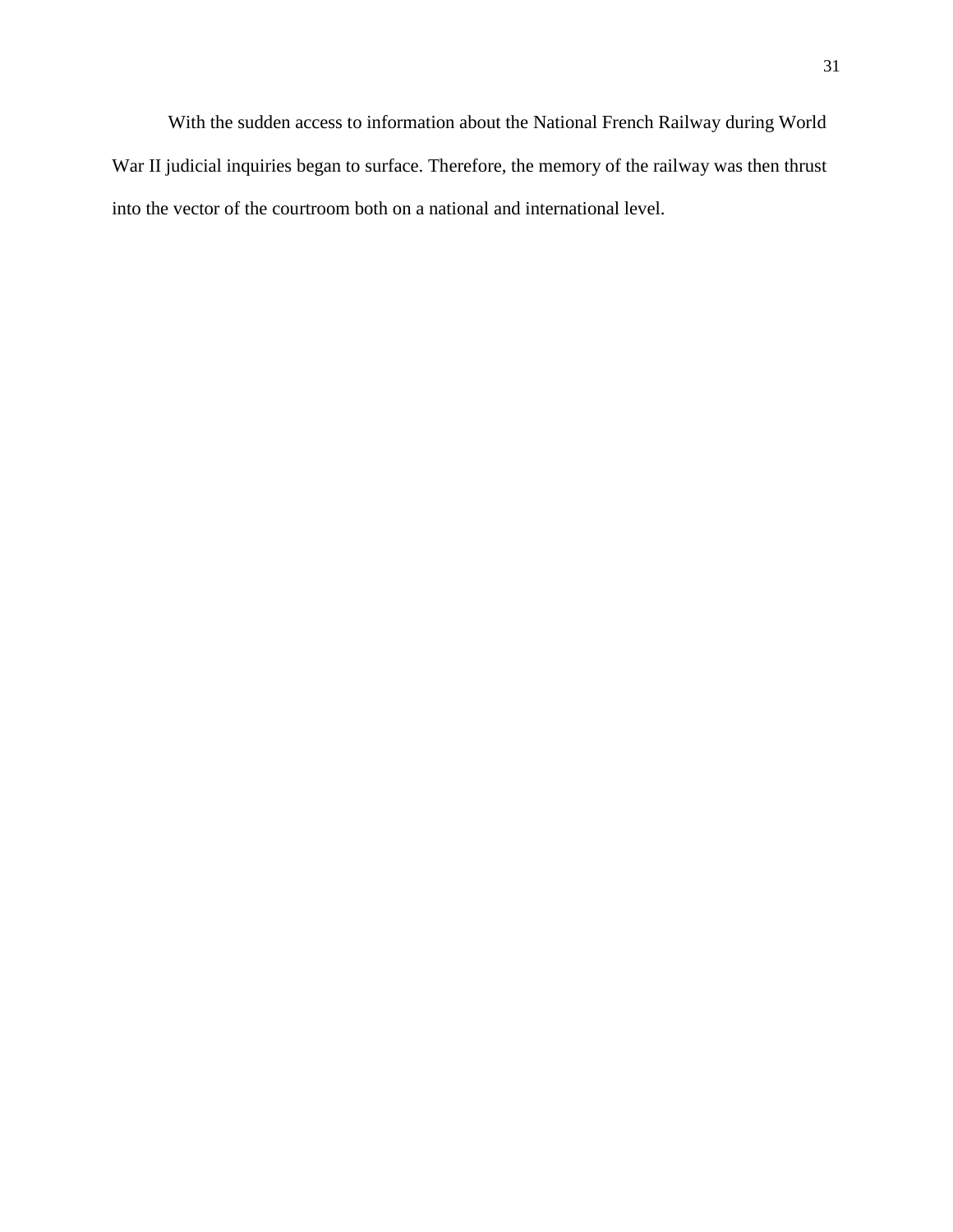*"We aren't gonna go in and reach a settlement where you can pay Leo because you took his book—that's not a settlement, settlement is you took people for money to Auschwitz, face it and pay reparations."<sup>60</sup> –* Harriet Tamen, Plaintiff Attorney Freund V. SNCF

#### I. Judicial proceedings in France: Lipietz V. SNCF

The first time that the wartime memory of SNCF appeared in a courtroom was in the case of Lipietz V. SNCF. In France in 2000 Georges Lipietz filed a suit against SNCF for crimes against humanity. Lipietz was a French Jewish deportee who in 1943 was taken via SNCF railway to the Drancy internment camp. From there he was to be sent to Auschwitz. The camp was liberated just before he would have been deported. Lipietz argued that SNCF was complicit with the deportations and profited off of the deportations by charging the deportees  $3<sup>rd</sup>$  class tickets and transporting them in cattle cars. The condition of the cars was noted as unnecessarily cruel and supporting the idea that SNCF's administration was "notoriously anti-Semitic."<sup>61</sup> The Administrative Court of Toulouse ruled in favor of Lipietz in 2006 and held both SNCF and the French state responsible for the deportations and awarded the Lipietz family 61,000 Euros. However, in 2007 SNCF appealed the ruling in Bordeaux and the court ruled in favor of the National French Railway determining that SNCF was under the control of the administrative police, which was the sole responsibility of the state, therefore any action taken by the company was completely directed by the state.<sup>62</sup> The court recognized the wrongdoings of the company

 $\overline{a}$ 

<sup>60</sup> Harriet Tamen, (*Freund V. SNCF* court case), interview by Diana Ohanian, Record, July 29, 2011.

<sup>61</sup> *Lipietz et al. v. Préfet de la Haute-Garonne and SNCF*, n° 0104248 (Toulouse. 2006), 1.

<sup>62</sup> *Lipietz et al. v. Préfet de la Haute-Garonne and SNCF*, 06BX01570 (Bordeaux. 2007), 23.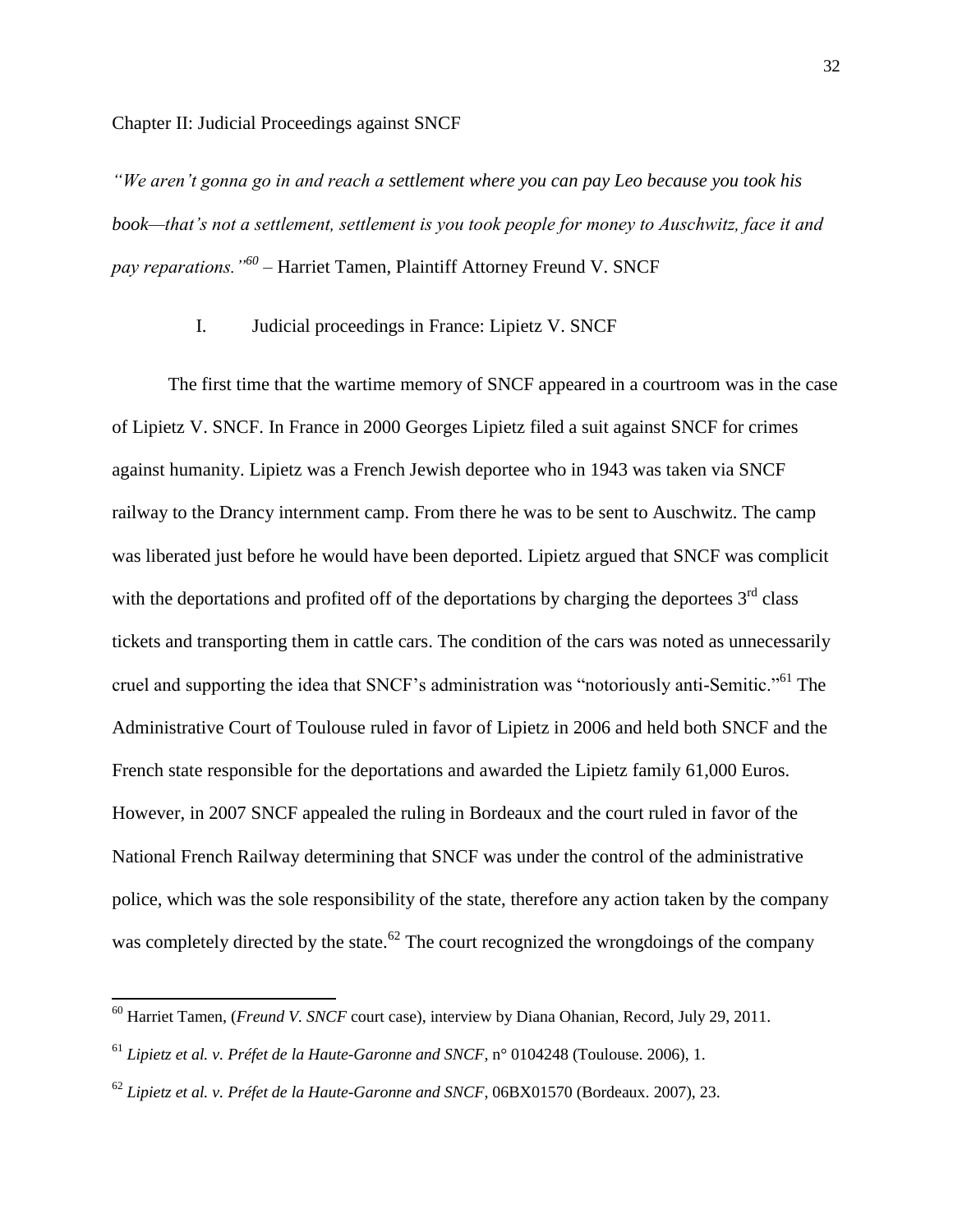but the Bordeaux court decided that indicting this company was unfair as SNCF employees, according to the court, had little ability to object to the atrocities taking place.<sup>63</sup> This "margin of maneuverability" as Rousso calls it has been debated upon in the French courts, in the conferences and books, and in business legislation dealing with SNCF's culpability during the Second World War (which will be discussed in a later chapter.) This decision made it nearly impossible to bring any other wartime related claims against SNCF in France. Thus, this case not only affected the Lipietz family but all those who wished to sue SNCF in the future.

This trial demonstrated that the French judicial system was no longer a viable forum for suits against the National Railway. Nevertheless, the decision in Toulouse and the increased interest in SNCF's wartime history resulted in the National Railway receiving 1,800 compensation requests. Consequently, these requests had to be heard in a different setting. The unique judicial system of the United States made it a suitable environment to hear these claims. Nevertheless, trying a case in a third party country such as the United States is not without its complications for the plaintiffs.

II. Attempting to indict SNCF in the United States: Plaintiffs argument, Limitations of the court, Diplomatic Issues

The survivors' or plaintiffs' argument in the United States evolved over time with regard to diplomatic concerns, limitations of the court, and developments within SNCF. Analysis of these cases reveals that historical fact is not the major point of contention but rather international relations concerns that have no connection to the historical events that have spurred these trials.

<sup>63</sup> Ibid., 23.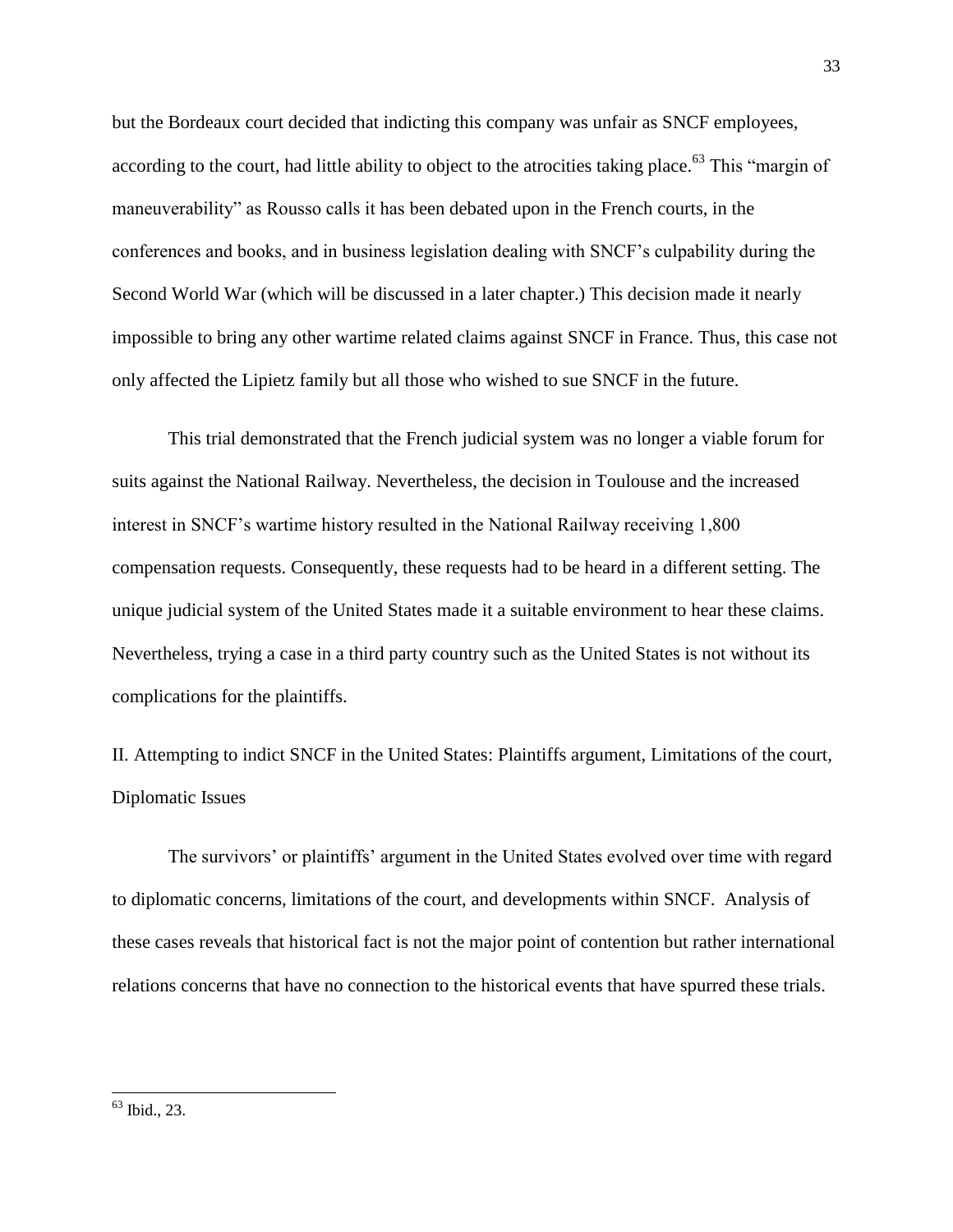The increasing complexity of these issues of diplomacy has lessened the historical, pedagogical, and humanitarian objectives of the plaintiffs.

After World War II the United States put in place immunity acts and provisions to manage wartime related claims and maintain peaceful relations with other countries. These provisions were also created to protect the United States from similar claims in these immune countries. These acts outline what can and cannot be heard in American courts and if there is another branch of the government that is better suited to manage a specific case. Immunity acts have been a part of the American government since its inception. Moreover, the number of participating countries and intricacies of these acts have grown throughout the  $20^{th}$  and  $21^{st}$ centuries. The provisions relating to the trials against SNCF are the Political Question Doctrine, International Comity, and most importantly the Foreign Sovereign Immunity Act. The approach of the plaintiffs' of Abrams V. SNCF and Freund V. SNCF had to change as the implementation of these acts and doctrines continued to undermine and complicate the survivors' efforts in court.

The first trial against SNCF in the United States was Abrams V. SNCF, filed in 2001. In this case, Raymond Abrams and other SNCF deportee survivors argued that the National French Railway violated international law and committed crimes against humanity by knowingly transporting tens of thousands of French citizens to Nazi death and slave labor camps.<sup>64</sup> The plaintiffs' argument was founded upon the Alien Tort Statute (1789), which gives district courts the right to have jurisdiction over any civil action committed by an alien.<sup>65</sup> The modern conception of ATS was defined by the Filartiga V. Peña-Irala case in 1979. The suit charged

<sup>64</sup> *Abrams V. SNCF*, 175 F. Supp. 2d 423 (U.S. Dist. New York. 2001), 1.

<sup>65</sup> Ibid, 1.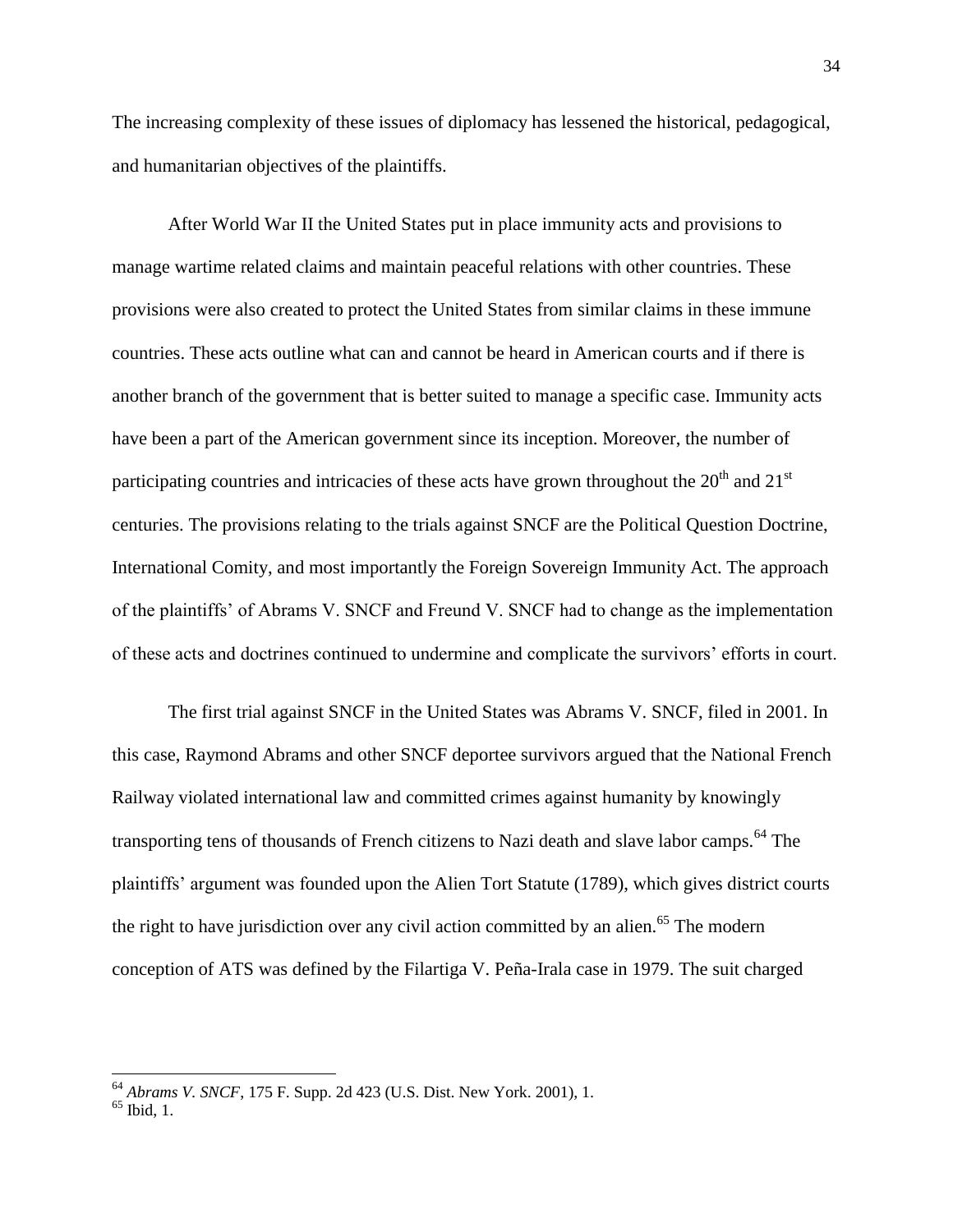Paraguayan official Americo Peña-Iral with the wrongful death of Juelita Filartiga.<sup>66</sup> The court found in favor of the plaintiff and consequently the scope of ATS grew. Today, the ATS "gives foreign nationals the right to sue for wrongful actions that violate international law" even for actions which occurred abroad, as long as the court has "personal jurisdiction over the defendant."<sup>67</sup> This decision set a precedent for claims "involving an increased number of internationally recognized rights, including freedom from torture, slavery, genocide and cruel and inhumane treatment."<sup>68</sup> It has become the foundation of many human rights cases tried in the United States. Nevertheless, corporate liability under the Alien Tort Statute has remained unclear. The Kiobel V. Royal Dutch Petroleum case (2010) initially established that corporations could not be held liable under this act but in appeals the judge accepted the statute for the trial.<sup>69</sup> Therefore, attempting to integrate corporations into the scope of this statute has remained controversial.

Thus, despite the nature of ATS, the limited scope of the statute forced the judge in the Abrams case to deem that ATS did not give the court proper jurisdiction. SNCF then moved to dismiss the claim for lack of jurisdiction under the Foreign Sovereign Immunity Act (1976.) FSIA simply states that there are many restrictions with regard to suing a sovereign nation in American courts.<sup>70</sup> Sovereign states are immune from the American court system except in

<sup>66</sup> *Filártiga v. Peña-Irala*, (New York: Center for Constitutional Rights,) http://ccrjustice.org/ourcases/pastcases/filártiga-v.-peñ-irala.

 $67$  ibid

 $68 \overline{\text{ihid}}$ 

<sup>69</sup> Alien Tort Statute of 1789, 28 U.S.C. § 1350

<sup>&</sup>lt;sup>70</sup> "The Congress finds that the determination by United States courts of the claims of foreign states to immunity from the Jurisdiction of such courts would serve the interests Of Justice and would protect the rights of both foreign states and litigants in United States courts. Under international law, states are not immune from the Jurisdiction of foreign courts insofar as their commercial activities are concerned, and their commercial property may be levied upon for the satisfaction Of Judgments rendered against them in connection with their commercial activities. Claims Of foreign states to immunity should henceforth be decided by courts Of the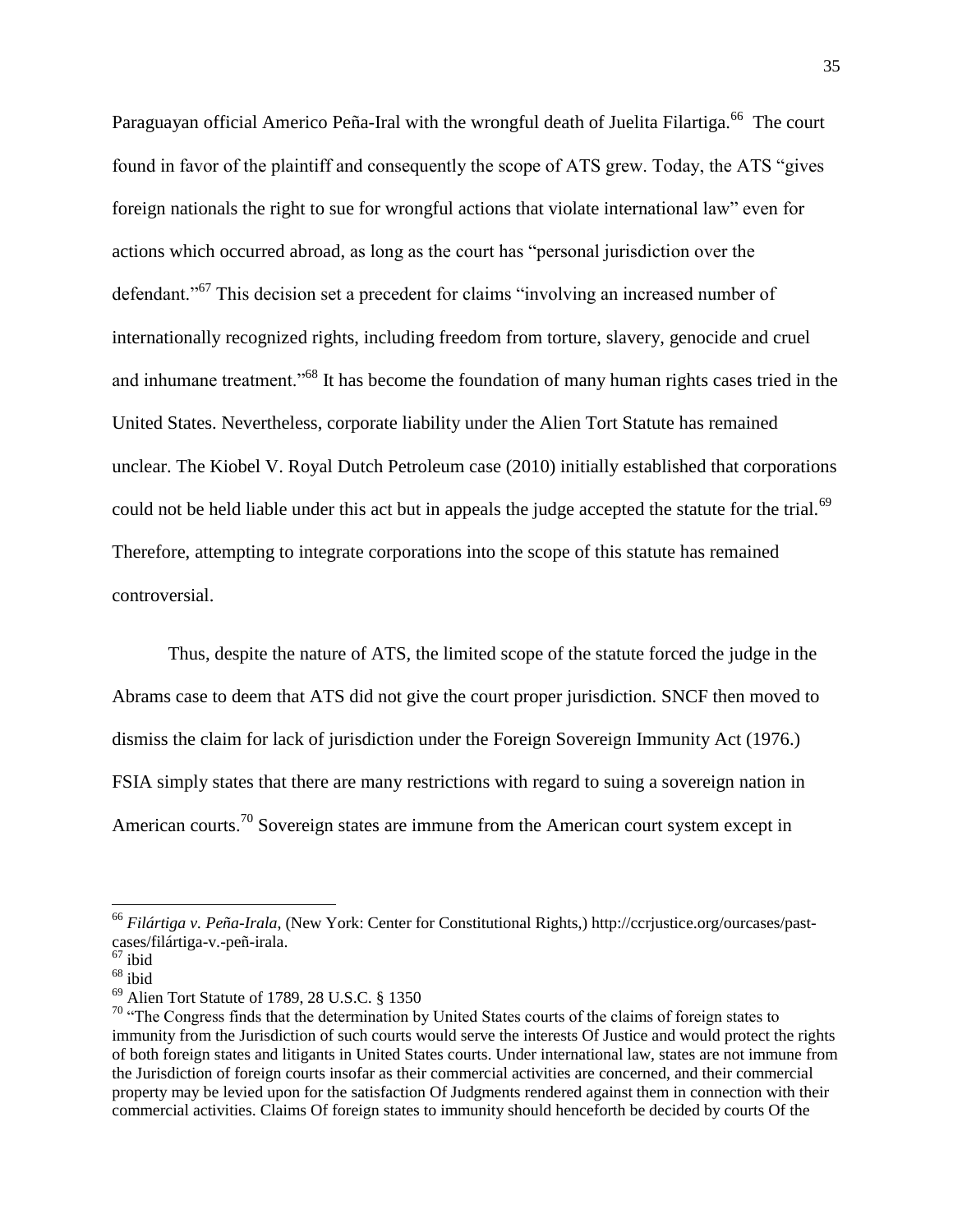exceptional circumstances. This immunity is also granted for "instrumentalities" and "agents" of the sovereign state. In this case SNCF was deemed to be an instrumentality of the state, as the Republic of France owns the majority of its shares.<sup>71</sup> The "instrumentality" status of the SNCF is mentioned repeatedly in the court records to emphasize the plaintiffs' inability to demonstrate that SNCF should be excluded from "the principles of grace and comity."<sup>72</sup> The plaintiffs countered that FSIA does not apply to conduct occurring prior to the initial establishment of FSIA in 1952.<sup>73</sup> They cross-moved for discovery, attempting to obtain evidence to demonstrate that dismissal would not be an appropriate use of  $FSIA.<sup>74</sup>$  Nevertheless, the judge ruled that the FSIA applied retroactively, therefore the case was dismissed. In this case the plaintiffs did not attempt to operate under FSIA. If they had operated under FSIA they would have had to prove that this particular case could fall under one of the exceptions to FSIA, which would deny the state or instrumentality immunity.

The plaintiffs contested the use of FSIA retroactively and the case was appealed in 2002. The judge deemed that FSIA should not be applied retroactively and agreed to hear the case. The defense continued to argue that the case should not be heard because of the immunity provisions laid out in FSIA. The plaintiffs countered by debating the ownership of SNCF prior to the end of World War II.<sup>75</sup> Despite this effort on behalf of the plaintiffs the court deemed the question of

 $\overline{a}$ 

United States and of the States in conformity with the principles set forth in this chapter." 96<sup>th</sup> congress, Public Law 94-583

<sup>71</sup> *Abrams V. SNCF*, 175 F. Supp. 2d 423 (U.S. Dist New York. 2001), 8.

<sup>72</sup> *Abrams V. SNCF*, 32 F.3d 173; 2003 (U.S. App New York. 2004), 2.

<sup>73</sup> *Abrams V. SNCF*, 175 F. Supp. 2d 423 (U.S. Dist New York. 2001), 5.

 $74$  Ibid, 1.

<sup>75</sup> *Abrams V. SNCF*, 32 F.3d 173; 2003 (U.S. App New York. 2004), 3.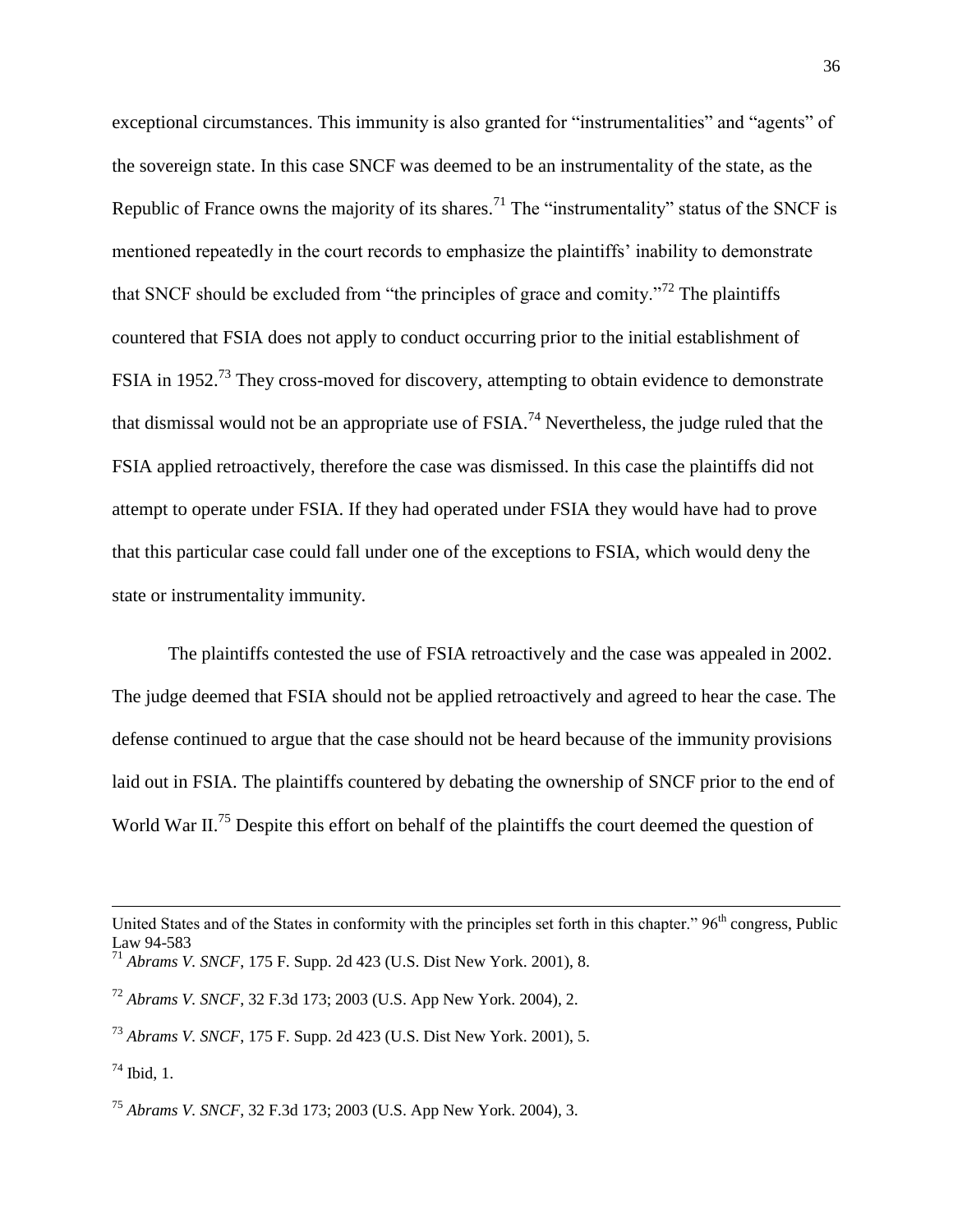ownership during the German Occupation was irrelevant to this modern day case.<sup>76</sup> This effort argued over the history of the ownership of SNCF rather than the history of the deportations. The actual culpability of the company was barely touched upon, as it could not be discussed without proper jurisdiction.

Finally, an unrelated case at the time upheld FSIA's retroactive application; thus the court was forced to conclude that SNCF had retroactive immunity. The court stated with sadness that "the evil actions of the French national railroad's former private masters in knowingly transporting thousands to death camps during World War II are not susceptible to legal redress in federal court today.... Nonetheless, the railroad's conduct at the time lives on in infamy."<sup>77</sup>

These questions of immunity defined the plaintiffs' approach in the Freund V. SNCF case. In 2008 Mathilde Freund and 600 other SNCF deportee survivors and family members filed a suit against the National French Railway in the Southern District Court of New York for damages for property taken in violation of international law.<sup>78</sup> In this suit the plaintiff attorney, Harriet Tamen aimed to function within FSIA instead of denying its presence in the trial. When interviewed she still contends that SNCF should not be treated as a foreign instrumentality as it has represented itself differently over the years, both as a public and private organization, in order to evade prosecution.<sup>79</sup> Nevertheless, she has committed to operate under FSIA in order to obtain subject matter jurisdiction. She is attempting to use the exceptions to FSIA to break down the immunity of the French National Railway. In order to employ the exception of "commercial activities" in violation of international law the plaintiff must demonstrate "1) the rights of property are at issue 2) that property was taken 3) that the taking of this property was in violation

 $76$  Ibid, 3.

 $^{77}$ Ibid, 3.

<sup>78</sup> *Freund V. SNCF*, 592 F. Supp. 2d (U.S. Dist. New York. 2008), 1.

<sup>79</sup> Harriet Tamen, (*Freund V. SNCF* court case), interview by Diana Ohanian, Record, July 29, 2011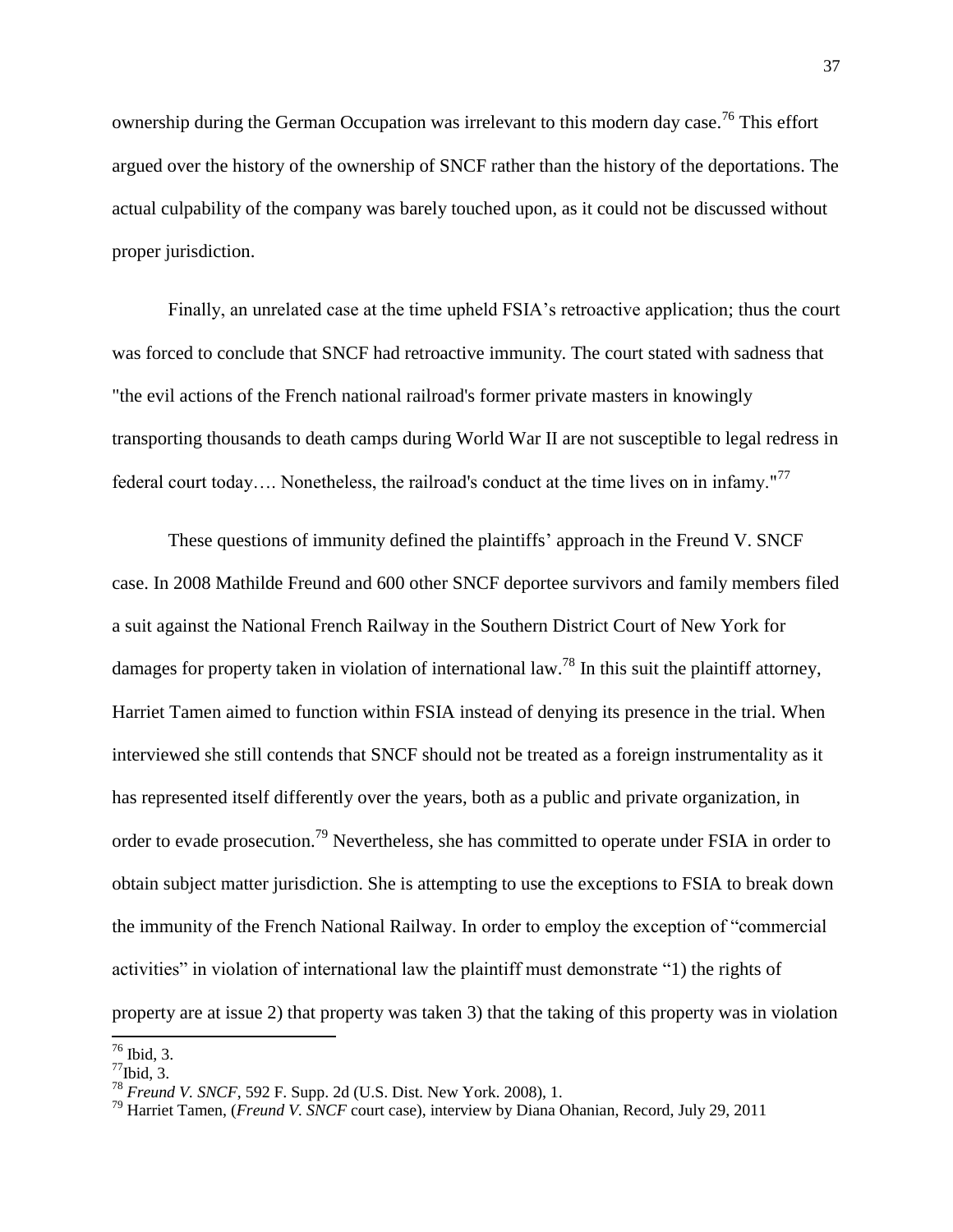of international law 4) a- that the property is present in the United States and is in connection with a commercial activity, or b-that property is owned and operated by an agency or instrumentality of the foreign state and that the agency or instrumentality is engaged in commercial activity in the United States."<sup>80</sup> There was no doubt that criteria 1, 2, and 3 of the exception were met. The only parts of the exception that were in question were 4a and 4b. The court record states that it is clear that SNCF took valuables from the deportees such as suitcases, jewelry, money, etc. and told them that all of this material would be returned to them with no intention of actually doing so.<sup>81</sup> Furthermore, the plaintiffs discussed the Drancy internment camp, its function as a stop before the deportees were taken to Auschwitz and cited the camp's records of property acquisition from the deportees. Nevertheless, the court doubted that there was any connection to the United States with regard to the property and the present commercial activity of SNCF, which would address 4a and 4b of the exception.

Tamen addressed these issues by claiming that SNCF converted the property into profit and still owns this profit today. She then observed that the French Railway has offices in New York City where it does business with the United States everyday namely through the sale of Eurorail passes to American tourists. $82$  Nevertheless this commercial activity was deemed insufficient and too "indirect" to obtain subject matter jurisdiction for the trial.<sup>83</sup> The court cited Garb V. The Republic of Poland (2002) as a similar case, which attempted to use the exceptions to FSIA without proper justification. In this case Polish Jewish Holocaust survivors brought a suit against the Republic of Poland and the Ministry of the Treasury of Poland for the expropriation of property from Jews during World War II. The court decided that Poland's

<sup>80</sup> *Freund V. SNCF*, 592 F. Supp. 2d (U.S. Dist. New York. 2008),13.

 $81$  ibid, 1

 $82$  ibid, 19

<sup>83</sup> ibid, 19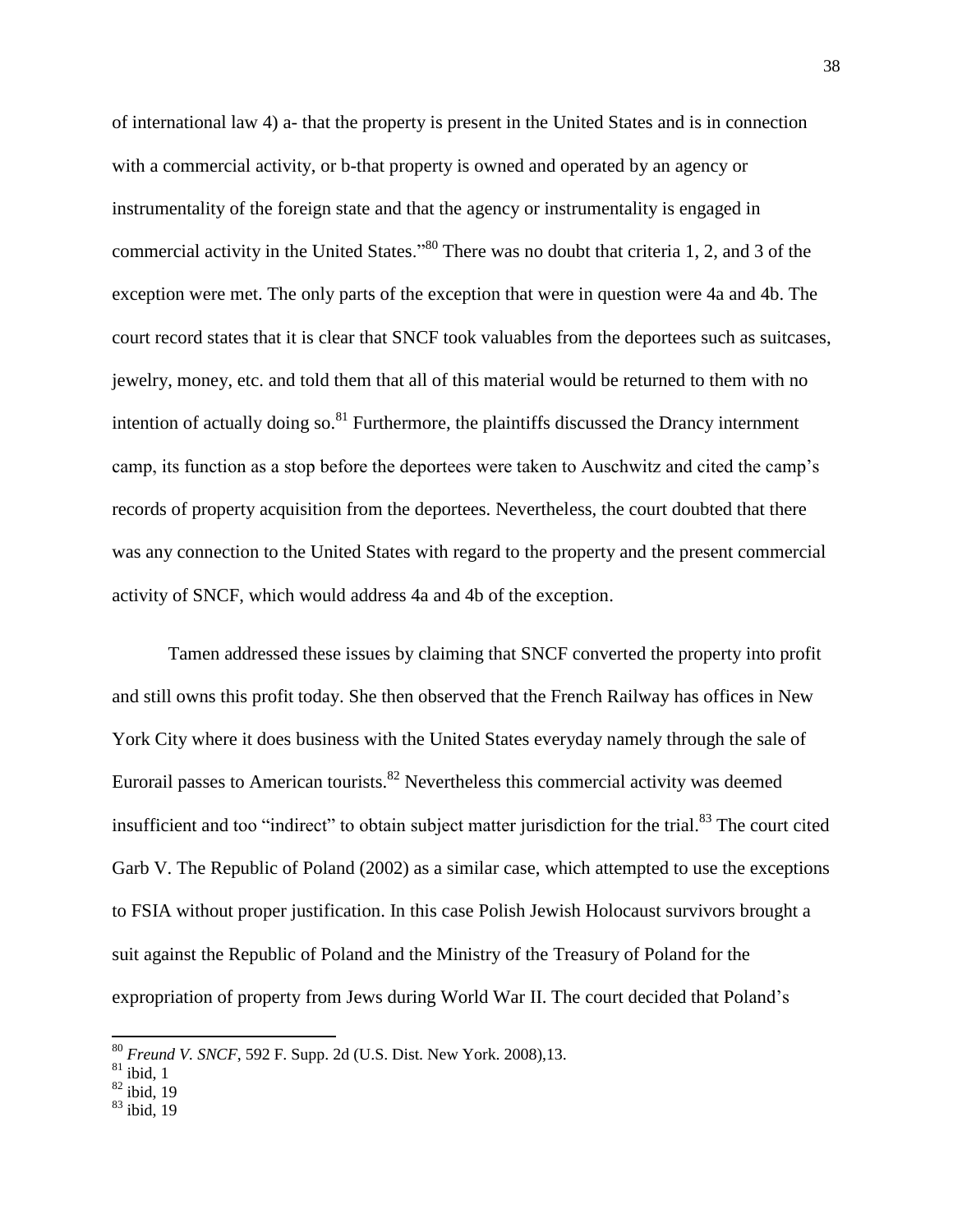confiscation of property within its borders couldn't be construed as a commercial act.

Furthermore, the treatment and conversion of this property was not sufficient to be judged as "in connection with" commercial activity. Finally, the plaintiffs failed to demonstrate that any of this "activity" had a direct effect on the United States.<sup>84</sup> This case determined the strict interpretation of the exceptions to FSIA in American courts; therefore the judge of Freund V. SNCF had little choice with regard to hearing this case.

Additionally, the court stated that even if proper jurisdiction existed, the court would have serious concerns with the case based on the Political Question Doctrine and the principles of International Comity.<sup>85</sup> The Political Question Doctrine states that courts should defer cases with impact upon foreign policy to the executive branch. Moreover, under the principles of International Comity United States courts often refuse to judge acts of other governments and defer the proceedings to the foreign country.<sup>86</sup> The court also stated that the plaintiffs had failed to mention the forms of reparations available in France and how these forms were not sufficient or did not address their claim. Specifically the court was referring to the Mattéoli Commission, the research and restoration initiative of France for the spoliation of Jews during World War II. The official decision was that "France was entitled to sovereign immunity under FSIA because the allegedly expropriated property was not present in the United States, and plaintiffs had not demonstrated that an agency or instrumentality of France was engaged in conduct that would justify stripping France of sovereign immunity."<sup>87</sup>

In 2010 Tamen took the case to the Second Circuit Court of Appeals in New York. She again aimed at using the exceptions to FSIA to gain the necessary jurisdiction to hear the case.

<sup>84</sup> *Garb V. Republic of Poland*, 207 F.Supp.2d 16 (U.S. Dist. New York. 2002), 41-42.

<sup>85</sup> *Freund V. SNCF*, 592 F. Supp. 2d (U.S. Dist. New York. 2008),1

 $86$  Ibid, 5

<sup>87</sup> *Freund V. SNCF*, 592 F. Supp. 2d (U.S. Dist. New York. 2008), 32.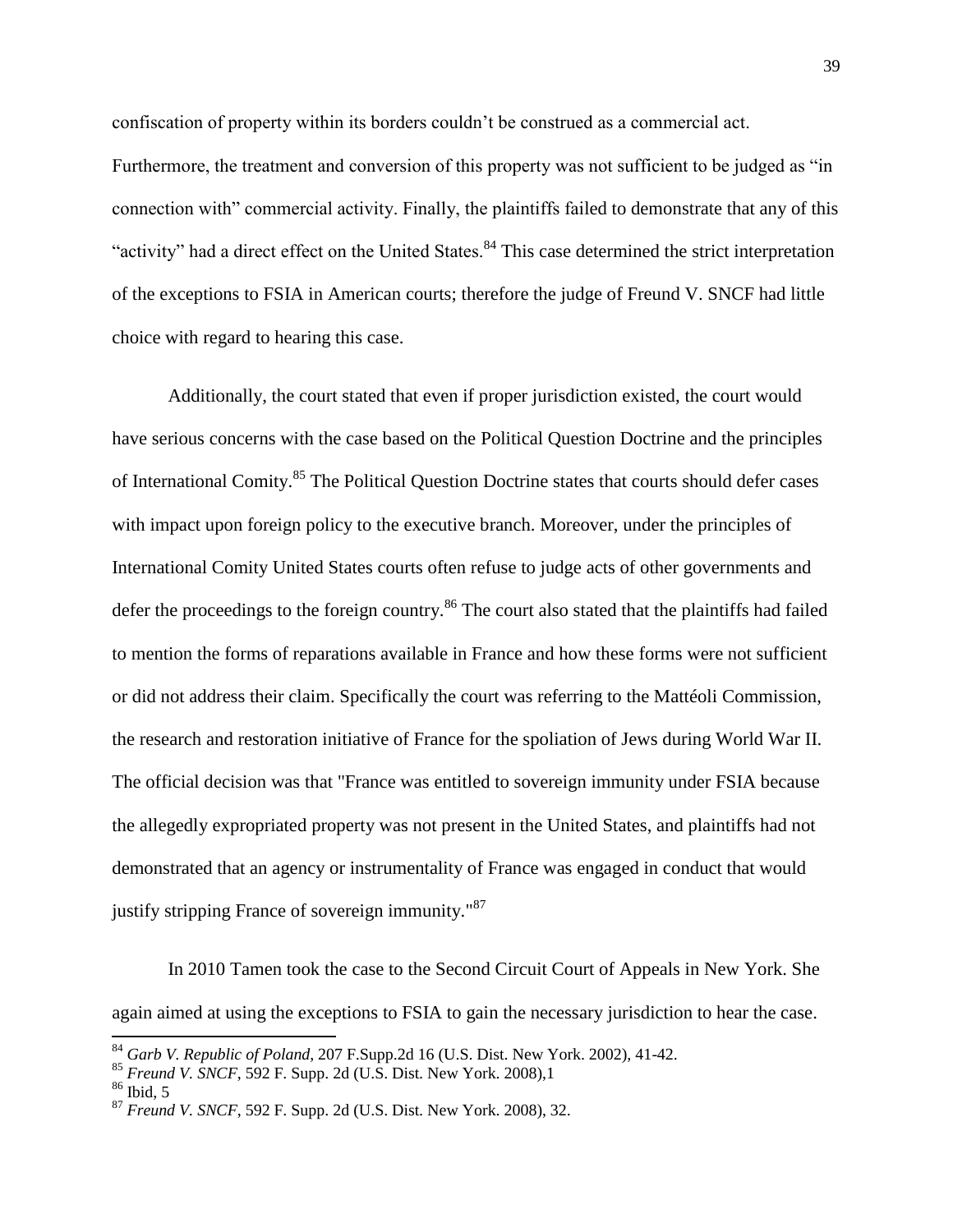Nevertheless, the court affirmed the decision of the district court and dismissed the case again. One sees that the argument in this trial deals with the history of the property and the implications of that stolen property in relation to the United States. Therefore, again the actual culpability of the company with regard to the deportations is not the primary focus of these court proceedings. Despite this setback Tamen has stated that she plans to appeal the court's decision again and take the case to the United States Supreme Court. She believes that "sovereign immunity was never meant to protect the commission of war crimes" and thus will continue to appeal the court's decision until the case is heard.<sup>88</sup> She has over 600 claimants and therefore she can continue filing this suit for an indefinite period of time. $89$ 

## III. The Defense of SNCF in the United States: exclusively immunity based

Conversely, the National French Railways' defense in court has changed very little throughout these proceedings in the United States. The admittance to any sort of culpability in court has remained at a stalement over the past 10 years. Their defense is carefully worded and intricate. The Defense has remarked briefly upon the complexity of the German Occupation but did not admit or address the culpability of the company in the trials in the United States. Consequently, their argument in court aims at proving that the United States is an inappropriate setting for this claim, thus terminating the case before it can be heard. Their argument is based primarily on the retroactive use of FSIA and the principles of International Comity.

In the Abrams case, as was discussed earlier, the National Railways' status as an instrumentality was not in question in the  $21<sup>st</sup>$  century but its status during World War II remained somewhat unclear. The American defense attorney for SNCF, Andreas Lowenfeld, has

<sup>88</sup> Harriet Tamen, (*Freund V. SNCF* court case), interview by Diana Ohanian, Record, July 29, 2011  $89$  ibid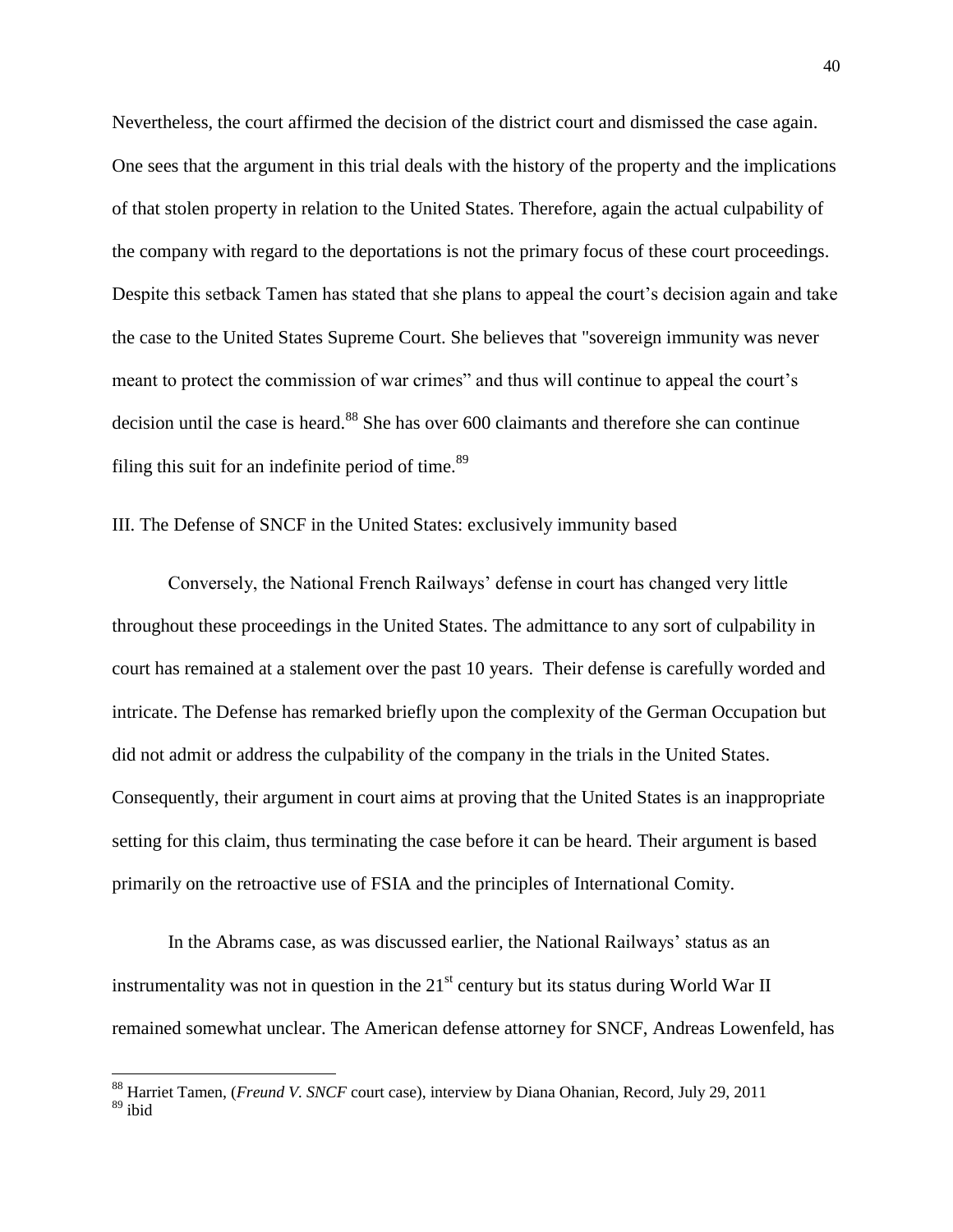consistently stated the SNCF has no private ownership and cannot be construed as anything but state owned.<sup>90</sup> Therefore, beyond this short-lived dispute over ownership the railway was clearly within its rights to demand immunity according to American law. The Defense cited many cases in which FSIA was applied retroactively such as Princz v. Federal Republic of Germany (1995) and Sampson v. Federal Republic of Germany (1997). In both of these cases Holocaust survivors, Hugo Princz and Jacob Sampson respectively, sued Germany for damages for enslavement by the Nazi Regime.<sup>91</sup> In both cases the courts ruled that despite the fact that the German state during World War II violated international laws the country was still entitled to immunity. Furthermore, the courts had to recognize the agreement between the United States and Germany with regard to the Foundation 'Remembrance, Responsibility and the Future,' a German organization which allocated funds to Holocaust survivors. The United States agreed to defer all German Holocaust related claims to this foundation even if it appeared as though the German Government was unjustly denying some claimants.<sup>92</sup> These cases became the foundation of FSIA's retroactive use and the American deferral to the French Holocaust Fund, the Mattéoli Commission.

FSIA remained the foundation of the defense in the Freund V. SNCF case. SNCF moved again to dismiss the case based on their instrumentality status and the plaintiffs' weak argument pertaining to "commercial activity." Furthering the defense's efforts were the doctrines and principles of the American judicial system that would prohibit the court from hearing certain types of trials due to sensitive international relations issues, namely the Political Question

<sup>90</sup> Andreas Lowenfeld, (*Freund V. SNCF*, Defense), interview by Diana Ohanian

<sup>91</sup> *Sampson V. Federal Republic of Germany*, 975 F.Supp. 1108 (N.D. Illinois. 1997), 2.

 $92$  Ibid, 22-23.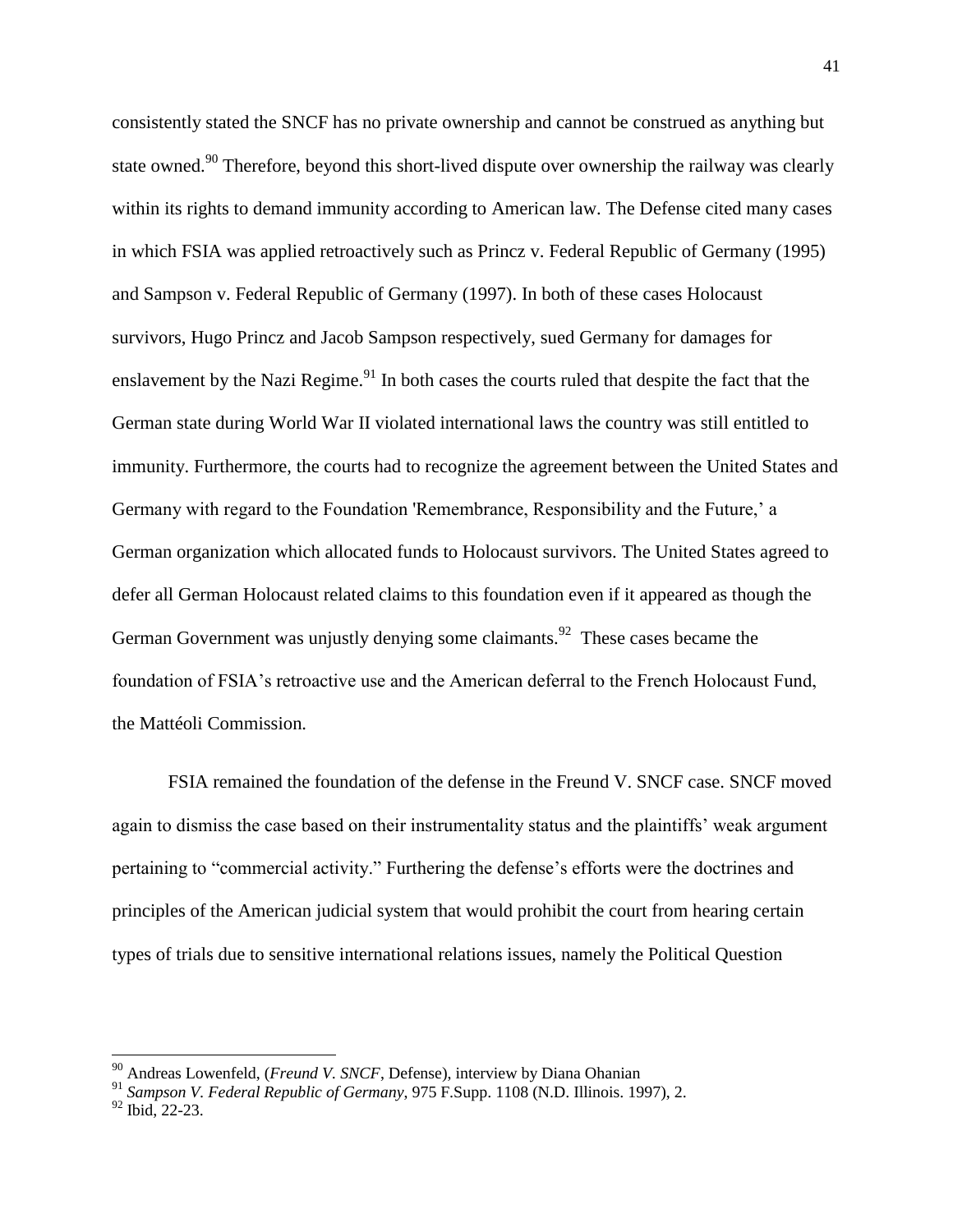Doctrine and the principles of International Comity. Despite the fact that these doctrines were not a part of SNCF's defense, they did aid the company's efforts to end the proceedings.

This type of defense in trial demonstrates SNCF's general attitude toward its muddied past, which is not one of concealment but rather of denial until proven guilty. The diplomatic concerns of these trials have aided SNCF in evading speaking to its actual culpability during World War II. SNCF's innate immunity approach in court in the United States aims at characterizing these trials as inappropriate.

IV. The "appropriateness" of suits against SNCF in America: Immunity, Reparations efforts in France, and motivation of the Plaintiffs

Assessing the "appropriateness" of the judicial proceedings against the French National Railway in the United States is complex. One must look at the limits of American law with regard to international affairs, the reparations systems in France, and how these issues play into the specifics of the American claims against SNCF. The role of the Executive Branch in the United States regarding international judicial issues, the effects of the Mattéoli Commission, and the relative "adequacy" of French funds for Holocaust survivors are all part of assessing if placing this case in the United States is necessary and can address the Plaintiffs claims.

Under both the Political Question Doctrine and the principles of International Comity it is suggested that when American courts are faced with a case with international implications the court should defer to the Executive branch.<sup>93</sup> In the Freund V. SNCF case the court clearly states that "the Executive Branch is the sole organ of federal government in the field on international relations." Furthermore, in the final decision the court stated, "Federal courts do not have a

<sup>93</sup> *Freund V. SNCF*, 592 F. Supp. 2d (U.S. Dist. New York. 2008), 5.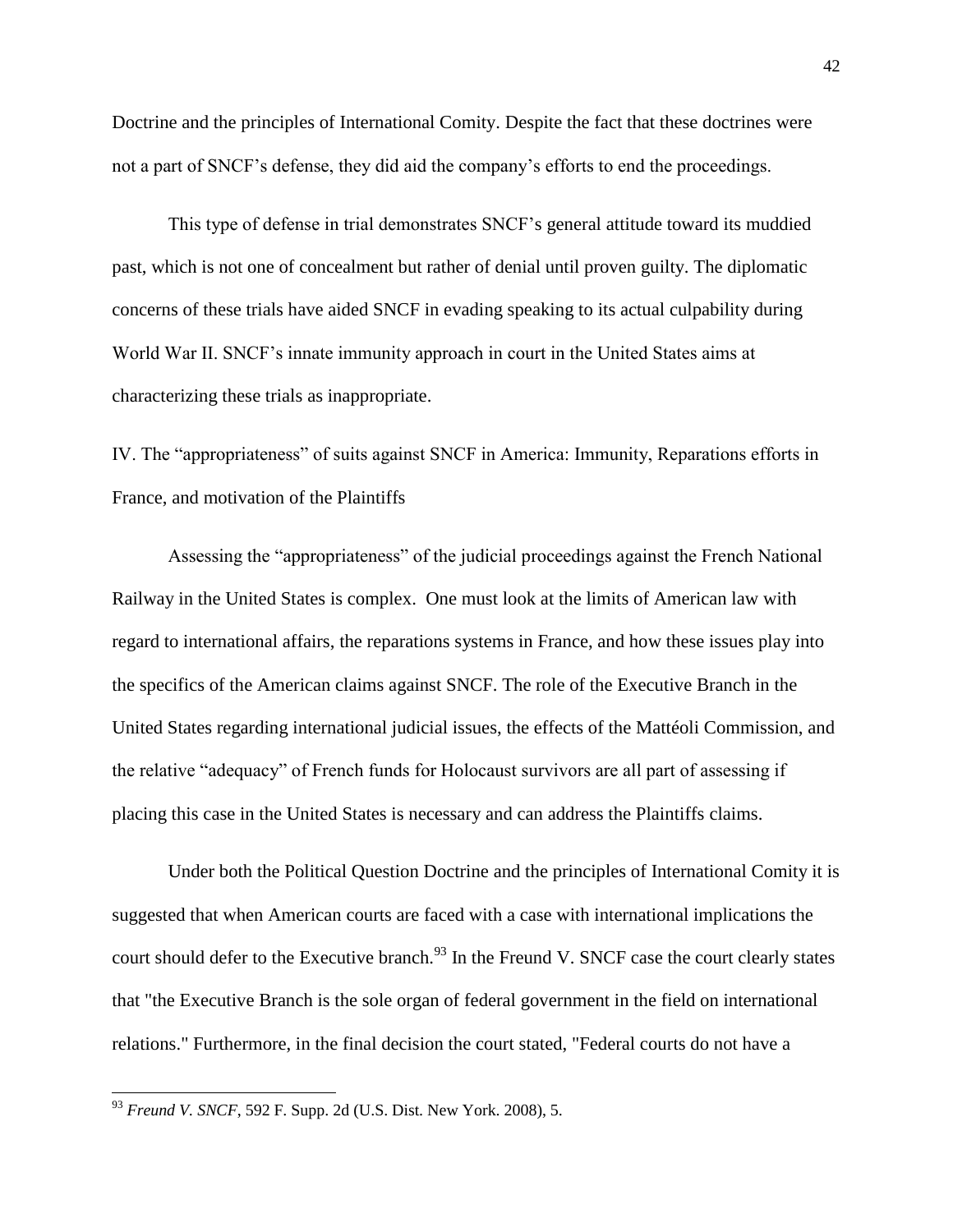greater ability to compensate Holocaust victims than France or the Executive Branch.<sup>"94</sup> The "ability" of the court is a concept repeated throughout these cases. This lack of "ability" is linked to the reparations efforts of France over the past 17 years and issues of American immunity in other countries. The principles of International Comity were created in part to insure that the United States would be treated in a similar manner in other countries when faced with lawsuits.<sup>95</sup> Therefore, the United States wants to avoid opening itself up to claims from around the world. Furthermore, if American courts agreed to hear this trial it would indicate that the United States believed that the system of the reparations and recognition for the Holocaust in France was not sufficient and fair. Therefore, it would appear to be an American attack on the moral and just behavior of the French government.

The French government has put forth adequate efforts to create reparations funds over the past 17 years. In 1997 President Jacques Chirac created the Mattéoli Commission, a study on the spoliation of Jews in France during World War II. This report came swiftly after Chirac's groundbreaking speech at the Vél D'Hiv Holocaust Memorial ceremony on July  $16<sup>th</sup>$ , 1995; where for the first time a French President recognized France's role in the Holocaust. The Mattéoli report continued Chirac's effort to break down the "Vichy was not France" concept, which had been consistently advanced by President Charles De Gaulle and President Mitterrand. President Chirac wanted this commission to move France to pay its debt and recognize its role in the anti-Jewish policy of the Vichy Regime.<sup>96</sup> He characterized the commission as the nation's great cause or "la grande cause nationale."<sup>97</sup> The Commission recognizes that although the

l

 $94$  ibid 31

<sup>95</sup> *Abrams V. SNCF*, 32 F.3d 173; 2003 (U.S. App. New York. 2004), 2.

<sup>&</sup>lt;sup>96</sup> "Mattéoli Commission", 1999, Washington D.C., Archive Press Release, United States House of Representatives, 1-2.

 $97$  Ibid, 1.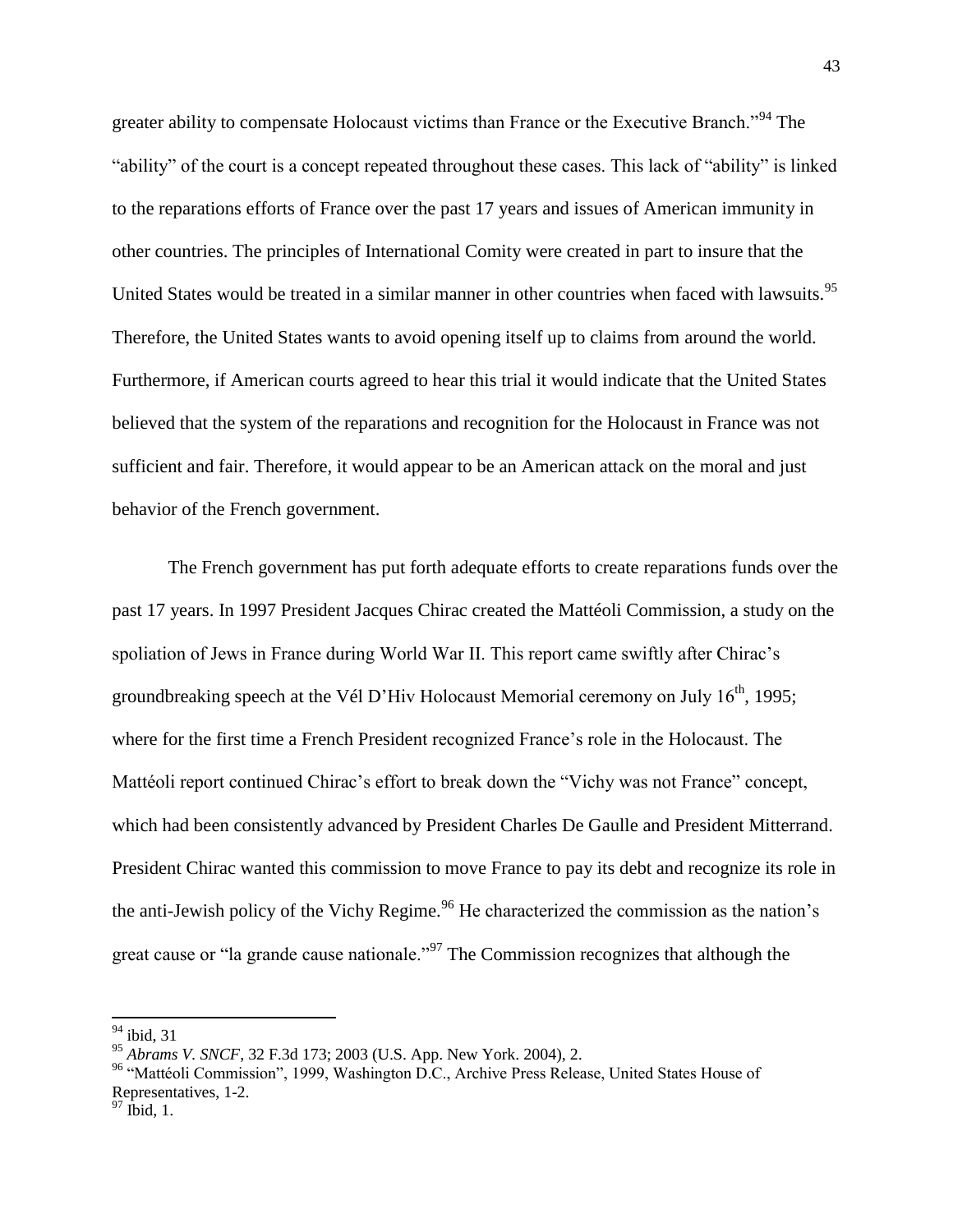Germans instigated the spoliations, the Vichy Regime executed them.<sup>98</sup> The objectives of the Mattéoli report were to study the conditions under which spoliations occurred, evaluate the extent of spoliation, discover what happened to these assets, and make proposals to French government as to how to deliver reparations to the victims.<sup>99</sup> The mission studies four areas where spoliation occurred: spoliation in internment camps, particularly in Drancy, aryanization of businesses, pillaging of apartments, and appropriation of cultural assets.<sup>100</sup> The Commission also addresses the immaterial spoliation from Jewish authors and composers who did not receive their copyright benefits. The French government put together a team of highly skilled researchers to assess this spoliation and recommend reparations "with the knowledge that what was committed is irreparable. The human drama of the plunderer's victims must be taken into account."<sup>101</sup> Former French Prime Minister Lionel Jospin declared that with this commission, "No unclaimed despoiled funds will remain in any private or public institution but rather shall go towards the cause of the victims."<sup>102</sup>

The Mattéoli Commission created the Commission for the Compensation of the Victims of Acts of Despoilment Committed Pursuant to Anti-Semitic Laws in Force During the Occupation also known as CIVS. It is an independent administrative body, which makes reparations recommendations to the French government. CIVS compensation is only directed toward material and financial spoliations. If a survivor wishes to receive reparations they must explain the circumstances of the spoliation and the nature of the assets. The nature of the assets refers to the former location and the value of the assets, and if previous claims were made about

- <sup>99</sup> Ibid, 11.
- $100$  Ibid, 11.
- $101$  Ibid, 12.
- $102$  Ibid, 12.

l <sup>98</sup> Ibid, 2.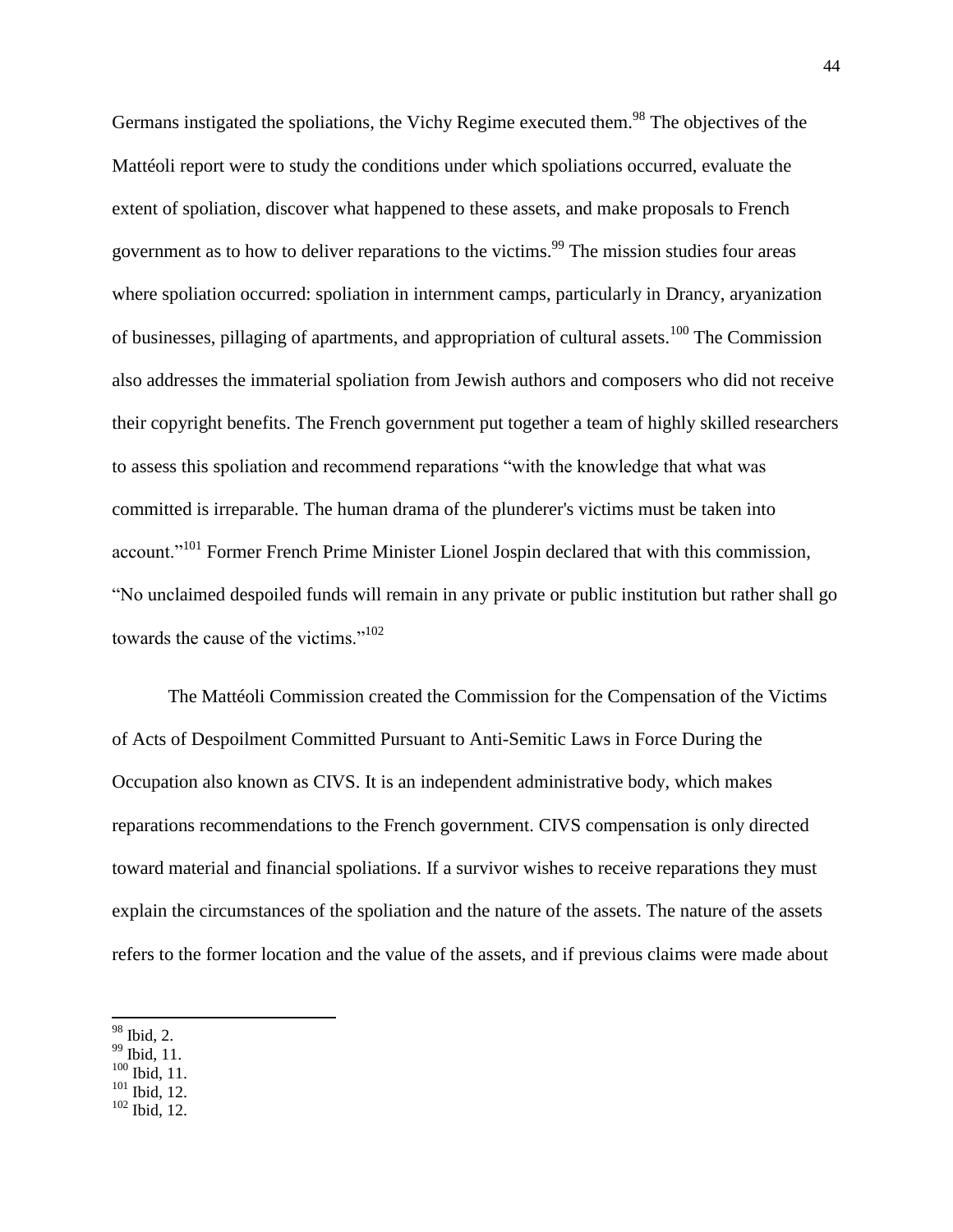these assets either in France or in Germany.<sup>103</sup> CIVS also says that it employs a "relaxed" standard of proof," indicating that a great deal of documentation of the spoliation is not necessary to receive reparations.<sup>104</sup> Once the National War Veterans office or ONAC has received the recommendation, payment is usually released in 6-8 months.

Furthermore, in 2000 the French government developed the Shoah Memorial Fund. This organization deals with unclaimed assets and facilitates "the Fund" or Le Fonds. The Fund is an account created by the French government with 2.4 billion francs to aid needy Shoah victims and those whose claims were not accepted by CIVS. The Fund gives a lump sum of 1,500 Euros to all Shoah survivors and victims of anti-Semitic legislation who have not yet received reparations.<sup>105</sup>

In addition to the primary forms of reparation in France other more specific organizations exist to address certain victims' cases. These organizations include the Jewish Orphan fund, the Political Internee Statute, The National Museum of Recuperation, and The Council of Private Inheritance of the City of Paris relating to Spoliations.<sup>106</sup>

World War II reparations therefore are dealt with in a serious, sensitive and detailed manner in France. Nevertheless, one must analyze whether these forms of reparations are applicable to the deportee survivors and if their compensation is 'adequate.' There is technically, as Harriet Tamen pointed out in an interview, no form of compensation directed at victims of SNCF. The allocated funds that might address the claims of these survivors would be those for interned victims, particularly in Drancy. One could also argue that those who might not be

 $103$  CIVS questionnaire, http://www.civs.gouv.fr/

<sup>&</sup>lt;sup>104</sup> *Freund V. SNCF*, 592 F. Supp. 2d (U.S. Dist. New York. 2008), 10.

<sup>105</sup> *Freund V. SNCF*, 592 F. Supp. 2d (U.S. Dist. New York. 2008), 10.

<sup>&</sup>lt;sup>106</sup> United States Holocaust Museum: "France," January, 06, 2011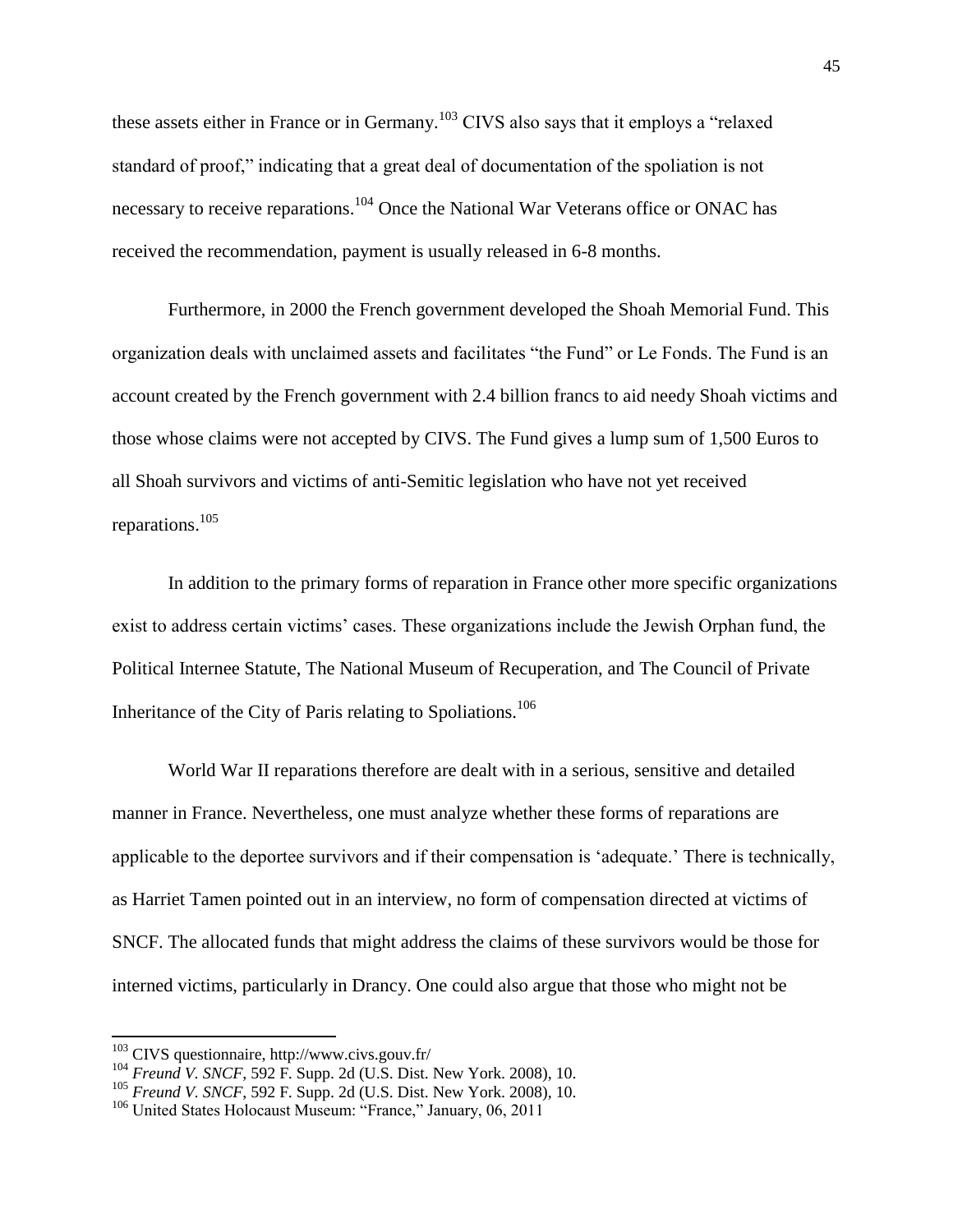covered in this fund can always look toward the Shoah Memorial Fund. However, although the Shoah Memorial Funds are distributed with ease they are also quite limited. Furthermore, Tamen has asserted that the French government "gives as little as possible with as much ill will as possible" to these survivors in reparations hearings.<sup>107</sup> Therefore, Tamen believes that the French government both gives inadequate reparations and does so in a manner that is disrespectful to the pain that these survivors have endured. With regard to the non-Jewish victims of the deportation the court recognized that their compensation in France remains unclear. The Mattéoli Commission states that it is directed toward the study of spoliation of Jews, not of all victims of the Vichy Regime. Moreover, CIVS also states that its compensation is for victims of "anti-Semitic legislation."<sup>108</sup>

Finally, many questions remain as to the manner in which the French state has dealt with SNCF with regard to its own reparations programs. If SNCF converted the property of the deportees into profit, why should the company be allowed to retain that profit which could be construed as "unclaimed funds?" According to the Mattéoli Commission these funds would therefore be allocated to "the cause of the victims."<sup>109</sup> Furthermore, if the French government were responsible for SNCF it would be reasonable to assume that they would facilitate a deportee fund for survivors whose claims do not fall under the aforementioned funds.

One can see that there are acute difficulties for some survivors to receive reparations in France. It therefore appears as though the limitations of the American judicial systems should not stop them from pursuing justice. The limitations of ATS and the provisions of FSIA should not

l

<sup>&</sup>lt;sup>107</sup> Harriet Tamen, (*Freund V. SNCF* court case), interview by Diana Ohanian, Record, July 29, 2011.

<sup>108</sup> *Freund V. SNCF*, 592 F. Supp. 2d (U.S. Dist. New York. 2008), 22.

<sup>&</sup>lt;sup>109</sup> "Mattéoli Commission", 1999, Washington D.C., Archive Press Release, United States House of Representatives, 12.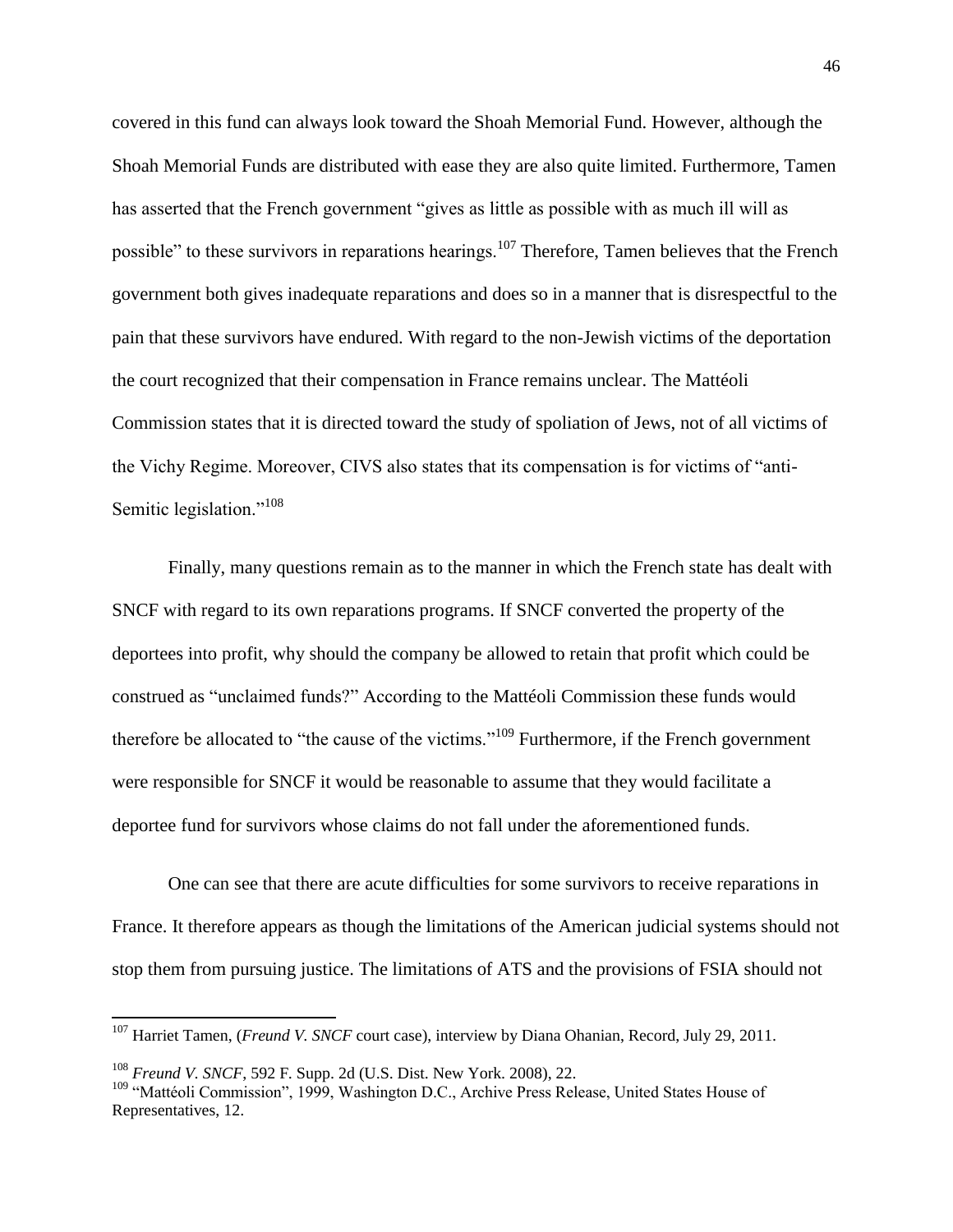protect countries or instrumentalities of those countries from returning the property that rightfully belongs to Holocaust survivors and their families. However, these provisions also demonstrate that the United States is not the ideal setting for these suits as diplomatic concerns have altered the focus of these claims. Instead of filing a suit pertaining to the atrocities that SNCF committed, the survivors must now sue under an exception in which interests of the United States must be at stake as well. The crimes against humanity committed by SNCF are not the focus on these trials but rather issues of diplomacy between France and the United States. Therefore, the human experience has assumed a subordinate position in order to obtain jurisdiction in pursuit of justice. The attorneys and the nature of the American Judicial system have reduced these claims to issues of theft and diplomacy.

Despite the necessitated "commercial activity" strategy of the plaintiffs in the Freund V. SNCF case, their true goal still remains morality oriented. Tamen has stated that she will not settle this case as a case of stolen property but rather as a "crimes against humanity" case: "We aren't gonna go in and reach a settlement where you can pay Leo because you took his book that's not a settlement; settlement is you took people for money to Auschwitz, face it and pay reparations."<sup>110</sup> The motivation of the plaintiffs is not only to receive reparations but for the company to recognize its major role in the deportations. Therefore, as the French National Railway Company attempted to bid in the United States on the land for a future high-speed railway, the plaintiffs' cries grew even louder. Furthermore, as it became clear that bidding in the United States would remain complicated due to the survivors' judicial efforts and later legislative efforts, SNCF began to change its response to questions about its actions during the Occupation. Justice for the plaintiffs is not just a monetary settlement but also a completely different

<sup>&</sup>lt;sup>110</sup> Harriet Tamen, (Freund V. SNCF court case), interview by Diana Ohanian, Record, July 29, 2011.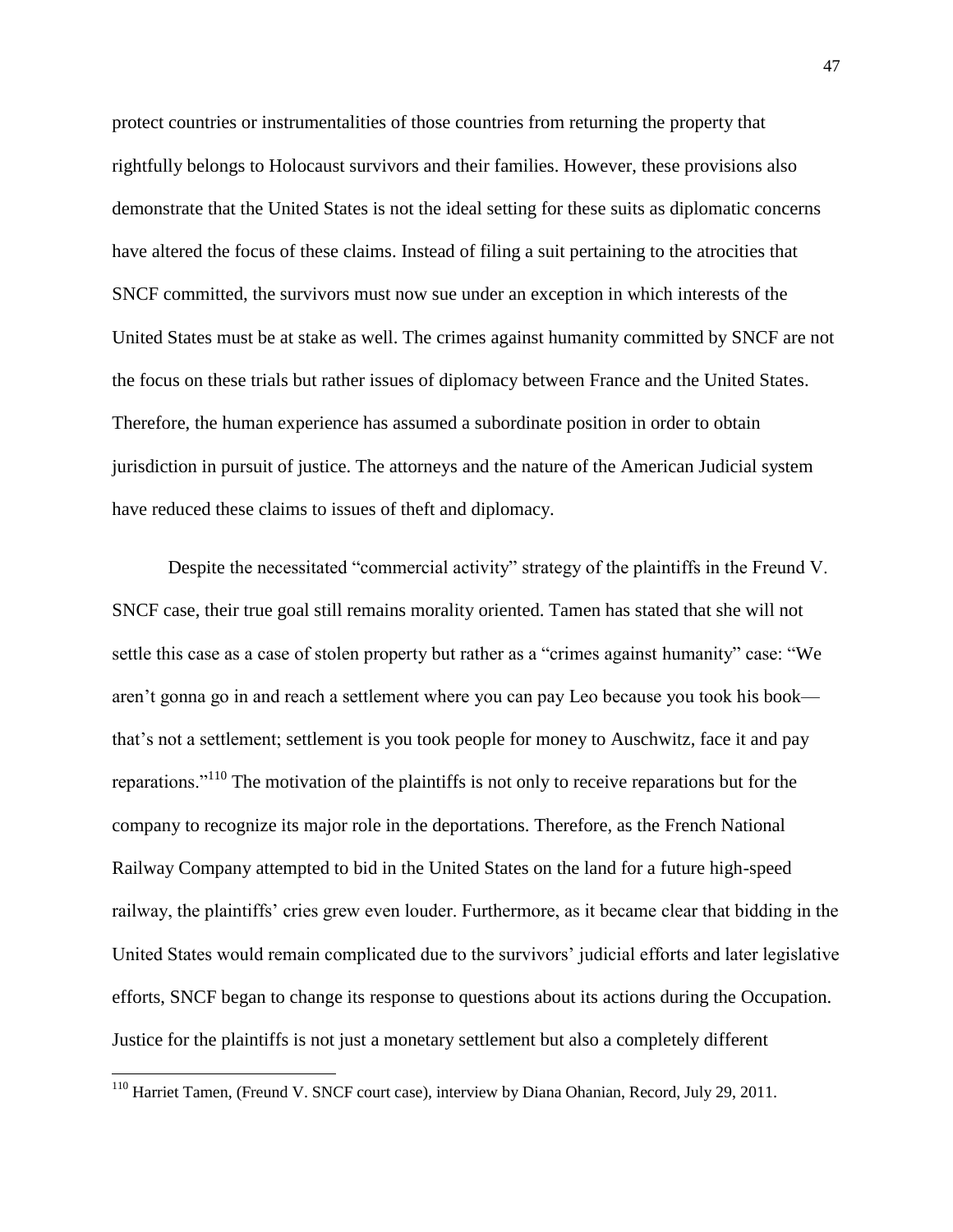conception of SNCF in France's historical narrative. They are fighting both for justice today and just judgment of the company in the enduring memory of France during World War II.

However, for the purposes of transmitting the memory of the company and obtaining justice this vector has remained unsuccessful. The restrictions of the American court system and issues of diplomacy have completely halted any discussion of the culpability of SNCF. The plaintiffs wish to examine the history of the company rather than the rights to immunity. It is clear, however that this cannot be accomplished in this forum. Arguments over diplomacy, immunity, reparation programs, and past claims will always take precedence and cloud the true goals of the survivors.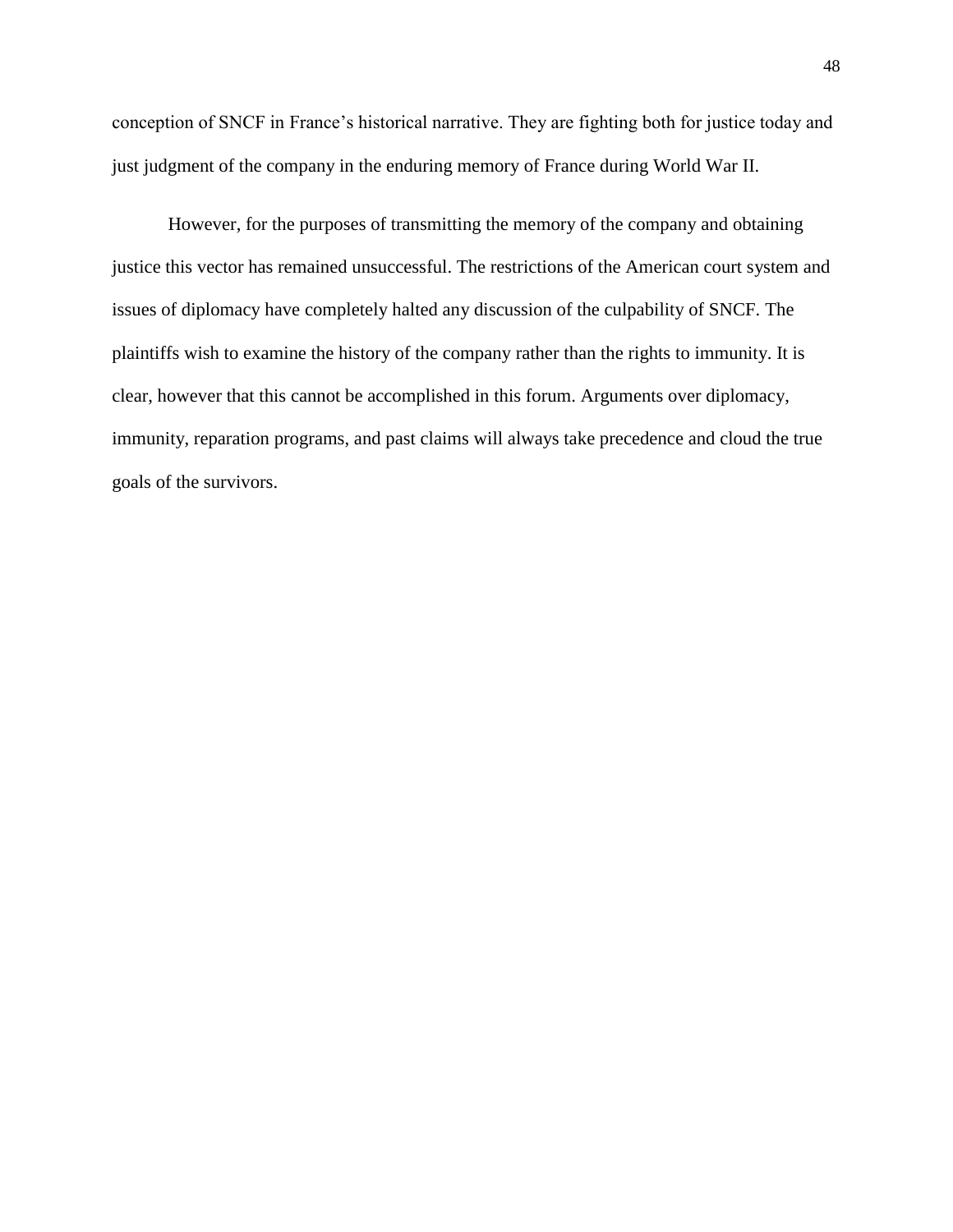Chapter III: Business Legislation against SNCF

*"Some will call it tardy, but for us, what is important is that it has been initiated. And it is initiated with determination and responsibility, this is the meaning of the convention we have signed today."<sup>111</sup> –*Eric de Rothschild, President of the Shoah Memorial Museum in Paris

I. Origin of High Speed Rail Contract dispute

 $\overline{\phantom{a}}$ 

The judicial actions taken against SNCF in the United States affected the progression of American legislation with regard to High Speed Rail contracts. SNCF's presence in the bidding competition has triggered the creation of anti-SNCF interest groups such as the Coalition for Holocaust Rail Justice, which is primarily composed of the plaintiffs of Freund V. SNCF. Therefore, recently it has become clear to the company that doing large-scale business in the United States would be nearly impossible without addressing SNCF's history. Thus, discussions of culpability finally arose after the future prospects of the company appeared to be in jeopardy. SNCF has responded to the accusations and condemnation of these interest groups by developing its own interest group, "SNCF America," to defend the company's heritage and actions during and after World War II. Leaders from SNCF, politicians, attorneys, and French Jewish organizations have now gotten involved in SNCF's business dealings in the United States. These business interests necessitated a discussion of the actual events that took place in World War II. Unlike the judicial vector, the forum of business legislation allows for a freer discussion of history without having to adjust the argument based on issues of diplomacy. These vectors of memory have strung together survivor testimony, political involvement, the memory of the

<sup>&</sup>lt;sup>111</sup> SNCF Press Release, "Partnership Between the Shoah Memorial (Paris) and SNCF for the Development of Educational Activities and Historical Research, 13 December 2010," SNCF America: World War II disclosure, 2.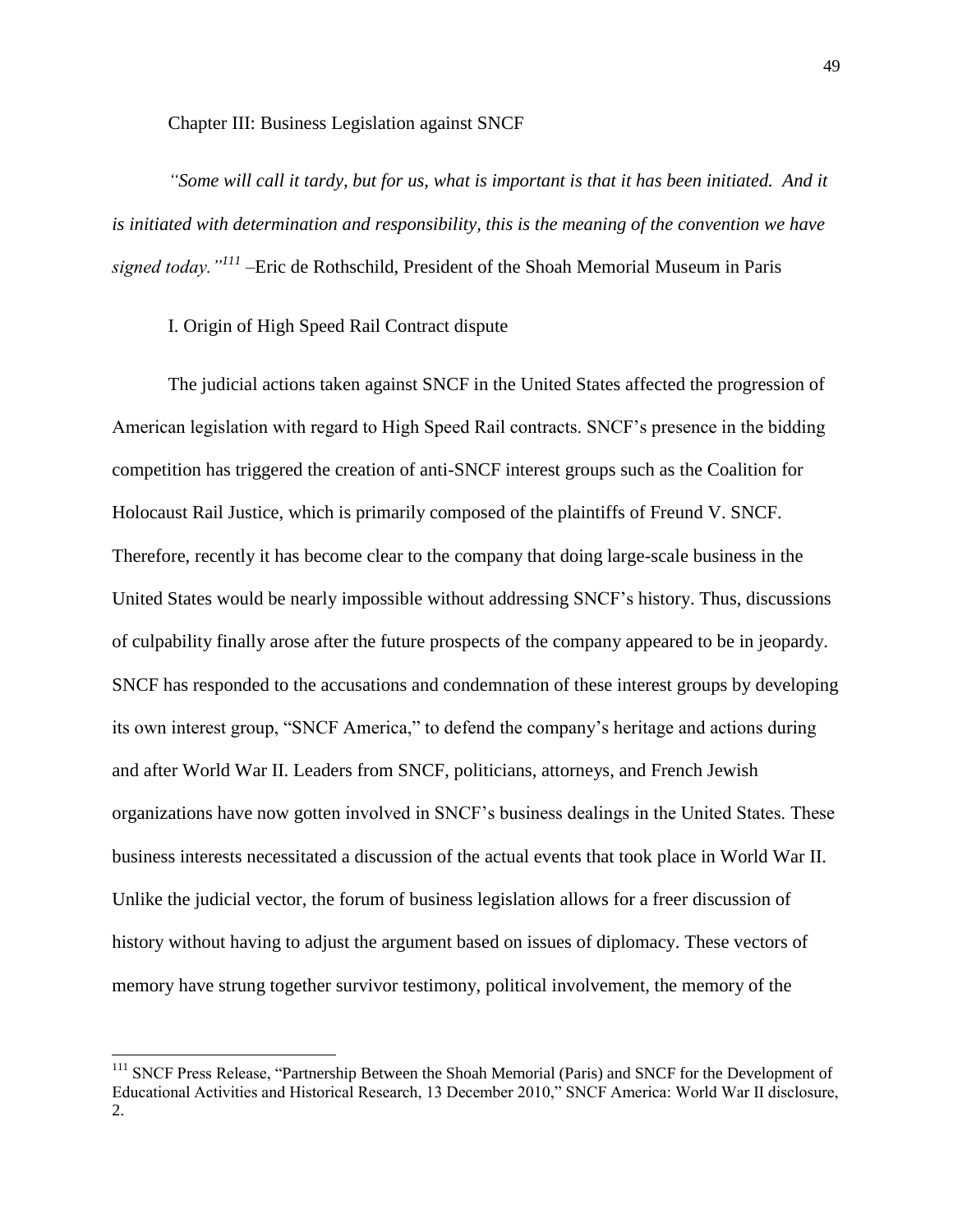Resistance, the nature of an apology, and the hierarchy of guilt. All of these pieces have become even more inflamed when money and reputation are mixed into the narrative.

In 2009 the United States Congress passed the National Recovery Act to respond to the economic crisis facing the country. The goals of the act were to create new employment opportunities, spur economic growth, and make government spending more transparent.<sup>112</sup> One of the grander proposals of this act was the High Speed Rail initiative. The United States Department of Transportation has allocated 8 billion dollars in federal grants to state transportation agencies to develop a high-speed intercity rail service. These funds will support 83 projects and connect 18 high-speed rail corridors over 24 states.<sup>113</sup> The states, that accepted these federal funds, have put aside land for the tracks to be built on. This land will then be sold in a bidding competition, which includes European and Asian railway services that have experience with high-speed rail construction. The competition's most notable bidders include Shinkansen of Japan, Deutsche Bahn of Germany, Renfe of Spain, and SNCF of France. Each state will review these bids and then accept the most suitable and experienced company. State legislators reserve the right to remove bidders from the competition and accept or deny any bid as they see fit. In the House of Representatives subcommittee hearing of the Committee on Transportation and Infrastructure in 2009, the United States Senate reviewed all of the companies that wished to enter the bidding competition in order to make recommendations to individual states. In this meeting the Senate analyzed the debt, ownership, and nature of the railway lines for each

<sup>112</sup> "The Recovery Act," Recoveryact.gov: Track the Money,

 $\overline{a}$ 

http://www.recovery.gov/About/Pages/The\_Act.aspx (accessed: 1 Feb. 2012).

<sup>&</sup>lt;sup>113</sup> "Recover funds nation's first high-speed rail service," Recoveryact.gov: Featured Stories 5/16/2011, <http://www.recovery.gov/News/featured/Pages/High-Speed-Rail.aspx> (accessed 1 Feb. 2012)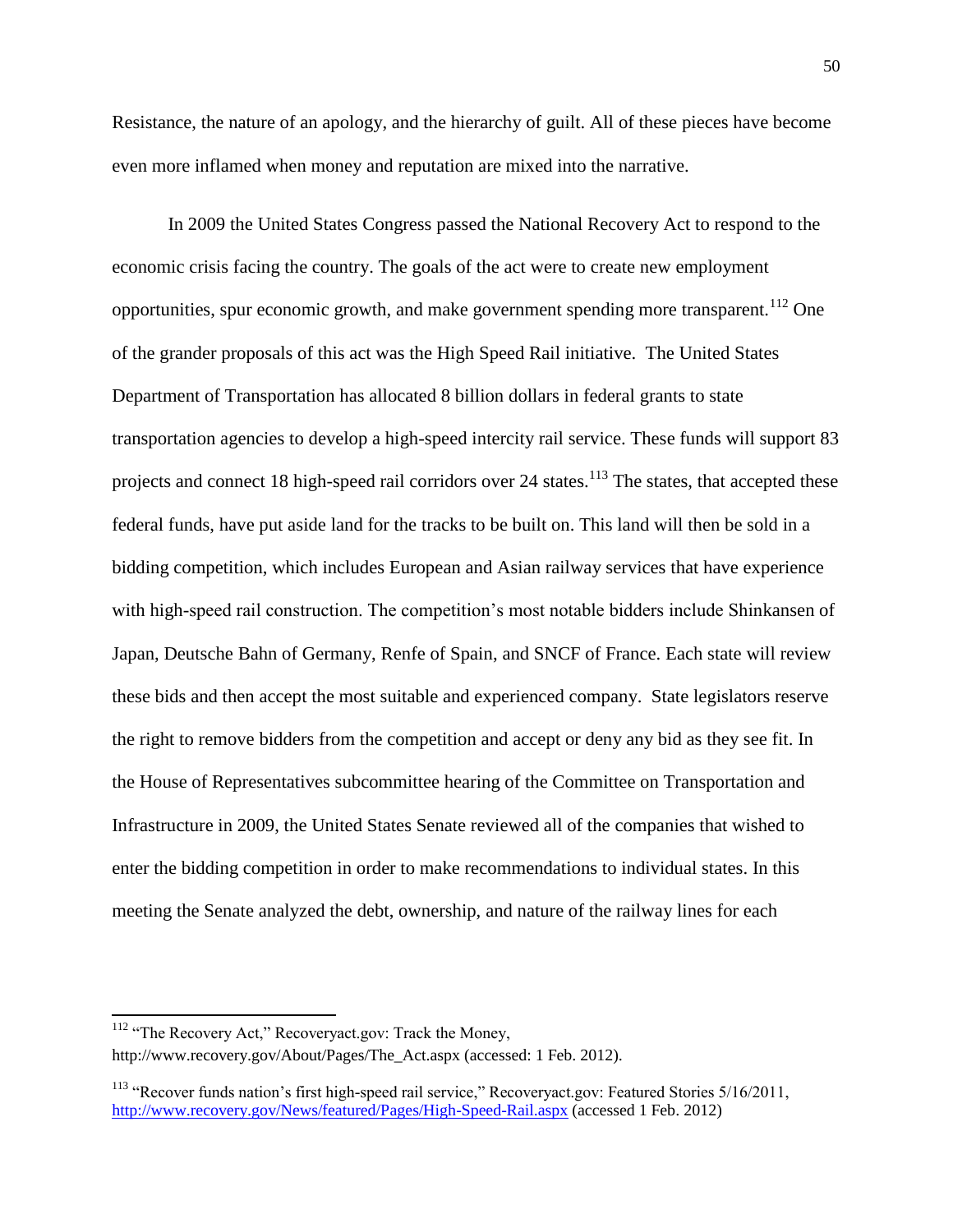prospective bidder.<sup>114</sup> According to this hearing the Senate deduced that "SNCF is currently adequately funded by the [French] government.<sup>"115</sup> Therefore, the final word on SNCF in this hearing was encouraging for the business prospects of the National Railway.

II. American Reaction to SNCF's presence in the High Speed Rail Contract Competition

SNCF's strong presence in the bidding competition resulted in the formation of anti-SNCF interest groups and lobbyists. The flagship of this movement is the "Coalition for Holocaust Rail Justice." Its website reads, "In the 66 years since the end of World War II, SNCF has refused to acknowledge adequately its role in the Holocaust, has avoided taking any financial responsibility for its role, and now wishes to enter the high speed rail market in the United States."<sup>116</sup> The Coalition's mission is to "bring long-awaited justice to the victims of SNCF."<sup>117</sup> It states that their group consists of victims, family members, community leaders, volunteers, and historians.<sup>118</sup> The Coalition has cited the writings of the distinguished French Scholar Raphael Delpard and Vivian Grosswald Curran of University of Pittsburgh to give historical legitimacy to their fight for justice and recognition from SNCF. Furthermore, the site has a description and pictures of the recent documentary adaptation of Delpard's book, *Les Convois de la Honte: Enquête sur la SNCF et la Déportation*. Moreover, their website makes available a detailed description of the suits brought against SNCF in the past, the World War II history of the

<sup>&</sup>lt;sup>114</sup> House of Representatives' Committee on Transportation and Infrastructure, Hearing before the Subcommittee on Railroads, Pipelines, and Hazardous Materials, (Washington D.C, 2007), 1-2.

 $115$  Ibid., 5.

<sup>&</sup>lt;sup>116</sup> Coalition for Holocaust Rail Justice, "SNCF After the War," Coalition for Holocaust Rail Justice, http://holocaustrailvictims.org/learn-the-issues/sncf-after-the-war/ (Accessed 4 Feb. 2012)

<sup>&</sup>lt;sup>117</sup> Coalition for Holocaust Rail Justice, "About the Coalition," Coalition for Holocaust Rail Justice, http://holocaustrailvictims.org/about-us/ (Accessed 4 Feb. 2012)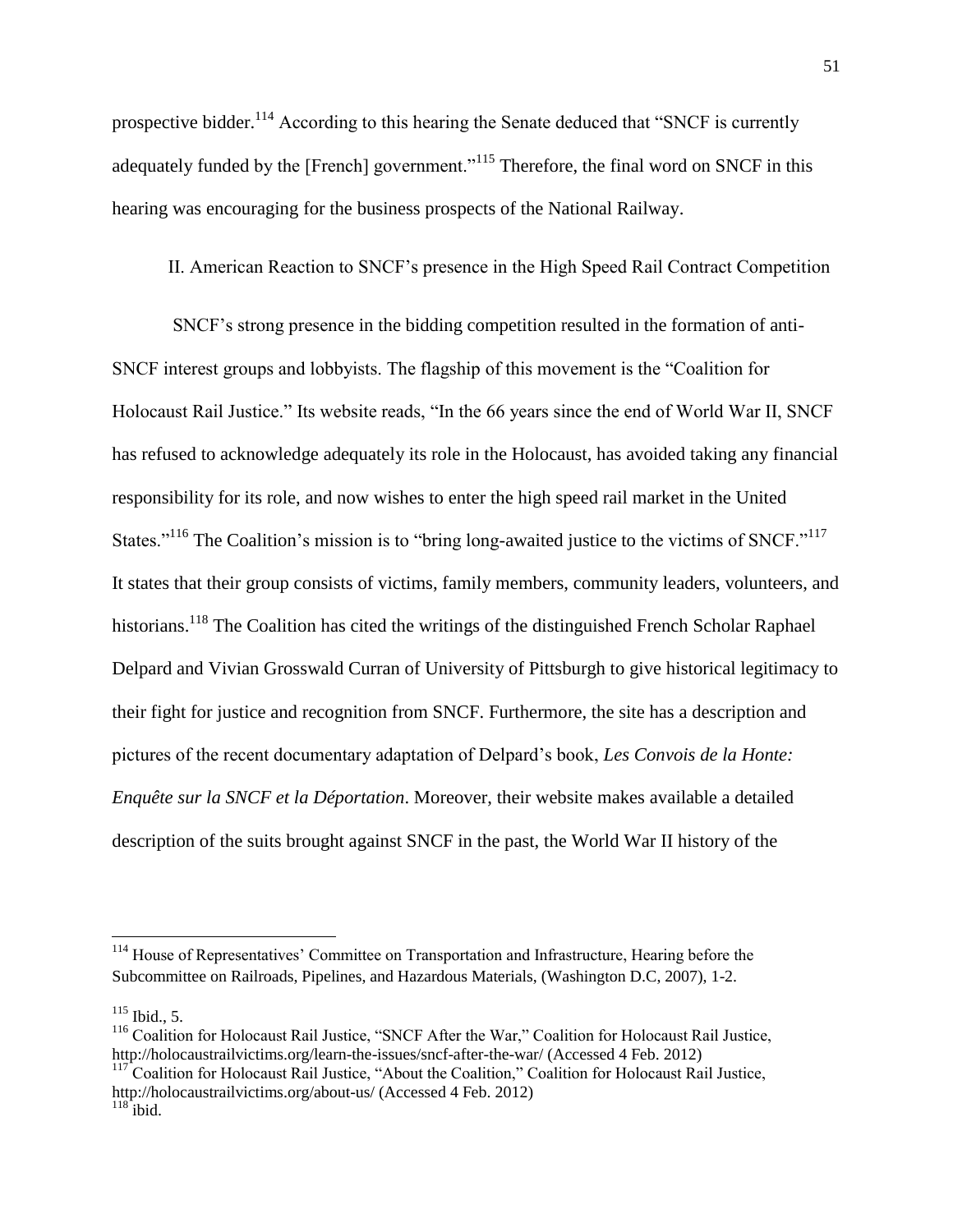company according to the Coalition, and the initiatives of this Coalition to block SNCF from bidding on the tracks until due justice is given to the victims of the company.

It should be noted that their characterization of the court cases although not factually wrong is biased. On the website the coalition addresses the "misconceptions" about SNCF's actions with regard to its culpability after the end of World War II. They portray its conciliatory efforts as "calculated gesture[s]" and writes that "if SNCF's regret is sincere, it must reach out to victims and their families and provide reparations."<sup>119</sup> The interest group is just that, an interest group; therefore it cannot be a complete picture of the history of the company. However, its website is notably well cited and draws upon many scholars and testimonies.

These victims and families' stories are also available to read and hear on the Coalition's site. The site has 44 testimonies available either in print or in video in which survivors describe their experiences both on the deportation trains and what followed in Eastern Europe as a result of their deportation.

In the video testimony Mathilde Freund describes how her husband was taken to Buchenwald. Originally from Vienna, Mathilde's family fled to France after the Nazis invaded Austria. Her husband volunteered to fight with the French army upon their arrival. After the French were defeated they went into hiding, moving throughout the forests, finding shelter wherever they could. One day Mathilde's husband had to go into the city to find food to bring back to his starving family. There, he was arrested by French authorities and sent to Buchenwald via SNCF trains. On the day that he was to be deported Mathilde sneaked behind the train station to see if her husband was there and witnessed the inhumanity committed by Frenchmen and

 $\overline{\phantom{a}}$  $119$  Ibid.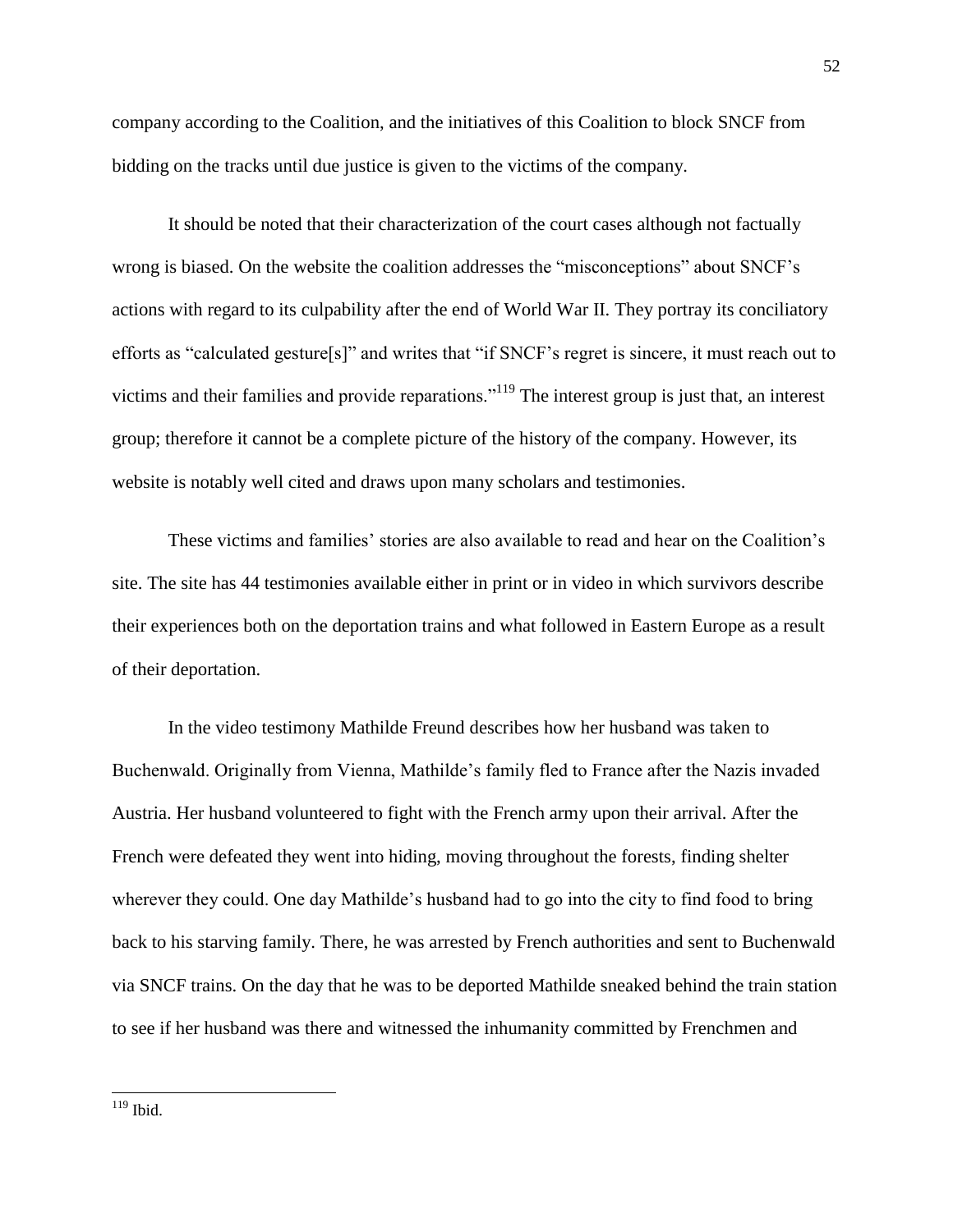Germans alike: "What I saw I will never forget…I saw the French employees in their blue uniforms pushing all the men into carts like animals…I saw suitcases on the ground, I saw bodies and blood all over...and the screaming, you cannot describe it in words."<sup>120</sup> She and her mother were discovered there and were later sent to Castle Formolieux, where they were tortured. In 1945 her husband was killed in Buchenwald, a few weeks before the camp was liberated. This is just one of the many testimonies available on this site that could not be present in the court cases against the company, but can be used in the campaign against SNCF's presence and business success on American soil.

The Coalition has also made information available about the steps that have been taken to block SNCF from bidding in the United States. Statements, Bills, and letters from legislators from California, Maryland, New York, and Florida are all available through the Coalition's network site. These actions on behalf of state legislators have in part been due to the rallying efforts of the Coalition.

## III. American Legislation against SNCF

 $\overline{\phantom{a}}$ 

With the advent of this Coalition, legislators of the states which the high-speed rail bill would immediately apply had to consider how to proceed with regard to the impending bidding competition. In the legislative hearings the culpability of SNCF was more explicitly discussed than in the trials against the company. Invoices, letters, and other sources from the National Railway's wartime years found in SNCF's archives were given consideration with regard to the Railway's right to enter the bidding competition. The constraints within the judicial arena were no longer present in the legislative hearings. American legislation, although not always

<sup>&</sup>lt;sup>120</sup> Mathilde Freund, Interview by Coalition for Holocaust Rail Justice, 2011, <http://holocaustrailvictims.org/2011/01/mathilde-testimony/#more-1308> (Coalition for Holocaust Rail Justice).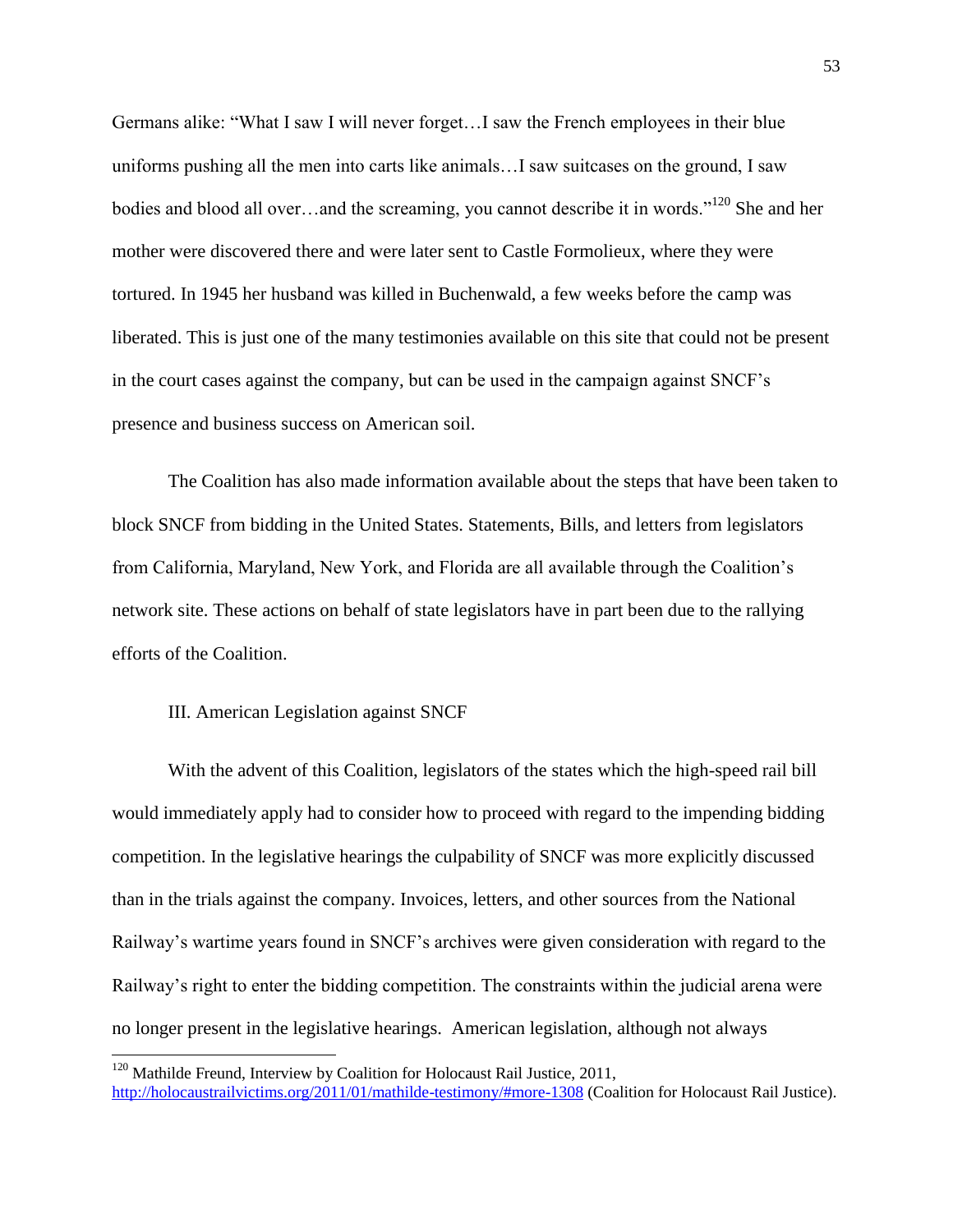successful, aimed at addressing the history of the company, creating an official forum for survivors to discuss their experiences and deciding how to proceed with these contracts in light of this new information about the potential bidders.

The first piece of legislation introduced was S. 28/HR 4237 of the  $111<sup>th</sup>$  congress on January  $7<sup>th</sup>$  2009. The purpose of this legislation was to create an impartial forum for survivors to bring claims against SNCF, thereby giving them as close to "a day in court" as possible.<sup>121</sup> This bill, like the many proposed bills of this nature that follow, provides a history of the judicial proceedings against the National Railway and explains why they failed. This bill would give United States courts jurisdiction over the railway. In this legislation the claimants were allowed to discuss the history that has necessitated such a bill: "The complaint alleges that SNCF provided the necessary rolling stock, scheduled the departures, and supplied the employees to operate the trains bound for the concentration camps."<sup>122</sup> It goes on to discuss the ticketing of deportees and the manner in which the cars were stocked and kept. The complaint also alleges that SNCF employees cleaned the cars after each deportation trip and removed the corpses of those victims who died on the journey to Eastern Europe.<sup>123</sup> Finally Congress recognized that SNCF's records of the deportations have remained inaccessible to the general public to this day and demanded that this be rectified. The bill's status has remained undecided for the past 3 years. Recently, the bill S. 634 H.R. 1193 has been introduced into the House of Representatives. This bill is similar to S. 28 H.R. 4237, creating a forum for survivors to bring claims against SNCF.

 $121$  *S. 28/ H. R. 4237,* 111<sup>th</sup> Cong. (2009), 1.

 $122 \text{}_{\text{Bid., 3}}^{122}$ .

 $123$  Ibid., 3.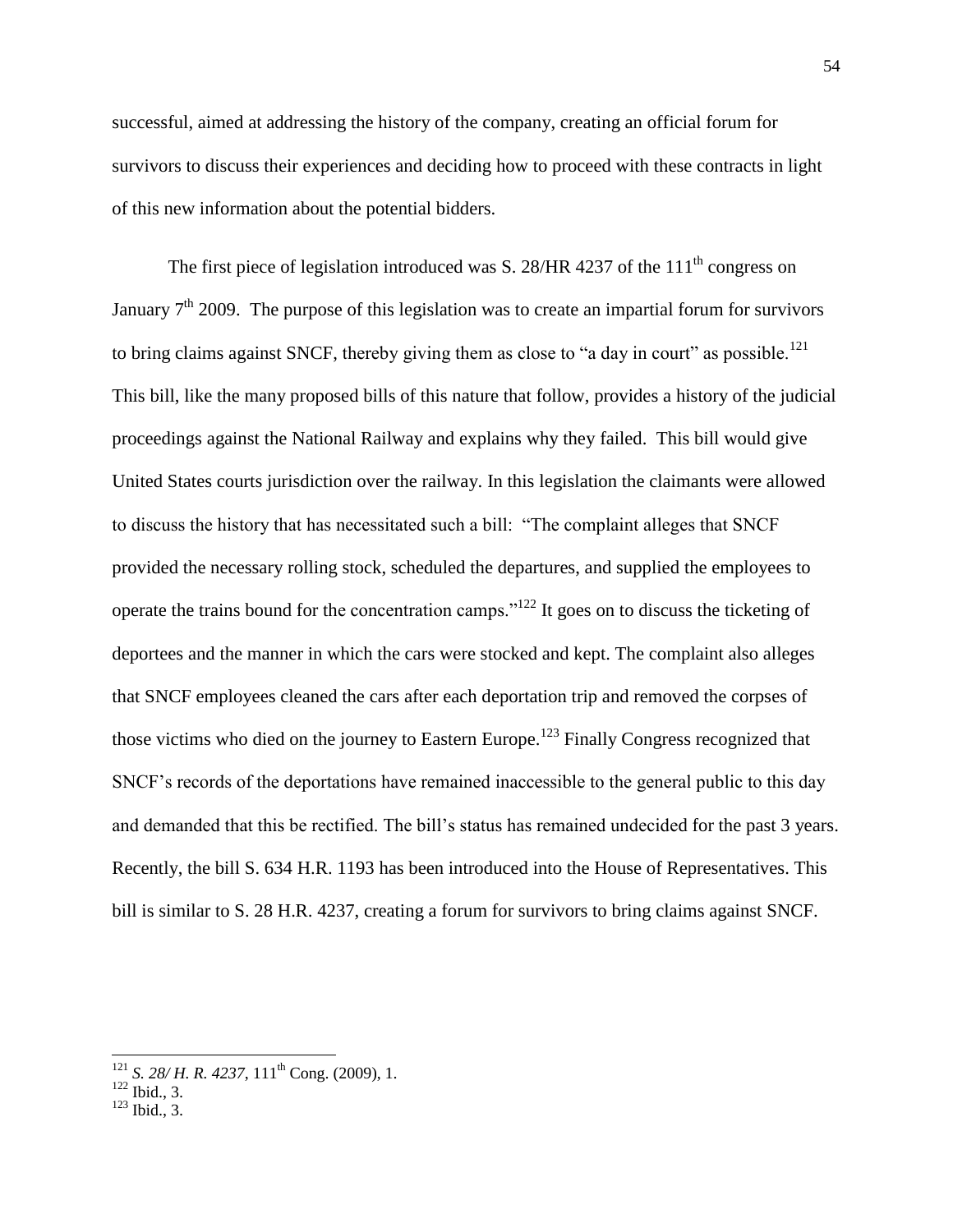This bill too speaks about the details of SNCF's involvement in the deportations according to the claimants and the inaccessibility of the records of the deportation trains.<sup>124</sup>

The next piece of legislation, which attempted to address the issue of SNCF's presence in the bidding competition, was the Holocaust Accountability and Corporate Responsibility Act of 2010. This act would make certain entities ineligible to obtain contracts to build High Speed Rails with federal funding. It would require entities that have documented involvement in the deportation of any people during World War II to certify this involvement.<sup>125</sup> Furthermore, this legislation would bar any institution that failed to make restitution from pursuing the contracts for high-speed rails. This legislation is also pending in the House of Representatives.  $126$ 

The most famous attempted piece of legislation pertaining to SNCF's presence in the bidding competition was the California Assembly Bill 619. This bill would require the disclosure of information pertaining to the bidder's "direct involvement" in the deportations of individuals to Nazi run camps and the records of any restitution efforts made on behalf of the company.  $127$ "Direct involvement" was defined as ownership or operation of the trains on which people were deported from January 1, 1942 to December 31, 1944.<sup>128</sup> The bill was sponsored by Assembly member Bob Blumenfield and won overwhelming support in the Assembly (56-12) and in the Senate  $(32-1.1)$ <sup>129</sup> However, Governor Arnold Schwarzenegger vetoed the bill.

l

- $128$  Ibid., 5.
- $129$  Ibid., 1.

 $124$  *S. 634 / H.R. 1193*, 112<sup>th</sup> Cong. (2011), 1.

<sup>&</sup>lt;sup>125</sup> *Holocaust Accountability and Corporate Responsibility Act of 2010*, H.R.6347, 111<sup>th</sup> Cong. (2010), 4-7.

 $126$  Ibid., 1.

<sup>127</sup> *California Assembly Bill 619*, California Legislative Assembly (2010), 1-2.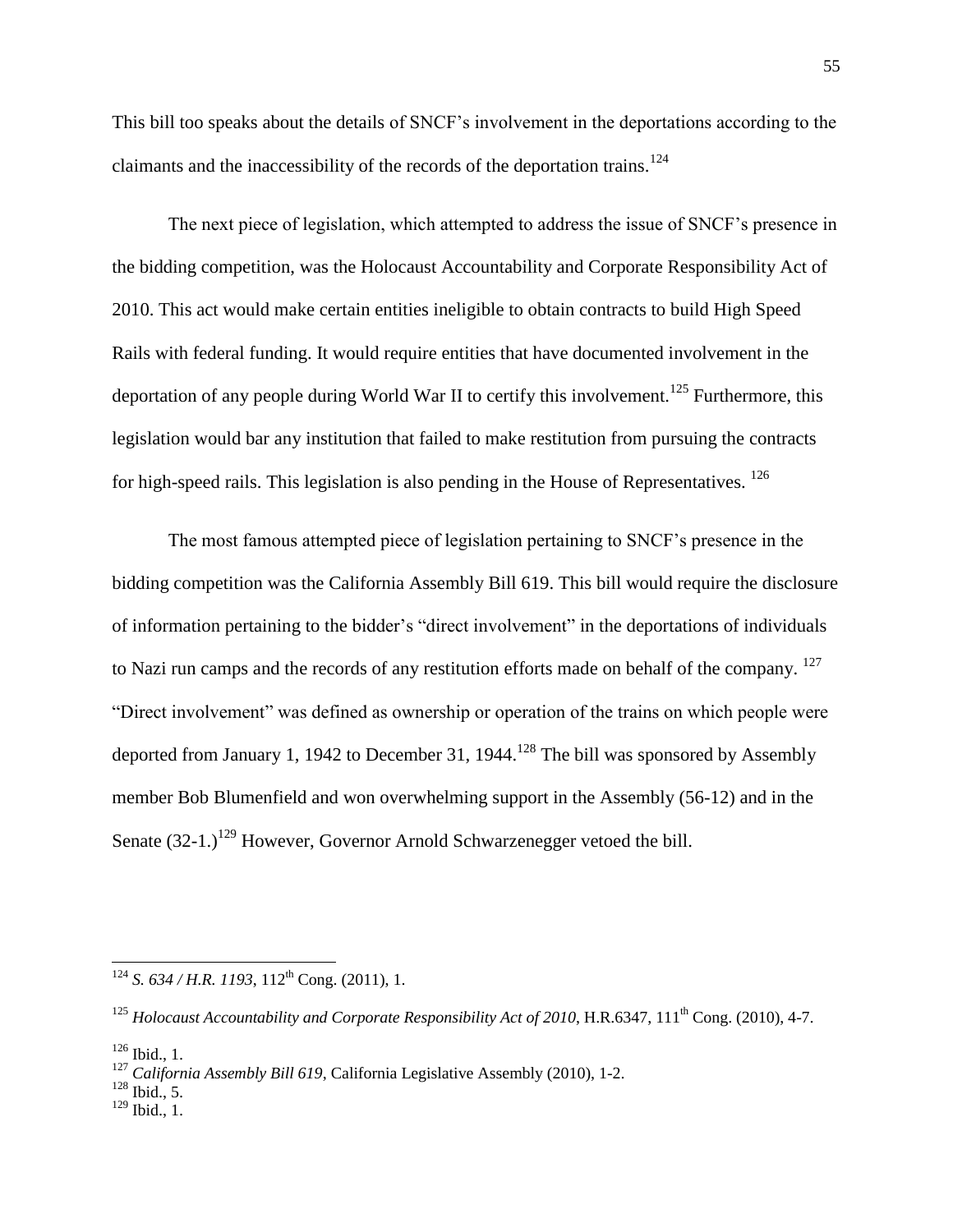The Maryland Senate Bill 479/House Bill 250 successfully created legislative provisions that address the issues of deportation. The bill was introduced on February 7, 2011 and outlined that any entity that submits a bid or proposal to the MARC Train Service to build High Speed Rails in the greater Baltimore-Washington Metropolitan region must provide "a certain statement concerning deportation activity in which the entity may have engaged."<sup>130</sup> Therefore, the company must create a detailed description of the deportation history of the company and if it has participated in any restitution programs. The bill was quickly passed and therefore the French National Railway must respond to its provisions in order to obtain the Maryland Rail Contracts.

III. SNCF's reaction to the legislation: traditional defense of "lack of control" and resistance heritage

Once SNCF's business interests and reputation were in jeopardy the company immediately attempted to vindicate itself and rework its international image. It has done this through addressing its culpability, making public apologies and alliances with specific foundations, and establishing a website which discusses its wartime history for the United States.

With regard to addressing its culpability SNCF has primarily spoken through the channels of legislation hearings, its American website, and recent public statements in France. Throughout these channels the repeated word is "coercion." The company has consistently argued that it was controlled entirely by the German occupiers and was not able to contest any of the parameters that the Germans created for the railway. SNCF cites certain documents to support this idea such as Order 35 and Order 36 handed down by the German authority. The

<sup>130</sup> *Senate Bill 479/House Bill 520*, Maryland Senate, (2011), 1.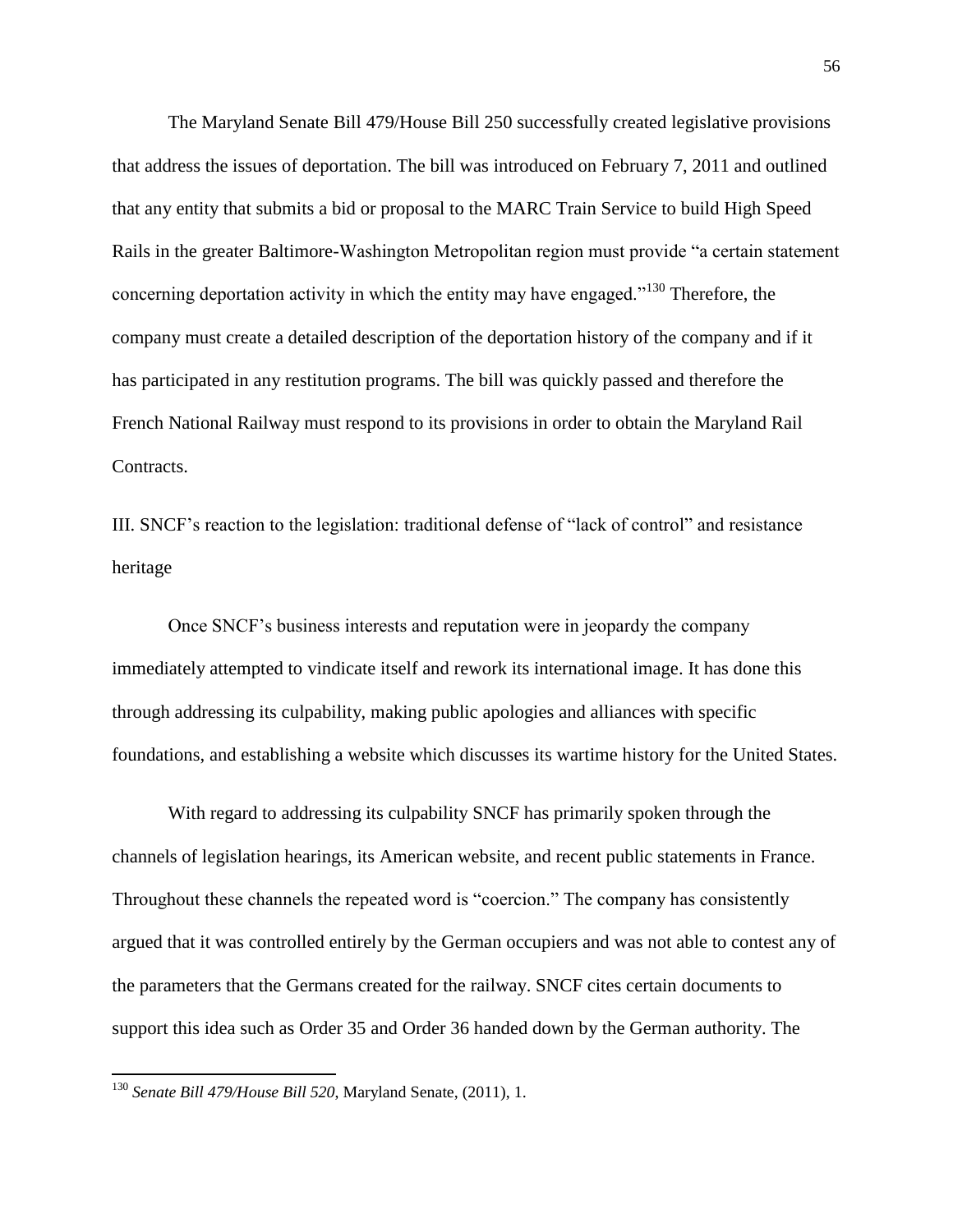details of the requisition are explained in these documents and are readily available on the "SNCF America" website. In order no. 35 the German Colonel Goeritz wrote that the railways and all of its networks were to be at the "full and entire disposal of the German Transport Chief."<sup>131</sup> Furthermore, he demanded the cooperation of all SNCF employees and declared that with this requisition,"all SNCF civil servants, staff and workers [were] therefore subject to German laws of war."<sup>132</sup> The Chief Executive R. Le Besenerais then outlined the obligations of this agreement in Order 36. These obligations included everything from the types of wagons that should be used for certain types of transports to the expected behavior of a French employee when dealing with German superiors. The final lines of this order read, "any member of staff who infringes the above-mentioned stipulations will leave themselves open not only to administrative sanctions but to proceedings initiated by the German authorities which could have serious consequences for the individual concerned."<sup>133</sup>

The "consequences" mentioned in this order are the foundation for the coercion argument. SNCF claims that its employees would have lost their lives had they objected to direct orders from the Germans. The company argues that given the circumstances it had no choice but to fulfill the Germans orders which included the rounding up and deportation of Jews and other "undesirables" living in France. The major piece of evidence that supports this claim is the recorded punishment of cheminot workers who resisted their German superiors. Still, this resistance was never directed at aiding the deportation victims.

The company consistently attempts to vindicate itself by recounting the cost of SNCF's legendary Resistance. At the beginning of the war when the company was first requisitioned

l

<sup>131</sup> Wehrmacht Verkehradirektion, *Ordre du Jour No. 35*: Colonel Goeritz, (Paris 1940), 1.

 $^{132}$  Idib., 1.

<sup>133</sup> Wehrmacht Verkehradirektion*, Ordre du Jour No. 36*: Directeur General Besnerais, (Paris 1940), 1.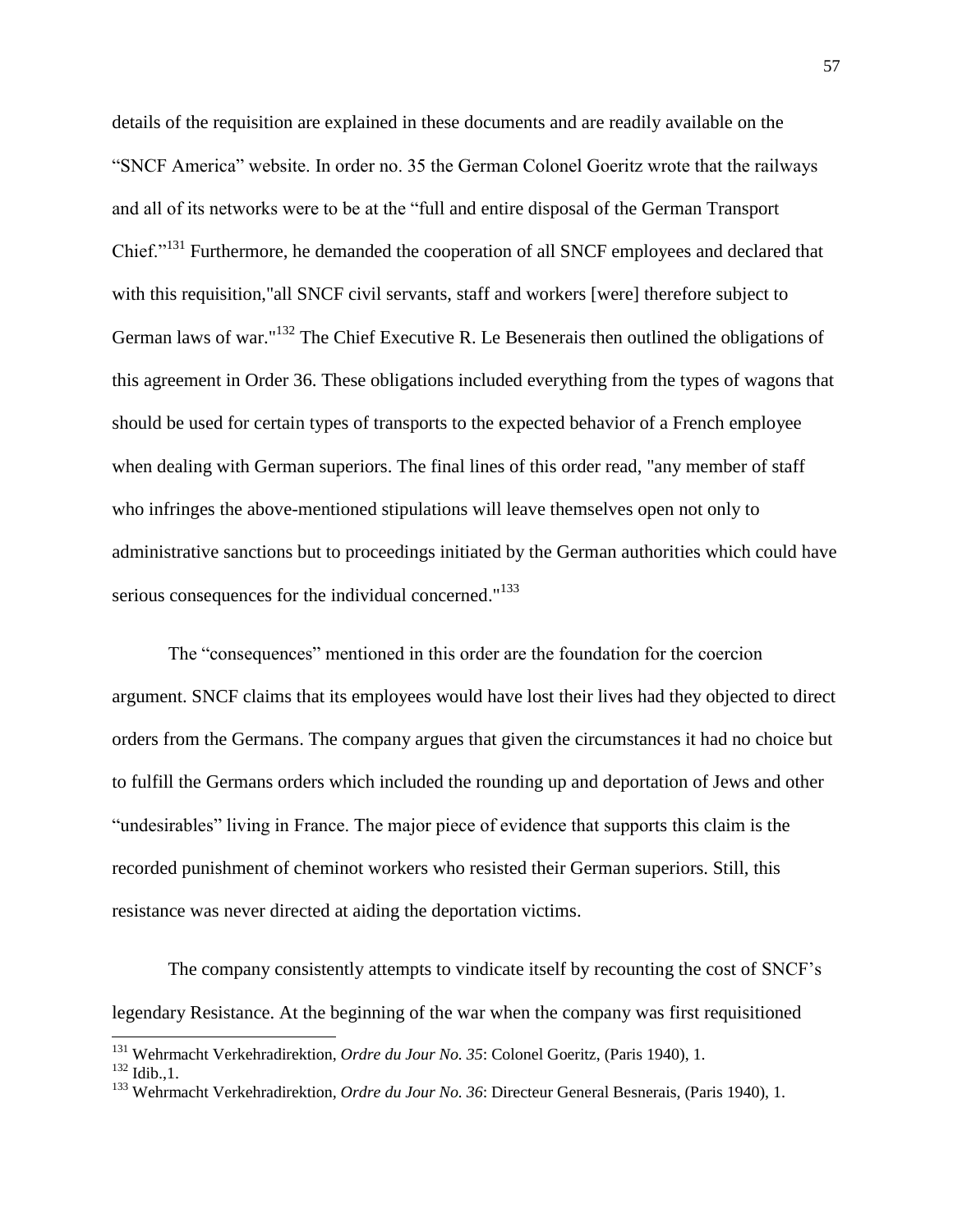there was little recorded opposition to the German authority.<sup>134</sup> Many of the railway workers were communist therefore as long as Stalin remained allied with Hitler the cheminots remained loyal to the Germans. It was not until Hitler invaded Russia that some of the SNCF employees began to question their German superiors.<sup>135</sup> Still, it was not until 1943 that any significant resistance activities on the part of railway workers took place. In 1943 it appeared as though the Allied forces could defeat the Axis powers; therefore, French railway workers began to sabotage the railways and trains to aid the British and American forces in northern France.<sup>136</sup> The German occupying power punished this sabotage. SNCF continually calls attention to the 800 cheminots who were executed by firing squad and the 1,200 cheminots who were sent to Nazi death camps due to their resistance activities.<sup>137</sup> The suffering and death of "their own" is often cited as evidence of their lack of control and ultimately of their innocence. SNCF's resistance identity has become legendary in France and has been represented in literature and film. The most famous representation was the aforementioned film, *La Bataille du Rail* (1946) a film by René Clément that depicted the cheminot's daring efforts to sabotage the railways to Normandy to aid the allied forces.<sup>138</sup> Therefore, the French railway is often seen as "SNCF le résistant": a shining example of how the ideals of the Republic of France survived during the Occupation.

<sup>&</sup>lt;sup>134</sup> Christian Bachelier, "The SNCF Under German Occupation" (1995): 1-27,

[http://www.sncfhighspeedrail.com/wp-content/uploads/2010/12/Bachelier-Report\\_Executive-Summary.pdf.](http://www.sncfhighspeedrail.com/wp-content/uploads/2010/12/Bachelier-Report_Executive-Summary.pdf) 11-12.

 $^{135}$  Ibid., 11.

 $136$  Ibid., 21-22.

<sup>137</sup> Ibid., 23.

<sup>&</sup>lt;sup>138</sup> Internet Movie Database, "The Battle of the Rails (La Bataille du Rail)", <http://www.imdb.com/title/tt0038334/> (accessed 8 Feb. 2012).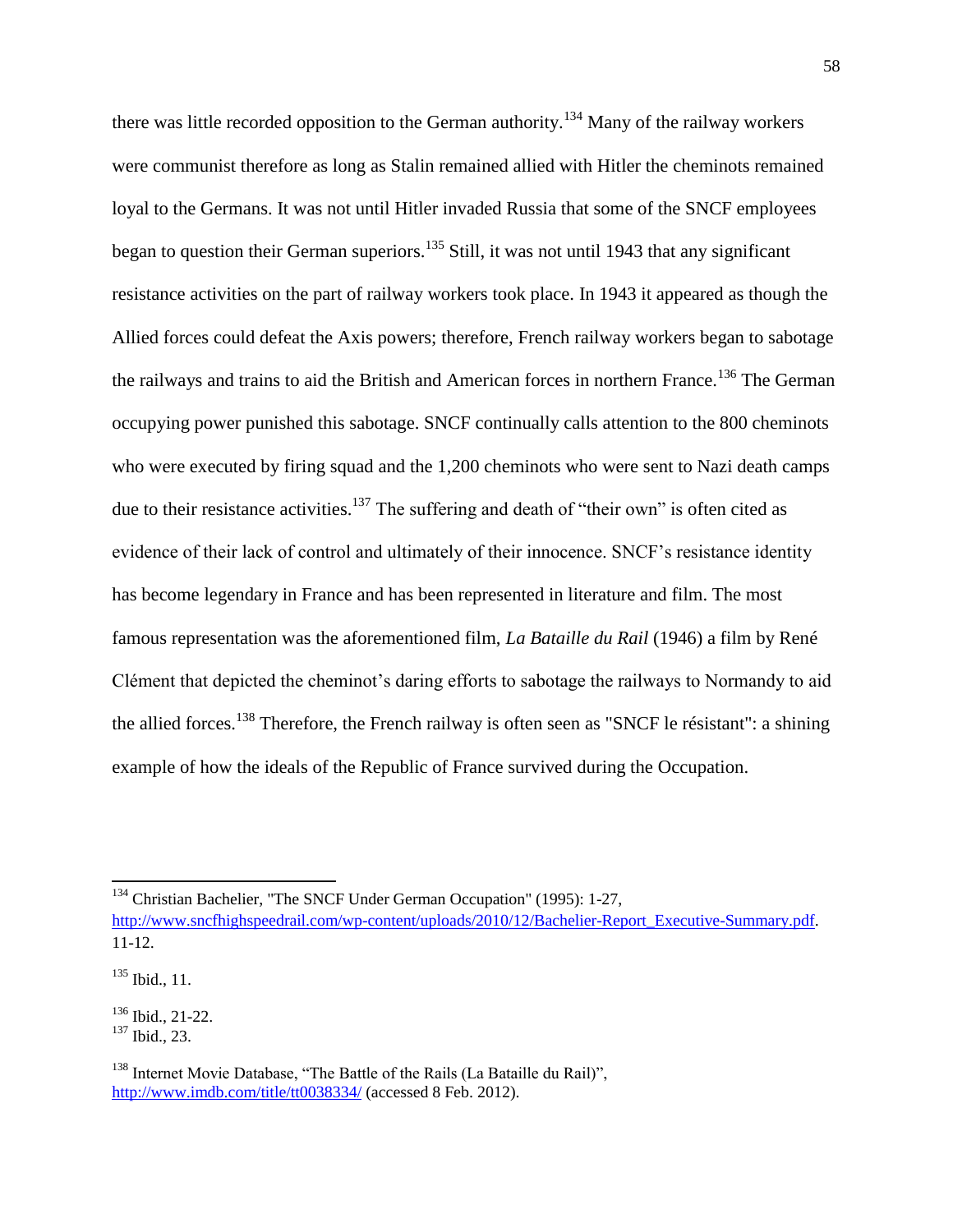The Resistance is never absent from public statements by the National Railway and characterizations of SNCF. The French Railroad Union, which has continued to be a strong force in the shaping of the memory of the Railway during World War II, also supported its strong presence. The Resistance is present in the language of official statements, and apologies.

III. SNCF's new defense, apologies, and alliances

When faced with legitimate claims of culpability in legislative hearings, SNCF has adjusted its counter-argument and responses over time. One of the major documents which demonstrated SNCF's culpability with regard to the deportations is the Invoice No.45,313 and the Letter to the Prefect of Haute-Garonne. The Letter to the Prefect from the Chief of the subdivision on Revenue deals with the transports for Haute-Garonne during the  $1<sup>st</sup>$  trimester of 1944.<sup>139</sup> The letter is dated August  $14<sup>th</sup>$ , 1944, only a few days before the liberation of France. Furthermore, the Invoice that followed the letter, which details the type of transport and the cost of each transport, was dated October 24<sup>th</sup> 1944. In this Invoice under "Description of Services" the document describes transportation to and from "internment camps, surveillance centers, inmates, deportations, etc. $^{140}$  Finally, in a letter dated November 30, 1944 the Chief of the camp at Noé, Etienne Raufast, sent to the Prefect of Haute Garonne a letter in which he attempted to facilitate payment for the transport. Raufast states, "I have the honor of sending you the bills for the transportation of the interned persons to the Camp of Noé during the first quarter of 1944 presented by SNCF."<sup>141</sup> These letters and invoices were discovered and smuggled out of the archives of SNCF by Kurt Schaechter. The National Railway's response to these discovered

l

<sup>139</sup> *Letter to the Prefect of Haute Garonne from Chief of Subdivision of Revenue Control*, Expense Accounting for Transportation (Paris: 1944), 1.

<sup>140</sup> *Invoice No. 45, 313*, "camps d'internment, centres de séjour surveilleé, internés, expulsés, etc."

<sup>&</sup>lt;sup>141</sup> *Chief of Camp Letter*, " J'ai l'honneur de vous retourner par le recommandé et dûment revetu de ma signature, le Relevé et Ier Trimestre 1944 presentés par la S.N.C.F."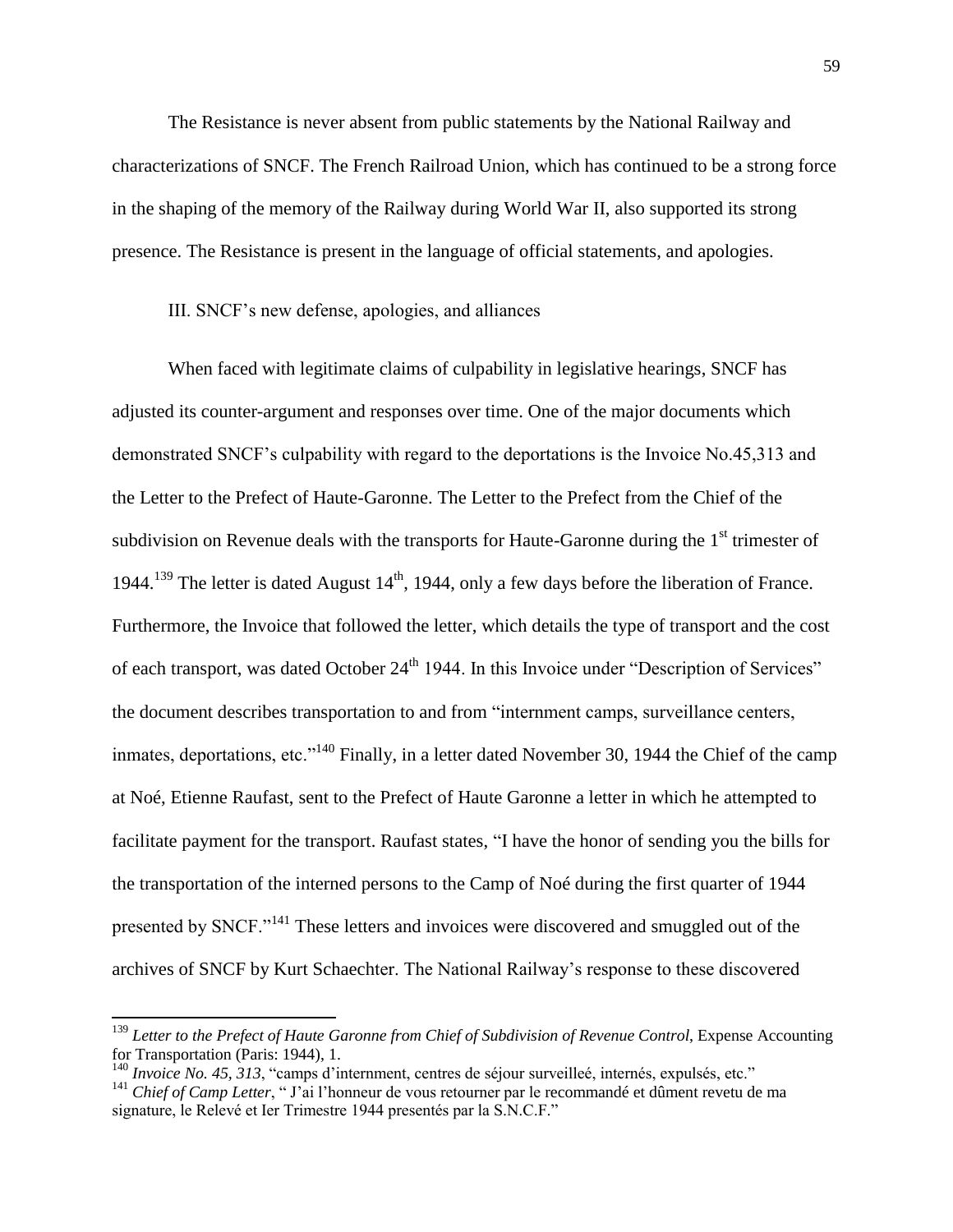documents has evolved. In the Abrams trial SNCF refused to admit it had received any money for the deportations. However, after these documents were found, the railway could no longer deny it had received money for the deportations. In its official response it claimed that it had been only paid once and it still contends that it did not continue to pursue payment after the war ended.<sup>142</sup> However, on SNCF's website the company did change the wording of its response from "we were never paid for the deportation trains," to "we never profited from deporting Jews."<sup>143</sup> Therefore, it was forced to change its statements as new information became available.

This new information has recently led the company to make multiple public apologies and official alliances with Holocaust memorial related institutions. The first apology came on November 4<sup>th</sup>, 2010 in California on behalf of Guillaume Pepy, the current Chairman of SNCF. Earlier, the former President of SNCF, Louis Gallois made a speech at the conference, "A State-Owned Company during the War" in 2000, which addressed the importance of transparency and gently touched upon the issue of the deportations but did not discuss any of the details of the deportations. Mr. Pepy's statement was a direct response to the questions raised by the California state legislature regarding SNCF's role in World War II. The tone of this statement is apologetic; however it also creates a certain amount of distance between collaborators and "the Frenchman." Pepy states, "The Nazis and their French (Vichy) collaborators directed these terrible actions, determining the composition of the trains, the types of wagons, and even the train schedules."<sup>144</sup> He goes on to state that the company does "embrace" the words of Jacques Chirac in his speech

<sup>&</sup>lt;sup>142</sup> SNCF America, "Myth & Facts,"<http://www.sncfhighspeedrail.com/heritage/myths-facts/> (accessed 8 Feb. 2012).

 $143$  Ibid.

<sup>&</sup>lt;sup>144</sup> Guillaume Pepy, "Statement by Guillame Pepy, Chairman of SNCF, Regarding SNCF'S Role in World War II, 4 November, 2010," SNCF America: World War II disclosure, 1.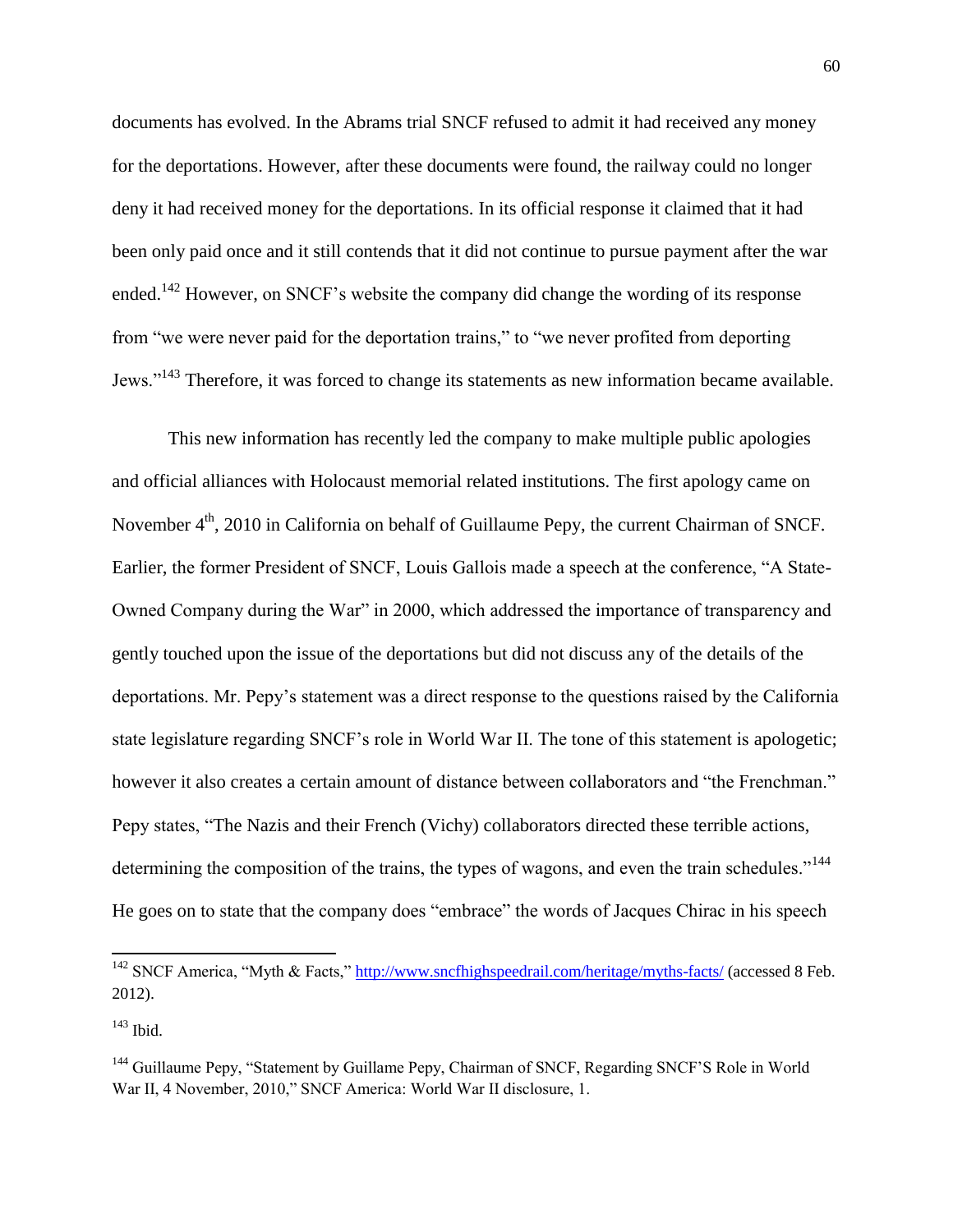at the Vél d'Hiv commemoration of 1995 in which he stated, "…Yes, the criminal madness of the occupier was seconded by French people, by the French State."<sup>145</sup> The chairman ends his statement by saying that "a critical part of this dialogue is SNCF's wish to convey its profound sorrow and regret for the consequences of its acts."<sup>146</sup> The language of this statement is ambiguous. In this remark, the French National Railway is not apologizing for the deportation of 76,000 Jews, but instead is apologizing for the consequences of deporting them, namely the horrific reality of the work and death camps that awaited the victims of the deportations. In this statement Pepy is implying that SNCF was not aware of this reality and that the company is not apologizing for the inhumane conditions of the railcars.

SNCF also recently established a partnership with the Shoah Memorial in Paris "For the Development of Education Activities and Historical Research." SNCF has showcased this partnership throughout the business dealings in the United States. This partnership launched a new historical research program in which grants will be given to French and international students to study the state knowledge of the reality of the deportations during World War II, specifically if the state understood that the railways were servicing the Hitler's Final Solution. The President of the Shoah Memorial was very happy about this new partnership and at the signing of the agreement spoke about SNCF's conciliatory actions, "some will call it tardy, but for us, what is important is that it has been initiated. And it is initiated with determination and responsibility, this is the meaning of the convention we have signed today.<sup> $147$ </sup> Therefore, the President of the Shoah Memorial has congratulated the company for this significant step. The

l

 $145$  Ibid., 3.

 $146$  Ibid., 3.

<sup>&</sup>lt;sup>147</sup> SNCF Press Release, "Partnership Between the Shoah Memorial (Paris) and SNCF for the Development of Educational Activities and Historical Research, 13 December 2010," SNCF America: World War II disclosure, 2.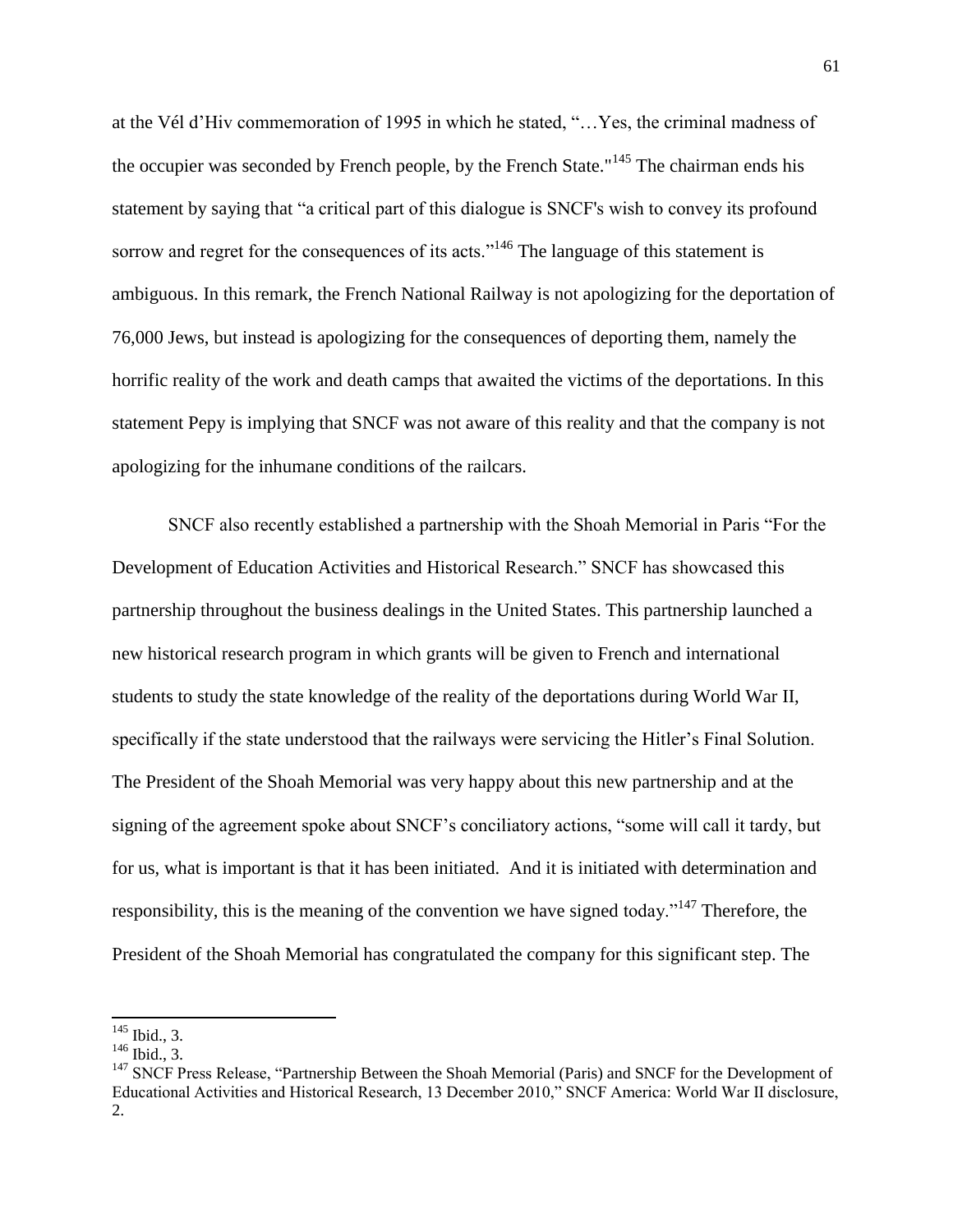press release ends with statements from Chairman Pepy who manages to add a reference to the resistance: "Today we act in three different directions: First, transparency and clarity about our past through new efforts of recognition and understanding of our situation and our actions during World War II…Second, duty of remembrance about what happened during this period, without forgetting the heroism of many railroad workers. And above all, now turning to the future, the obligation to teaching and educating the younger generations." <sup>148</sup> The language throughout all of SNCF's press releases appears to be of the same ambiguous nature. Pepy uses phrases like "understanding our situation" to address the deportation trains while also consistently lauding the valiant efforts of the rebel railway workers.

This type of phrasing and characterization can be seen again in the grandest gesture of the National Railway, the Bobigny Memorial. The Bobigny Memorial was established January 25, 2011 in the city of Bobigny, about a half hour outside of Paris. SNCF created this memorial on the outskirts of Paris because it was the site of a great number of the deportations during the Second World War. On this site the historic rail station will be transformed into a memorial to all the victims who were sent from this site to work and death camps. Upon signing the agreement between the Mayor of Bobigny, Catherine Peyge and Pepy, the Chairman addressed those who had come to witness the consecration of the memorial. The audience included dignitaries and Holocaust survivors. The Chairman began the speech by echoing "SNCF's deep sadness and regret for the consequences of the acts of the SNCF of that era."<sup>149</sup> In this statement he has both repeated the "consequences" idea and distanced the SNCF of today from "the SNCF of that era." He then goes on to speak about the nature of the railway while requisitioned by the

 $\overline{\phantom{a}}$  $148$  Ibid., 1.

<sup>&</sup>lt;sup>149</sup> Guillaume Pepy, Speech by Guillaume Pepy on "Bobigny Memorial," 25 January 2011, SNCF America: Bobigny Memorial.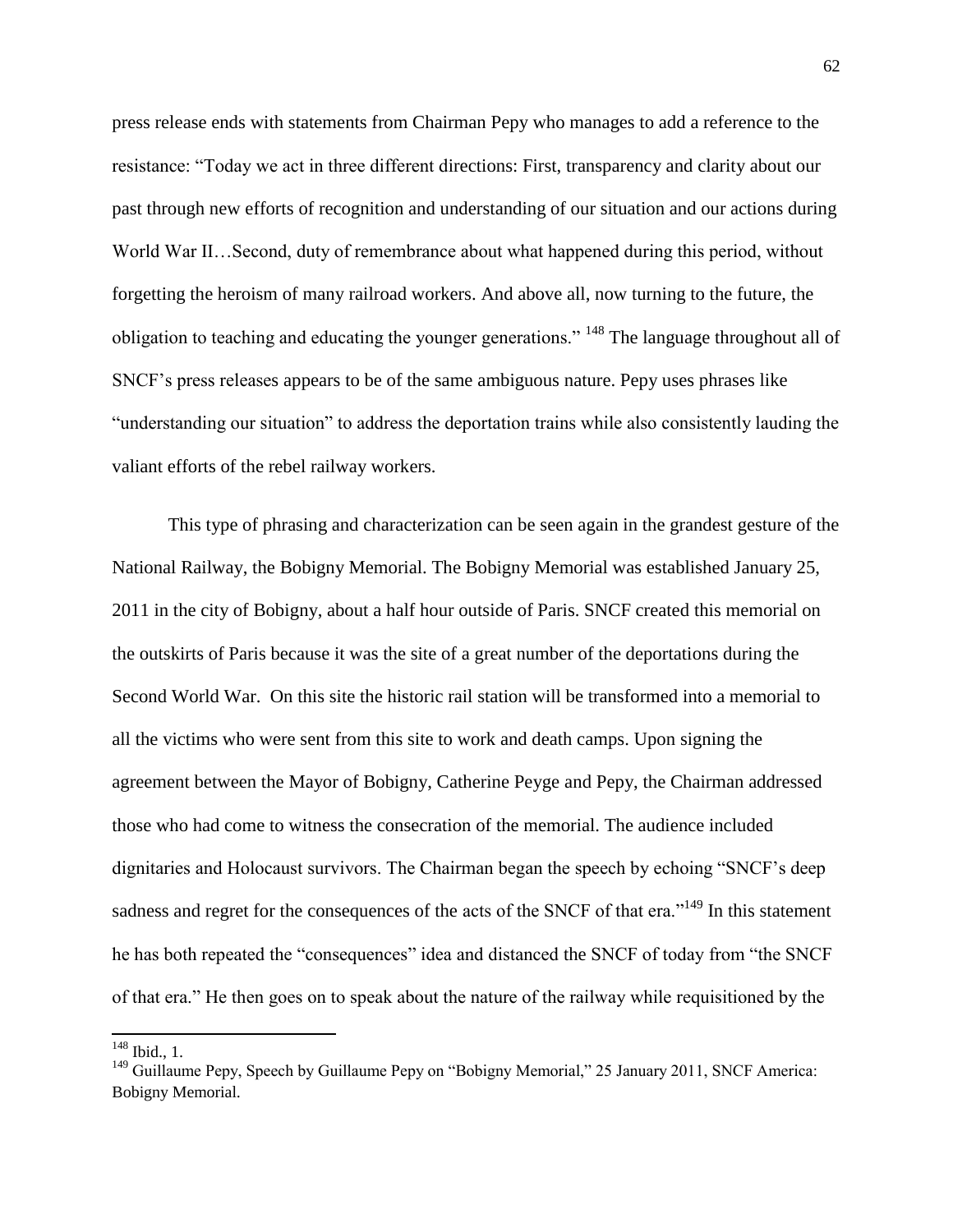Germans saying, "as in all of Europe under the Nazi heel, the rails and trains were put to use in their war effort. And the deportations. And the Holocaust."<sup>150</sup>

Immediately following that statement Pepy described the toll that this requisition took on the SNCF employees who were deported initially in 1941 and then again in 1943. He then returned to the subject of the Holocaust placing the responsibility entirely on the German occupiers: "It was ordered to transfer Jews arrested in the French provinces to Drancy; it was ordered to operate trains that the Nazi Ministry of Transport had made available to the Gestapo. Their composition, the choice of wagons, the times and routes were imposed by the occupier."<sup>151</sup> However, he recognized that despite the fact that the company did all of this "under duress" it did follow the German orders nonetheless. The chairman goes on to recall all of the initiatives taken by SNCF since the end of the World War II. These include research initiatives and the partnership with the Shoah Memorial. <sup>152</sup> The Chairman does address the possible idea that this memorial could be construed as a reaction to the business issues in the United States: "But let there be no mistake, our answers are not dictated by our circumstances, but by our convictions. And this is nothing new."<sup>153</sup> He then returns to the resistance and the honor that must be bestowed upon those who resisted. Pepy ends his speech by consecrating the land as a commitment of remembrance. This speech, like the history of SNCF, is complex. It still focuses on the resistance, distances the company from the German occupiers, and discusses the utter inability of SNCF to act any differently. However, the speech does make a step closer toward the spirit of Jacques Chirac's speech at the Vél D'Hiv by the very consecration of a memorial and by some of the final words of the Chairman: "along with the memorial near Drancy, it will bear

 $\overline{\phantom{a}}$  $150$  Ibid.

 $151$  Ibid.

 $^{152}$  Ibid.

<sup>153</sup> Ibid.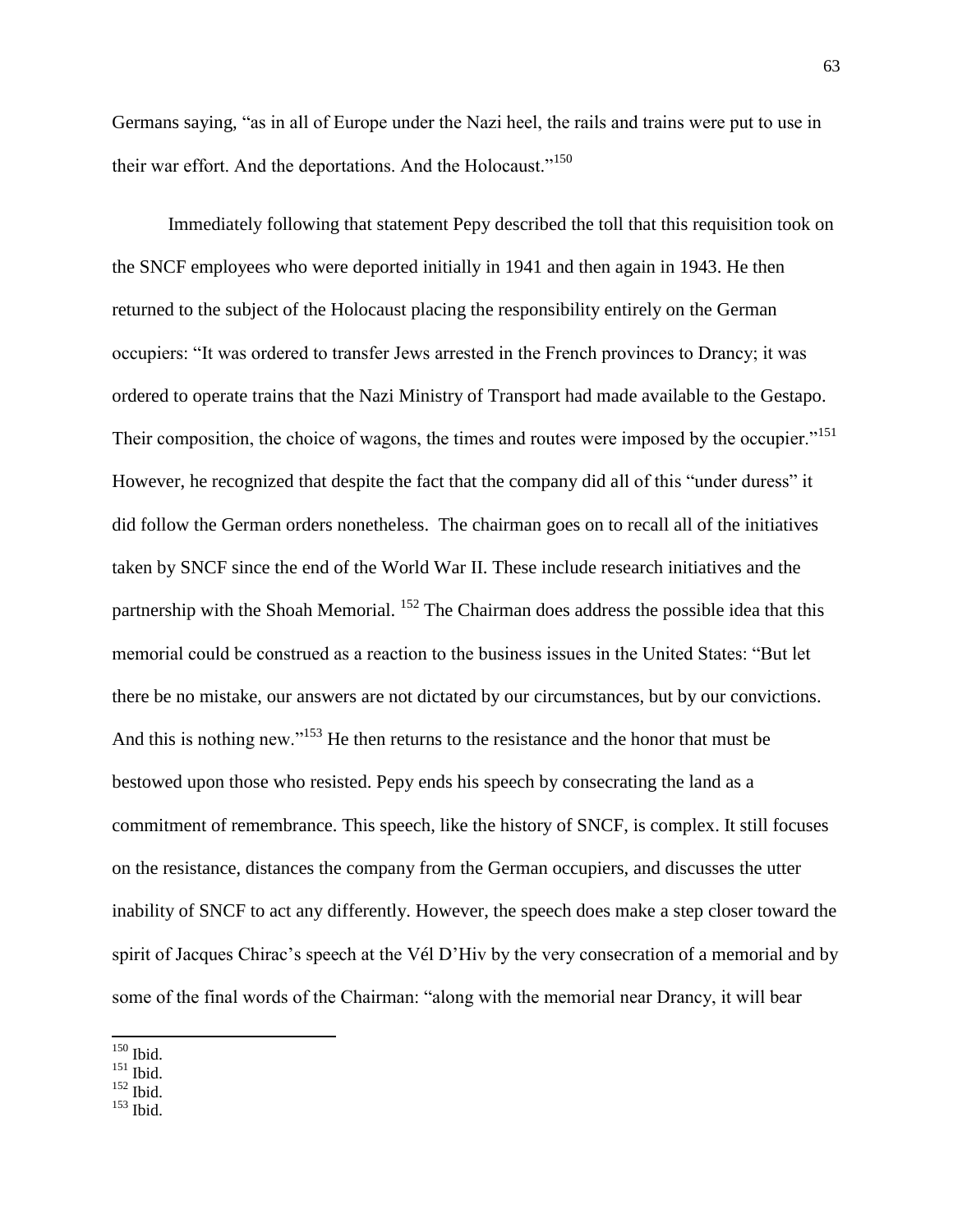witness to the madness that once seized mankind."<sup>154</sup> Still, most of the language is still cloaked with indefiniteness and the timing of the creation of the memorial is suspect due to the recent increasing American pressure on the company.

## IV. SNCF America Website

SNCF has continued to use very specific language to present itself in its American website, "SNCF AMERICA." It should be noted that this site is only available in English and that there is no French version. Therefore, the account of the company's "heritage" is not intended for French readers. The creation of the website was not to simply address its history but rather to address American concerns about the company's history. Underneath the section "heritage" one finds a detailed description of the history of SNCF, primarily focusing on the Occupation years. The first page reads, "because we are new to America, many people are not yet familiar with SNCF. It is understandable that they may have questions about us and our history. In particular, questions have been raised recently about the company during the World War II era, when Nazi Germany invaded and occupied France."<sup>155</sup> There is a small section that gives a general history of the company and then almost immediately the site adopts a defensive tone with regard to its wartime history. The section under "World War II" highlights the differences between "institutional policy" and the actions of the railway workers. <sup>156</sup> SNCF also goes on to prove that the company had an utter lack of control and that this "institutional policy"

 $154$  Ibid.

<sup>&</sup>lt;sup>155</sup> SNCF America, "Heritage,"<http://www.sncfhighspeedrail.com/heritage> (accessed 8 Feb. 2012).

<sup>&</sup>lt;sup>156</sup> SNCF America, "World War II," http://www.sncfhighspeedrail.com/heritage/world-war-ii/ (accessed 8 Feb. 2012).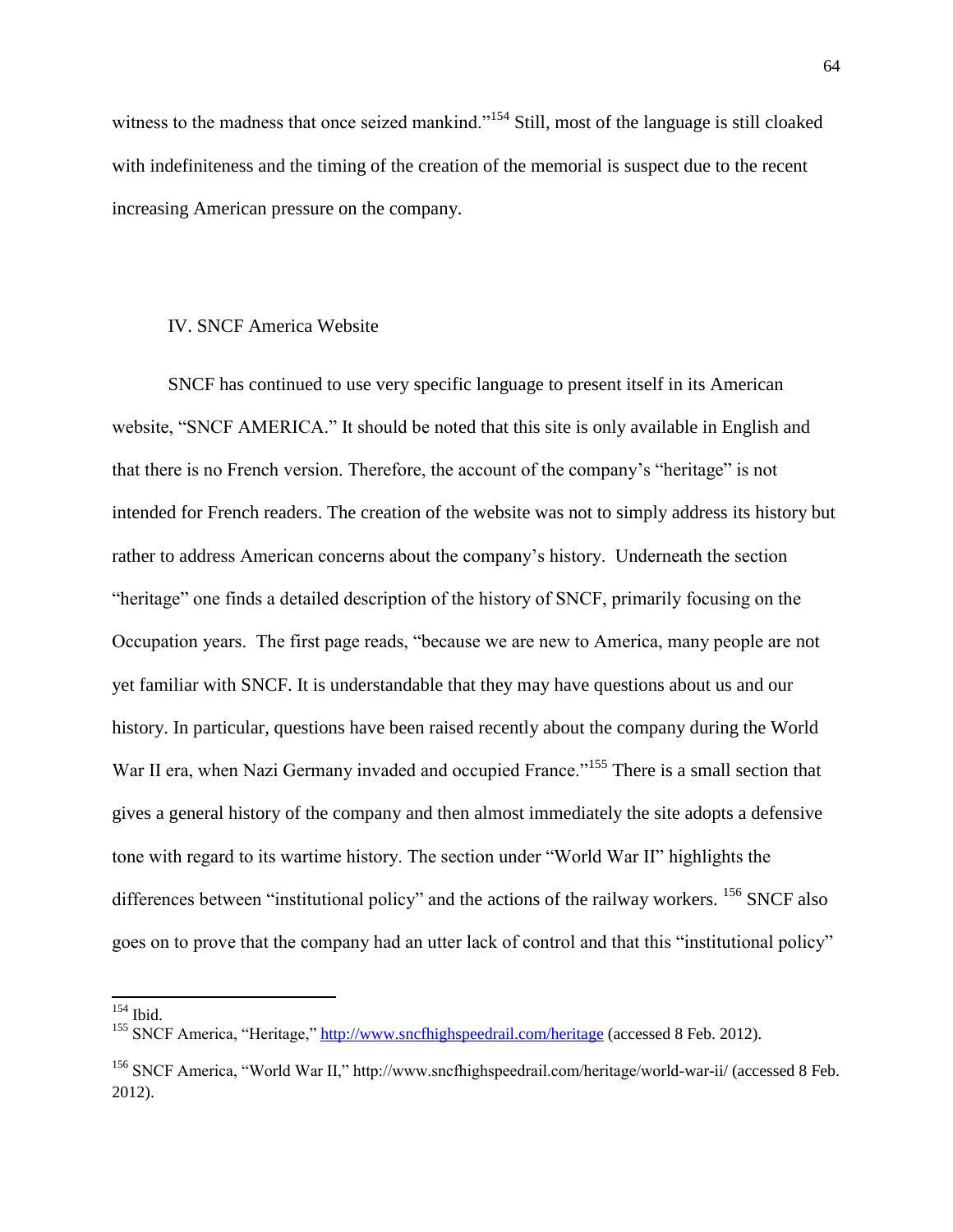was completely out of its hands. It has attached links to Article 13, of the Armistice Agreement and, Order 35 and Order 36, which describe the details of the requisition. Furthermore, SNCF emphasizes that the sheer number of railway workers killed or deported serves as proof of its lack of control.<sup>157</sup> This section also characterizes the deportations as "The Tragic Times of War" and then immediately after that part of the section concludes the page by speaking about the railway resistance. <sup>158</sup>

The next section entitled "Shedding light on facts" discusses the recent research endeavors of the French National Railway. The title itself is reactionary and clearly defensive. This section speaks about the Bachelier report, which is available in French in its entirety on the site but is still only in a summary form in the English translation. SNCF also has listed "Initial Independent Conclusions" presumably from researchers or historians, though does not cite where these conclusions are coming from. These conclusions recognize the resistance and emphasize the responsibility of the German Occupiers, and the inability of the company to resist direct Nazi orders. <sup>159</sup> There is also a general tone of establishing innocence in large numbers: "As everywhere in occupied Europe, the use of trains as an instrument of deportation to Nazi death camps is a proven fact."<sup>160</sup>

The next section, "Keeping Memory Alive," is devoted to the recognition and remembrance programs that SNCF has implemented. This section details the nature of the partnership between the Railway Company and the Shoah Memorial Museum and other smaller research and remembrance initiatives of SNCF. In this section SNCF says that these programs

 $\overline{a}$ 

<sup>160</sup> Ibid.

<sup>157</sup> Ibid.

 $158$  Ibid.

<sup>&</sup>lt;sup>159</sup> SNCF America, "Shedding the Light on Facts," http://www.sncfhighspeedrail.com/heritage/shedding-thelight-on-facts/ (accessed 8 Feb. 2012).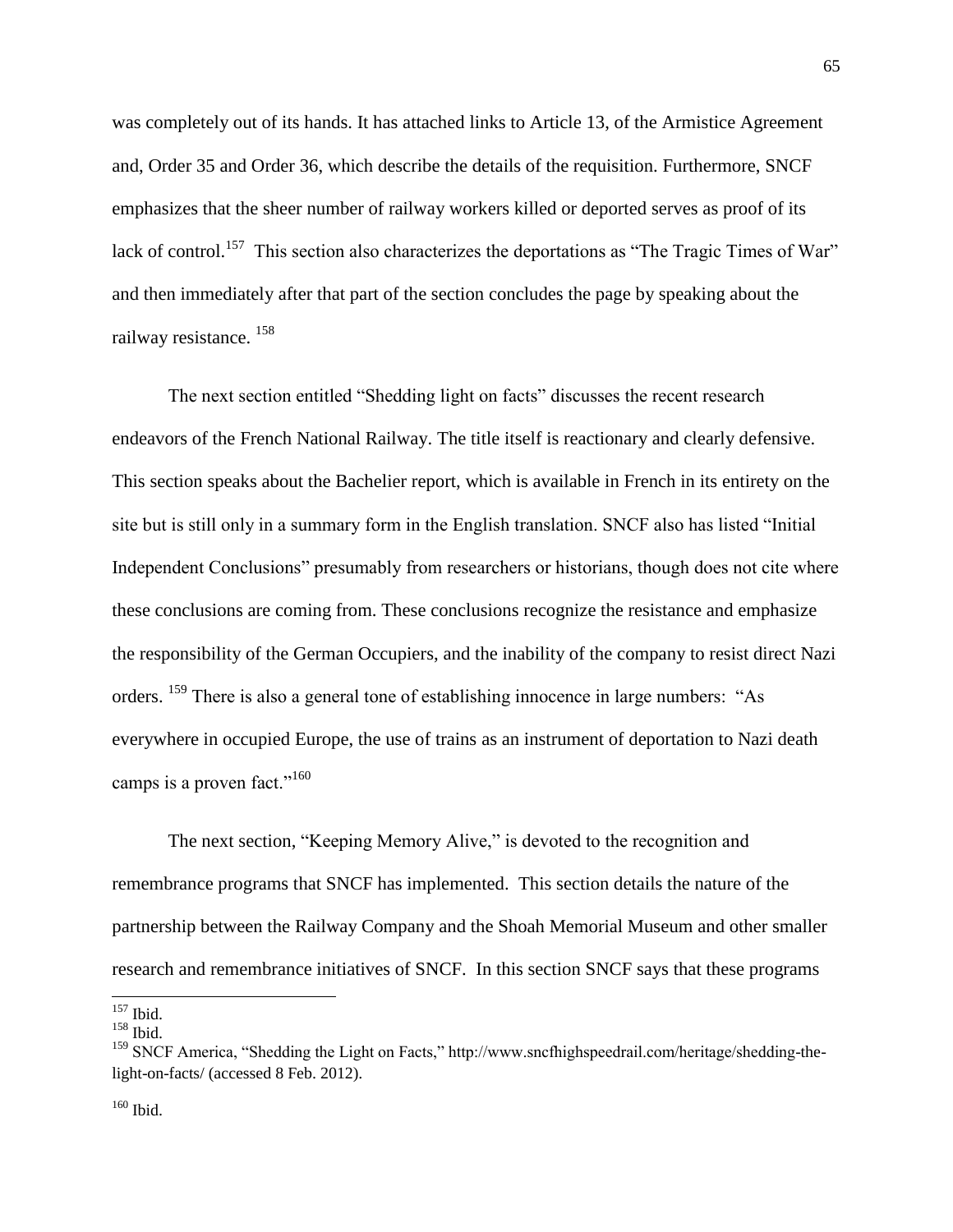are part of a greater wish to research the "complex history" of the company.  $^{161}$  This terminology is frequently repeated with regard to SNCF's World War II history. The "complex history" or history of both the resistance and the deportations is therefore linked with modern day conciliatory actions of the company. It appears as though SNCF hopes that the company's ambiguous efforts to appease those who question its "heritage" will serve as a remedy for its actions during World War II and its inaction after the liberation.

One of the most poignant sections of "SNCF America" is entitled "Myth and Facts." One is struck immediately by the defensive and frustrated tone of the title. The "myths" concentrate entirely on the company's role in the Holocaust. Perhaps the most interesting "myth" addressed in this section is that "SNCF profited from sending Jews to Concentration Camps."<sup>162</sup> This statement is a response to the Invoice discovered in SNCF's archives that demonstrated that the company had received payments for the deportation of Jews. Now instead of claiming that the company received no money for the deportation trains, the company explained that it never "profited" from the deportation trains. Therefore, this statement affirms that the company did in fact receive payments and that it only did not receive enough money to turn a profit from the deportations. The company then goes on to explain that the war ruined the company financially.<sup>163</sup> Including this information under this particular myth seems like an attempt to solicit sympathy for the "financially devastated" company rather than question the fact that the company accepted any payment for the deportations.

l

<sup>&</sup>lt;sup>161</sup> SNCF America, "Keeping Memory Alive," http://www.sncfhighspeedrail.com/heritage/keeping-thememory-alive/ (accessed 8 Feb. 2012).

 $162$  SNCF America, "Myth & Facts," http://www.sncfhighspeedrail.com/heritage/myths-facts/ (accessed 8 Feb. 2012).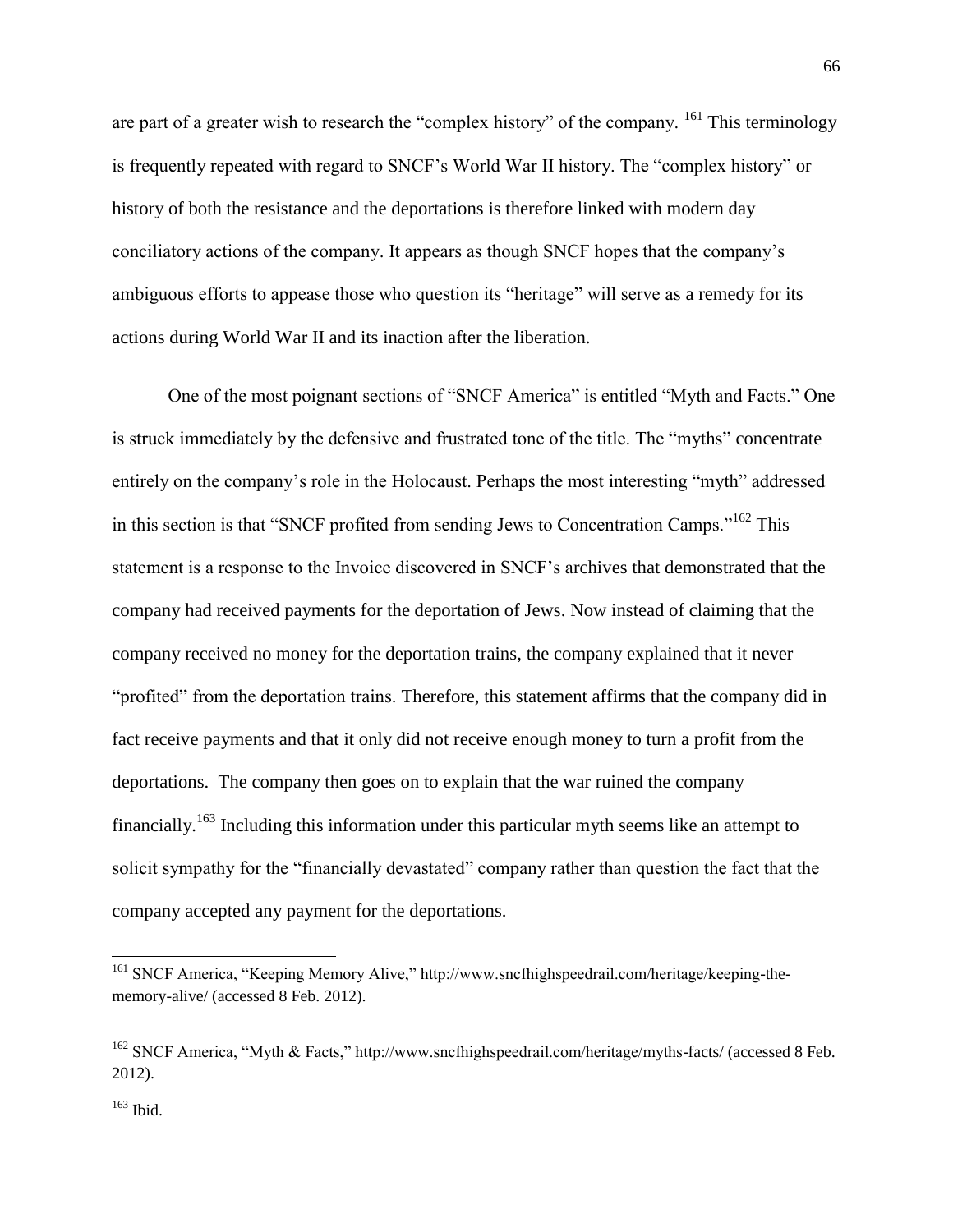On this site the company also addresses World War II disclosure, the Bobigny Memorial, reparations programs, and new initiatives taken by SNCF. The disclosure section repeats the initatives listed in other sections such as the Shoah Memorial Partnership, the Bachelier Report summary, the statement made by Chairman Pepy, and SNCF's response to the California legislature.<sup>164</sup> The company also explains the Bobigny Memorial and has a link to the speech given at the memorial. In this link SNCF has had famous Nazi hunter, Serge Klarsfeld, comment on the building of the memorial. He speaks to the complexity of the requisition and places the blame for the deportations on the high Vichy officials: "Petain, Laval, Bousquet and the prefects are to be held responsible."<sup>165</sup> Therefore, the company used this famous Nazi hunter to essentially absolve SNCF. Then in the section on reparations the company directs all of the responsibility for giving reparations to the Republic of France because of the ownership status of the company.<sup>166</sup> Finally, the company has recently added a new section to the site called "SNCF" sponsors courage to remember exhibit." This Holocaust remembrance exhibit is touring California universities, libraries and community centers.<sup>167</sup> In this section there is a quote from the California State Senator, Alan Lowenthal, "I really want to applaud SNCF for acknowledging what took place, for saying that that's not who we are, that – for stepping forward to educate people on what the Holocaust was all about, for being here for this exhibit, it's really a wonderful tribute to a company. And I think it really reflects what we're here about:

 $\overline{a}$ 

<sup>&</sup>lt;sup>164</sup> SNCF America, "World War II disclosure,"<http://www.sncfhighspeedrail.com/wwii-disclosure> (accessed 8 Feb. 2012).

<sup>&</sup>lt;sup>165</sup> Serge Klarsfeld, Interview of Serge Klarfeld, Speech by Guillaume Pepy on "Bobigny Memorial," 25 January 2011, SNCF America: Bobigny Memorial.

<sup>166</sup> SNCF America, "Reparations Programs," http://www.sncfhighspeedrail.com/reparations-programs/ (accessed 8 Feb. 2012).

<sup>&</sup>lt;sup>167</sup> SNCF America, "SNCF sponsors Courage to Remember Exhibit," http://www.sncfhighspeedrail.com/sncfsponsors-courage-to-remember-exhibit/ (accessed 8 Feb. 2012).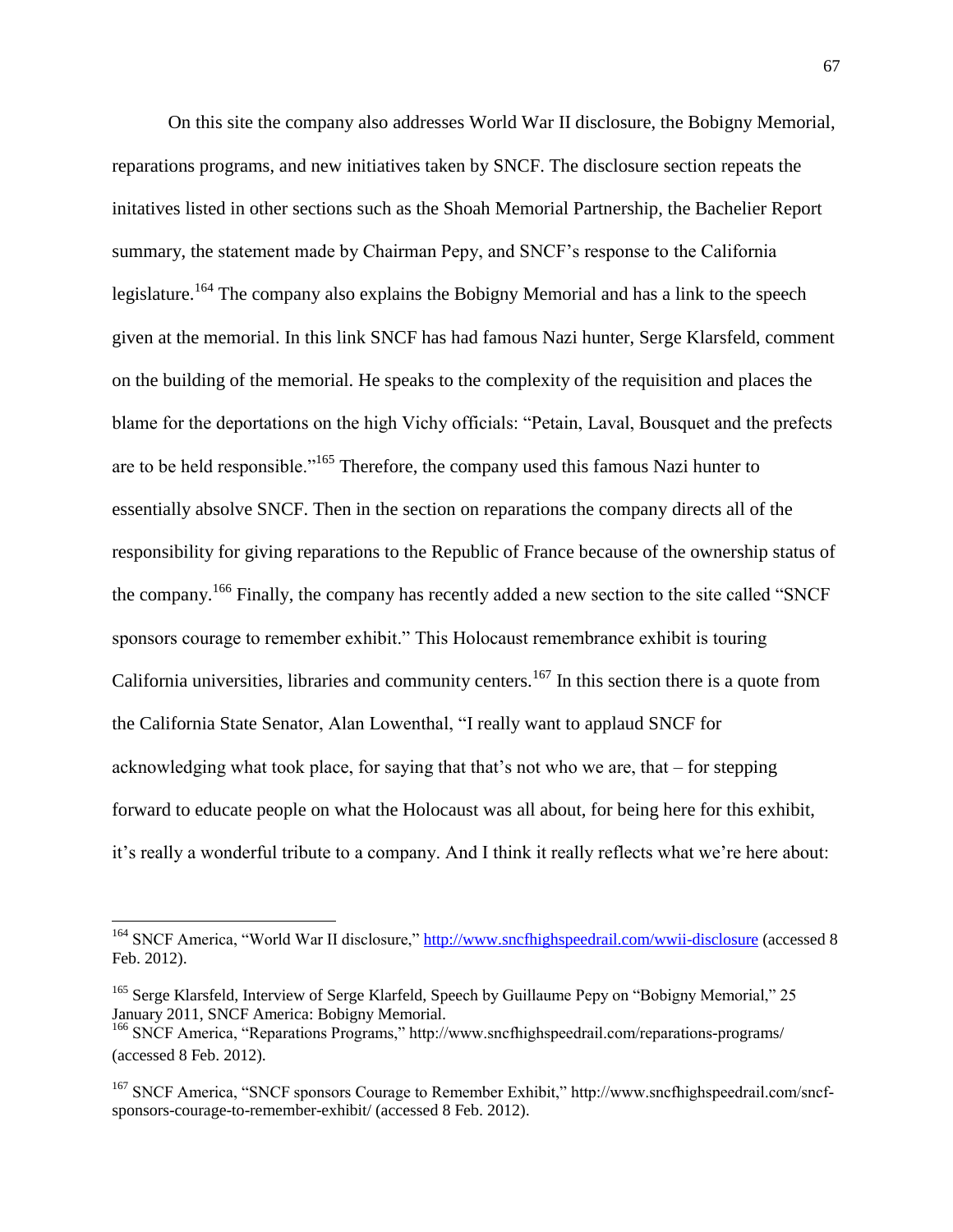to remember. To remember and to grow from it."<sup>168</sup> It should be noted that this quote was taken out of context of a California Senate Transportation and Housing Committee Hearing in which the Senator is trying to reach a compromise on making amendment to the California Assembly Bill 619, which will still demand disclosure from the company with regard to its wartime history. This recent addition and manipulation of the senator's positive statement is evidence of the company's continuing effort to secure its position in the bidding competition in the United States and appease public opinion across the ocean.

## IV. French Jewish Response

 $\overline{\phantom{a}}$ 

The Representative Council of Jewish organizations in France or CRIF has indirectly furthered the efforts of SNCF. In November of 2011 it issued a statement to the United States House of Representatives, which addressed the subject of reparations on behalf of the French National Railway. The Council is an umbrella organization for French Jewish organizations and often represents the Jewish population of France in official and government settings. Richard Prasquier, the president of CRIF issued this statement in light of the exceedingly hostile situation between the deportation survivors in America, their representatives and SNCF. The statement lists the statistics of the deportation and recognizes that SNCF is responsible for these deaths and the horrific conditions of the trains, which it operated. However, Prasquier also states that CRIF believes that "the actions of SNCF cannot be qualified as 'crimes against humanity."<sup>169</sup> He

<sup>&</sup>lt;sup>168</sup> Alan Lowenthal, California Senate Transportation and Housing Committee Hearing 2010, quoted by SNCF America, "SNCF sponsors Courage to Remember Exhibit," http://www.sncfhighspeedrail.com/sncf-sponsorscourage-to-remember-exhibit/ (accessed 8 Feb. 2012).

<sup>169</sup> Richard Prasquier, November 15, 2011, *Version française de la lettre de Richard Prasquier envoyée aux USA à l'occasion des auditions tenues par le Comite des affaires étrangères a la Chambre des Représentants a propos des Réparations demandées auprès des entreprises ferroviaires*, 1. http://www.crif.org/?page=articles\_display/detail&aid=26913&artyd=70&stinfo=\$\$stinfo.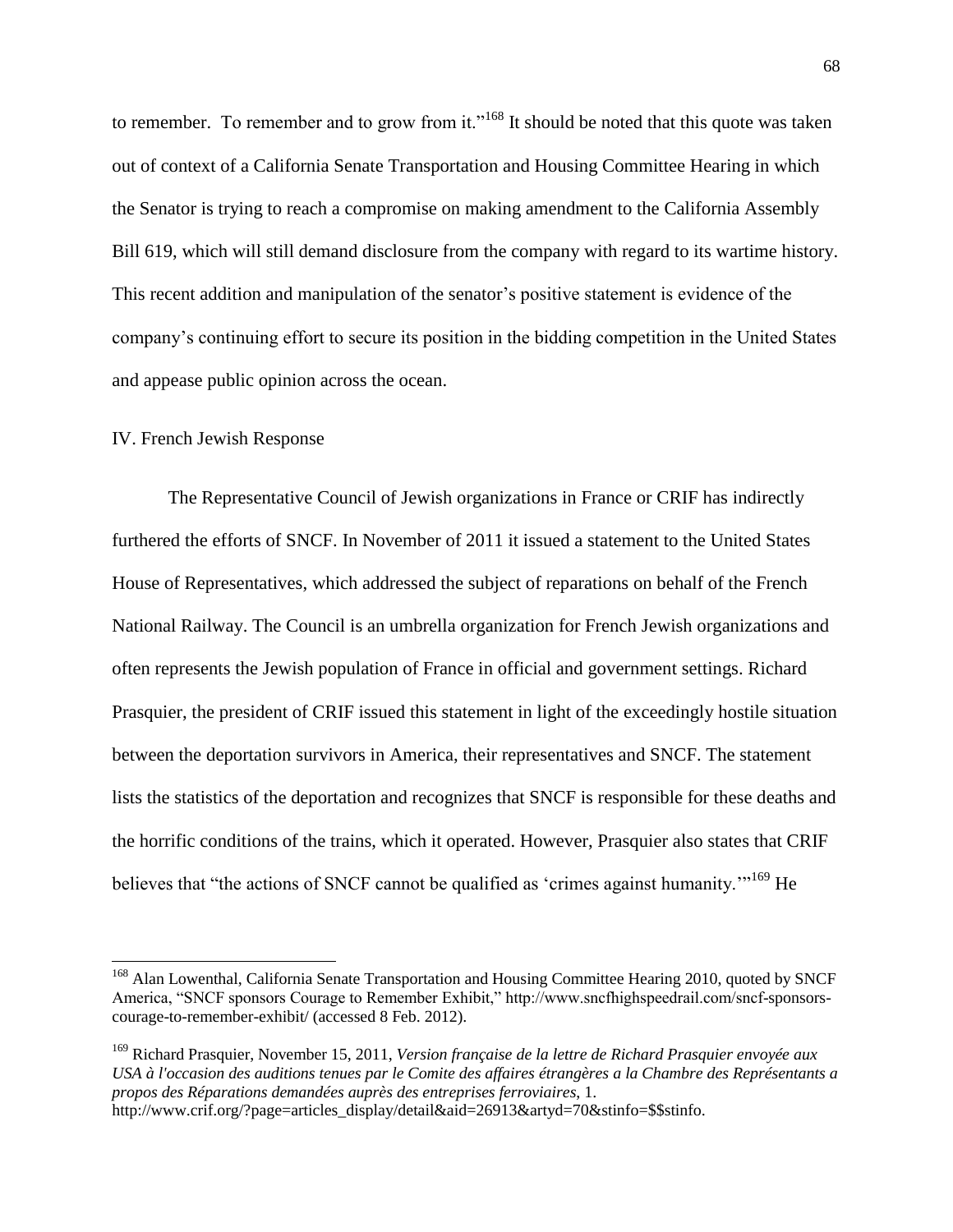argues that the workers had a limited "degree of autonomy."<sup>170</sup> Prasquier goes on to note all of the measures that SNCF has recently taken to recognize and study its wartime history such as President Pepy's apology, the cataloguing of its archives, and their education efforts.<sup>171</sup> The CRIF believes that these programs attack the greater issue of anti-Semitism where reparations at this point might be regarded with "suspicion and incomprehension."<sup>172</sup> Prasquier also mentions the valiant efforts of the railway workers who resisted the Nazi Occupiers. Finally he ends the statement by declaring that he believes that that pressing the issue of reparations any further would be a mistake because "we are more in a time of historians than in a time of judges."<sup>173</sup>

This sentiment of anti-confrontation is not an anomaly among French Jewish organizations. In an interview, Nobert Bikales, French Holocaust survivor and North American President of Oeuvres Secours Enfants, an Organization that protected Jewish Children in France during World War II commented on the controversy. Bikales told me "Many French Jewish organizations oppose this trial."<sup>174</sup> The trial he was referring to was Freund V. SNCF and the subsequent actions taken by many survivors to oppose SNCF's presence in the bidding competition for the Rail contracts. He did not refer to any organizations other than the CRIF but did imply that other French-Jewish organizations agreed with CRIF's stance. When pressed if France had done enough to support Holocaust victims, he responded that it has created substantial programs but added, "Have the French done enough? There is no way you can ever do enough."<sup>175</sup> Nevertheless, he stands by the programs currently available in France.

 $\overline{a}$ 

- $171$  Ibid., 1.
- <sup>172</sup> Ibid., 1.
- <sup>173</sup> Ibid., 1.

<sup>175</sup> Ibid.

 $170$  Ibid., 1.

 $174$  Norbert Bikales, (Reparations in France), interview by Diana Ohanian, August 23, 2011.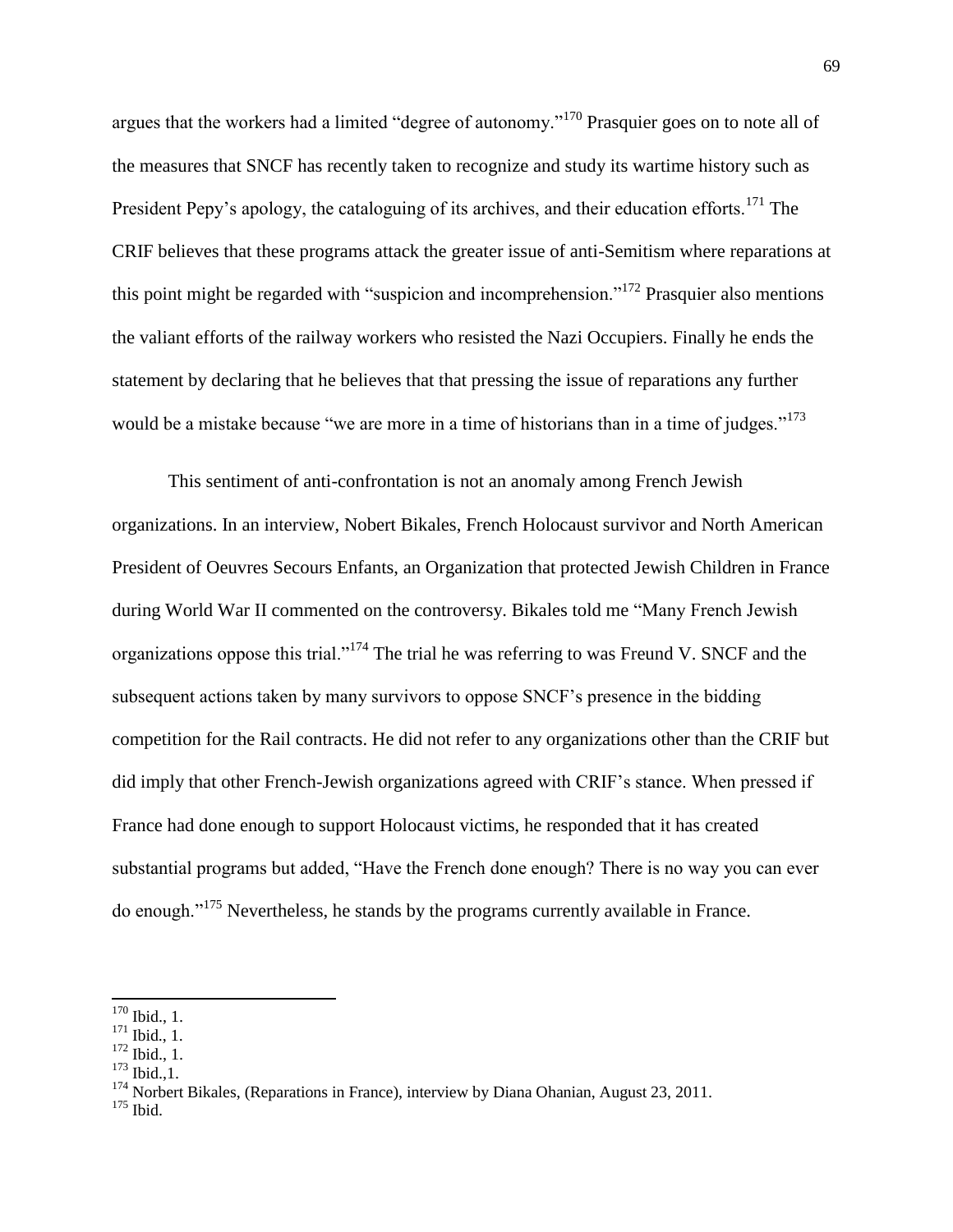Therefore, one can see that SNCF's business dealings in the United States have developed or released new memory of SNCF's wartime history both in America and in France. The way in which this memory has been released or crafted resembles a routine of back and forth. This alternating action demonstrates how both parties, SNCF and the survivors and their representatives, are attempting to create a certain portrayal of the events. As another document comes to light or another legislator aligns with the survivors and their interest group SNCF gives a little ground with regard to admitting to its culpability during the war. That is not to say that SNCF has accepted the picture that the survivors have painted of the company. SNCF does not respond to accusations of culpability with acceptance. It still employs ambiguous wording, the coercion argument, and continually speaks of the valiant efforts and tragic fate of the railway resisters when addressing its culpability.

The sincerity of the SNCF apology and conciliatory efforts is also questionable. It seems as though every time there is an obstacle to the company obtaining permission to bid on the contracts it comes closer to admitting culpability. This attitude resembles that of many companies during the "age of apology" that seemed only to apologize in order to compete in the modern business place. Nevertheless, one must ask the question, does the motivation behind revealing the truth of SNCF during World War II matter? What is of more consequence is the manner in which this truth is revealed. As has been stated in various parts of this chapter, the vector of business is not a simple forum for the transmission of memory. It is riddled with the complexity of business interests, which provoke action on behalf of a variety of players, which are all molding and producing history of their own. However, this forum has also sped up the process of addressing this memory and the injustices committed. The restrictions found in the courtroom are not found in these proceedings; therefore the memories of SNCF's deportations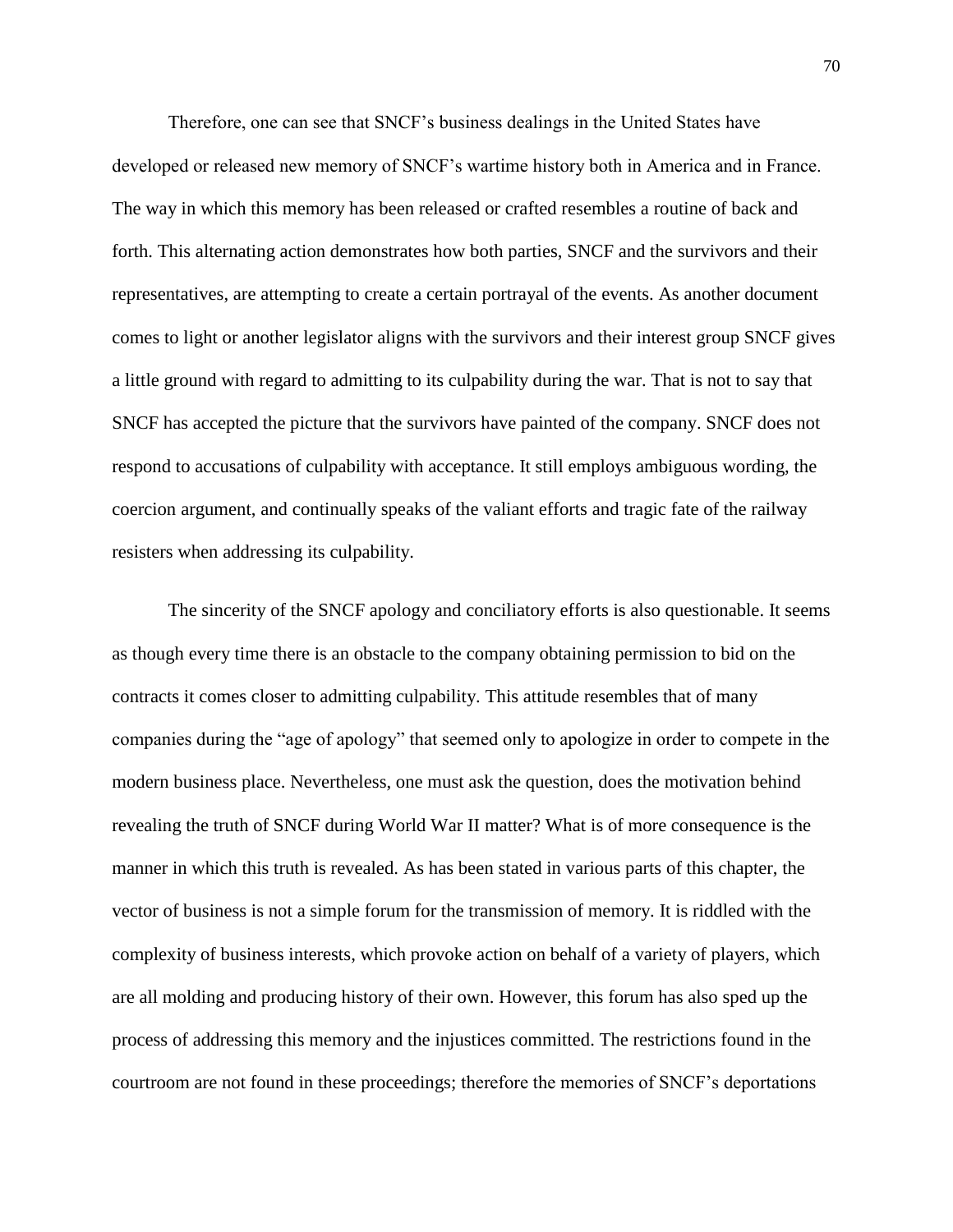are at the very least given the opportunity to exist in a formal setting that has the potential of spurring action.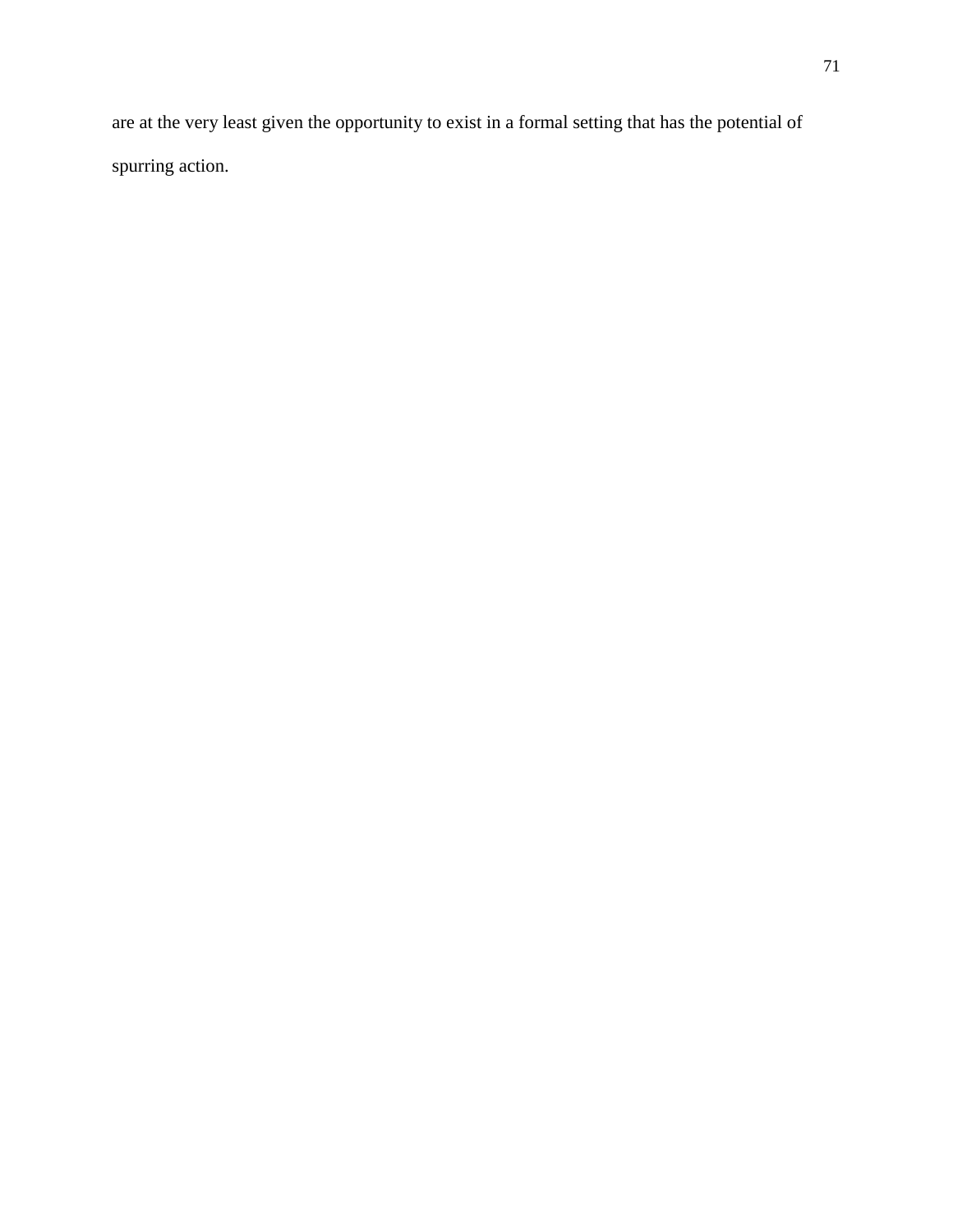### Conclusion

This paper has shown that the manner in which people attempt to transmit and resolve memory can result in different conceptions of the events in question. Moreover, different forums can also be ineffectual and completely neglect the crux of the memory. The resultant conceptions drive the action or inaction taken with regard to the implications of the rendered memory.

France as a country has had a very difficult time coming to terms with the nature of the Occupation years. It was difficult to bear the thought that not only did it forfeit its freedoms to foreign invaders but also when confronted with paralyzing insecurity and fear that it was capable of collaborating with an evil force. One of the most lauded characterizations of how the French people came to confront the reality of the Vichy years is Henry Rousso's *The Vichy Syndrome*. The stages of this process demonstrate that different forums are favored at different times of the syndrome. These forums produced different findings, narratives and therefore different consequences with regard to recognition. Recognition concerning anti-Semitic policy was particularly complicated and found release in later forums. These vectors helped the French people come to understand collaboration and resistance in many ways.

The courtroom forum often produced better results with regard to recognizing the depth of French collaboration during the Occupation and the consequences of the Vichy regime's anti-Semitic policies. Trials were seen as a more complete transmission of memory; historical and moral questions were officially decided upon and resolved. However, most of the trials of the major players of the Vichy regime did not take place until the memory of the persecution of French Jews was transmitted through unofficial vectors such as film, the press, and literature.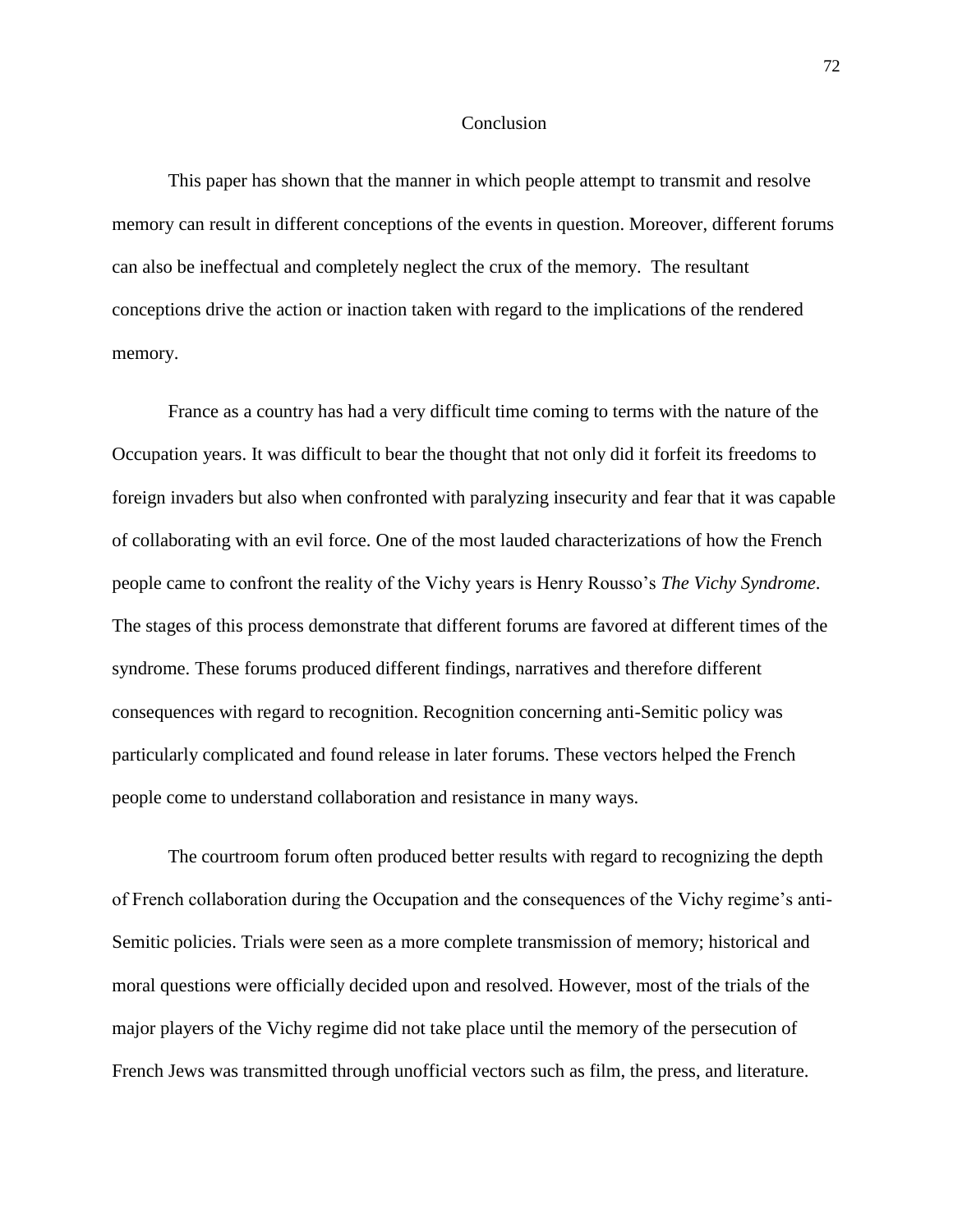A new forum, residing in between the official and unofficial forums, appeared in the late 1990's. The "age of apology" was a period in which many French institutions examined their history and operating policies during World War II. This examination was a pragmatic effort to release these companies from the morally ambiguous shackles of the past. Historical commissions, reparations and apologies from these institutions began a new trend of remembrance, transmission, and in certain cases long awaited justice.

Concurrently, a new form of the judicial vector formed: international court cases. The field of law in the 1990's became increasingly focused on human rights claims. Therefore, some institutions that acted in an unjust manner during the Second World War were finally held accountable for their actions. Initially, the results of this new vector were very promising. Historical commissions were created, institutions were made to return what they had stolen, and certain historical questions were answered. However, this forum also spurred the establishment of diplomatic amnesty laws to protect certain entities from legal redress, especially in the United States, in which most of the international cases dealing with World War II took place.

The French National Railway emerged from the awakening of Vichy memory and the subsequent "age of apology" unscathed. For quite some time the company had only been remembered through the forum of film, which solely transmitted the memory of the resistance fighters working for SNCF. SNCF barely spoke during the "age of apology." Furthermore, later, when SNCF did make a minor response, the National Railway did not directly address the culpability of the company with regard to the deportations.

The postwar period of France demonstrated that some vectors were more effective with regard to recognition, reconciliation and action. Judicial action was clearly the most effective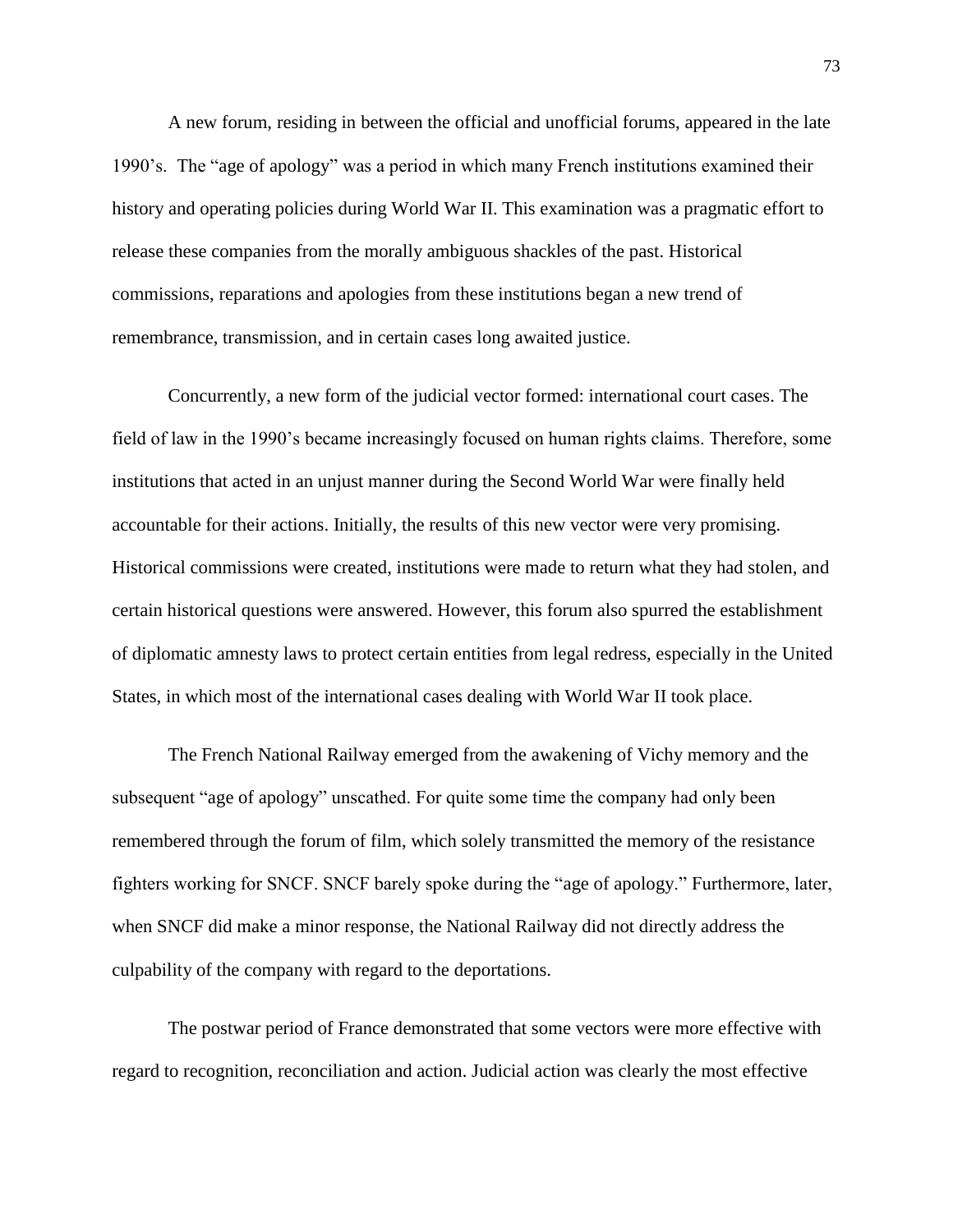forum. Furthermore, when domestic judicial action did not address unresolved memory and injustice the international judicial forum arose. This vector began to be ineffective once diplomatic concerns were introduced into the courtroom. Concurrently, the "age of apology" encouraged companies to step up themselves in part to avoid legal redress in France or elsewhere. SNCF's reluctance to fully subscribe to the paradigm of the "age of apology" resulted in judicial review of the company.

Nevertheless, as evidenced by the Liepietz V. SNCF case legal redress against SNCF could not be found in French courts. Therefore, the case was brought to the United States. From the Abrams V. SNCF case the plaintiffs learned that the National Railway could not be charged with "crimes against humanity." The force of the Foreign Sovereign Immunity Act thwarted the efforts of the plaintiffs. In order to have the case be heard the plaintiff attorney of Freund V. SNCF attempted to work within the exceptions of FSIA, thereby refocusing the case on the property that SNCF stole from the deportation victims. Furthermore, the plaintiffs had to highlight a direct connection between SNCF's commercial activities and the United States. Therefore, arguments of property and profit took precedence over the narrative of the painful struggles that these survivors braved. Moreover, even after the plaintiffs shifted the focus of their argument issues of diplomacy could not be overcome.

Furthermore, the validity of this trial was questioned on the basis that many forms of reparations exist in France; therefore the appropriate forum to discuss these issues would naturally be in France. Despite the fact that this assertion can be debated when analyzing the scope of French reparations programs, the fact remains that an American judge cannot and will not question these programs. Finally, the aim of the plaintiffs is not only to receive reparations for the material possessions that they lost but also to establish an accurate representation of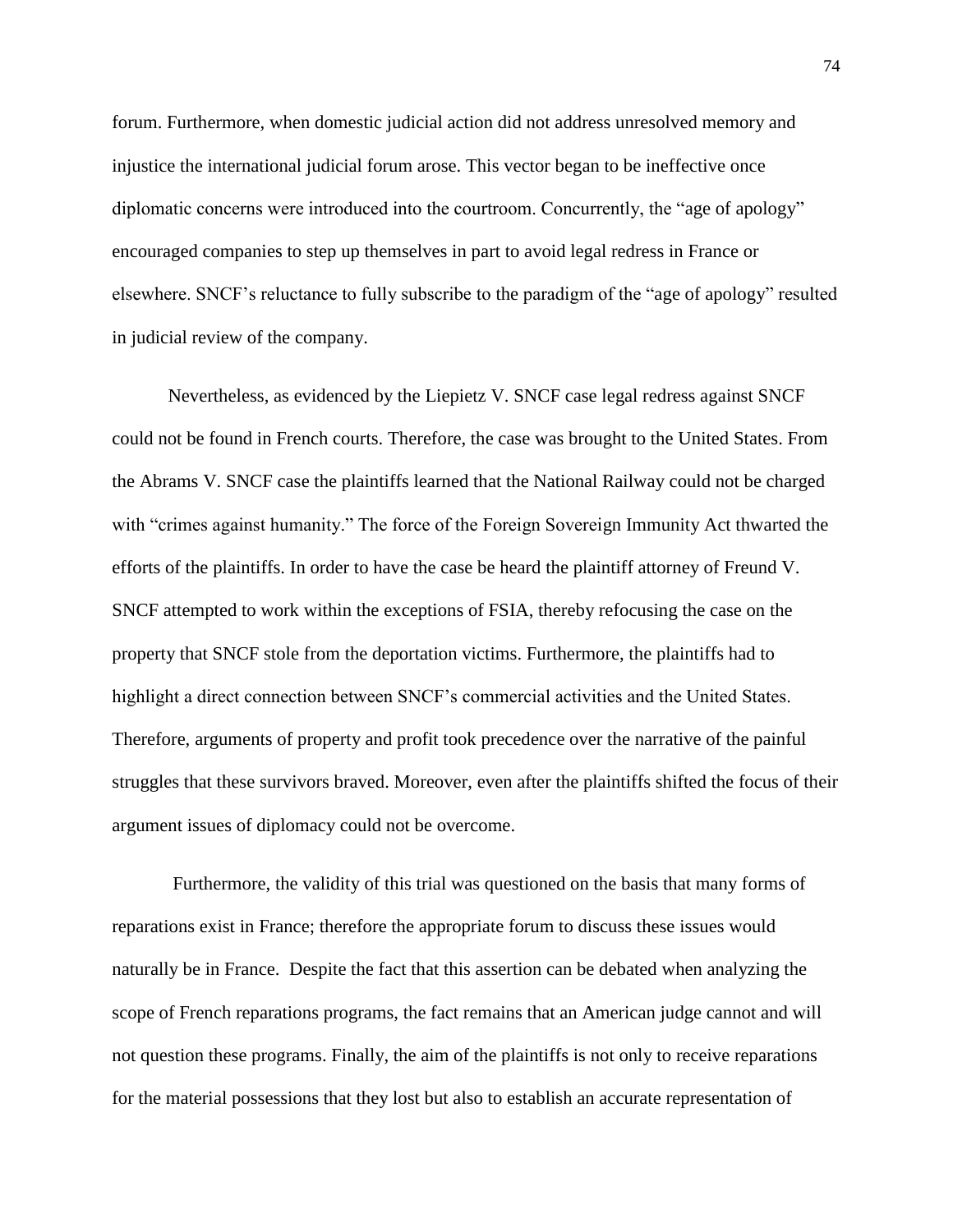SNCF during the Second World War. This representation would express elements of the wartime history of the company that had previously been ignored. This representation cannot be obtained through the French government's reparations programs that do not specifically address the trauma of the deportations.

As it became clear that the forum of international court cases was at least for the time being locked in a diplomacy battle, the plaintiffs turned toward business legislation to express their memories of the company. The presence of SNCF in a bidding competition to erect highspeed rails in the United States appeared to be a humiliating blow to the survivors' cause. Therefore, just as they had been thwarted in court, the plaintiffs established the "Coalition for Holocaust Rail Justice" interest group to impede the progress of the company by demanding business legislation against the National Railway. The Coalition itself provided a forum in which the survivors could tell their stories. Furthermore, in the hearings concerning SNCF's World War II history the survivors were given an opportunity to express their memory and discuss the culpability of the company. This was quite impossible within the forum of international judicial review.

The business legislation forced the company to discuss much more of its history than it ever had done in the past. Once its business interests were at stake the company began to open itself up more with regard to the culpability question. The National Railway established "SNCF America" to defend the company's heritage. In this forum it speaks about the wartime history of the company and slightly gives weigh to the argument of the survivors. The legislation also spurred the creation of the Bobigny memorial and the Shoah Memorial Partnership. Still, SNCF has continued to use ambiguous language throughout this process. Within its statements the company does not exactly admit culpability with regard to the deportations. Many Jewish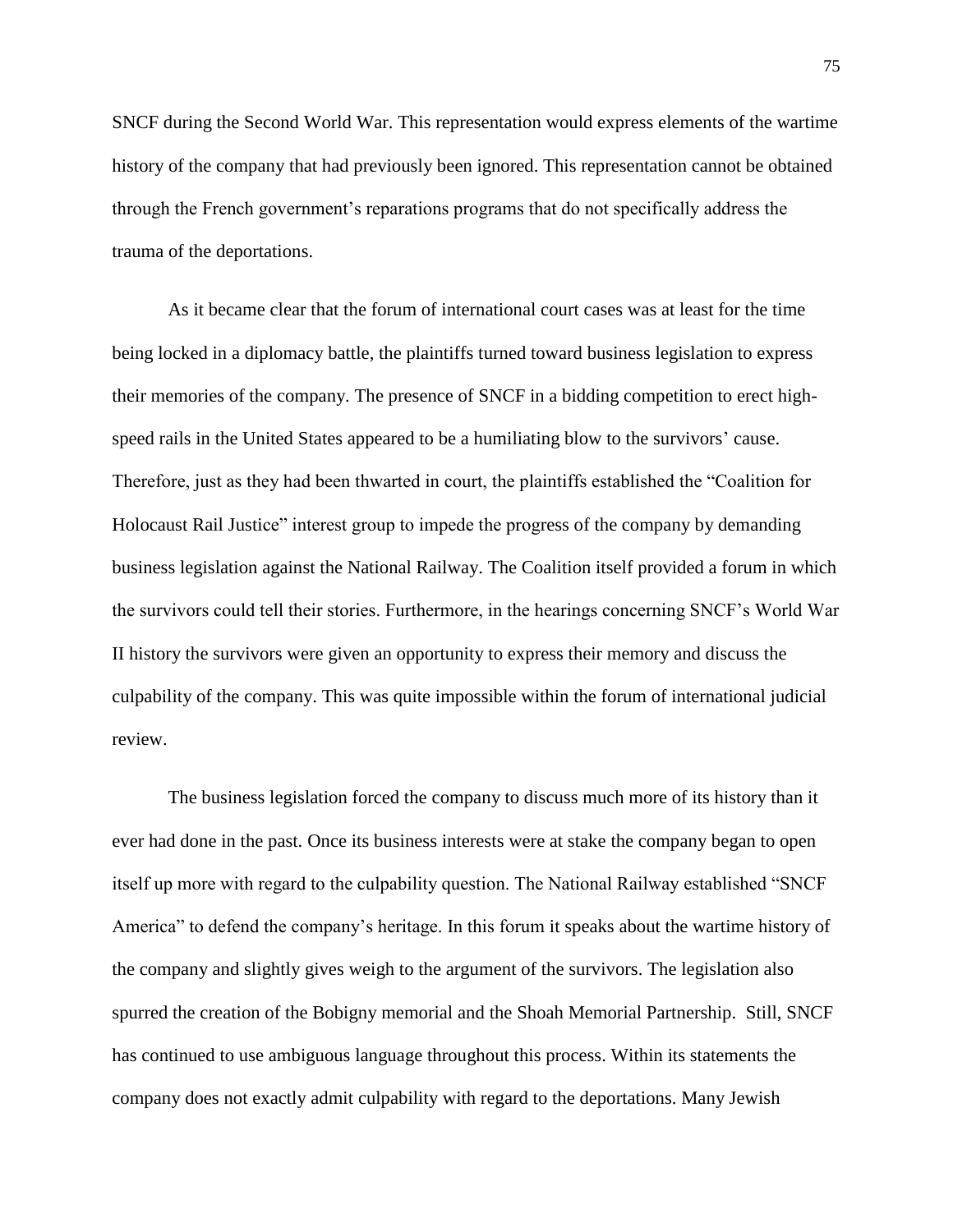newspapers and dignitaries have criticized the company for the manner in which it apologized. The plaintiff attorney for the Freund V. SNCF case characterized SNCF's conciliatory gestures as insincere and purely a "political move."<sup>176</sup>

However, one must ask, is sincerity the most important aspect of these gestures with regard to effectively transmitting and resolving this memory? What appears to be of greater importance is if these gestures create opportunities for the survivors to speak about their memories of the deportations and of the French National Railway in general during the Second World War. Furthermore, it is clear that these gestures facilitate more discussion about the culpability of SNCF from both the company and the survivors.

Other negatives responses pertaining to this controversy have come from the French Jewish community. These responses have been directed toward the plaintiffs, survivors, and politicians involved in this affair. Nevertheless, the French Jewish organizations that have been vocal about this issue are organizations such as CRIF, which are in part tied to the French government. The main argument coming from these organizations is that this sort of action tarnishes and disrespects the reparation and reconciliation efforts that France has supported for the past 20 years. This reaction could also be somewhat linked to the French fatigue with regard to apologizing for the wrongdoings of the country from the Second World War.

Although this fatigue is comprehensible, Vichy France is by no means a closed chapter. The shocking and most important lesson learned from the French process of recognition or the "Vichy syndrome" was that collaboration with the Nazi regime was found in all areas of French life. Therefore, the consequences of the Vichy regime's anti-Semitic policies spread into many

 $\overline{\phantom{a}}$ 

<sup>176</sup> Harriet Tamen, (*Freund V. SNCF* court case), interview by Diana Ohanian, Record, July 29, 2011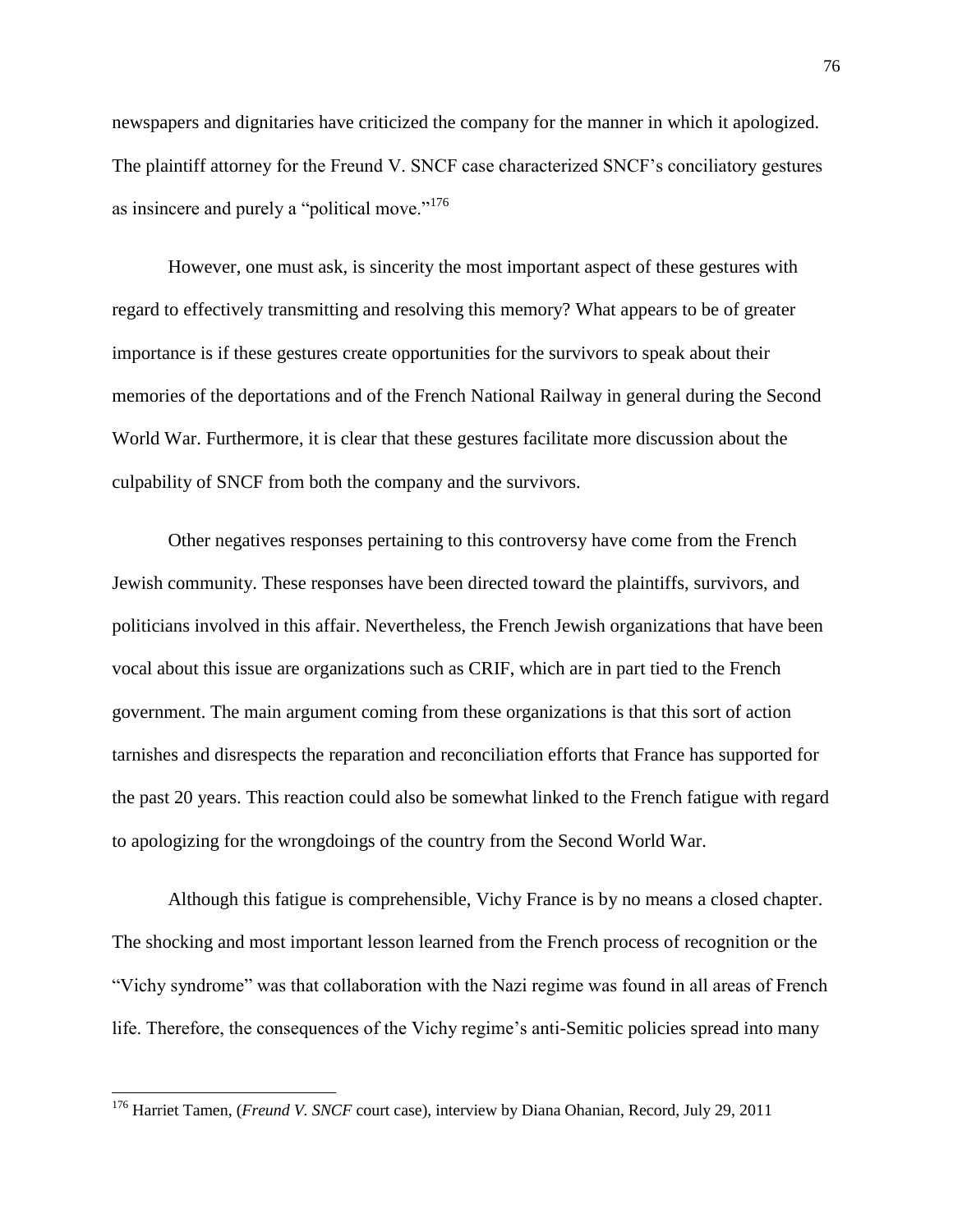locales. As a result, the chapter of Vichy France will be nearly impossible to close and fully resolve. Attempts, such as those of the survivors involved in this controversy to find new and evolving forums to make sense of the Vichy years will continue to appear. Forums will continue to evolve as the world becomes increasingly globalized.

Recently, in Chicago a group of Holocaust survivors tried to sue the Hungarian State Railways for reparations due to their complicity in the deportations. In this case the plaintiffs are actually attempting to charge the company with "complicity in genocide."<sup>177</sup> Professor Peter Novick from the University of Chicago expressed his frustration with this case saying, "Where do you start and end? Anybody who was in Europe in the 1940's had something to do with the Holocaust."<sup>178</sup> Therefore, Dr. Novick is saying that because the anti-Semitic policies of the Nazi regime touched so much of Europe this venture might not be wise. However, one could just as easily say that the widespread nature of complicity in the anti-Semitic policy during World War II necessitates constant study and proactive efforts to address the injustices that can be addressed and make sure that they never happen again.

Unresolved memory can swallow a people. It can define how and if they move forward. It is impossible for these survivors to move forward without finding a proper forum to express their past. This forum must produce a more complete depiction of SNCF, Vichy France, and the Holocaust. Moreover, this memory needs to be resolved for the Republic of France as well. France as a country cannot entirely move forward while remnants of Vichy memory remain unsettled. Certain news outlets have characterized the recent murders in Toulouse committed by

 $\overline{\phantom{a}}$ 

 $177$  Ron Grossman, "Hungarian Holocaust victims sue nation's railways," Chicago Tribune, February 15, 2010, http://articles.chicagotribune.com/2010-02-15/news/ct-met-hungarian-holocaust-20100215\_1\_hungarian-jewshungarian-holocaust-death-camps.

 $178$  Ibid., 2.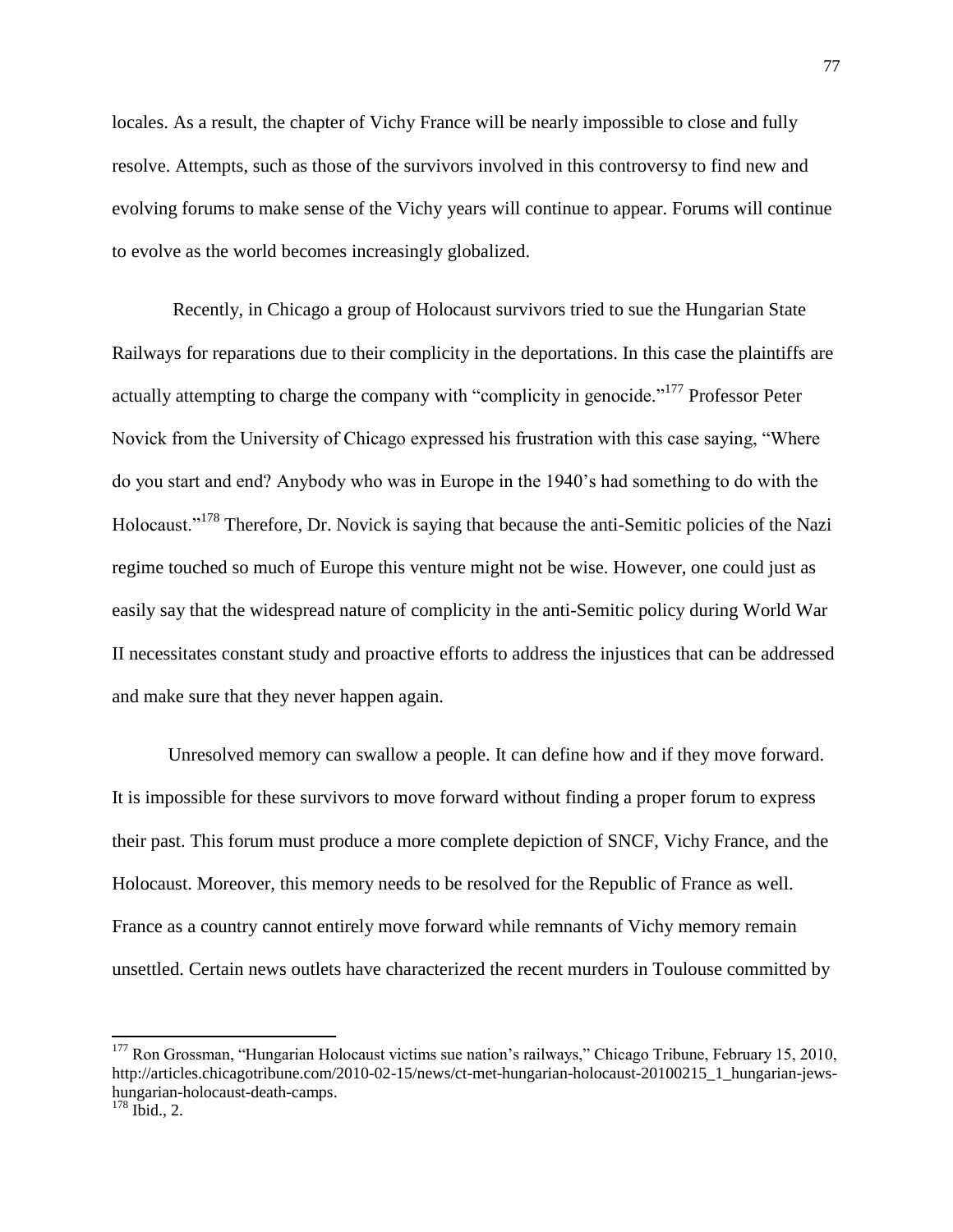Mohammed Merah as a product of France's long history of anti-Semitism.<sup>179</sup> In one article the author, Rachael Levy, speaks both of the anti-Semitic nature of the Vichy regime and the long period of silence on behalf of the French people with regard to recognizing the persecution of French Jews during the Occupation as historical evidence for this assertion. She even mentions SNCF's late apology in her analysis. Of course this reasoning appears to be contrived and disregards the fact that Merah is a suspected jihadist and of Algerian descent. Nevertheless, without addressing this unresolved memory unfair characterizations like this will continue to appear. It is clear that the Vichy years continue to echo in the background of la Marseillaise. While French citizens hear the words "The day of glory has arrived, against us stands tyranny," others continue only to hear the exclusionary line "so that impure blood should water the furrows of our fields." 180

l

 $179$ Rachael Levy, "Why You Can't Be Both French and Jewish," Slate, March 22, 2012, http://www.slate.com/articles/news\_and\_politics/foreigners/2012/03/french\_anti\_semitism\_must\_share\_the\_bl ame for the murders in toulouse .html (accessed March 22 2012).

<sup>&</sup>lt;sup>180</sup> " Le jour de gloire est arrivé, contre nous de la tyrannie," "Marchons, marchons! Qu'un sang impur abreuve nos sillons."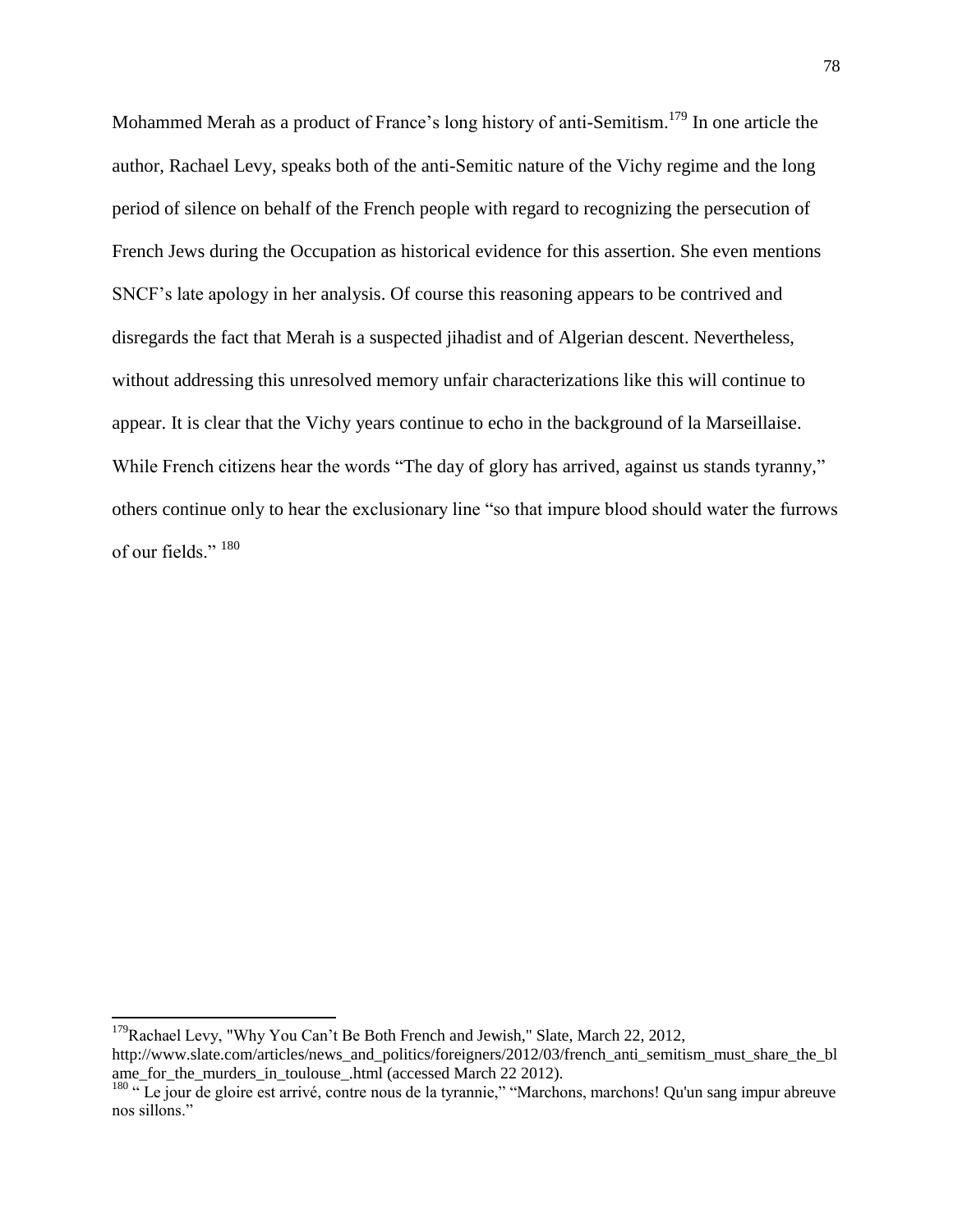#### Appendix: Source Analysis

I would like to give a brief explanation of the sources I used in my thesis. I employed two types of secondary sources. The first category of secondary sources I used was general historical background materials such as Paxton's book. These sources also included Delpard's book, which specifically addresses the deportations and was obtained through inter library loan. Furthermore, Rousso's books and Fette's article established the launching point for my discussion of vectors of memory and the "age of apology." The second type of secondary source I used were articles either found on JSTOR or in anthologies that described Holocaust justice history from a judicial perspective.

My primary sources also can be divided into several categories. The primary sources from the Occupation were found on French government websites, the website of the National Railway itself, the website of the Coalition for Holocaust Rail Justice, and within American hearings on SNCF's bidding. The speeches made by past presidents and other political figures in France were either found on SNCF's website or, if designated, in Rousso's books.

The primary source material from the trials both in France and in the United States were found through Lexisnexis. The primary source material on the business legislation in the United States and the High Speed Rail Bill itself was found through the United States government databases but can also be found in print. Furthermore, most of this material can be found on the Coalition for Holocaust Rail Justice Website.

As noted earlier the Bachelier report, one of the most important documents on SNCF's culpability, was commissioned by the French National Railway; therefore, it can be found on its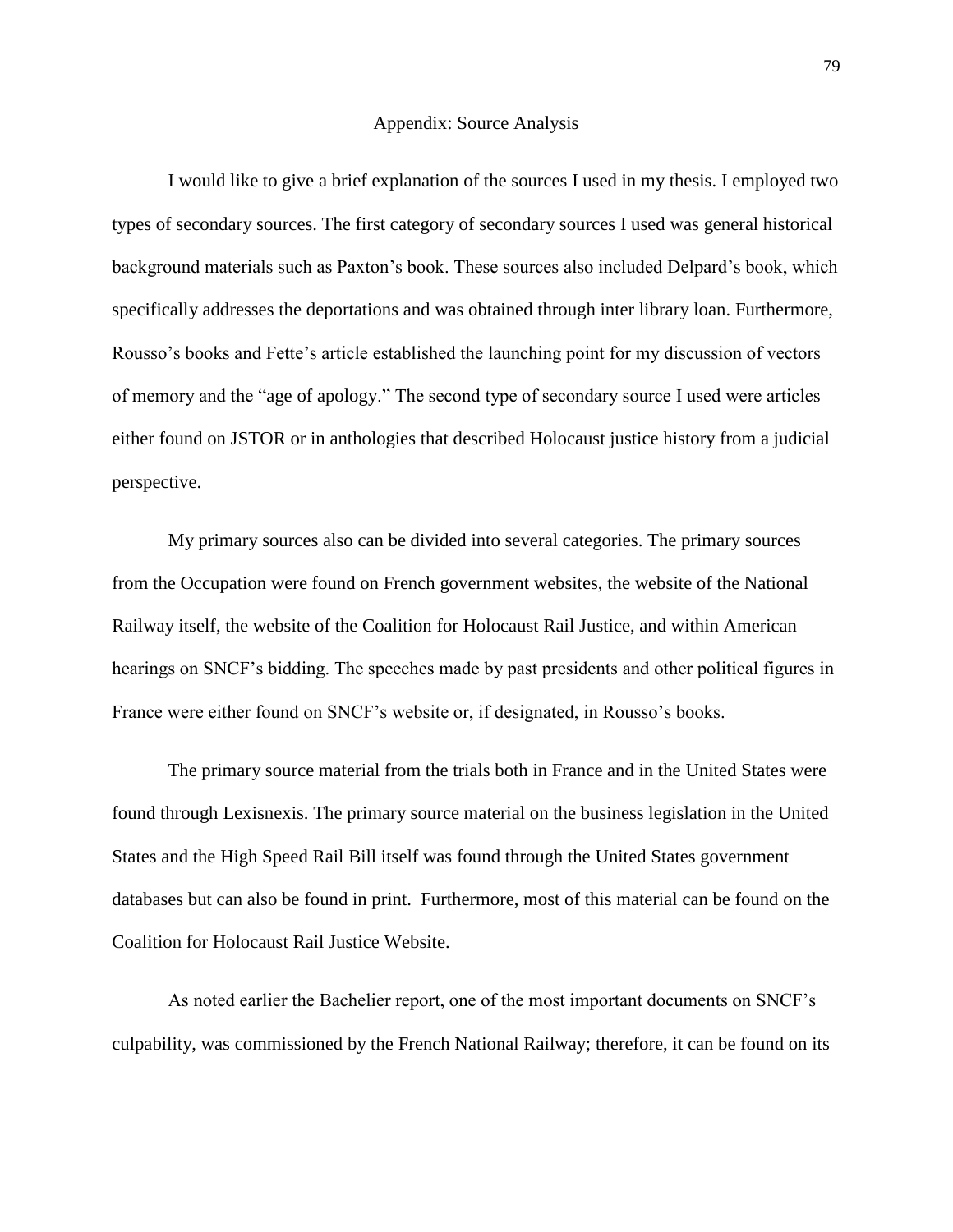website. Information on their various gestures and partnerships on behalf of the company can also be found on its website.

Finally, I used many interviews for this thesis. I used interviews of Holocaust survivors, attorneys of the pertinent cases, and administrators of SNCF. As noted I conducted some of the interviews myself. Other interviews were found on the Coalition for Holocaust Rail Justice's website or SNCF's website.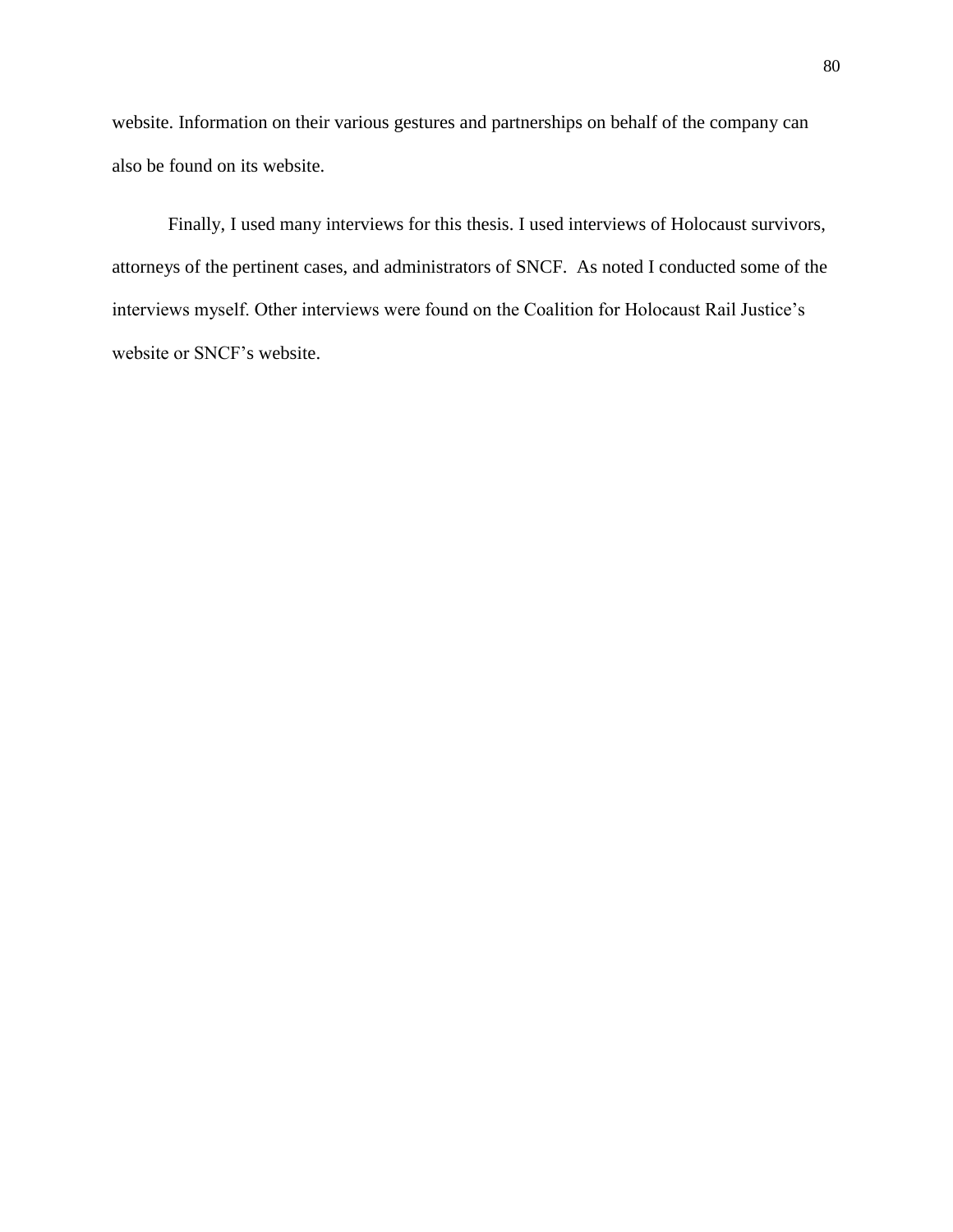## Bibliography

#### **Secondary Sources**

- 1. Paxton, Robert O. *Vichy France: Old Guard and New Order, 1940-1944*. New York: Knopf; Distributed by Random House, 1972.
- 2. Rousso, Henry. *The Vichy Syndrome: History and Memory in France since 1944*. Cambridge, MA: Harvard UP, 1991.'
- 3. "SNCF World War II | SNCF." *SNCF America*. Web. 14 July 2011. <http://www.sncfhighspeedrail.com/heritage/>.
- 4. Bazyler, Michael J., and Roger P. Alford. *Holocaust restitution: perspectives on the litigation and its legacy*. New York City: New York University Press, 2006.
- 5. Conan, Eric , and Henry Rousso. *Vichy, an ever-present past*. Rhode Island: Univ. Press Of New England, 1998.
- 6. Delpard, Raphael. *Les convois de la honte: Enquête sur la SNCF et la Déportation (1941-1945)*. Parragon: Michel Lafon, 2005.
- 7. Fette, Julie. "Apology and the Past in Contemporary France." *French Politics, Culture & Society* 26 (2009): 78-103.
- 8. Bazyler, Michael J. "The Holocaust Restitution Movement in Comparative Perspective." *Berkley Journal of International Law*. 20. no. I (2002)
- 9. Bazyler, Michael J.. *Holocaust justice: the battle for restitution in America's courts*. New York City: New York University Press, 2003.
- 10. Schoenfeld, Gabriel. "Holocaust Reparations--A Growing Scandal." *Commentary*, September
- 11. Samuel, Henry. "SNCF to open war archives to California." *The Telegraph*, August 30,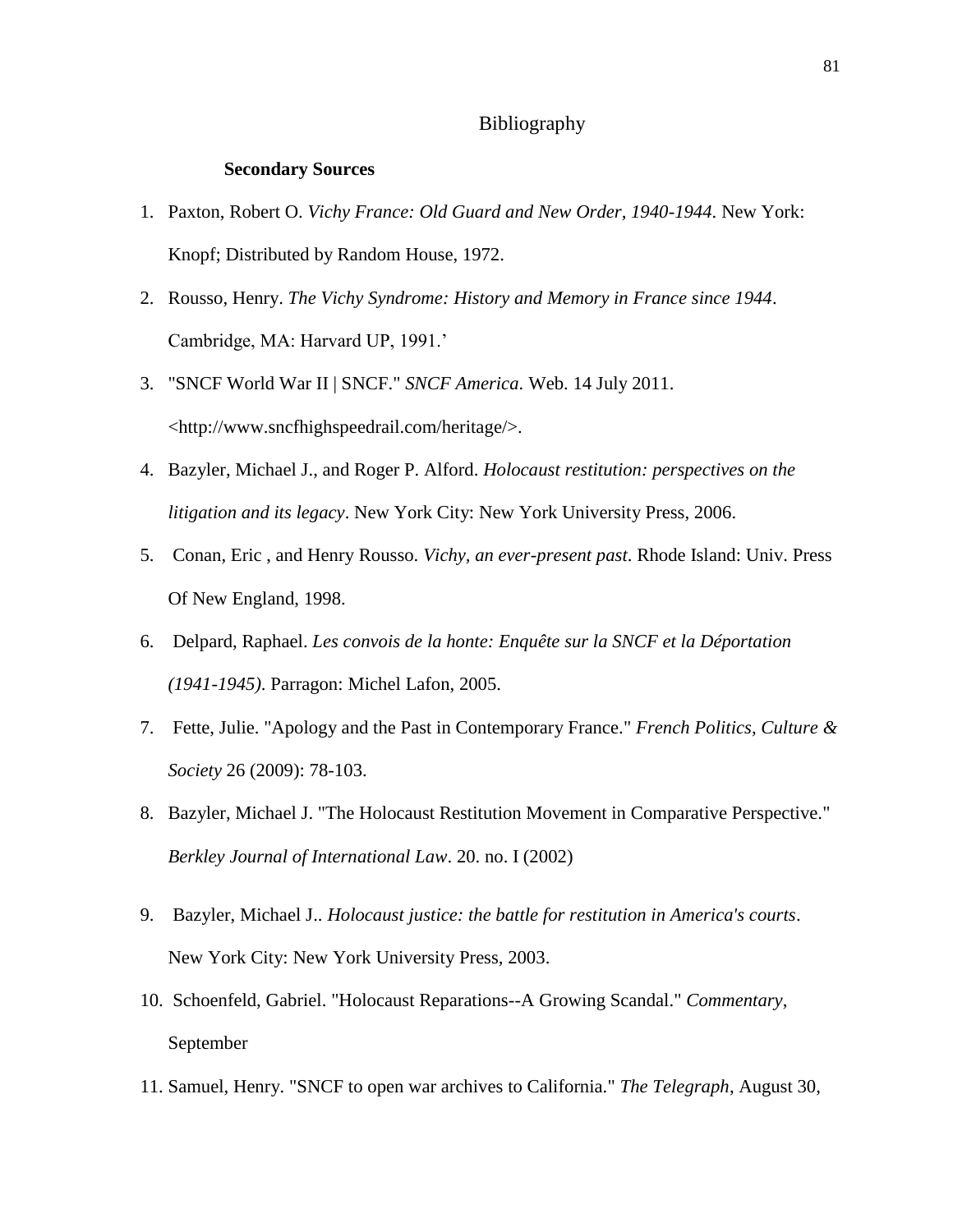2010. http://www.telegraph.co.uk/news/worldnews/europe/france/7971894/SNCF-toopen-war-archives-to-California.html (accessed March 15, 2012).

- 12. Levy, Rachael. "Why You Can't Be Both French and Jewish." *Slate*, March 22, 2012. http://www.slate.com/articles/news\_and\_politics/foreigners/2012/03/french\_anti\_semitis m\_must\_share\_the\_blame\_for\_the\_murders\_in\_toulouse\_.html (accessed March 22 2012).
- 13. Willig, Sarah. "Politics as Usual? The Political Question Doctrin in Holocaust Restitution Litigation." *Cardozo Law Review*.
- 14. Berenbaum, Michael J. *Confronting History: Restitution and the Historians*. *Holocaust Restitution: Perspectives on the Litigation and Its Legacy*. Edited by Michael J Bazyler and Roger P. Alford. New York City: New York University Press, 2006.
- 15. Grossman, Ron. "Hungarian Holocaust victims sue nation's railways." *Chicago Tribune*, February 15, 2010. http://articles.chicagotribune.com/2010-02-15/news/ct-methungarian-holocaust-20100215\_1\_hungarian-jews-hungarian-holocaust-death-camps (accessed February 22, 2012).
- 16. "France." United States Holocaust Memorial Museum. http://www.ushmm.org/wlc/en/article.php?ModuleId=10005429 (accessed February 10, 2012).
- 17. " WHAT IS RECOVERY.GOV?." Recovery.gov Tracking the Money . http://www.recovery.gov/Pages/default.aspx (accessed February 15, 2012).
- 18. "la Commission d'indemnisation des victimes de spoliations intervenues du fait des législations antisémites pendant l'Occupation." Site de la CIVS. http://www.civs.gouv.fr/ (accessed February 6, 2012).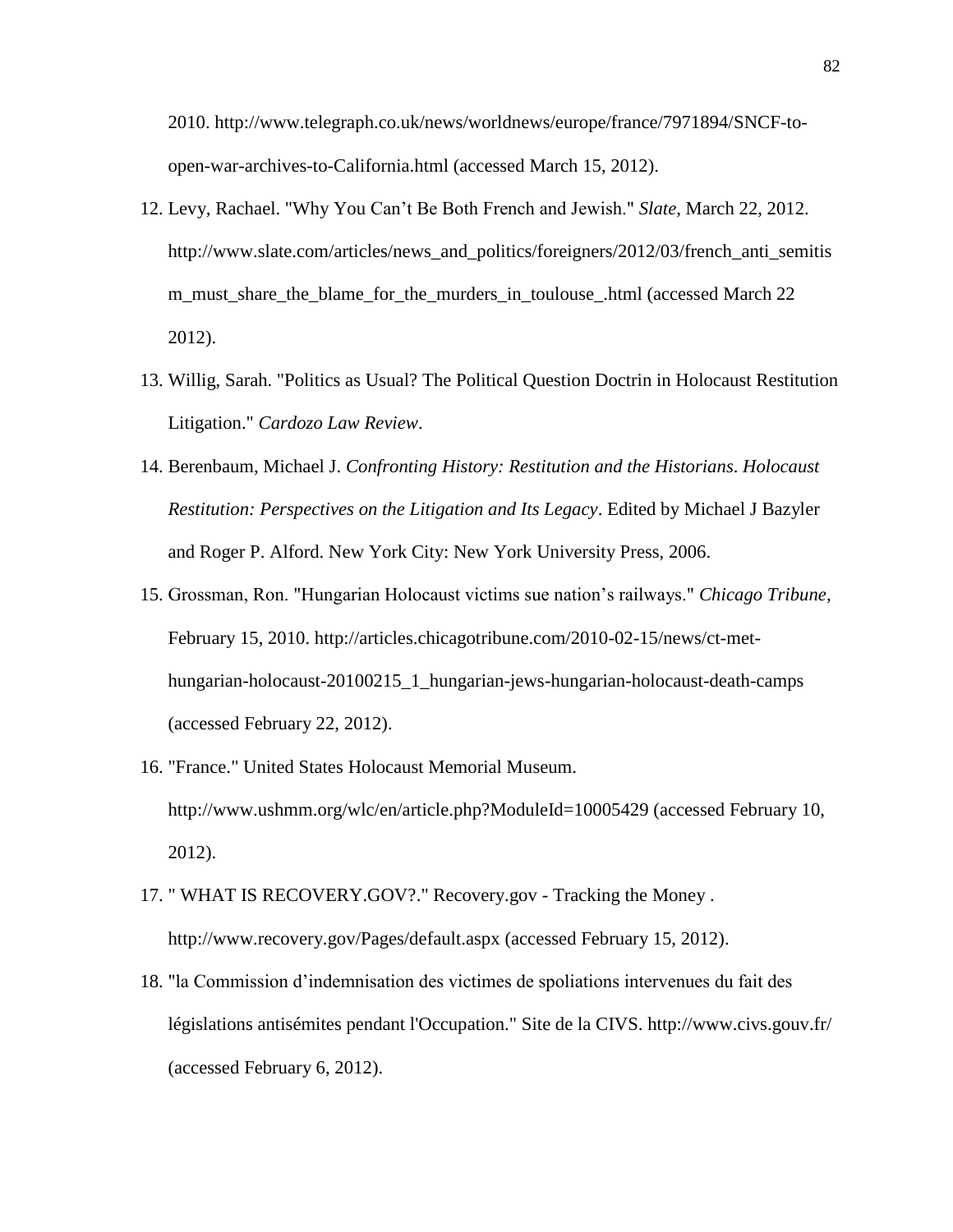19. "The Battle of the Rails" (La Bataille du Rail.) Internet Movie Database. www.imdb.com/title/tt0038334/ (accessed February 8, 2012).

### **Modern Primary Sources**

- 20. Blumenfield, Bob. Letter to Denis Doute, CEO, SNCF America. 2 Feb. 2011. MS. Assembly California Legislature, Sacremento, California.
- 21. Chirac, Jacques. "Speech by Mr. Jacques Chirac, President of the Republic, Atthe Ceremonies to Commemorate The "Great Roundup" of July 16 and 17, 1942." Speech. Paris. 16 July 1995. *SNCF America*. Web.
- 22. Exec. Order No. 35, 3 C.F.R. (1940). Print.
- 23. "Coalition for Holocaust Rail Justice." Coalition for Holocaust Rail Justice. http://holocaustrailvictims.org/ (accessed February 20, 2012).
- 24. Gallois, Louis. "A State-Owned Company During the War- The SNCF 1939-1945." Speech. Introductin to the Conference. Paris. 21 June 2000. *SNCF America*. Web. June-July 2011.
- 25. Société Nationale De Chemins De Fer. *Partnership Between the Shoah Memorial (Paris) and SNCF for the Development of Educational Activities and Historical Research*. *SNCF America*. 13 Dec. 2010. Web. June-July 2011.
- 26. Société Nationale De Chemins De Fer. *Statement By: Guillaume Pepy, Chairman of SNCF, Regarding SNCF's Role in World War II*. *SNCF America*. 4 Nov. 2011. Web.
- 27. Société Nationale De Chemins De Fer. S*peech by: Guillaume Pepy, Chairman of SNCF, Bobigny Memorial, 25 January 2011*. SNCF America. Web.
- 28. U.S. House of Representatives. Financial Services Committee, Professor Ady Steg. *Matteoli Commission*. *Committee on Financial Services United States House of*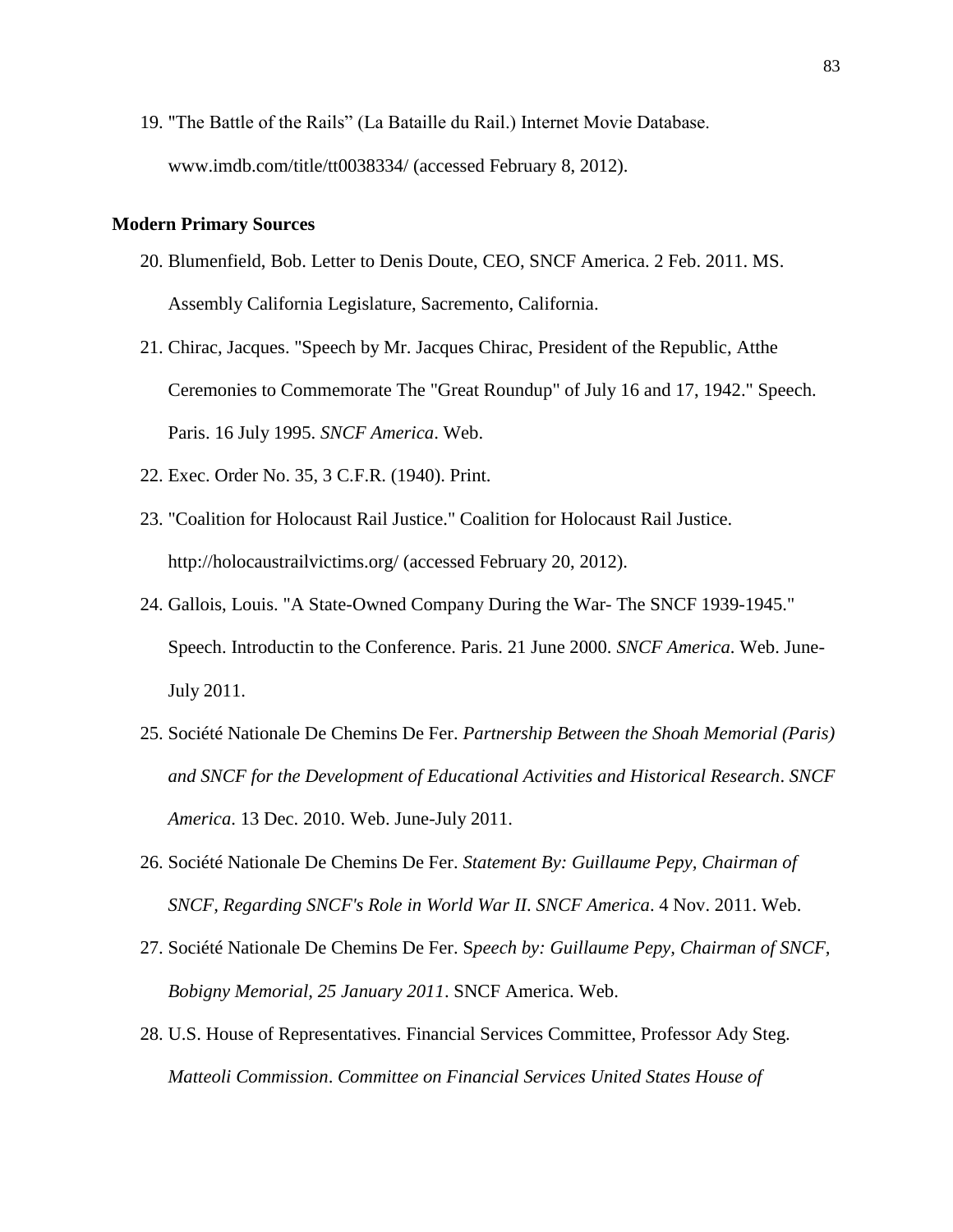*Representatives*. 14 Sept. 1999. Web. 07 July 2011.

<http://democrats.financialservices.house.gov/banking/91499ste.shtml>.

- 29. Association pour l'histoire des chemins de fer en France. *Une Entreprise Publique dans la guerre: la SNCF 1939-1945: acts du VIIIe colloque de l'Association pour l'histoire des chemins de fer en France, Paris, Assemblée nationale, 21-22 Juin 2000*. Paris: Presses Universitaires de France, 2001.
- 30. House of Representatives' Committee on Transportation and Infrastructure, *Hearing*  before the Subcommittee on Railroads, Pipelines, and Hazardous Materials, (Washington D.C., 2007.)
- 31. Bachelier, Christian. "The SNCF Under German Occupation." (1995): 1-27. http://www.sncfhighspeedrail.com/wp-content/uploads/2010/12/Bachelier-Report\_Executive-Summary.pdf (accessed March 29, 2012).
- 32. Prasquier, Richard. "Version française de la lettre de Richard Prasquier envoyée aux USA à l'occasion des auditions tenues par le Comite des affaires étrangères a la Chambre des Représentants a propos des Réparations demandées auprès des entreprises ferroviaires." (mailing list message). November 15, 2011. http://www.crif.org/?page=articles\_display/detail&aid=26913&artyd=70&stinfo=\$\$stinf o (accessed ).

### **Primary Sources- Interviews**

- 33. Bikales, Norbert. August 23, 2011.
- 34. Tamen, Harriet. "Freund V. SNCF court case." July 29, 2011
- 35. Lowenfeld, Andreas. "Freund V. SNCF court case." July 29, 2011.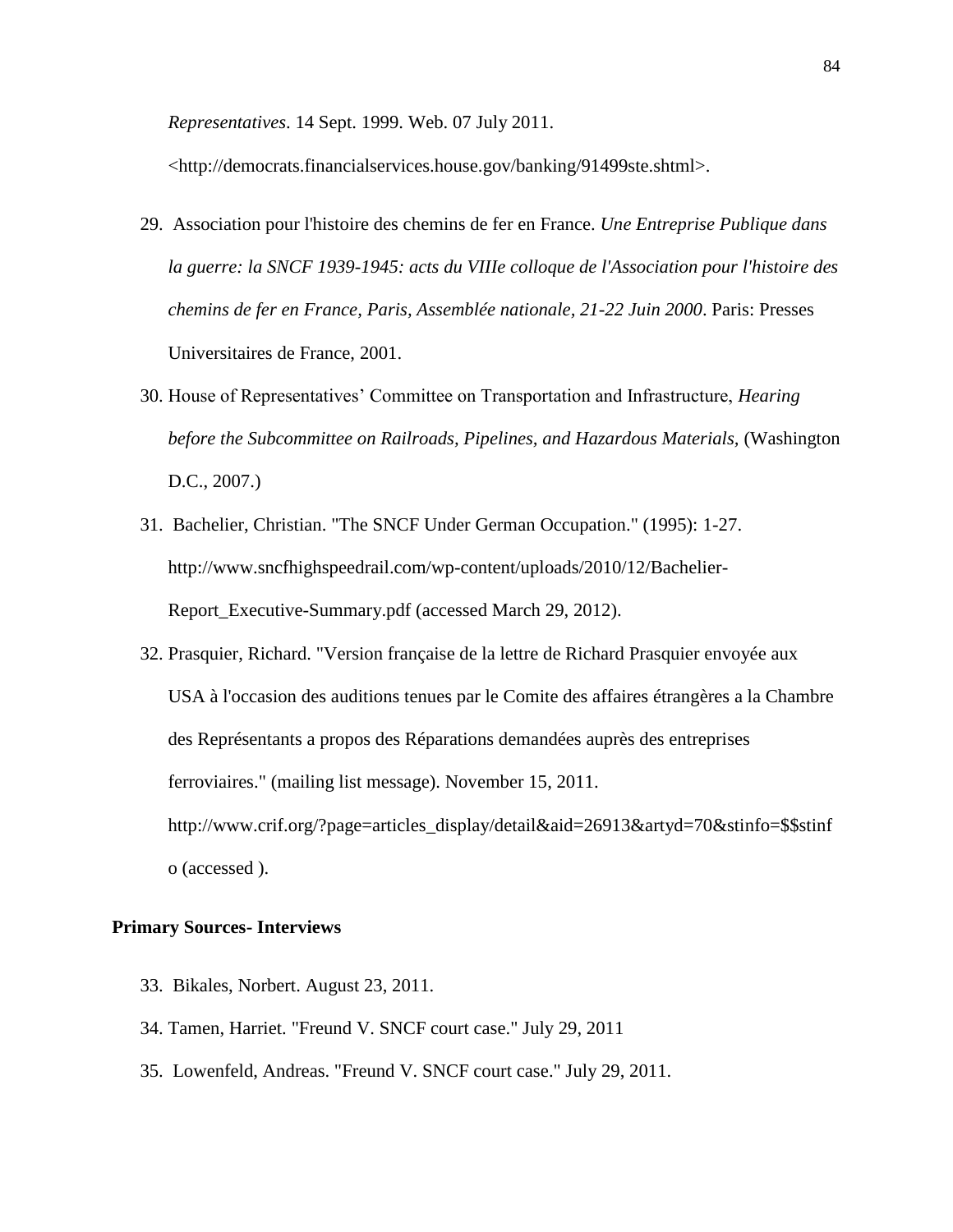## **Primary Sources-Court Cases**

- 36. *Lipietz et al. v. Préfet de la Haute-Garonne and SNCF*, n° 0104248 (Toulouse. 2006).
- 37. *Lipietz et al. v. Préfet de la Haute-Garonne and SNCF*, 06BX01570 (Bordeaux. 2007).
- 38. *Abrams V. SNCF,* 175 F. Supp. 2d 423 (U.S. Dist. New York. 2001).
- 39. *Filártiga v. Peña-Irala*, (New York: Center for Constitutional Rights,) [http://ccrjustice.org/ourcases/past-cases/filártiga-v.-peñ-irala\\*\\*](http://ccrjustice.org/ourcases/past-cases/filártiga-v.-peñ-irala**)
- 40. *Abrams V. SNCF*, 32 F.3d 173; 2003 (U.S. App. New York. 2004).
- 41. *Freund V. SNCF*, 592 F. Supp. 2d (U.S. Dist. New York. 2008).
- 42. *Garb V. Republic of Poland*, 207 F.Supp.2d 16 (U.S. Dist. New York, 2002).
- 43. *Sampson V. Federal Republic of Germany*, 975 F.Supp. 1108 (N.D. Illinois. 1997).

## **Primary Sources -Legislation**

- 44. Senate Bill 479/House Bill 520, Maryland Senate, (2011).
- 45. California Assembly Bill 619, California Legislative Assembly (2010).
- 46. Holocaust Accountability and Corporate Responsibility Act of 2010, H.R.6347, 111<sup>th</sup> Cong. (2010).
- 47. S. 634 / H.R. 1193, 112th Cong*.* (2011).
- 48. *S. 28/ H. R. 4237*, 111th Cong. (2009).

# **Pre- 21st Century Primary Sources**

- 49. Chief of the Subdivision of Revenue Control. "Expense Accounting for Transportation." Letter to The Prefect of Haute-Garonne. 12 Aug. 1944. MS. Paris, France.
- 50. Financial Services. *Invoice No.45,313*. 24 Oct. 1944. Invoice from the National Railroad of France. Office of Accounting and Revenue Control, Transportation Ministry of the Interior, Paris.